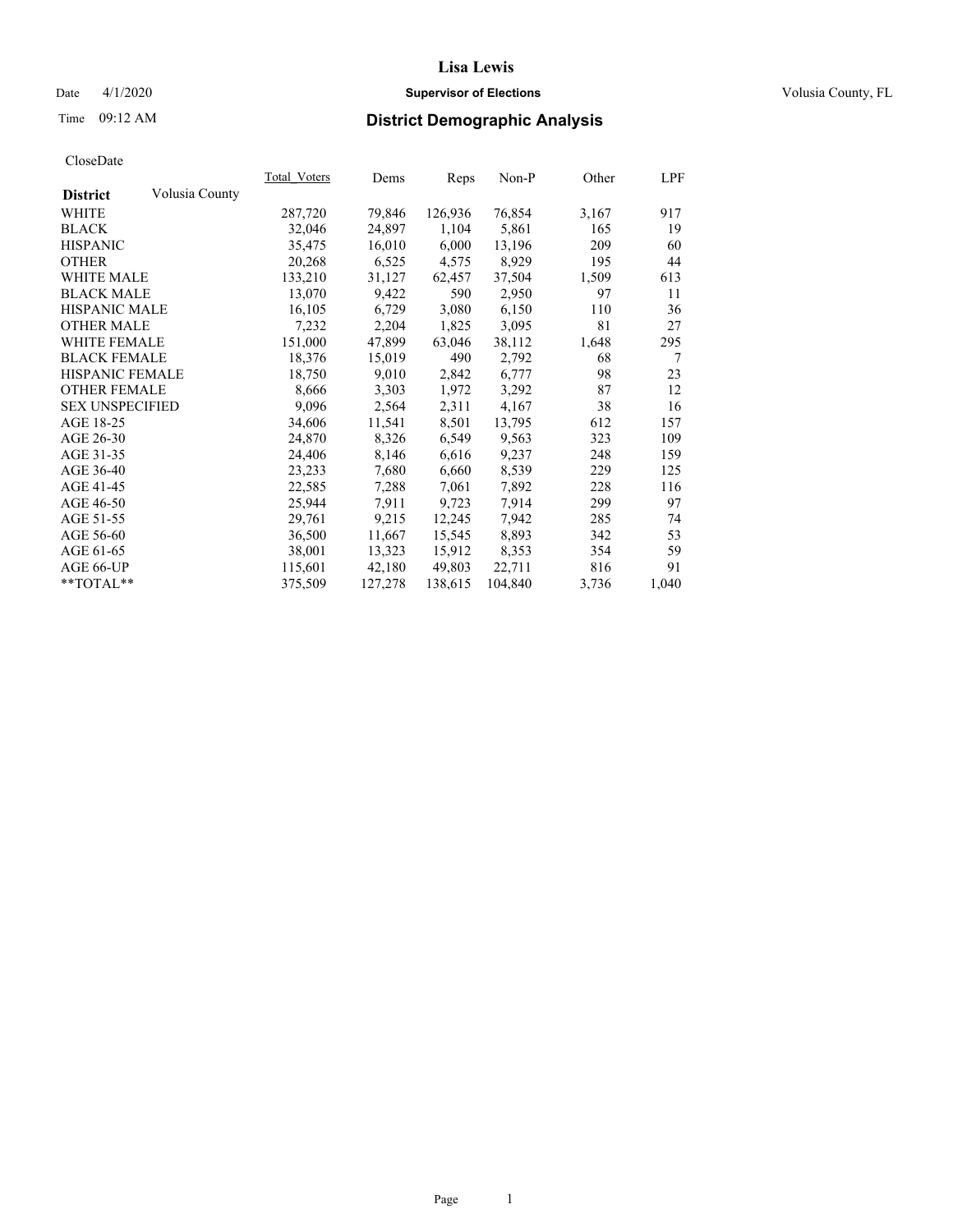# Date 4/1/2020 **Supervisor of Elections Supervisor of Elections** Volusia County, FL

| Total Voters | Dems                      |        | Non-P  | Other | LPF          |
|--------------|---------------------------|--------|--------|-------|--------------|
|              |                           |        |        |       |              |
| 58,166       | 15,812                    | 27,046 | 14,550 | 553   | 205          |
| 5,578        | 4,391                     | 192    | 968    | 24    | 3            |
| 7,600        | 3,308                     | 1,347  | 2,880  | 48    | 17           |
| 4,045        | 1,311                     | 945    | 1,744  | 34    | 11           |
| 26,543       | 6,038                     | 13,095 | 7,014  | 257   | 139          |
| 2,249        | 1,662                     | 95     | 478    | 11    | 3            |
| 3,279        | 1,320                     | 657    | 1,268  | 22    | 12           |
| 1,428        | 440                       | 382    | 592    | 8     | 6            |
| 30,947       | 9,625                     | 13,650 | 7,314  | 294   | 64           |
| 3,217        | 2,645                     | 89     | 470    | 13    | $\mathbf{0}$ |
| 4,180        | 1,921                     | 676    | 1,553  | 25    | 5            |
| 1,701        | 646                       | 374    | 658    | 20    | 3            |
| 1,844        | 525                       | 511    | 795    | 9     | 4            |
| 7,171        | 2,307                     | 1,939  | 2,784  | 100   | 41           |
| 5,104        | 1,606                     | 1,485  | 1,931  | 56    | 26           |
| 4,977        | 1,522                     | 1,495  | 1,885  | 43    | 32           |
| 4,820        | 1,523                     | 1,531  | 1,690  | 45    | 31           |
| 4,667        | 1,418                     | 1,623  | 1,560  | 44    | 22           |
| 5,213        | 1,531                     | 2,073  | 1,542  | 54    | 13           |
| 5,880        | 1,767                     | 2,595  | 1,451  | 47    | 20           |
| 6,947        | 2,182                     | 3,118  | 1,574  | 60    | 13           |
| 7,145        | 2,420                     | 3,181  | 1,477  | 55    | 12           |
| 23,465       | 8,546                     | 10,490 | 4,248  | 155   | 26           |
| 75,389       | 24,822                    | 29,530 | 20,142 | 659   | 236          |
|              | County Council District 1 |        | Reps   |       |              |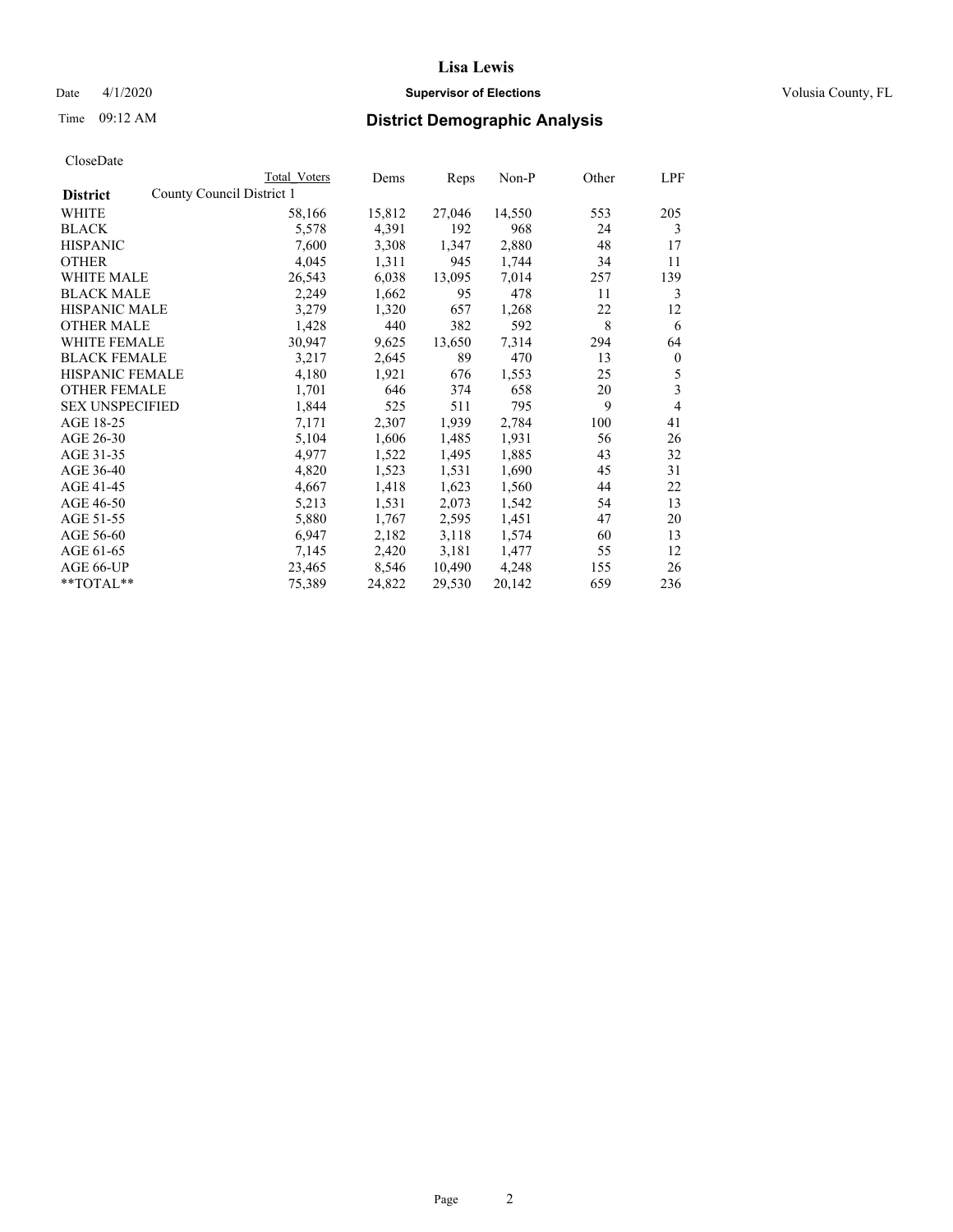# Date 4/1/2020 **Supervisor of Elections Supervisor of Elections** Volusia County, FL

|                                              | Total Voters | Dems   | Reps   | Non-P  | Other | LPF          |
|----------------------------------------------|--------------|--------|--------|--------|-------|--------------|
| County Council District 2<br><b>District</b> |              |        |        |        |       |              |
| WHITE                                        | 54,316       | 15,886 | 22,616 | 14,914 | 725   | 175          |
| <b>BLACK</b>                                 | 10,555       | 8,396  | 299    | 1,806  | 51    | 3            |
| <b>HISPANIC</b>                              | 2,876        | 1,245  | 585    | 1,016  | 24    | 6            |
| <b>OTHER</b>                                 | 4,235        | 1,450  | 872    | 1,850  | 51    | 12           |
| WHITE MALE                                   | 25,326       | 6,262  | 11,245 | 7,335  | 369   | 115          |
| <b>BLACK MALE</b>                            | 4,116        | 3,074  | 152    | 860    | 30    | $\mathbf{0}$ |
| <b>HISPANIC MALE</b>                         | 1,312        | 516    | 312    | 465    | 16    | 3            |
| <b>OTHER MALE</b>                            | 1,479        | 487    | 359    | 610    | 17    | 6            |
| <b>WHITE FEMALE</b>                          | 28,312       | 9,439  | 11,110 | 7,351  | 355   | 57           |
| <b>BLACK FEMALE</b>                          | 6,212        | 5,146  | 144    | 899    | 21    | 2            |
| <b>HISPANIC FEMALE</b>                       | 1,506        | 705    | 266    | 524    | 8     | 3            |
| <b>OTHER FEMALE</b>                          | 1,833        | 721    | 386    | 693    | 28    | 5            |
| <b>SEX UNSPECIFIED</b>                       | 1,886        | 627    | 398    | 849    | 7     | 5            |
| AGE 18-25                                    | 7,249        | 3,000  | 1,363  | 2,698  | 159   | 29           |
| AGE 26-30                                    | 4,871        | 1,893  | 1,095  | 1,785  | 80    | 18           |
| AGE 31-35                                    | 4,508        | 1,751  | 1,062  | 1,606  | 55    | 34           |
| AGE 36-40                                    | 4,031        | 1,548  | 1,021  | 1,391  | 50    | 21           |
| AGE 41-45                                    | 3,670        | 1,377  | 1,001  | 1,230  | 41    | 21           |
| AGE 46-50                                    | 4,285        | 1,526  | 1,423  | 1,261  | 55    | 20           |
| AGE 51-55                                    | 5,305        | 1,836  | 1,941  | 1,458  | 57    | 13           |
| AGE 56-60                                    | 6,935        | 2,456  | 2,745  | 1,652  | 72    | 10           |
| AGE 61-65                                    | 7,390        | 2,766  | 2,918  | 1,618  | 79    | 9            |
| AGE 66-UP                                    | 23,737       | 8,824  | 9,803  | 4,886  | 203   | 21           |
| $*$ $TOTAL**$                                | 71,982       | 26,977 | 24,372 | 19,586 | 851   | 196          |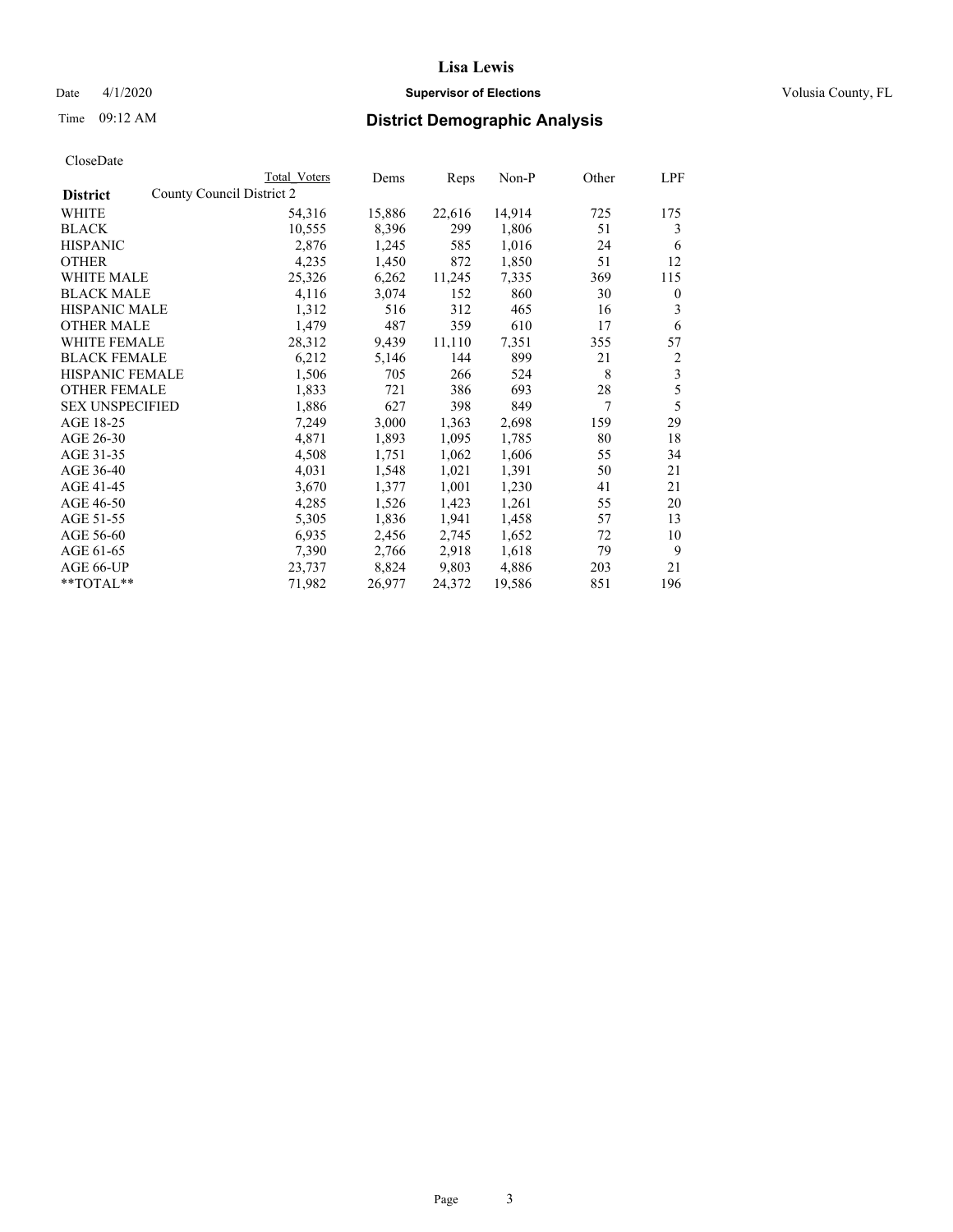# Date 4/1/2020 **Supervisor of Elections Supervisor of Elections** Volusia County, FL

| CloseDate |
|-----------|
|-----------|

|                                              | Total Voters | Dems   | Reps   | Non-P  | Other          | LPF            |
|----------------------------------------------|--------------|--------|--------|--------|----------------|----------------|
| County Council District 3<br><b>District</b> |              |        |        |        |                |                |
| WHITE                                        | 72,780       | 19,687 | 32,745 | 19,252 | 889            | 207            |
| <b>BLACK</b>                                 | 2,089        | 1,615  | 85     | 374    | 12             | 3              |
| <b>HISPANIC</b>                              | 1,990        | 731    | 522    | 708    | 27             | 2              |
| <b>OTHER</b>                                 | 3,207        | 923    | 862    | 1,381  | 34             | 7              |
| WHITE MALE                                   | 33,952       | 7,738  | 16,244 | 9,424  | 414            | 132            |
| <b>BLACK MALE</b>                            | 943          | 671    | 45     | 216    | 8              | 3              |
| <b>HISPANIC MALE</b>                         | 885          | 289    | 253    | 330    | 12             | 1              |
| <b>OTHER MALE</b>                            | 1,174        | 313    | 352    | 481    | 23             | 5              |
| WHITE FEMALE                                 | 38,000       | 11,756 | 16,151 | 9,548  | 472            | 73             |
| <b>BLACK FEMALE</b>                          | 1,107        | 908    | 39     | 156    | $\overline{4}$ | $\mathbf{0}$   |
| <b>HISPANIC FEMALE</b>                       | 1,060        | 423    | 257    | 364    | 15             | 1              |
| <b>OTHER FEMALE</b>                          | 1,353        | 485    | 378    | 478    | 10             | 2              |
| <b>SEX UNSPECIFIED</b>                       | 1,591        | 373    | 495    | 717    | $\overline{4}$ | $\overline{2}$ |
| AGE 18-25                                    | 5,986        | 1,593  | 1,897  | 2,319  | 152            | 25             |
| AGE 26-30                                    | 4,244        | 1,125  | 1,387  | 1,626  | 78             | 28             |
| AGE 31-35                                    | 4,358        | 1,210  | 1,381  | 1,678  | 55             | 34             |
| AGE 36-40                                    | 4,358        | 1,180  | 1,499  | 1,611  | 45             | 23             |
| AGE 41-45                                    | 4,504        | 1,091  | 1,715  | 1,606  | 68             | 24             |
| AGE 46-50                                    | 5,514        | 1,356  | 2,384  | 1,681  | 71             | 22             |
| AGE 51-55                                    | 6,284        | 1,527  | 3,003  | 1,654  | 82             | 18             |
| AGE 56-60                                    | 8,255        | 2,175  | 3,942  | 2,026  | 96             | 16             |
| AGE 61-65                                    | 8,842        | 2,716  | 4,019  | 2,003  | 92             | 12             |
| AGE 66-UP                                    | 27,721       | 8,983  | 12,987 | 5,511  | 223            | 17             |
| $*$ $TOTAL**$                                | 80,066       | 22,956 | 34,214 | 21,715 | 962            | 219            |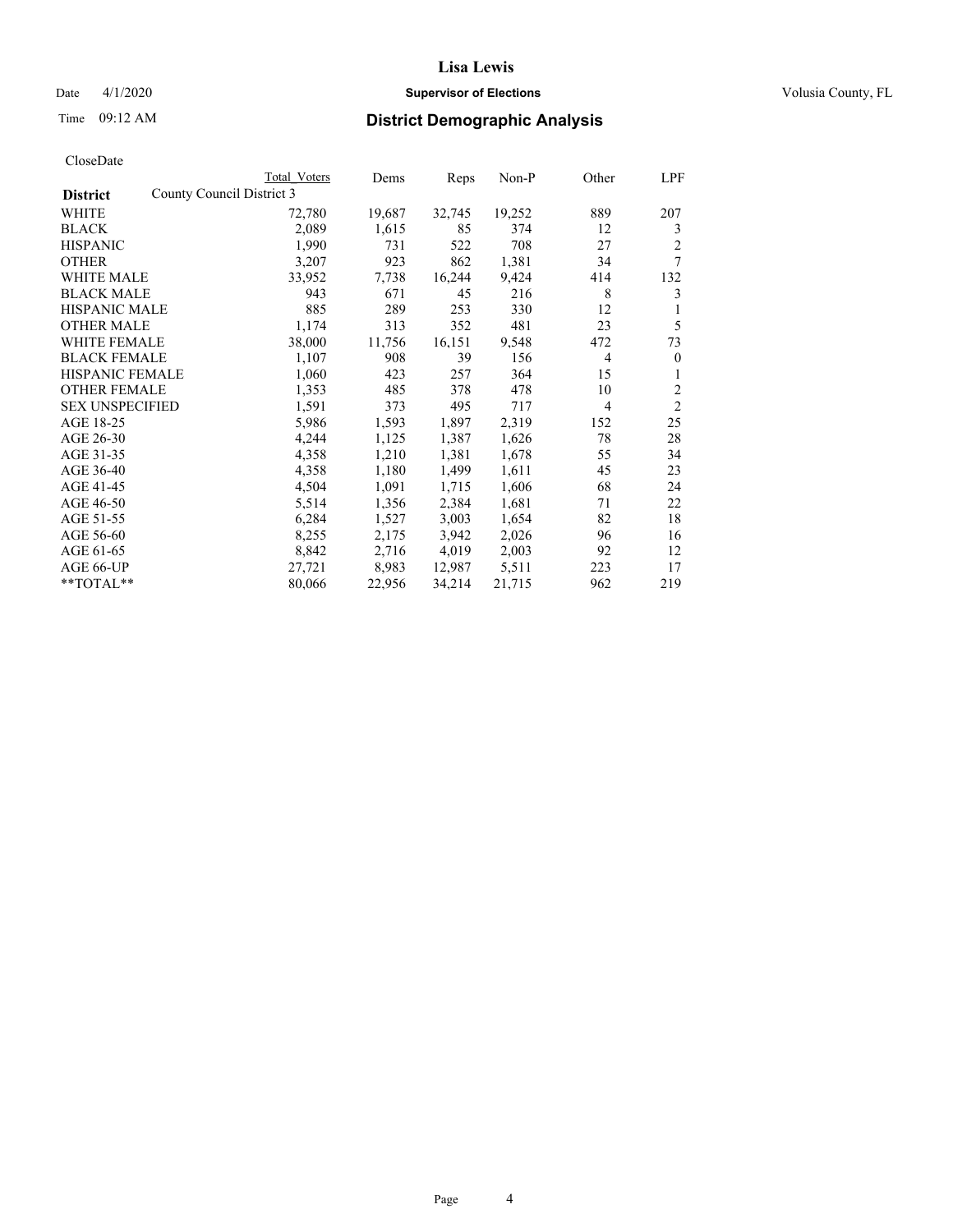# Date 4/1/2020 **Supervisor of Elections Supervisor of Elections** Volusia County, FL

|                                              | Total Voters | Dems   | Reps   | Non-P  | Other | LPF            |
|----------------------------------------------|--------------|--------|--------|--------|-------|----------------|
| County Council District 4<br><b>District</b> |              |        |        |        |       |                |
| WHITE                                        | 60,520       | 17,427 | 26,490 | 15,769 | 659   | 175            |
| <b>BLACK</b>                                 | 7,162        | 5,585  | 232    | 1,294  | 44    | 7              |
| <b>HISPANIC</b>                              | 2,560        | 1,052  | 559    | 909    | 30    | 10             |
| <b>OTHER</b>                                 | 4,138        | 1,307  | 959    | 1,824  | 42    | 6              |
| WHITE MALE                                   | 27,873       | 6,741  | 13,009 | 7,692  | 307   | 124            |
| <b>BLACK MALE</b>                            | 2,820        | 2,019  | 122    | 649    | 26    | 4              |
| <b>HISPANIC MALE</b>                         | 1,129        | 414    | 272    | 418    | 18    | 7              |
| <b>OTHER MALE</b>                            | 1,519        | 450    | 373    | 672    | 21    | 3              |
| <b>WHITE FEMALE</b>                          | 31,944       | 10,538 | 13,207 | 7,797  | 351   | 51             |
| <b>BLACK FEMALE</b>                          | 4,216        | 3,470  | 105    | 620    | 18    | 3              |
| HISPANIC FEMALE                              | 1,370        | 619    | 274    | 462    | 12    | 3              |
| <b>OTHER FEMALE</b>                          | 1,730        | 650    | 422    | 641    | 16    | 1              |
| <b>SEX UNSPECIFIED</b>                       | 1,778        | 470    | 455    | 845    | 6     | $\overline{2}$ |
| AGE 18-25                                    | 6,518        | 2,147  | 1,766  | 2,464  | 110   | 31             |
| AGE 26-30                                    | 4,603        | 1,622  | 1,238  | 1,666  | 65    | 12             |
| AGE 31-35                                    | 4,394        | 1,566  | 1,186  | 1,567  | 47    | 28             |
| AGE 36-40                                    | 4,035        | 1,377  | 1,155  | 1,444  | 35    | 24             |
| AGE 41-45                                    | 4,012        | 1,310  | 1,271  | 1,364  | 38    | 29             |
| AGE 46-50                                    | 4,822        | 1,428  | 1,892  | 1,418  | 64    | 20             |
| AGE 51-55                                    | 5,887        | 1,810  | 2,451  | 1,549  | 65    | 12             |
| AGE 56-60                                    | 7,318        | 2,327  | 3,128  | 1,774  | 83    | 6              |
| AGE 61-65                                    | 7,982        | 2,835  | 3,335  | 1,698  | 96    | 18             |
| AGE 66-UP                                    | 24,809       | 8,949  | 10,818 | 4,852  | 172   | 18             |
| **TOTAL**                                    | 74,380       | 25,371 | 28,240 | 19,796 | 775   | 198            |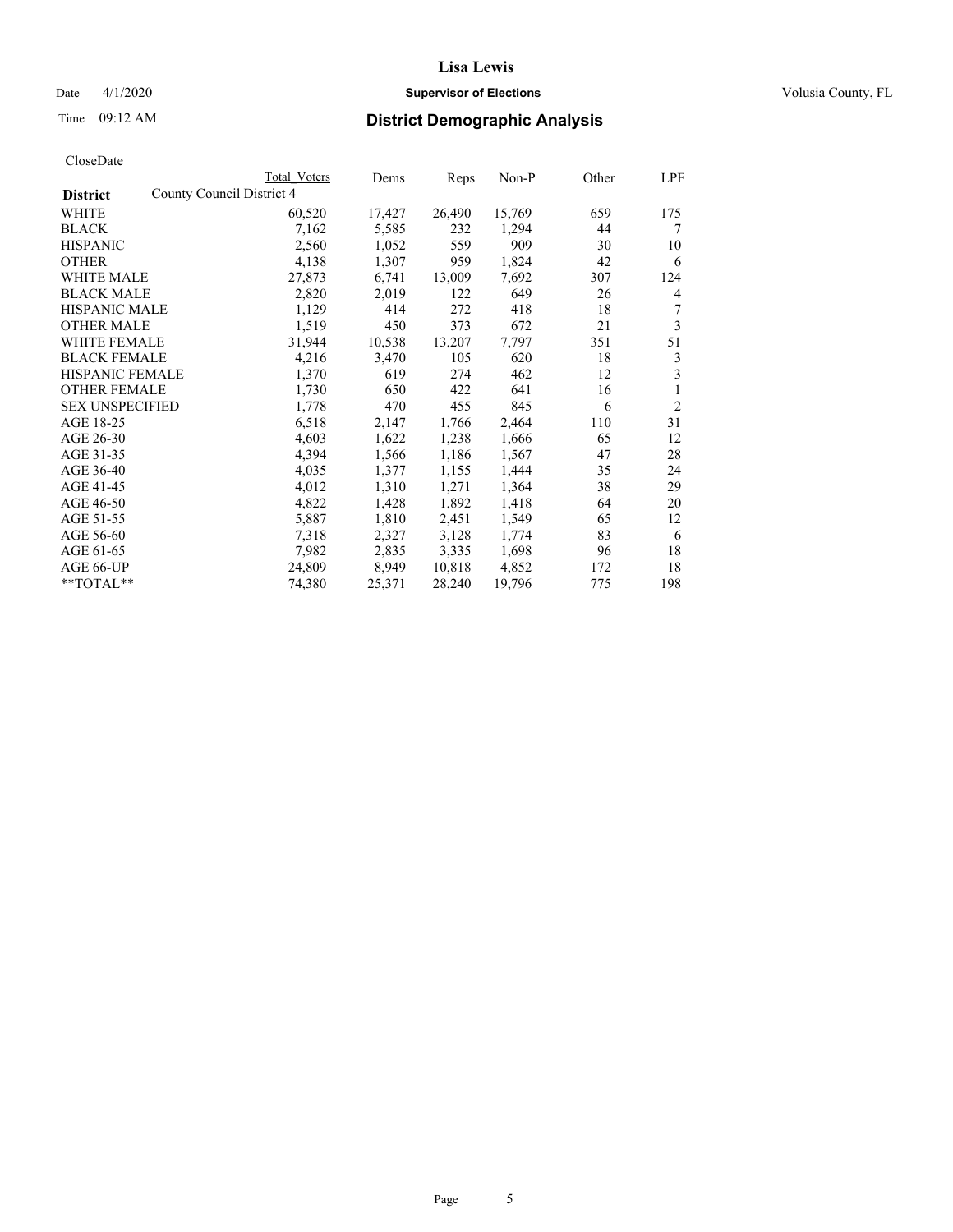# Date 4/1/2020 **Supervisor of Elections Supervisor of Elections** Volusia County, FL

|                        | Total Voters              | Dems   | Reps   | Non-P  | Other | LPF            |
|------------------------|---------------------------|--------|--------|--------|-------|----------------|
| <b>District</b>        | County Council District 5 |        |        |        |       |                |
| WHITE                  | 41,938                    | 11,034 | 18,039 | 12,369 | 341   | 155            |
| BLACK                  | 6,662                     | 4,910  | 296    | 1,419  | 34    | 3              |
| <b>HISPANIC</b>        | 20,449                    | 9,674  | 2,987  | 7,683  | 80    | 25             |
| OTHER                  | 4,643                     | 1,534  | 937    | 2,130  | 34    | 8              |
| <b>WHITE MALE</b>      | 19,516                    | 4,348  | 8,864  | 6,039  | 162   | 103            |
| <b>BLACK MALE</b>      | 2,942                     | 1,996  | 176    | 747    | 22    | 1              |
| <b>HISPANIC MALE</b>   | 9,500                     | 4,190  | 1,586  | 3,669  | 42    | 13             |
| OTHER MALE             | 1,632                     | 514    | 359    | 740    | 12    | 7              |
| WHITE FEMALE           | 21,797                    | 6,541  | 8,928  | 6,102  | 176   | 50             |
| <b>BLACK FEMALE</b>    | 3,624                     | 2,850  | 113    | 647    | 12    | $\overline{2}$ |
| <b>HISPANIC FEMALE</b> | 10,634                    | 5,342  | 1,369  | 3,874  | 38    | 11             |
| <b>OTHER FEMALE</b>    | 2,049                     | 801    | 412    | 822    | 13    | 1              |
| <b>SEX UNSPECIFIED</b> | 1,997                     | 569    | 452    | 961    | 12    | 3              |
| AGE 18-25              | 7,682                     | 2,494  | 1,536  | 3,530  | 91    | 31             |
| AGE 26-30              | 6,048                     | 2,080  | 1,344  | 2,555  | 44    | 25             |
| AGE 31-35              | 6,169                     | 2,097  | 1,492  | 2,501  | 48    | 31             |
| AGE 36-40              | 5,989                     | 2,052  | 1,454  | 2,403  | 54    | 26             |
| AGE 41-45              | 5,732                     | 2,092  | 1,451  | 2,132  | 37    | 20             |
| AGE 46-50              | 6,110                     | 2,070  | 1,951  | 2,012  | 55    | 22             |
| AGE 51-55              | 6,405                     | 2,275  | 2,255  | 1,830  | 34    | 11             |
| AGE 56-60              | 7,045                     | 2,527  | 2,612  | 1,867  | 31    | 8              |
| AGE 61-65              | 6,642                     | 2,586  | 2,459  | 1,557  | 32    | 8              |
| AGE 66-UP              | 15,869                    | 6,878  | 5,705  | 3,214  | 63    | 9              |
| **TOTAL**              | 73,692                    | 27,152 | 22,259 | 23,601 | 489   | 191            |
|                        |                           |        |        |        |       |                |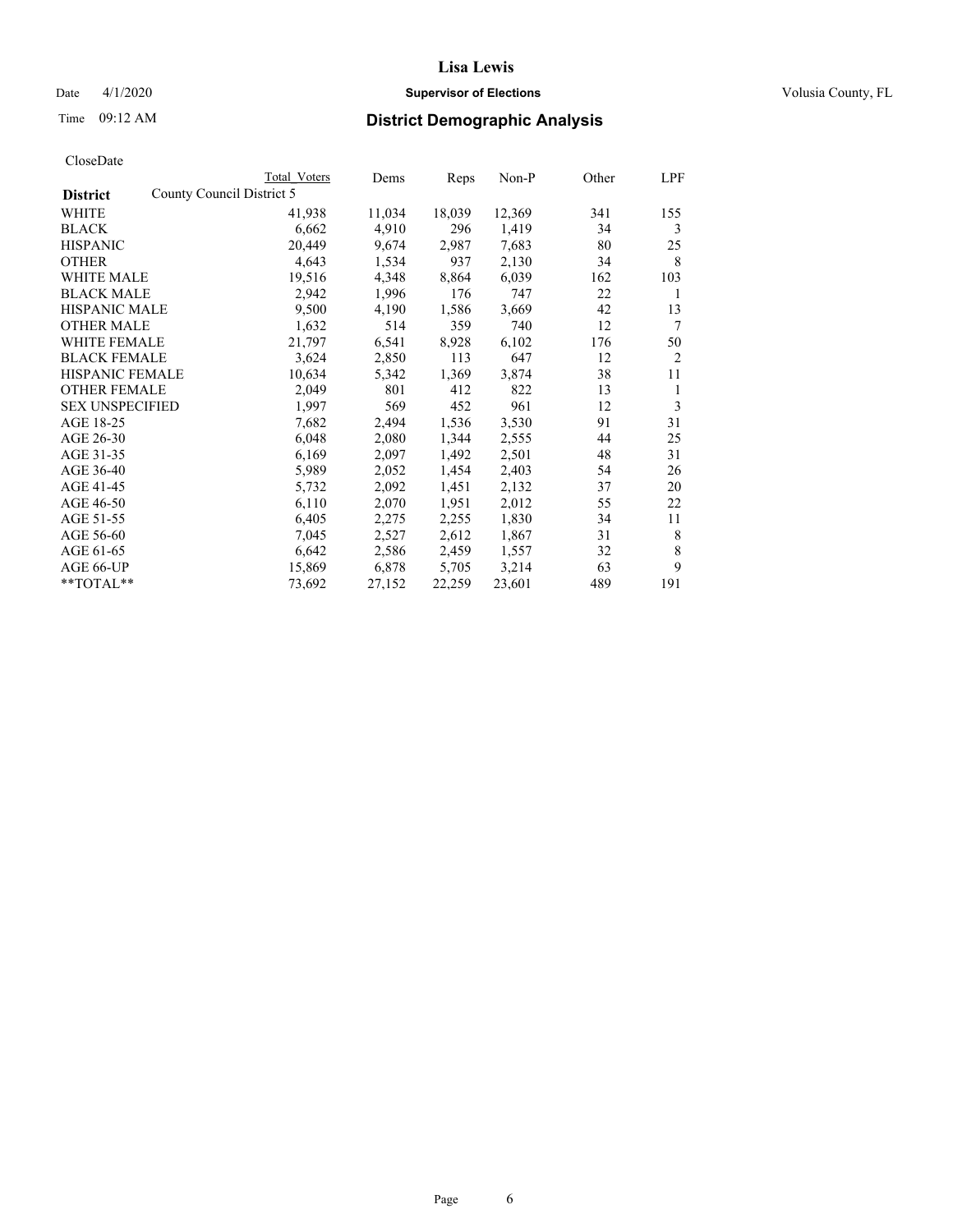# Date 4/1/2020 **Supervisor of Elections Supervisor of Elections** Volusia County, FL

# Time 09:12 AM **District Demographic Analysis**

|                        |                              | Total Voters | Dems | Reps | Non-P | Other          | LPF      |
|------------------------|------------------------------|--------------|------|------|-------|----------------|----------|
| <b>District</b>        | Indigo Community Development |              |      |      |       |                |          |
| WHITE                  |                              | 1,387        | 308  | 698  | 353   | 21             | 7        |
| <b>BLACK</b>           |                              | 178          | 119  | 14   | 42    | 3              | 0        |
| <b>HISPANIC</b>        |                              | 86           | 29   | 21   | 34    | 2              | 0        |
| <b>OTHER</b>           |                              | 129          | 35   | 35   | 58    | 1              | 0        |
| WHITE MALE             |                              | 690          | 122  | 354  | 194   | 13             |          |
| <b>BLACK MALE</b>      |                              | 91           | 48   | 11   | 29    | 3              | 0        |
| <b>HISPANIC MALE</b>   |                              | 33           | 10   | 10   | 13    | 0              | $\theta$ |
| <b>OTHER MALE</b>      |                              | 51           | 11   | 12   | 28    | $\theta$       | $\theta$ |
| <b>WHITE FEMALE</b>    |                              | 687          | 185  | 337  | 157   | 8              | 0        |
| <b>BLACK FEMALE</b>    |                              | 82           | 66   | 3    | 13    | 0              | 0        |
| <b>HISPANIC FEMALE</b> |                              | 52           | 18   | 11   | 21    | 2              | 0        |
| <b>OTHER FEMALE</b>    |                              | 62           | 21   | 17   | 23    | 1              | 0        |
| <b>SEX UNSPECIFIED</b> |                              | 31           | 10   | 12   | 9     | 0              | 0        |
| AGE 18-25              |                              | 145          | 47   | 47   | 48    |                | 2        |
| AGE 26-30              |                              | 129          | 37   | 49   | 41    | 2              | $\theta$ |
| AGE 31-35              |                              | 144          | 41   | 45   | 54    | 3              | 1        |
| AGE 36-40              |                              | 98           | 33   | 31   | 34    | 0              | 0        |
| AGE 41-45              |                              | 122          | 44   | 36   | 39    | 2              |          |
| AGE 46-50              |                              | 140          | 30   | 66   | 40    | $\overline{2}$ | 2        |
| AGE 51-55              |                              | 132          | 35   | 56   | 40    | 1              | $\theta$ |
| AGE 56-60              |                              | 171          | 39   | 83   | 44    | 5              | 0        |
| AGE 61-65              |                              | 186          | 58   | 91   | 34    | $\overline{c}$ | 1        |
| AGE 66-UP              |                              | 513          | 127  | 264  | 113   | 9              | 0        |
| **TOTAL**              |                              | 1,780        | 491  | 768  | 487   | 27             | 7        |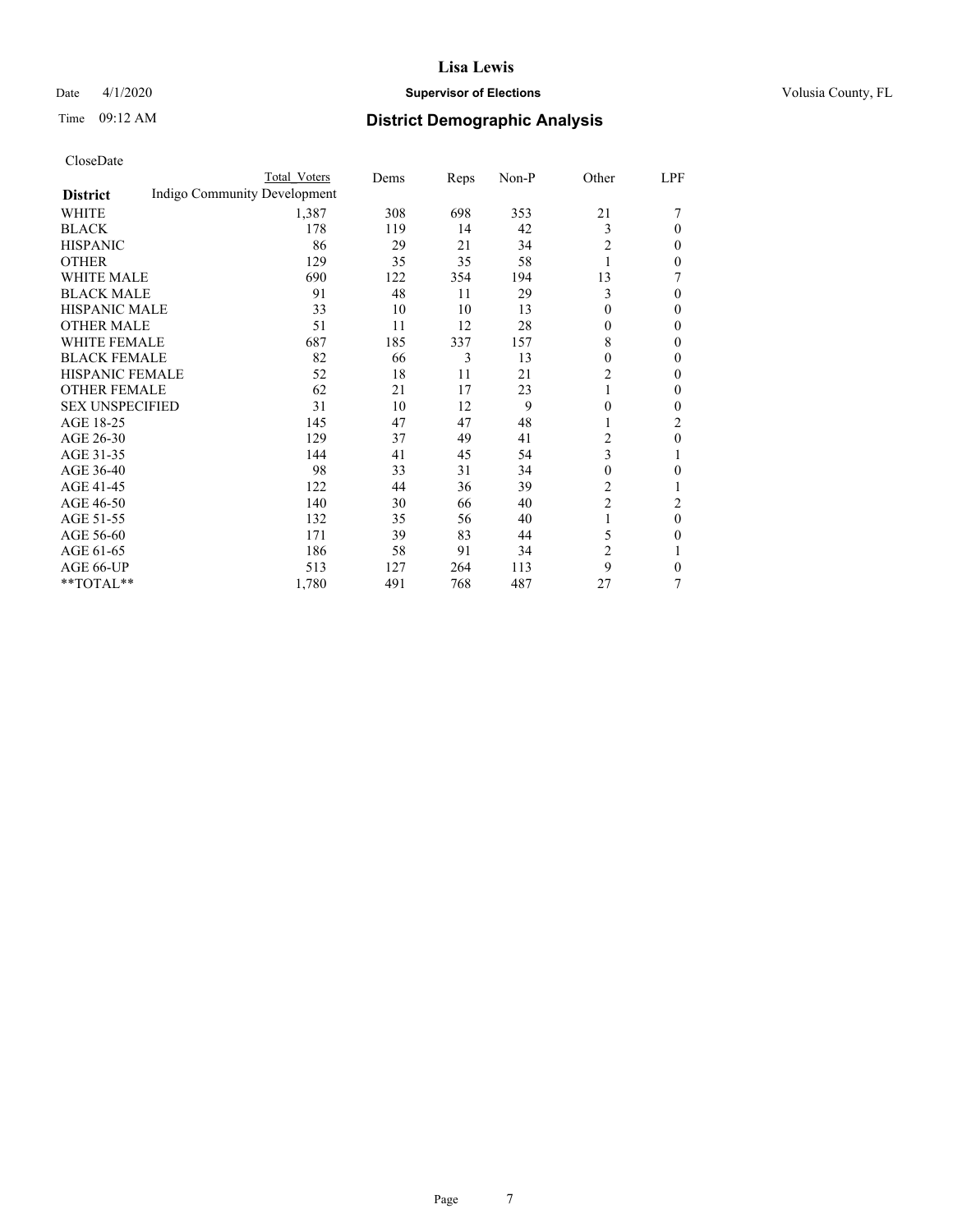# Date 4/1/2020 **Supervisor of Elections Supervisor of Elections** Volusia County, FL

# Time 09:12 AM **District Demographic Analysis**

|                        |                  | Total Voters | Dems           | Reps | Non-P | Other  | LPF |
|------------------------|------------------|--------------|----------------|------|-------|--------|-----|
| <b>District</b>        | Orlandia Heights |              |                |      |       |        |     |
| WHITE                  |                  | 677          | 175            | 323  | 178   | 1      | 0   |
| <b>BLACK</b>           |                  | 15           | 7              | 3    | 5     | 0      | 0   |
| <b>HISPANIC</b>        |                  | 36           | 6              | 12   | 18    | 0      | 0   |
| <b>OTHER</b>           |                  | 42           | 10             | 11   | 21    | $_{0}$ | 0   |
| WHITE MALE             |                  | 344          | 84             | 161  | 98    |        | 0   |
| <b>BLACK MALE</b>      |                  | 7            | 4              | 1    | 2     | 0      | 0   |
| <b>HISPANIC MALE</b>   |                  | 15           |                | 6    | 8     | $_{0}$ | 0   |
| <b>OTHER MALE</b>      |                  | 13           | $\overline{2}$ | 6    | 5     | $_{0}$ | 0   |
| WHITE FEMALE           |                  | 322          | 89             | 159  | 74    | 0      | 0   |
| <b>BLACK FEMALE</b>    |                  | 7            | 3              | 2    | 2     | 0      | 0   |
| <b>HISPANIC FEMALE</b> |                  | 19           | 5              | 5    | 9     | $_{0}$ | 0   |
| <b>OTHER FEMALE</b>    |                  | 19           | 7              | 4    | 8     | 0      | 0   |
| <b>SEX UNSPECIFIED</b> |                  | 24           | 3              | 5    | 16    | 0      | 0   |
| AGE 18-25              |                  | 75           | 14             | 21   | 39    |        | 0   |
| AGE 26-30              |                  | 42           | 12             | 15   | 15    | 0      | 0   |
| AGE 31-35              |                  | 63           | 15             | 28   | 20    | 0      | 0   |
| AGE 36-40              |                  | 48           | 6              | 19   | 23    | 0      | 0   |
| AGE 41-45              |                  | 44           | 6              | 20   | 18    | 0      | 0   |
| AGE 46-50              |                  | 62           | 13             | 26   | 23    | 0      | 0   |
| AGE 51-55              |                  | 69           | 13             | 43   | 13    | $_{0}$ | 0   |
| AGE 56-60              |                  | 106          | 21             | 56   | 29    | 0      | 0   |
| AGE 61-65              |                  | 90           | 28             | 48   | 14    | 0      | 0   |
| AGE 66-UP              |                  | 171          | 70             | 73   | 28    |        | 0   |
| **TOTAL**              |                  | 770          | 198            | 349  | 222   |        | 0   |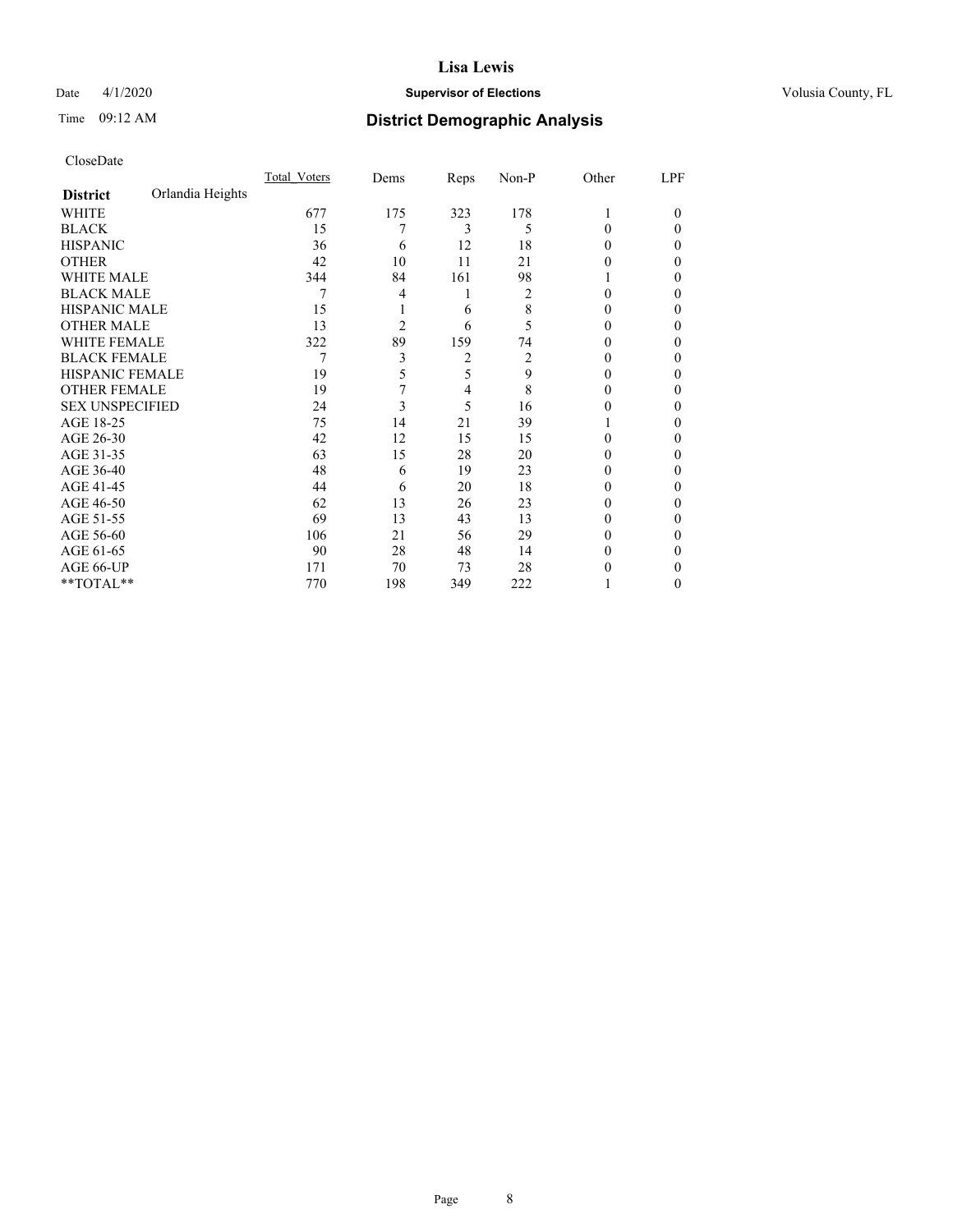# Date 4/1/2020 **Supervisor of Elections Supervisor of Elections** Volusia County, FL

|                                             | Total Voters | Dems    | Reps    | Non-P   | Other | <u>LPF</u> |
|---------------------------------------------|--------------|---------|---------|---------|-------|------------|
| Congressional District 6<br><b>District</b> |              |         |         |         |       |            |
| WHITE                                       | 287,720      | 79,846  | 126,936 | 76,854  | 3,167 | 917        |
| <b>BLACK</b>                                | 32,046       | 24,897  | 1,104   | 5,861   | 165   | 19         |
| <b>HISPANIC</b>                             | 35,475       | 16,010  | 6,000   | 13,196  | 209   | 60         |
| <b>OTHER</b>                                | 20,268       | 6,525   | 4,575   | 8,929   | 195   | 44         |
| <b>WHITE MALE</b>                           | 133,210      | 31,127  | 62,457  | 37,504  | 1,509 | 613        |
| <b>BLACK MALE</b>                           | 13,070       | 9,422   | 590     | 2,950   | 97    | 11         |
| <b>HISPANIC MALE</b>                        | 16,105       | 6,729   | 3,080   | 6,150   | 110   | 36         |
| <b>OTHER MALE</b>                           | 7,232        | 2,204   | 1,825   | 3,095   | 81    | 27         |
| <b>WHITE FEMALE</b>                         | 151,000      | 47,899  | 63,046  | 38,112  | 1,648 | 295        |
| <b>BLACK FEMALE</b>                         | 18,376       | 15,019  | 490     | 2,792   | 68    | 7          |
| <b>HISPANIC FEMALE</b>                      | 18,750       | 9,010   | 2,842   | 6,777   | 98    | 23         |
| <b>OTHER FEMALE</b>                         | 8,666        | 3,303   | 1,972   | 3,292   | 87    | 12         |
| <b>SEX UNSPECIFIED</b>                      | 9,096        | 2,564   | 2,311   | 4,167   | 38    | 16         |
| AGE 18-25                                   | 34,606       | 11,541  | 8,501   | 13,795  | 612   | 157        |
| AGE 26-30                                   | 24,870       | 8,326   | 6,549   | 9,563   | 323   | 109        |
| AGE 31-35                                   | 24,406       | 8,146   | 6,616   | 9,237   | 248   | 159        |
| AGE 36-40                                   | 23,233       | 7,680   | 6,660   | 8,539   | 229   | 125        |
| AGE 41-45                                   | 22,585       | 7,288   | 7,061   | 7,892   | 228   | 116        |
| AGE 46-50                                   | 25,944       | 7,911   | 9,723   | 7,914   | 299   | 97         |
| AGE 51-55                                   | 29,761       | 9,215   | 12,245  | 7,942   | 285   | 74         |
| AGE 56-60                                   | 36,500       | 11,667  | 15,545  | 8,893   | 342   | 53         |
| AGE 61-65                                   | 38,001       | 13,323  | 15,912  | 8,353   | 354   | 59         |
| AGE 66-UP                                   | 115,601      | 42,180  | 49,803  | 22,711  | 816   | 91         |
| $*$ $TOTAL**$                               | 375,509      | 127,278 | 138,615 | 104,840 | 3,736 | 1,040      |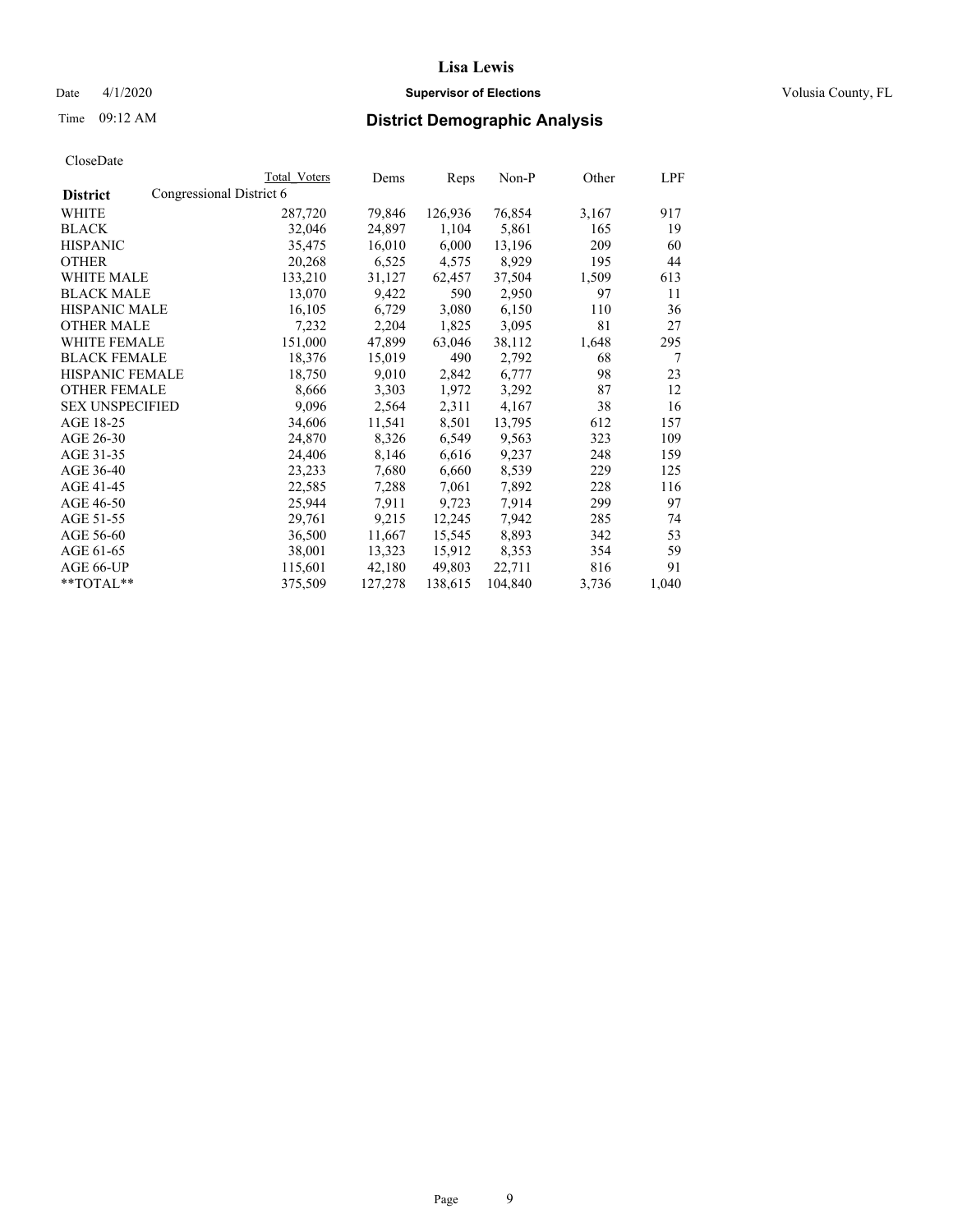# Date 4/1/2020 **Supervisor of Elections Supervisor of Elections** Volusia County, FL

# Time 09:12 AM **District Demographic Analysis**

|                        | Total Voters        | Dems   | Reps   | Non-P  | Other | LPF            |
|------------------------|---------------------|--------|--------|--------|-------|----------------|
| <b>District</b>        | Unincorporated Area |        |        |        |       |                |
| WHITE                  | 70,158              | 18,266 | 32,811 | 18,184 | 672   | 225            |
| <b>BLACK</b>           | 2,977               | 2,275  | 112    | 565    | 23    | $\overline{2}$ |
| <b>HISPANIC</b>        | 4,447               | 1,821  | 912    | 1,673  | 31    | 10             |
| <b>OTHER</b>           | 3,649               | 1,000  | 1,026  | 1,586  | 30    | 7              |
| <b>WHITE MALE</b>      | 33,201              | 7,293  | 16,482 | 8,963  | 318   | 145            |
| <b>BLACK MALE</b>      | 1,282               | 907    | 54     | 308    | 11    | 2              |
| <b>HISPANIC MALE</b>   | 1,996               | 741    | 444    | 788    | 16    | 7              |
| <b>OTHER MALE</b>      | 1,289               | 328    | 411    | 533    | 11    | 6              |
| <b>WHITE FEMALE</b>    | 36,071              | 10,801 | 15,929 | 8,910  | 352   | 79             |
| <b>BLACK FEMALE</b>    | 1,632               | 1,318  | 53     | 249    | 12    | $\mathbf{0}$   |
| <b>HISPANIC FEMALE</b> | 2,343               | 1,031  | 451    | 843    | 15    | 3              |
| <b>OTHER FEMALE</b>    | 1,489               | 510    | 412    | 552    | 14    | 1              |
| <b>SEX UNSPECIFIED</b> | 1,927               | 433    | 625    | 861    | 7     | 1              |
| AGE 18-25              | 6,806               | 1,764  | 2,226  | 2,664  | 125   | 27             |
| AGE 26-30              | 4,884               | 1,271  | 1,610  | 1,922  | 57    | 24             |
| AGE 31-35              | 4,873               | 1,322  | 1,579  | 1,887  | 45    | 40             |
| AGE 36-40              | 4,487               | 1,208  | 1,556  | 1,660  | 39    | 24             |
| AGE 41-45              | 4,462               | 1,123  | 1,679  | 1,596  | 35    | 29             |
| AGE 46-50              | 5,562               | 1,326  | 2,475  | 1,683  | 61    | 17             |
| AGE 51-55              | 6,779               | 1,670  | 3,252  | 1,778  | 62    | 17             |
| AGE 56-60              | 8,684               | 2,305  | 4,233  | 2,047  | 84    | 15             |
| AGE 61-65              | 8,808               | 2,722  | 4,084  | 1,900  | 85    | 17             |
| AGE 66-UP              | 25,886              | 8,651  | 12,167 | 4,871  | 163   | 34             |
| $*$ TOTAL $*$          | 81,231              | 23,362 | 34,861 | 22,008 | 756   | 244            |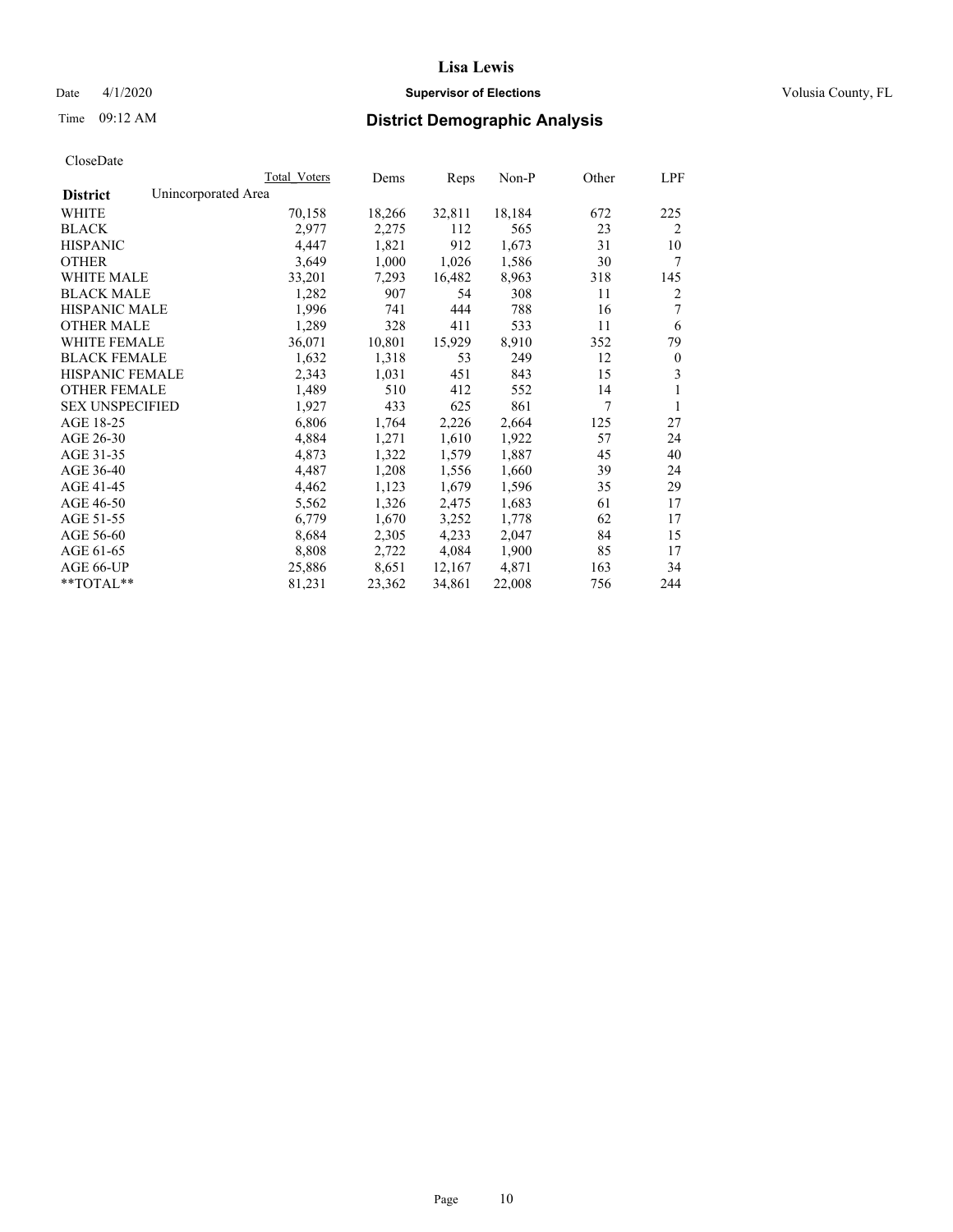# Date 4/1/2020 **Supervisor of Elections Supervisor of Elections** Volusia County, FL

# Time 09:12 AM **District Demographic Analysis**

| Total Voters | Dems   |        | Non-P  | Other          | LPF            |
|--------------|--------|--------|--------|----------------|----------------|
|              |        |        |        |                |                |
| 24,543       | 7,279  | 9,917  | 6,875  | 382            | 90             |
| 13,011       | 10,502 | 326    | 2,125  | 55             | 3              |
| 1,975        | 916    | 323    | 712    | 22             | $\overline{2}$ |
| 2,990        | 1,088  | 490    | 1,368  | 38             | 6              |
| 11,765       | 2,940  | 5,079  | 3,499  | 186            | 61             |
| 5,043        | 3,799  | 173    | 1,036  | 34             | 1              |
| 901          | 382    | 168    | 337    | 13             | 1              |
| 1,023        | 359    | 203    | 444    | 14             | 3              |
| 12,465       | 4,252  | 4,732  | 3,256  | 196            | 29             |
| 7,690        | 6,484  | 149    | 1,034  | 21             | 2              |
| 1,030        | 515    | 149    | 356    | 9              | 1              |
| 1,227        | 526    | 198    | 481    | 20             | $\overline{2}$ |
| 1,374        | 528    | 204    | 637    | $\overline{4}$ | 1              |
| 5,805        | 2,854  | 803    | 2,037  | 94             | 17             |
| 3,435        | 1,647  | 571    | 1,153  | 56             | 8              |
| 3,008        | 1,443  | 508    | 1,003  | 36             | 18             |
| 2,533        | 1,262  | 453    | 783    | 26             | 9              |
| 2,382        | 1,152  | 463    | 738    | 20             | 9              |
| 2,665        | 1,190  | 697    | 721    | 46             | 11             |
| 3,158        | 1,400  | 900    | 812    | 40             | 6              |
| 3,864        | 1,678  | 1,274  | 869    | 39             | 4              |
| 4,165        | 1,927  | 1,352  | 841    | 36             | 9              |
| 11,503       | 5,232  | 4,035  | 2,122  | 104            | 10             |
| 42,519       | 19,785 | 11,056 | 11,080 | 497            | 101            |
|              |        |        | Reps   |                |                |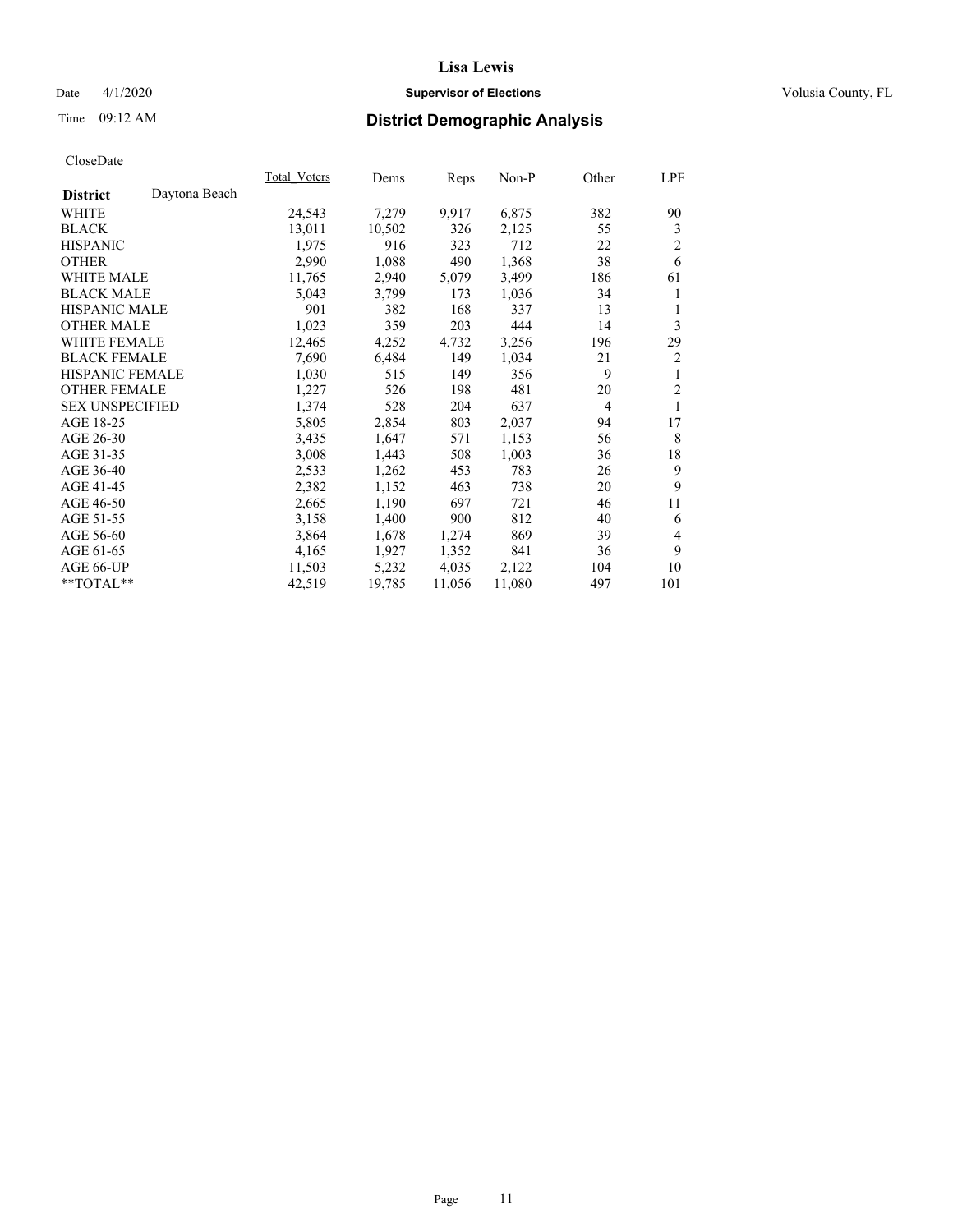# Date 4/1/2020 **Supervisor of Elections Supervisor of Elections** Volusia County, FL

# Time 09:12 AM **District Demographic Analysis**

|                        |                      | Total Voters | Dems  | Reps             | Non-P | Other    | LPF |
|------------------------|----------------------|--------------|-------|------------------|-------|----------|-----|
| <b>District</b>        | Daytona Beach Shores |              |       |                  |       |          |     |
| WHITE                  |                      | 4,013        | 981   | 2,018            | 955   | 50       | 9   |
| <b>BLACK</b>           |                      | 62           | 43    | 2                | 16    |          | 0   |
| <b>HISPANIC</b>        |                      | 118          | 41    | 40               | 36    |          | 0   |
| <b>OTHER</b>           |                      | 257          | 78    | 82               | 95    |          |     |
| WHITE MALE             |                      | 1,895        | 406   | 967              | 486   | 30       | 6   |
| <b>BLACK MALE</b>      |                      | 26           | 17    | $\boldsymbol{0}$ | 8     |          | 0   |
| <b>HISPANIC MALE</b>   |                      | 52           | 12    | 20               | 19    |          | 0   |
| <b>OTHER MALE</b>      |                      | 100          | 32    | 32               | 36    | $\Omega$ | 0   |
| WHITE FEMALE           |                      | 2,074        | 564   | 1,029            | 459   | 19       | 3   |
| <b>BLACK FEMALE</b>    |                      | 35           | 26    | 2                | 7     | $\Omega$ | 0   |
| <b>HISPANIC FEMALE</b> |                      | 65           | 29    | 19               | 17    | 0        | 0   |
| <b>OTHER FEMALE</b>    |                      | 123          | 38    | 37               | 46    |          |     |
| <b>SEX UNSPECIFIED</b> |                      | 80           | 19    | 36               | 24    |          | 0   |
| AGE 18-25              |                      | 141          | 44    | 42               | 50    | 5        | 0   |
| AGE 26-30              |                      | 83           | 25    | 26               | 30    |          |     |
| AGE 31-35              |                      | 106          | 26    | 38               | 36    |          | 5   |
| AGE 36-40              |                      | 105          | 29    | 36               | 40    | 0        | 0   |
| AGE 41-45              |                      | 104          | 33    | 38               | 30    | 2        |     |
| AGE 46-50              |                      | 151          | 31    | 64               | 55    | 1        | 0   |
| AGE 51-55              |                      | 264          | 60    | 120              | 80    | 3        |     |
| AGE 56-60              |                      | 417          | 98    | 217              | 96    | 6        | 0   |
| AGE 61-65              |                      | 554          | 124   | 285              | 134   | 10       |     |
| AGE 66-UP              |                      | 2,525        | 673   | 1,276            | 551   | 24       |     |
| **TOTAL**              |                      | 4,450        | 1,143 | 2,142            | 1,102 | 53       | 10  |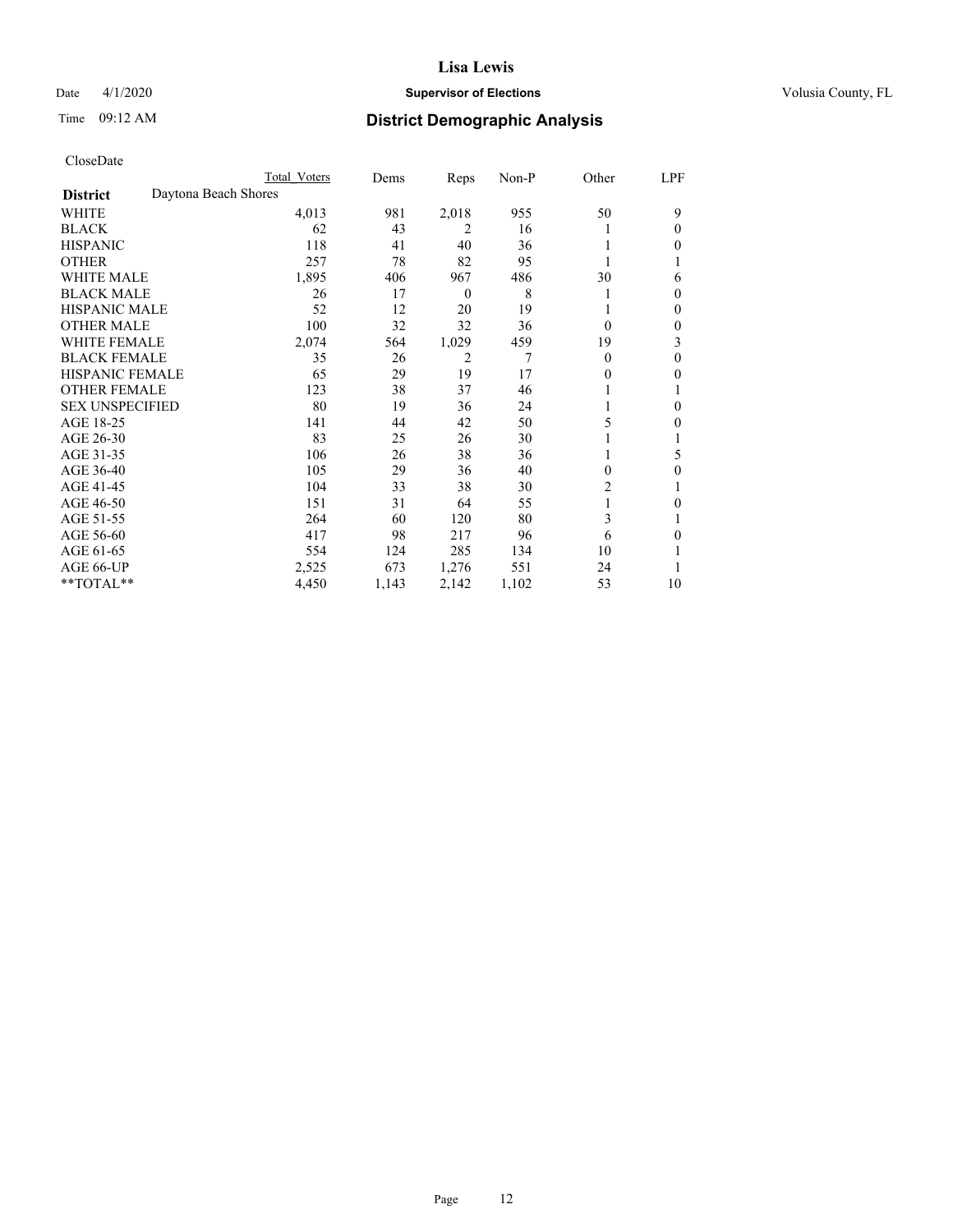# Date 4/1/2020 **Supervisor of Elections Supervisor of Elections** Volusia County, FL

# Time 09:12 AM **District Demographic Analysis**

|                        |        | Total Voters | Dems  | Reps  | Non-P | Other    | LPF                     |
|------------------------|--------|--------------|-------|-------|-------|----------|-------------------------|
| <b>District</b>        | DeBary |              |       |       |       |          |                         |
| WHITE                  |        | 12,798       | 2,973 | 6,370 | 3,296 | 112      | 47                      |
| <b>BLACK</b>           |        | 727          | 526   | 36    | 162   | 3        | $\theta$                |
| <b>HISPANIC</b>        |        | 1,577        | 663   | 371   | 526   | 13       | 4                       |
| <b>OTHER</b>           |        | 926          | 253   | 242   | 422   | 8        | 1                       |
| WHITE MALE             |        | 5,960        | 1,159 | 3,128 | 1,590 | 51       | 32                      |
| <b>BLACK MALE</b>      |        | 342          | 222   | 18    | 99    | 3        | $\mathbf{0}$            |
| <b>HISPANIC MALE</b>   |        | 710          | 271   | 189   | 242   | 6        | $\overline{c}$          |
| <b>OTHER MALE</b>      |        | 317          | 78    | 92    | 142   | 4        |                         |
| WHITE FEMALE           |        | 6,662        | 1,782 | 3,167 | 1,640 | 59       | 14                      |
| <b>BLACK FEMALE</b>    |        | 373          | 294   | 18    | 61    | $\theta$ | $\mathbf{0}$            |
| <b>HISPANIC FEMALE</b> |        | 844          | 384   | 178   | 273   | 7        | 2                       |
| <b>OTHER FEMALE</b>    |        | 421          | 140   | 107   | 171   | 3        | $\mathbf{0}$            |
| <b>SEX UNSPECIFIED</b> |        | 399          | 85    | 122   | 188   | 3        | 1                       |
| AGE 18-25              |        | 1,289        | 329   | 375   | 550   | 22       | 13                      |
| AGE 26-30              |        | 938          | 242   | 332   | 352   | 10       | 2                       |
| AGE 31-35              |        | 1,069        | 291   | 396   | 371   | 8        | 3                       |
| AGE 36-40              |        | 1,063        | 263   | 388   | 389   | 8        | 15                      |
| AGE 41-45              |        | 1,050        | 290   | 400   | 347   | 8        | 5                       |
| AGE 46-50              |        | 1,208        | 289   | 520   | 379   | 12       | 8                       |
| AGE 51-55              |        | 1,356        | 351   | 662   | 330   | 11       | $\overline{\mathbf{c}}$ |
| AGE 56-60              |        | 1,549        | 401   | 755   | 377   | 13       | 3                       |
| AGE 61-65              |        | 1,642        | 457   | 802   | 363   | 20       | $\mathbf{0}$            |
| AGE 66-UP              |        | 4,863        | 1,501 | 2,389 | 948   | 24       | 1                       |
| $*$ $TOTAL**$          |        | 16,028       | 4,415 | 7,019 | 4,406 | 136      | 52                      |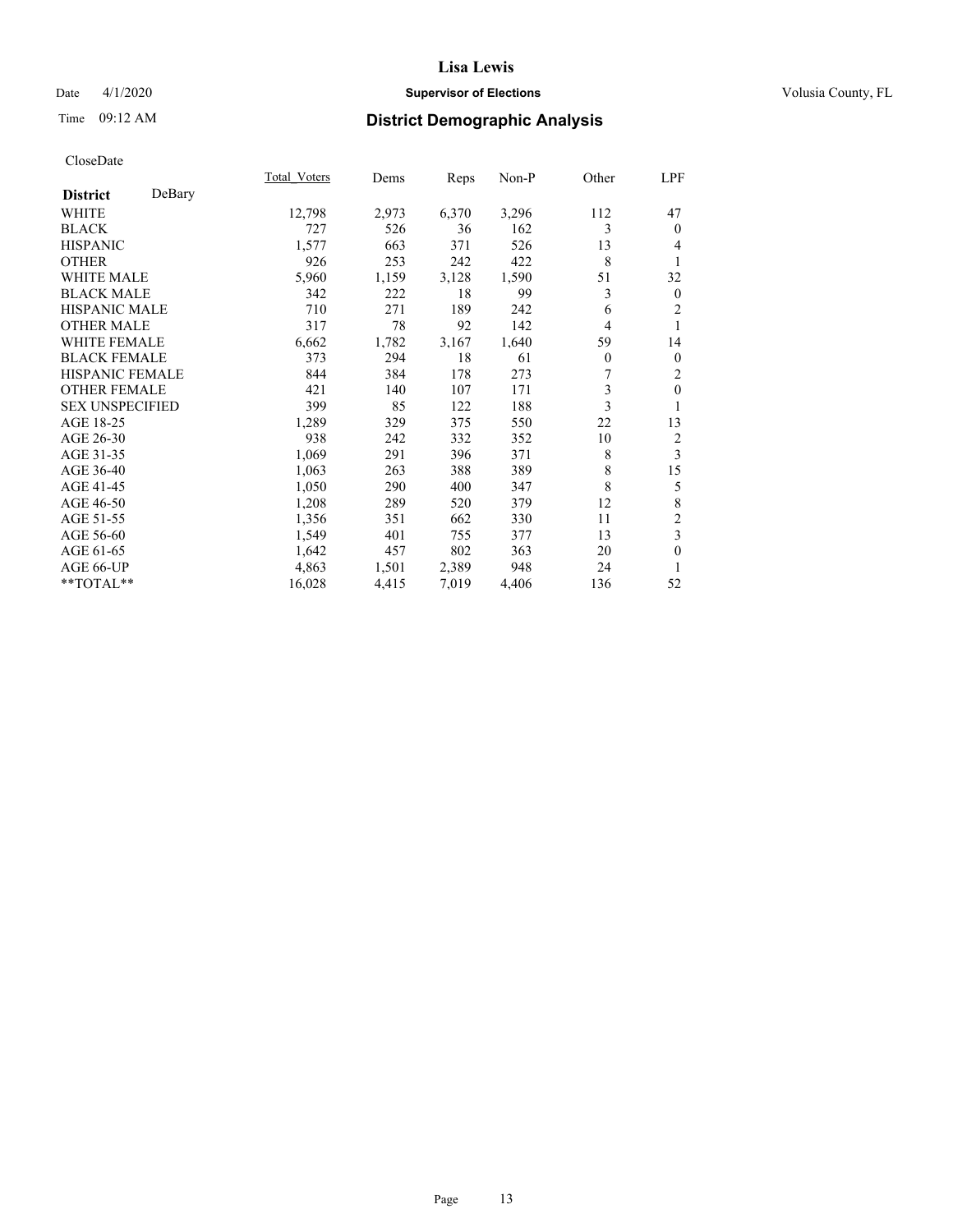# Date 4/1/2020 **Supervisor of Elections Supervisor of Elections** Volusia County, FL

# Time 09:12 AM **District Demographic Analysis**

|                        |        | Total Voters | Dems  | Reps  | Non-P | Other | LPF              |
|------------------------|--------|--------------|-------|-------|-------|-------|------------------|
| <b>District</b>        | DeLand |              |       |       |       |       |                  |
| WHITE                  |        | 15,720       | 4,818 | 6,839 | 3,828 | 175   | 60               |
| <b>BLACK</b>           |        | 2,934        | 2,320 | 100   | 501   | 11    | 2                |
| <b>HISPANIC</b>        |        | 2,351        | 1,053 | 430   | 842   | 18    | 8                |
| <b>OTHER</b>           |        | 1,393        | 530   | 251   | 598   | 9     | 5                |
| WHITE MALE             |        | 6,915        | 1,777 | 3,191 | 1,824 | 82    | 41               |
| <b>BLACK MALE</b>      |        | 1,138        | 845   | 51    | 235   | 5     | 2                |
| <b>HISPANIC MALE</b>   |        | 979          | 397   | 205   | 364   | 8     | 5                |
| <b>OTHER MALE</b>      |        | 509          | 185   | 111   | 209   | 4     | $\theta$         |
| WHITE FEMALE           |        | 8,647        | 2,989 | 3,594 | 1,953 | 93    | 18               |
| <b>BLACK FEMALE</b>    |        | 1,734        | 1,427 | 45    | 256   | 6     | $\boldsymbol{0}$ |
| <b>HISPANIC FEMALE</b> |        | 1,342        | 639   | 223   | 468   | 9     | 3                |
| <b>OTHER FEMALE</b>    |        | 598          | 248   | 99    | 243   | 5     | 3                |
| <b>SEX UNSPECIFIED</b> |        | 536          | 214   | 101   | 217   |       | 3                |
| AGE 18-25              |        | 2,319        | 969   | 478   | 823   | 32    | 17               |
| AGE 26-30              |        | 1,584        | 608   | 385   | 569   | 12    | 10               |
| AGE 31-35              |        | 1,578        | 573   | 412   | 566   | 17    | 10               |
| AGE 36-40              |        | 1,558        | 617   | 414   | 503   | 17    | 7                |
| AGE 41-45              |        | 1,499        | 539   | 455   | 482   | 18    | 5                |
| AGE 46-50              |        | 1,530        | 582   | 496   | 432   | 18    | $\overline{2}$   |
| AGE 51-55              |        | 1,598        | 568   | 632   | 379   | 12    | 7                |
| AGE 56-60              |        | 1,789        | 689   | 705   | 379   | 12    | 4                |
| AGE 61-65              |        | 1,906        | 775   | 734   | 379   | 14    | 4                |
| AGE 66-UP              |        | 7,037        | 2,801 | 2,909 | 1,257 | 61    | 9                |
| **TOTAL**              |        | 22,398       | 8,721 | 7,620 | 5,769 | 213   | 75               |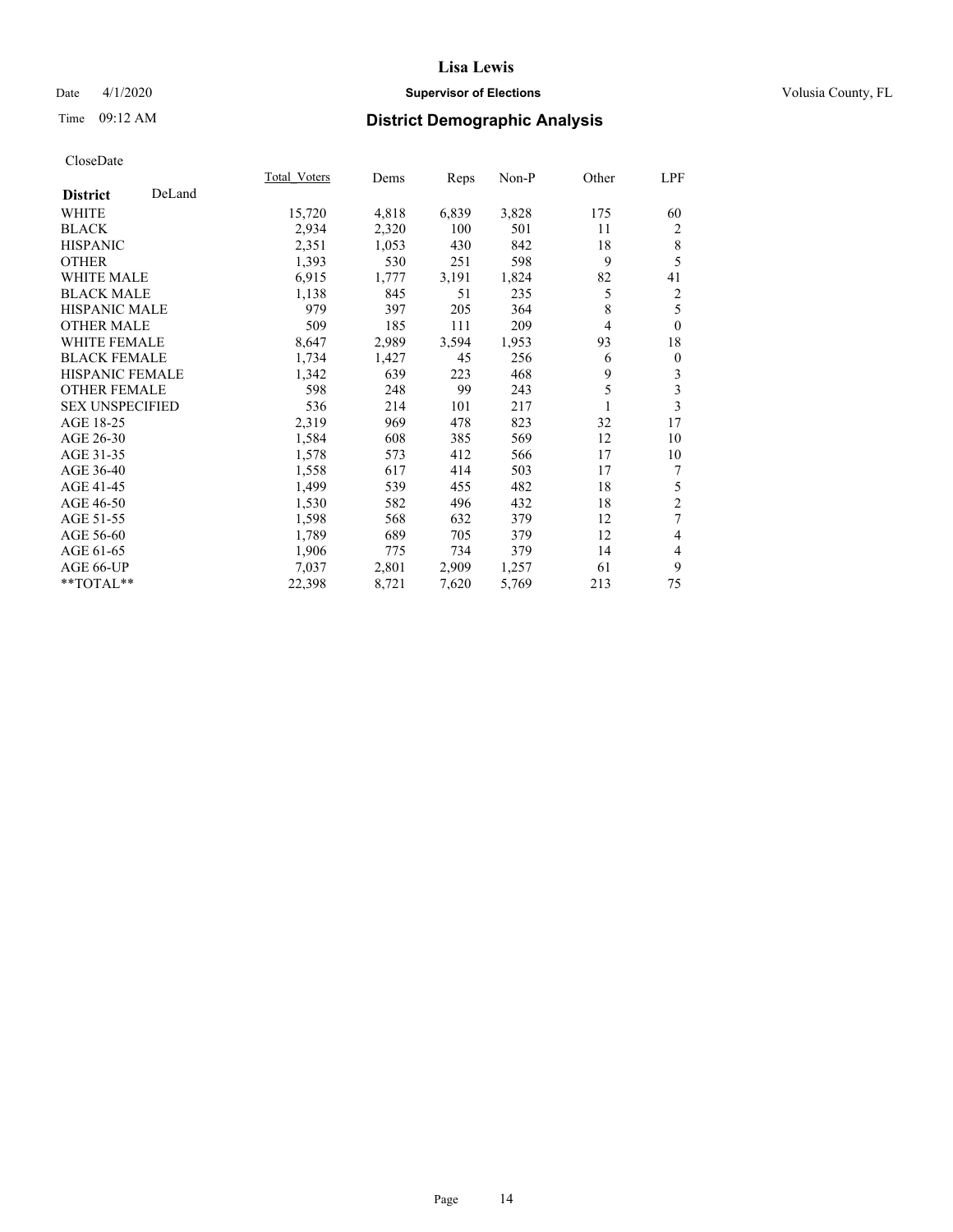# Date 4/1/2020 **Supervisor of Elections Supervisor of Elections** Volusia County, FL

| CloseDate |
|-----------|
|-----------|

|                        |         | Total Voters | Dems   | Reps   | Non-P  | Other | LPF            |
|------------------------|---------|--------------|--------|--------|--------|-------|----------------|
| <b>District</b>        | Deltona |              |        |        |        |       |                |
| WHITE                  |         | 32,445       | 8,874  | 13,384 | 9,804  | 267   | 116            |
| <b>BLACK</b>           |         | 6,119        | 4,528  | 267    | 1,291  | 30    | 3              |
| <b>HISPANIC</b>        |         | 19,249       | 9,185  | 2,697  | 7,272  | 72    | 23             |
| <b>OTHER</b>           |         | 3,978        | 1,350  | 754    | 1,837  | 31    | 6              |
| WHITE MALE             |         | 15,013       | 3,490  | 6,543  | 4,773  | 129   | 78             |
| <b>BLACK MALE</b>      |         | 2,695        | 1,839  | 160    | 676    | 19    | 1              |
| HISPANIC MALE          |         | 8,928        | 3,973  | 1,435  | 3,469  | 38    | 13             |
| OTHER MALE             |         | 1,413        | 456    | 295    | 648    | 9     | 5              |
| WHITE FEMALE           |         | 16,965       | 5,272  | 6,656  | 4,864  | 136   | 37             |
| <b>BLACK FEMALE</b>    |         | 3,332        | 2,628  | 100    | 591    | 11    | 2              |
| <b>HISPANIC FEMALE</b> |         | 10,022       | 5,075  | 1,235  | 3,669  | 34    | 9              |
| <b>OTHER FEMALE</b>    |         | 1,746        | 697    | 326    | 709    | 13    | 1              |
| <b>SEX UNSPECIFIED</b> |         | 1,676        | 506    | 352    | 805    | 11    | $\overline{2}$ |
| AGE 18-25              |         | 6,622        | 2,235  | 1,226  | 3,065  | 76    | 20             |
| AGE 26-30              |         | 5,242        | 1,892  | 1,050  | 2,240  | 38    | 22             |
| AGE 31-35              |         | 5,239        | 1,842  | 1,141  | 2,187  | 43    | 26             |
| AGE 36-40              |         | 5,084        | 1,820  | 1,148  | 2,052  | 48    | 16             |
| AGE 41-45              |         | 4,899        | 1,871  | 1,125  | 1,857  | 30    | 16             |
| AGE 46-50              |         | 5,116        | 1,837  | 1,526  | 1,693  | 44    | 16             |
| AGE 51-55              |         | 5,357        | 2,032  | 1,716  | 1,572  | 26    | 11             |
| AGE 56-60              |         | 5,794        | 2,218  | 1,983  | 1,563  | 24    | 6              |
| AGE 61-65              |         | 5,430        | 2,219  | 1,873  | 1,305  | 25    | 8              |
| AGE 66-UP              |         | 13,008       | 5,971  | 4,314  | 2,670  | 46    | 7              |
| $*$ $TOTAL**$          |         | 61,791       | 23,937 | 17,102 | 20,204 | 400   | 148            |
|                        |         |              |        |        |        |       |                |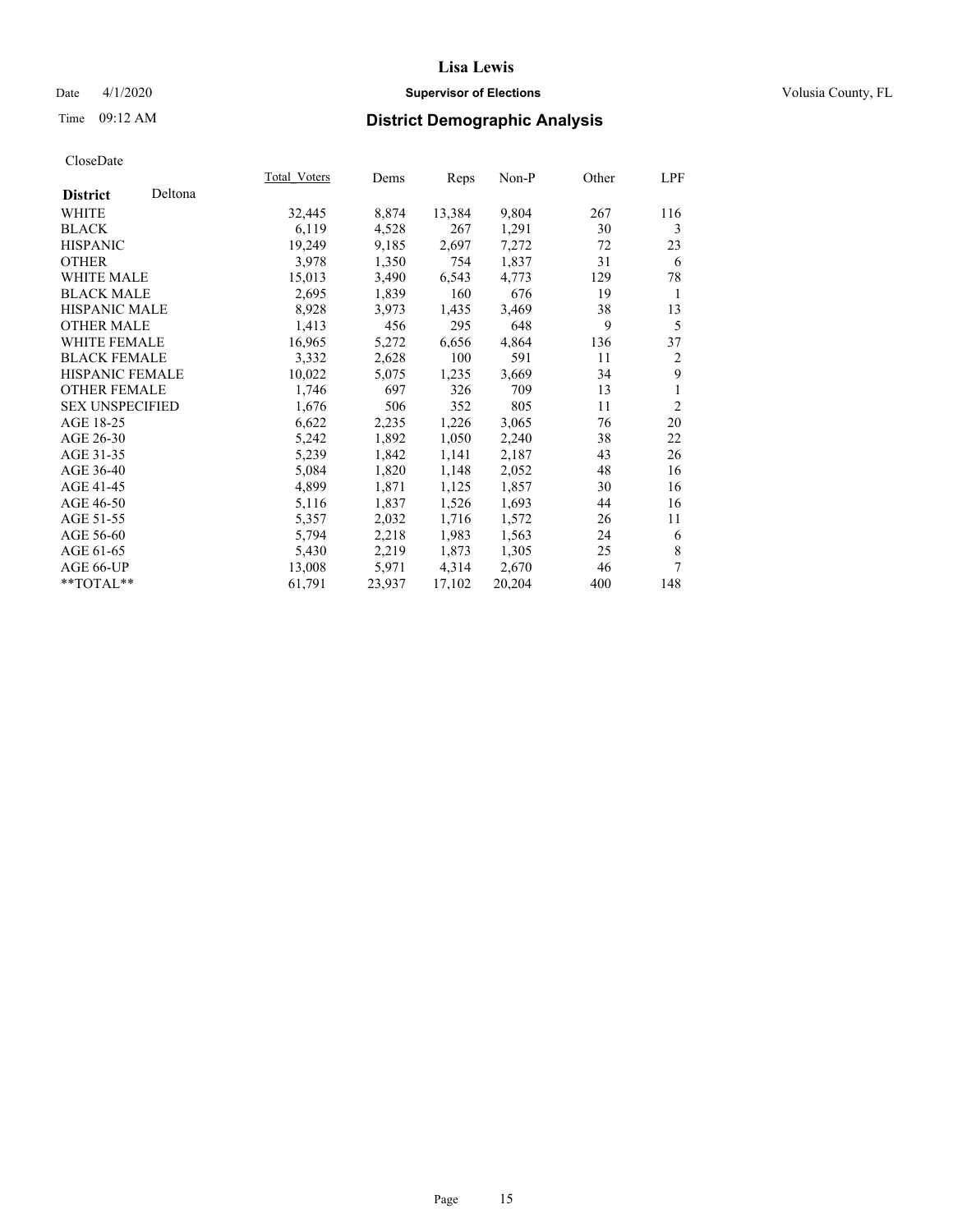# Date 4/1/2020 **Supervisor of Elections Supervisor of Elections** Volusia County, FL

# Time 09:12 AM **District Demographic Analysis**

|                        |           | Total Voters | Dems  | Reps  | Non-P | Other          | LPF            |
|------------------------|-----------|--------------|-------|-------|-------|----------------|----------------|
| <b>District</b>        | Edgewater |              |       |       |       |                |                |
| WHITE                  |           | 15,121       | 4,329 | 6,236 | 4,341 | 170            | 45             |
| <b>BLACK</b>           |           | 367          | 273   | 17    | 71    | 6              | $\mathbf{0}$   |
| <b>HISPANIC</b>        |           | 333          | 132   | 70    | 124   | 7              | $\mathbf{0}$   |
| <b>OTHER</b>           |           | 559          | 164   | 137   | 252   | 6              | $\theta$       |
| <b>WHITE MALE</b>      |           | 6,911        | 1,654 | 3,096 | 2,066 | 67             | 28             |
| <b>BLACK MALE</b>      |           | 175          | 117   | 10    | 43    | 5              | $\mathbf{0}$   |
| <b>HISPANIC MALE</b>   |           | 150          | 48    | 34    | 64    | 4              | $\theta$       |
| <b>OTHER MALE</b>      |           | 204          | 61    | 56    | 84    | 3              | $\theta$       |
| <b>WHITE FEMALE</b>    |           | 8,042        | 2,639 | 3,065 | 2,218 | 103            | 17             |
| <b>BLACK FEMALE</b>    |           | 185          | 150   | 7     | 27    | 1              | $\mathbf{0}$   |
| <b>HISPANIC FEMALE</b> |           | 176          | 79    | 35    | 59    | 3              | $\mathbf{0}$   |
| <b>OTHER FEMALE</b>    |           | 213          | 74    | 58    | 79    | $\overline{2}$ | $\theta$       |
| <b>SEX UNSPECIFIED</b> |           | 324          | 76    | 99    | 148   | 1              | $\mathbf{0}$   |
| AGE 18-25              |           | 1,196        | 314   | 339   | 504   | 30             | 9              |
| AGE 26-30              |           | 972          | 262   | 305   | 382   | 18             | 5              |
| AGE 31-35              |           | 980          | 268   | 303   | 390   | 7              | 12             |
| AGE 36-40              |           | 904          | 247   | 295   | 351   | 8              | 3              |
| AGE 41-45              |           | 961          | 260   | 342   | 345   | 11             | 3              |
| AGE 46-50              |           | 1,097        | 268   | 442   | 370   | 11             | 6              |
| AGE 51-55              |           | 1,181        | 325   | 513   | 324   | 17             | $\overline{c}$ |
| AGE 56-60              |           | 1,628        | 475   | 710   | 418   | 23             | $\overline{2}$ |
| AGE 61-65              |           | 1,757        | 533   | 752   | 452   | 20             | $\mathbf{0}$   |
| AGE 66-UP              |           | 5,704        | 1,946 | 2,459 | 1,252 | 44             | 3              |
| **TOTAL**              |           | 16,380       | 4,898 | 6,460 | 4,788 | 189            | 45             |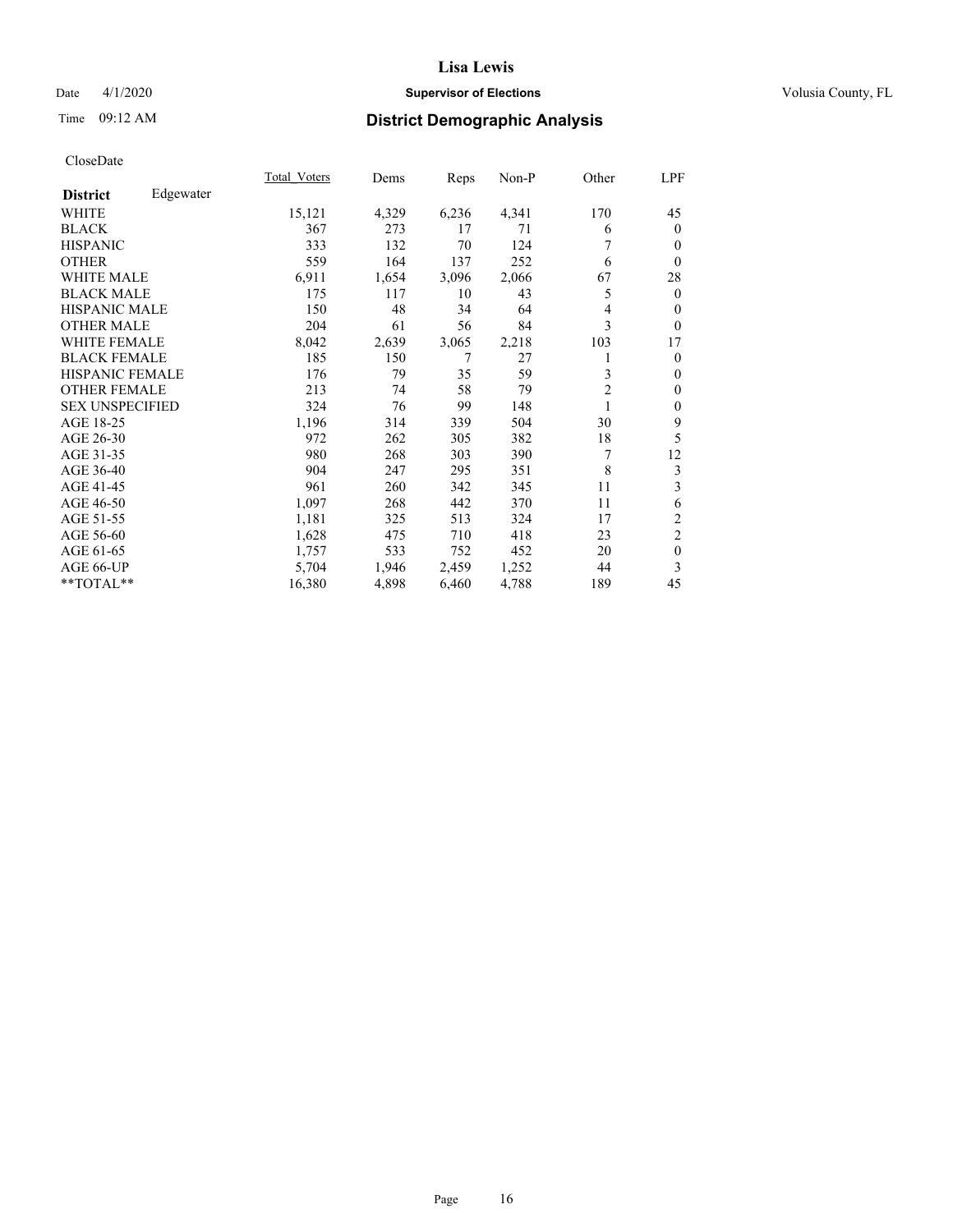# Date 4/1/2020 **Supervisor of Elections Supervisor of Elections** Volusia County, FL

# Time 09:12 AM **District Demographic Analysis**

|                        |            | Total Voters | Dems  | Reps  | Non-P | Other          | LPF                     |
|------------------------|------------|--------------|-------|-------|-------|----------------|-------------------------|
| <b>District</b>        | Holly Hill |              |       |       |       |                |                         |
| WHITE                  |            | 6,060        | 1,933 | 2,229 | 1,805 | 64             | 29                      |
| <b>BLACK</b>           |            | 1,079        | 793   | 35    | 244   | 5              | $\overline{2}$          |
| <b>HISPANIC</b>        |            | 321          | 148   | 50    | 120   | 2              |                         |
| <b>OTHER</b>           |            | 439          | 155   | 85    | 197   | $\overline{2}$ | $\theta$                |
| WHITE MALE             |            | 2,785        | 740   | 1,103 | 892   | 28             | 22                      |
| <b>BLACK MALE</b>      |            | 395          | 260   | 16    | 115   | 3              | 1                       |
| <b>HISPANIC MALE</b>   |            | 163          | 67    | 28    | 65    | $\overline{2}$ | 1                       |
| <b>OTHER MALE</b>      |            | 147          | 49    | 37    | 61    | $\mathbf{0}$   | $\mathbf{0}$            |
| <b>WHITE FEMALE</b>    |            | 3,209        | 1,179 | 1,104 | 883   | 36             | 7                       |
| <b>BLACK FEMALE</b>    |            | 671          | 524   | 19    | 125   | 2              | 1                       |
| <b>HISPANIC FEMALE</b> |            | 152          | 79    | 21    | 52    | $\theta$       | $\mathbf{0}$            |
| <b>OTHER FEMALE</b>    |            | 182          | 86    | 34    | 62    | 0              | $\mathbf{0}$            |
| <b>SEX UNSPECIFIED</b> |            | 195          | 45    | 37    | 111   | 2              | $\mathbf{0}$            |
| AGE 18-25              |            | 679          | 236   | 129   | 303   | 6              | 5                       |
| AGE 26-30              |            | 584          | 240   | 119   | 217   | 7              |                         |
| AGE 31-35              |            | 571          | 222   | 119   | 219   | 5              | 6                       |
| AGE 36-40              |            | 477          | 183   | 102   | 185   | 3              | 4                       |
| AGE 41-45              |            | 463          | 169   | 113   | 172   | 8              | 1                       |
| AGE 46-50              |            | 527          | 175   | 156   | 188   | 5              | 3                       |
| AGE 51-55              |            | 661          | 249   | 210   | 192   | 5              | 5                       |
| AGE 56-60              |            | 848          | 315   | 290   | 233   | $\overline{7}$ | $\overline{\mathbf{3}}$ |
| AGE 61-65              |            | 820          | 327   | 276   | 203   | 10             | 4                       |
| AGE 66-UP              |            | 2,269        | 913   | 885   | 454   | 17             | $\theta$                |
| **TOTAL**              |            | 7,899        | 3,029 | 2,399 | 2,366 | 73             | 32                      |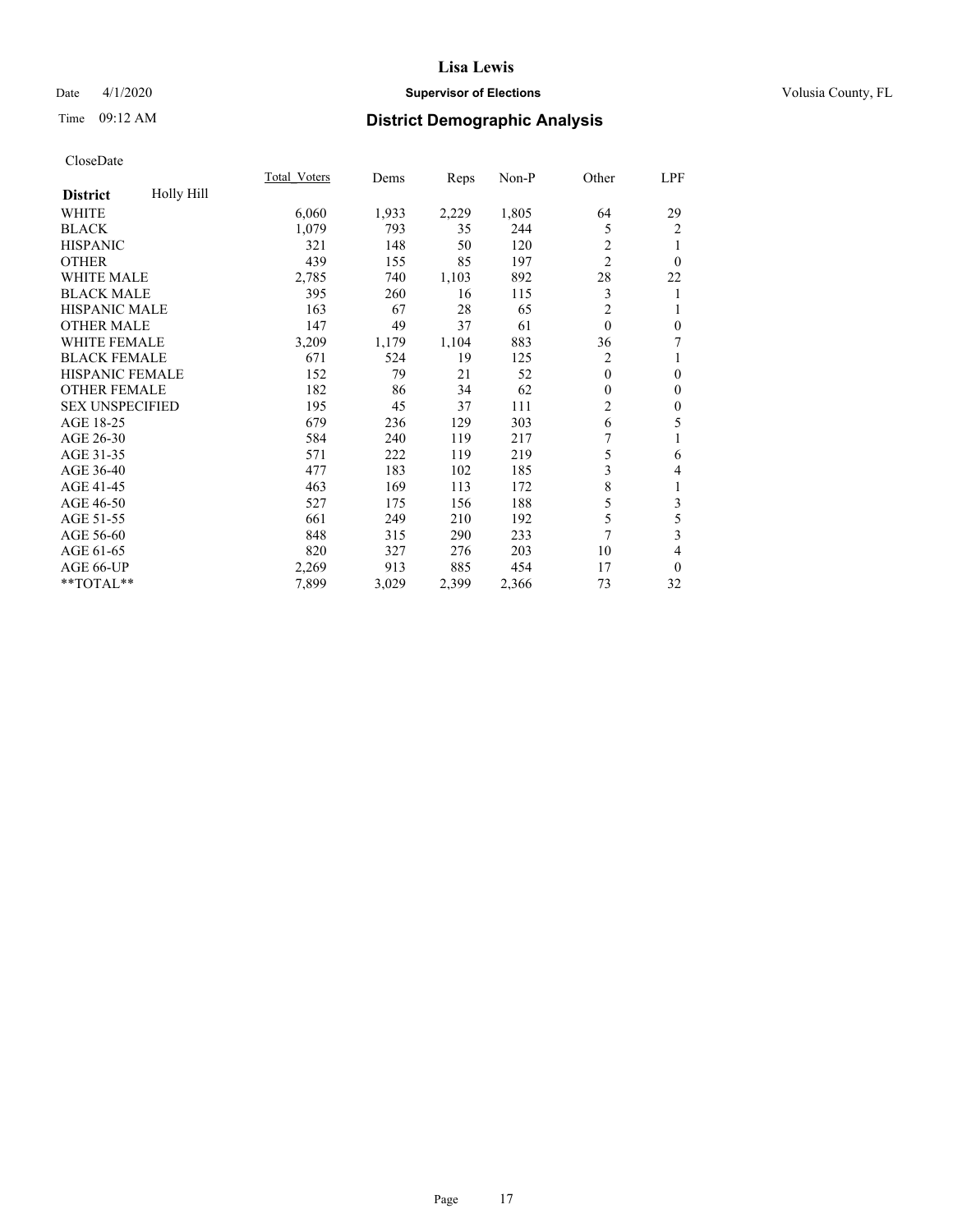# Date 4/1/2020 **Supervisor of Elections Supervisor of Elections** Volusia County, FL

# Time 09:12 AM **District Demographic Analysis**

|                        |            | Total Voters | Dems | Reps | Non-P | Other          | LPF |
|------------------------|------------|--------------|------|------|-------|----------------|-----|
| <b>District</b>        | Lake Helen |              |      |      |       |                |     |
| WHITE                  |            | 1,826        | 516  | 800  | 488   | 19             | 3   |
| <b>BLACK</b>           |            | 161          | 134  | 6    | 20    | 1              | 0   |
| <b>HISPANIC</b>        |            | 82           | 31   | 21   | 28    | 1              |     |
| <b>OTHER</b>           |            | 71           | 29   | 18   | 23    | $\theta$       |     |
| <b>WHITE MALE</b>      |            | 833          | 206  | 384  | 234   | 6              | 3   |
| <b>BLACK MALE</b>      |            | 71           | 61   | 4    | 6     | $\theta$       | 0   |
| <b>HISPANIC MALE</b>   |            | 36           | 16   | 8    | 11    | 0              |     |
| <b>OTHER MALE</b>      |            | 21           | 11   | 4    | 5     | $\theta$       |     |
| <b>WHITE FEMALE</b>    |            | 972          | 307  | 405  | 247   | 13             | 0   |
| <b>BLACK FEMALE</b>    |            | 86           | 72   | 1    | 12    | 1              | 0   |
| <b>HISPANIC FEMALE</b> |            | 45           | 14   | 13   | 17    |                | 0   |
| <b>OTHER FEMALE</b>    |            | 32           | 16   | 6    | 10    | $\theta$       | 0   |
| <b>SEX UNSPECIFIED</b> |            | 44           | 7    | 20   | 17    | $\mathbf{0}$   | 0   |
| AGE 18-25              |            | 173          | 42   | 60   | 68    | 3              | 0   |
| AGE 26-30              |            | 143          | 31   | 58   | 51    | 2              |     |
| AGE 31-35              |            | 134          | 41   | 41   | 48    | $\overline{4}$ | 0   |
| AGE 36-40              |            | 137          | 41   | 39   | 56    | 1              | 0   |
| AGE 41-45              |            | 137          | 33   | 46   | 57    | $\Omega$       |     |
| AGE 46-50              |            | 145          | 39   | 53   | 47    | 3              | 3   |
| AGE 51-55              |            | 173          | 49   | 85   | 37    | 2              | 0   |
| AGE 56-60              |            | 229          | 78   | 97   | 50    | 4              | 0   |
| AGE 61-65              |            | 244          | 88   | 109  | 46    | 1              | 0   |
| AGE 66-UP              |            | 625          | 268  | 257  | 99    |                | 0   |
| **TOTAL**              |            | 2,140        | 710  | 845  | 559   | 21             | 5   |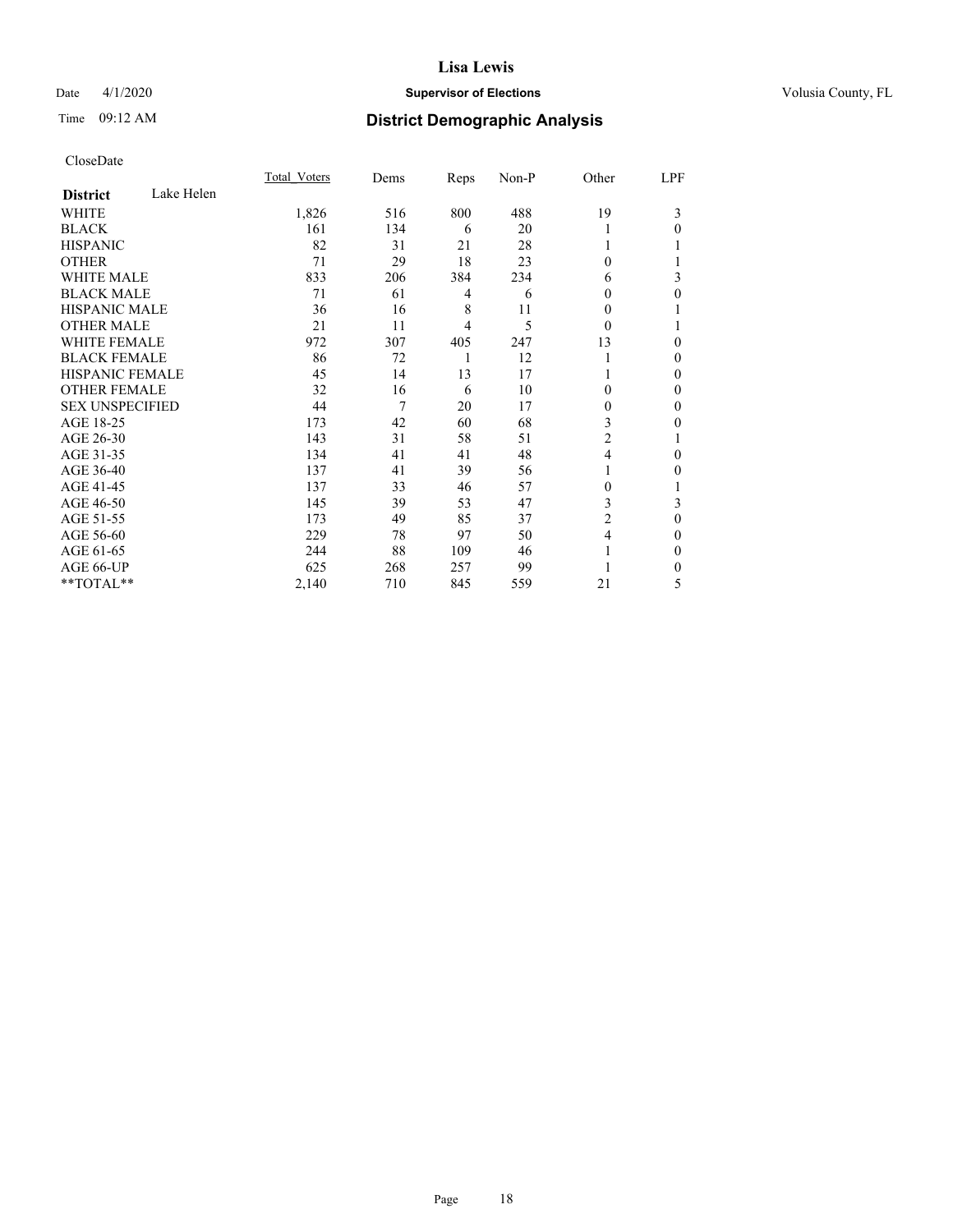# Date 4/1/2020 **Supervisor of Elections Supervisor of Elections** Volusia County, FL

# Time 09:12 AM **District Demographic Analysis**

|                                     | Total Voters | Dems  | Reps  | Non-P | Other    | LPF            |
|-------------------------------------|--------------|-------|-------|-------|----------|----------------|
| New Smyrna Beach<br><b>District</b> |              |       |       |       |          |                |
| WHITE                               | 20,661       | 5,780 | 9,490 | 5,008 | 326      | 57             |
| <b>BLACK</b>                        | 744          | 604   | 22    | 114   | 2        | 2              |
| <b>HISPANIC</b>                     | 432          | 157   | 145   | 124   | 6        | $\mathbf{0}$   |
| <b>OTHER</b>                        | 751          | 208   | 214   | 320   | 7        | $\overline{2}$ |
| <b>WHITE MALE</b>                   | 9,465        | 2,209 | 4,599 | 2,453 | 168      | 36             |
| <b>BLACK MALE</b>                   | 305          | 232   | 9     | 61    | 1        | 2              |
| <b>HISPANIC MALE</b>                | 202          | 69    | 69    | 61    | 3        | $\theta$       |
| <b>OTHER MALE</b>                   | 268          | 69    | 85    | 107   | 6        | 1              |
| <b>WHITE FEMALE</b>                 | 11,012       | 3,519 | 4,811 | 2,504 | 158      | 20             |
| <b>BLACK FEMALE</b>                 | 423          | 358   | 12    | 52    | 1        | $\mathbf{0}$   |
| <b>HISPANIC FEMALE</b>              | 219          | 86    | 72    | 58    | 3        | $\mathbf{0}$   |
| <b>OTHER FEMALE</b>                 | 319          | 110   | 99    | 108   |          | 1              |
| <b>SEX UNSPECIFIED</b>              | 375          | 97    | 115   | 162   | $\theta$ | 1              |
| AGE 18-25                           | 1,310        | 368   | 423   | 478   | 36       | 5              |
| AGE 26-30                           | 985          | 275   | 304   | 377   | 20       | 9              |
| AGE 31-35                           | 1,059        | 298   | 338   | 396   | 20       | 7              |
| AGE 36-40                           | 1,078        | 323   | 364   | 364   | 18       | 9              |
| AGE 41-45                           | 1,053        | 271   | 389   | 364   | 22       | 7              |
| AGE 46-50                           | 1,331        | 355   | 567   | 376   | 29       | 4              |
| AGE 51-55                           | 1,644        | 406   | 797   | 405   | 33       | 3              |
| AGE 56-60                           | 2,334        | 602   | 1,160 | 531   | 37       | 4              |
| AGE 61-65                           | 2,714        | 836   | 1,249 | 590   | 32       | 7              |
| AGE 66-UP                           | 9,080        | 3,015 | 4,280 | 1,685 | 94       | 6              |
| **TOTAL**                           | 22,588       | 6,749 | 9,871 | 5,566 | 341      | 61             |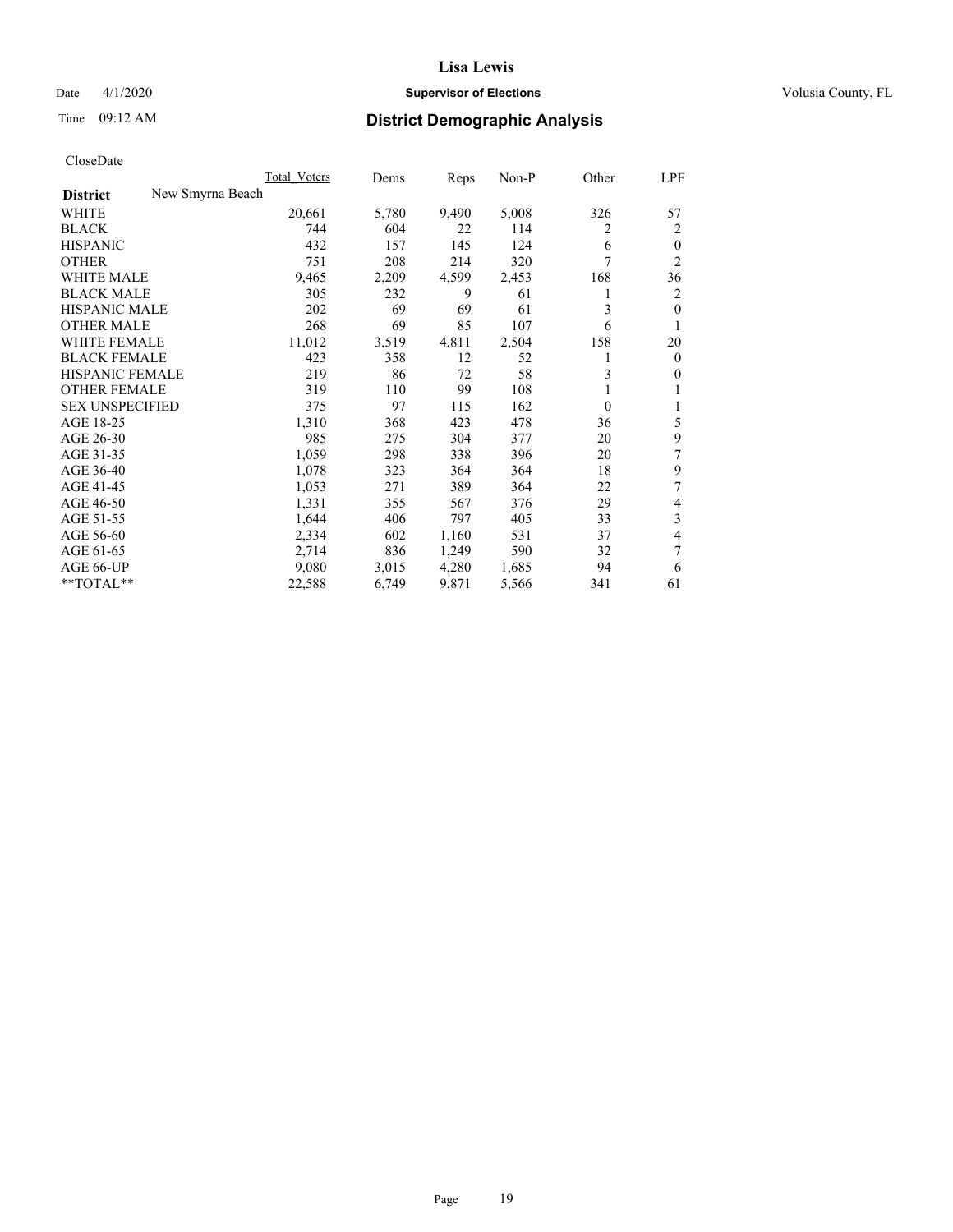# Date 4/1/2020 **Supervisor of Elections Supervisor of Elections** Volusia County, FL

# Time 09:12 AM **District Demographic Analysis**

|                        |          | Total Voters | Dems | Reps     | Non-P          | Other    | LPF      |
|------------------------|----------|--------------|------|----------|----------------|----------|----------|
| <b>District</b>        | Oak Hill |              |      |          |                |          |          |
| WHITE                  |          | 1,354        | 327  | 647      | 356            | 21       | 3        |
| <b>BLACK</b>           |          | 151          | 127  | 5        | 19             | $\Omega$ | 0        |
| <b>HISPANIC</b>        |          | 12           | 6    |          | 5              | 0        | 0        |
| <b>OTHER</b>           |          | 43           | 13   | 16       | 14             | 0        | 0        |
| WHITE MALE             |          | 670          | 146  | 329      | 187            | 6        | 2        |
| <b>BLACK MALE</b>      |          | 68           | 52   | 3        | 13             | 0        | $\theta$ |
| <b>HISPANIC MALE</b>   |          | 5            |      | 1        | 3              | 0        | 0        |
| <b>OTHER MALE</b>      |          | 17           | 4    | 7        | 6              | 0        | 0        |
| WHITE FEMALE           |          | 666          | 177  | 308      | 165            | 15       |          |
| <b>BLACK FEMALE</b>    |          | 83           | 75   | 2        | 6              | 0        | 0        |
| <b>HISPANIC FEMALE</b> |          | 7            | 5    | $\theta$ | 2              | 0        | 0        |
| <b>OTHER FEMALE</b>    |          | 16           | 8    | 6        | $\overline{2}$ | 0        | 0        |
| <b>SEX UNSPECIFIED</b> |          | 28           | 5    | 13       | 10             | 0        | 0        |
| AGE 18-25              |          | 102          | 35   | 26       | 37             | 4        | 0        |
| AGE 26-30              |          | 68           | 22   | 23       | 20             | 3        | 0        |
| AGE 31-35              |          | 63           | 22   | 22       | 19             | 0        | 0        |
| AGE 36-40              |          | 77           | 28   | 25       | 23             | 0        |          |
| AGE 41-45              |          | 76           | 23   | 26       | 27             | 0        | 0        |
| AGE 46-50              |          | 92           | 25   | 37       | 29             |          | 0        |
| AGE 51-55              |          | 119          | 34   | 53       | 32             | 0        | 0        |
| AGE 56-60              |          | 170          | 50   | 77       | 38             | 5        | 0        |
| AGE 61-65              |          | 198          | 61   | 96       | 39             | 0        | 2        |
| AGE 66-UP              |          | 595          | 173  | 284      | 130            | 8        | 0        |
| **TOTAL**              |          | 1,560        | 473  | 669      | 394            | 21       | 3        |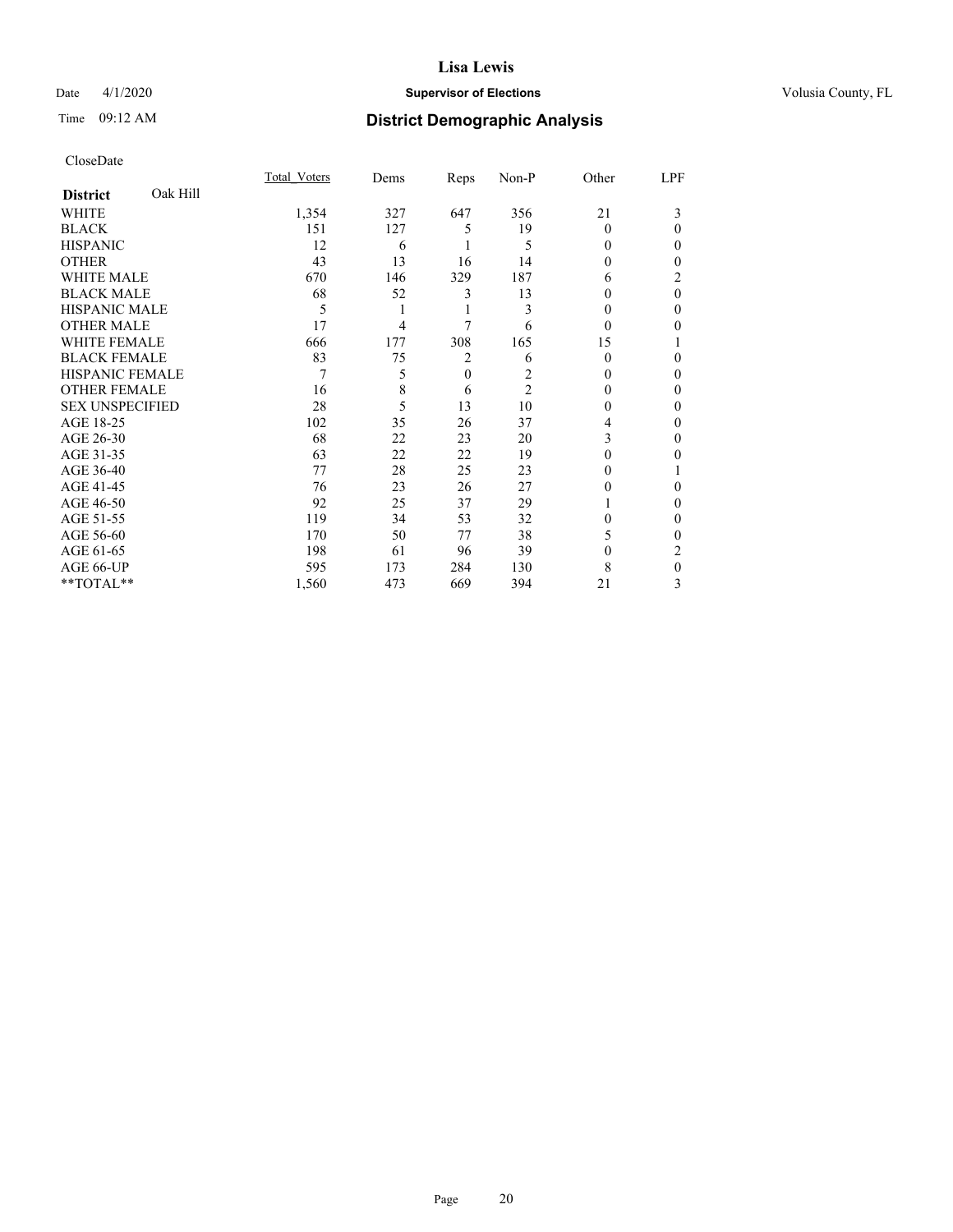# Date 4/1/2020 **Supervisor of Elections Supervisor of Elections** Volusia County, FL

# Time 09:12 AM **District Demographic Analysis**

|                        |             | Total Voters | Dems  | Reps  | Non-P | Other | LPF            |
|------------------------|-------------|--------------|-------|-------|-------|-------|----------------|
| <b>District</b>        | Orange City |              |       |       |       |       |                |
| WHITE                  |             | 5,771        | 1,614 | 2,560 | 1,525 | 53    | 19             |
| <b>BLACK</b>           |             | 470          | 363   | 22    | 84    |       | $\theta$       |
| <b>HISPANIC</b>        |             | 1,371        | 622   | 210   | 532   | 7     | 0              |
| <b>OTHER</b>           |             | 411          | 125   | 93    | 185   | 7     |                |
| <b>WHITE MALE</b>      |             | 2,495        | 579   | 1,163 | 713   | 27    | 13             |
| <b>BLACK MALE</b>      |             | 180          | 128   | 13    | 39    | 0     | $\mathbf{0}$   |
| <b>HISPANIC MALE</b>   |             | 572          | 244   | 108   | 215   | 5     | $\Omega$       |
| <b>OTHER MALE</b>      |             | 139          | 36    | 37    | 64    | 1     | 1              |
| <b>WHITE FEMALE</b>    |             | 3,227        | 1,028 | 1,375 | 793   | 25    | 6              |
| <b>BLACK FEMALE</b>    |             | 283          | 230   | 9     | 43    | 1     | $\theta$       |
| <b>HISPANIC FEMALE</b> |             | 776          | 369   | 100   | 305   | 2     | $\theta$       |
| <b>OTHER FEMALE</b>    |             | 189          | 74    | 45    | 65    | 5     | $\mathbf{0}$   |
| <b>SEX UNSPECIFIED</b> |             | 161          | 36    | 34    | 89    | 2     | $\theta$       |
| AGE 18-25              |             | 675          | 215   | 160   | 287   | 9     | 4              |
| AGE 26-30              |             | 498          | 163   | 114   | 207   | 10    | 4              |
| AGE 31-35              |             | 476          | 167   | 127   | 178   | 3     | 1              |
| AGE 36-40              |             | 485          | 166   | 132   | 181   | 2     | 4              |
| AGE 41-45              |             | 479          | 171   | 138   | 161   | 7     | $\overline{c}$ |
| AGE 46-50              |             | 545          | 156   | 212   | 173   | 4     | $\mathbf{0}$   |
| AGE 51-55              |             | 551          | 181   | 194   | 170   | 5     | 1              |
| AGE 56-60              |             | 648          | 218   | 237   | 184   | 8     |                |
| AGE 61-65              |             | 719          | 251   | 285   | 177   | 5     | 1              |
| AGE 66-UP              |             | 2,947        | 1,036 | 1,286 | 608   | 15    | $\overline{2}$ |
| **TOTAL**              |             | 8,023        | 2,724 | 2,885 | 2,326 | 68    | 20             |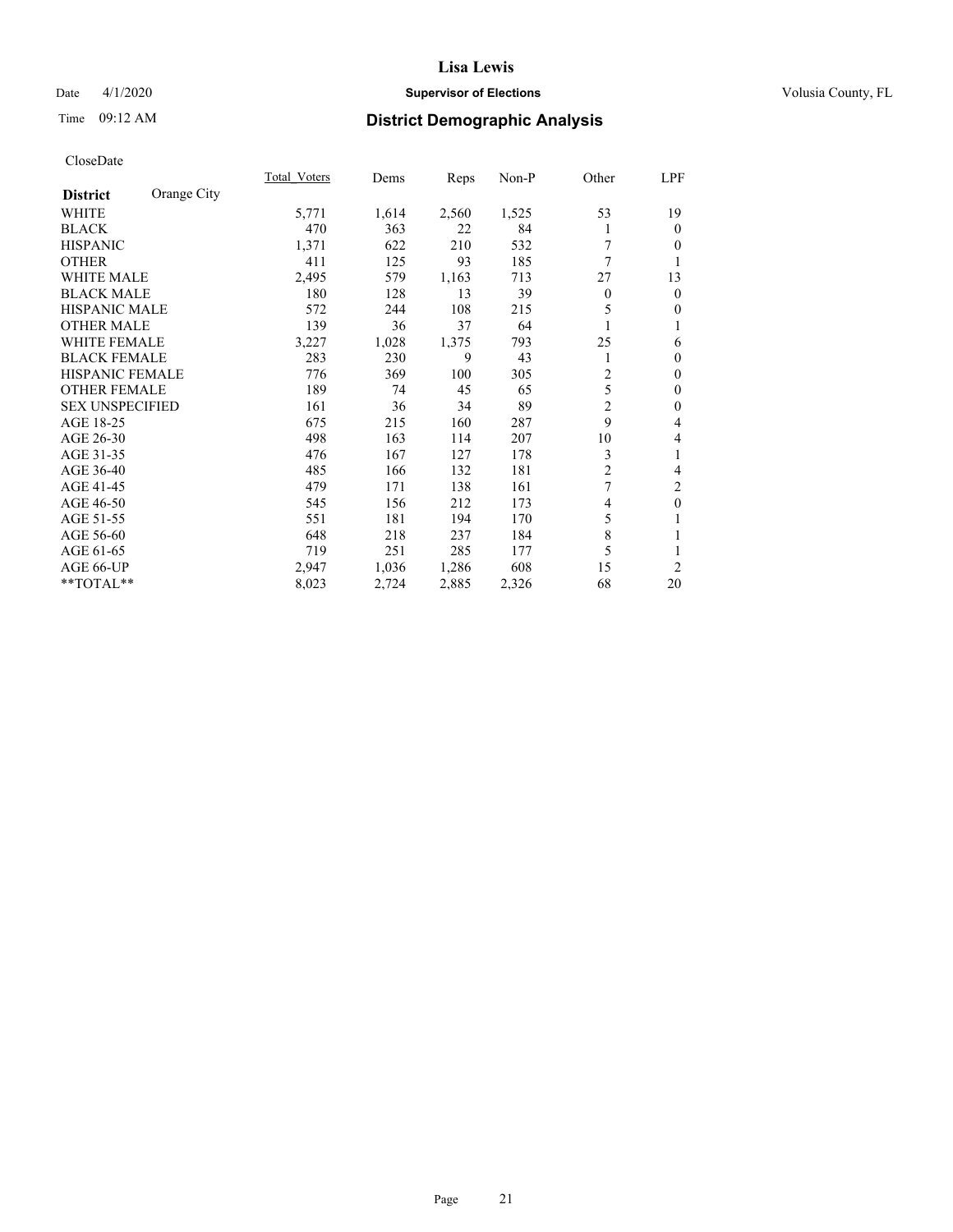# Date 4/1/2020 **Supervisor of Elections Supervisor of Elections** Volusia County, FL

# Time 09:12 AM **District Demographic Analysis**

| Ormond Beach<br><b>District</b> | 28,424 |        | Reps   |       |     |                  |
|---------------------------------|--------|--------|--------|-------|-----|------------------|
|                                 |        |        |        |       |     |                  |
| WHITE                           |        | 8,260  | 12,792 | 7,047 | 259 | 66               |
| <b>BLACK</b>                    | 1,101  | 830    | 51     | 209   | 9   | 2                |
| <b>HISPANIC</b>                 | 946    | 377    | 223    | 331   | 11  | $\overline{4}$   |
| <b>OTHER</b>                    | 1,839  | 581    | 445    | 788   | 21  | $\overline{4}$   |
| <b>WHITE MALE</b>               | 12,898 | 3,156  | 6,189  | 3,392 | 110 | 51               |
| <b>BLACK MALE</b>               | 475    | 337    | 21     | 111   | 5   | 1                |
| <b>HISPANIC MALE</b>            | 385    | 142    | 106    | 130   | 5   | $\overline{2}$   |
| <b>OTHER MALE</b>               | 689    | 203    | 160    | 311   | 13  | $\mathfrak{2}$   |
| WHITE FEMALE                    | 15,214 | 5,026  | 6,493  | 3,532 | 148 | 15               |
| <b>BLACK FEMALE</b>             | 609    | 480    | 29     | 95    | 4   | 1                |
| HISPANIC FEMALE                 | 542    | 232    | 113    | 189   | 6   | $\overline{c}$   |
| <b>OTHER FEMALE</b>             | 811    | 289    | 217    | 299   | 6   | $\boldsymbol{0}$ |
| <b>SEX UNSPECIFIED</b>          | 687    | 183    | 183    | 316   | 3   | $\overline{2}$   |
| AGE 18-25                       | 2,605  | 729    | 849    | 964   | 50  | 13               |
| AGE 26-30                       | 1,787  | 538    | 593    | 630   | 22  | $\overline{4}$   |
| AGE 31-35                       | 1,821  | 563    | 579    | 655   | 15  | 9                |
| AGE 36-40                       | 1,783  | 472    | 623    | 658   | 19  | 11               |
| AGE 41-45                       | 1,751  | 477    | 667    | 574   | 17  | 16               |
| AGE 46-50                       | 2,162  | 565    | 933    | 630   | 25  | 9                |
| AGE 51-55                       | 2,616  | 702    | 1,226  | 658   | 26  | 4                |
| AGE 56-60                       | 3,003  | 893    | 1,365  | 717   | 27  | 1                |
| AGE 61-65                       | 3,352  | 1,121  | 1,506  | 685   | 37  | 3                |
| AGE 66-UP                       | 11,430 | 3,988  | 5,170  | 2,204 | 62  | 6                |
| **TOTAL**                       | 32,310 | 10,048 | 13,511 | 8,375 | 300 | 76               |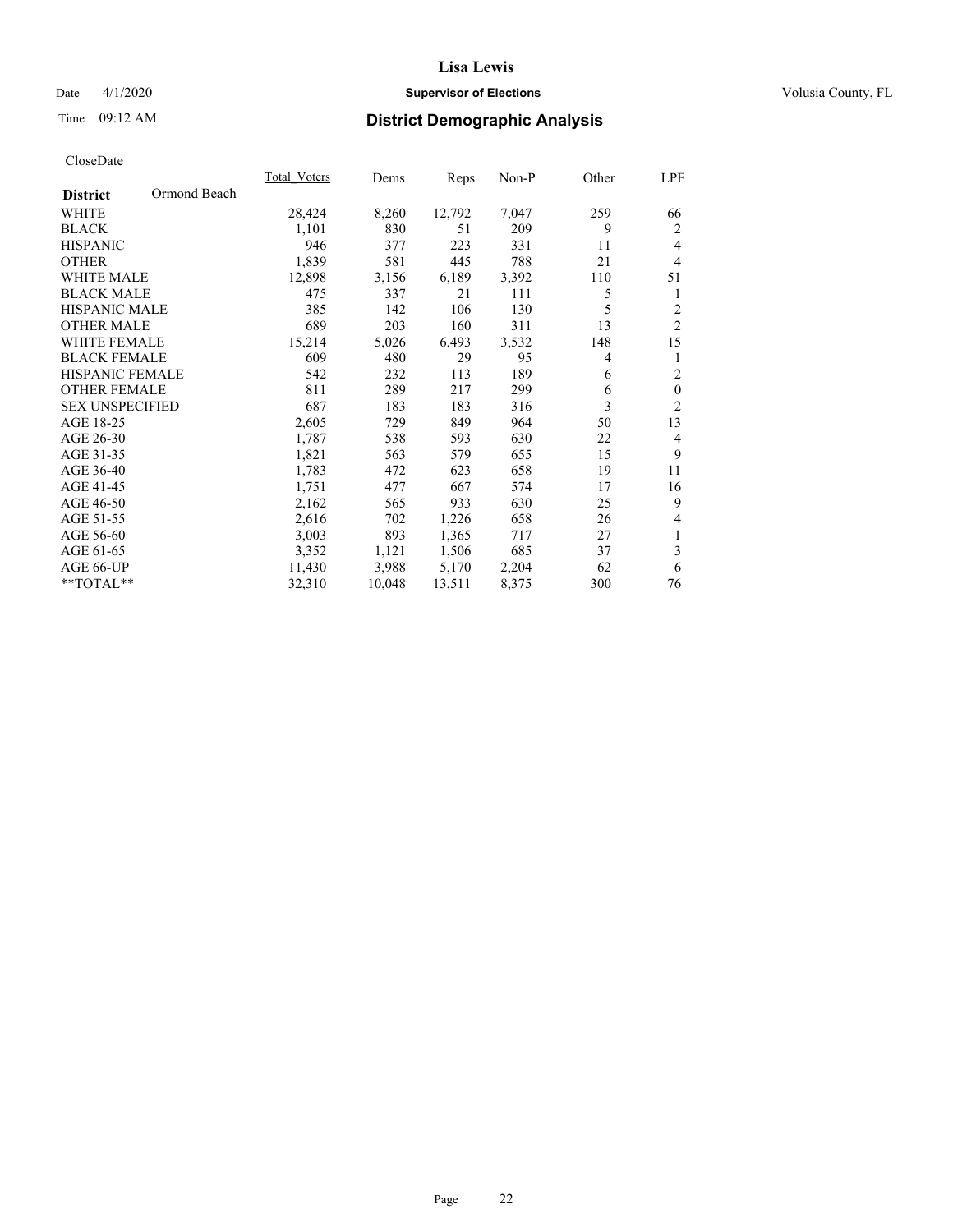# Date 4/1/2020 **Supervisor of Elections Supervisor of Elections** Volusia County, FL

| CloseDate |
|-----------|
|-----------|

|                        |         | Total Voters | Dems           | Reps         | Non-P | Other    | LPF    |
|------------------------|---------|--------------|----------------|--------------|-------|----------|--------|
| <b>District</b>        | Pierson |              |                |              |       |          |        |
| WHITE                  |         | 560          | 147            | 292          | 108   | 7        | 6      |
| <b>BLACK</b>           |         | 36           | 29             | 1            | 6     | $\Omega$ | 0      |
| <b>HISPANIC</b>        |         | 181          | 83             | 12           | 86    | 0        | 0      |
| OTHER                  |         | 33           | 7              | 6            | 20    | 0        | 0      |
| <b>WHITE MALE</b>      |         | 276          | 68             | 146          | 53    | 4        | 5      |
| <b>BLACK MALE</b>      |         | 17           | 14             | 1            | 2     | 0        | 0      |
| <b>HISPANIC MALE</b>   |         | 96           | 47             | 7            | 42    | 0        | 0      |
| OTHER MALE             |         | 15           | $\overline{2}$ | 5            | 8     | 0        | 0      |
| <b>WHITE FEMALE</b>    |         | 278          | 78             | 142          | 54    | 3        |        |
| <b>BLACK FEMALE</b>    |         | 19           | 15             | $\mathbf{0}$ | 4     | $\theta$ | 0      |
| <b>HISPANIC FEMALE</b> |         | 82           | 34             | 5            | 43    | 0        | 0      |
| <b>OTHER FEMALE</b>    |         | 11           | 4              | 1            | 6     | 0        | 0      |
| <b>SEX UNSPECIFIED</b> |         | 16           | 4              | 4            | 8     | 0        | 0      |
| AGE 18-25              |         | 114          | 36             | 19           | 58    | 0        |        |
| AGE 26-30              |         | 79           | 28             | 20           | 28    |          | 2      |
| AGE 31-35              |         | 52           | 17             | 18           | 17    | 0        | 0      |
| AGE 36-40              |         | 62           | 13             | 23           | 25    | 0        |        |
| AGE 41-45              |         | 47           | 9              | 19           | 17    | 0        | 2      |
| AGE 46-50              |         | 52           | 13             | 21           | 18    | 0        | 0      |
| AGE 51-55              |         | 46           | 16             | 20           | 9     |          | 0      |
| AGE 56-60              |         | 77           | 29             | 33           | 14    |          | 0      |
| AGE 61-65              |         | 91           | 27             | 47           | 17    | 0        | 0      |
| AGE 66-UP              |         | 190          | 78             | 91           | 17    | 4        | $_{0}$ |
| **TOTAL**              |         | 810          | 266            | 311          | 220   |          | 6      |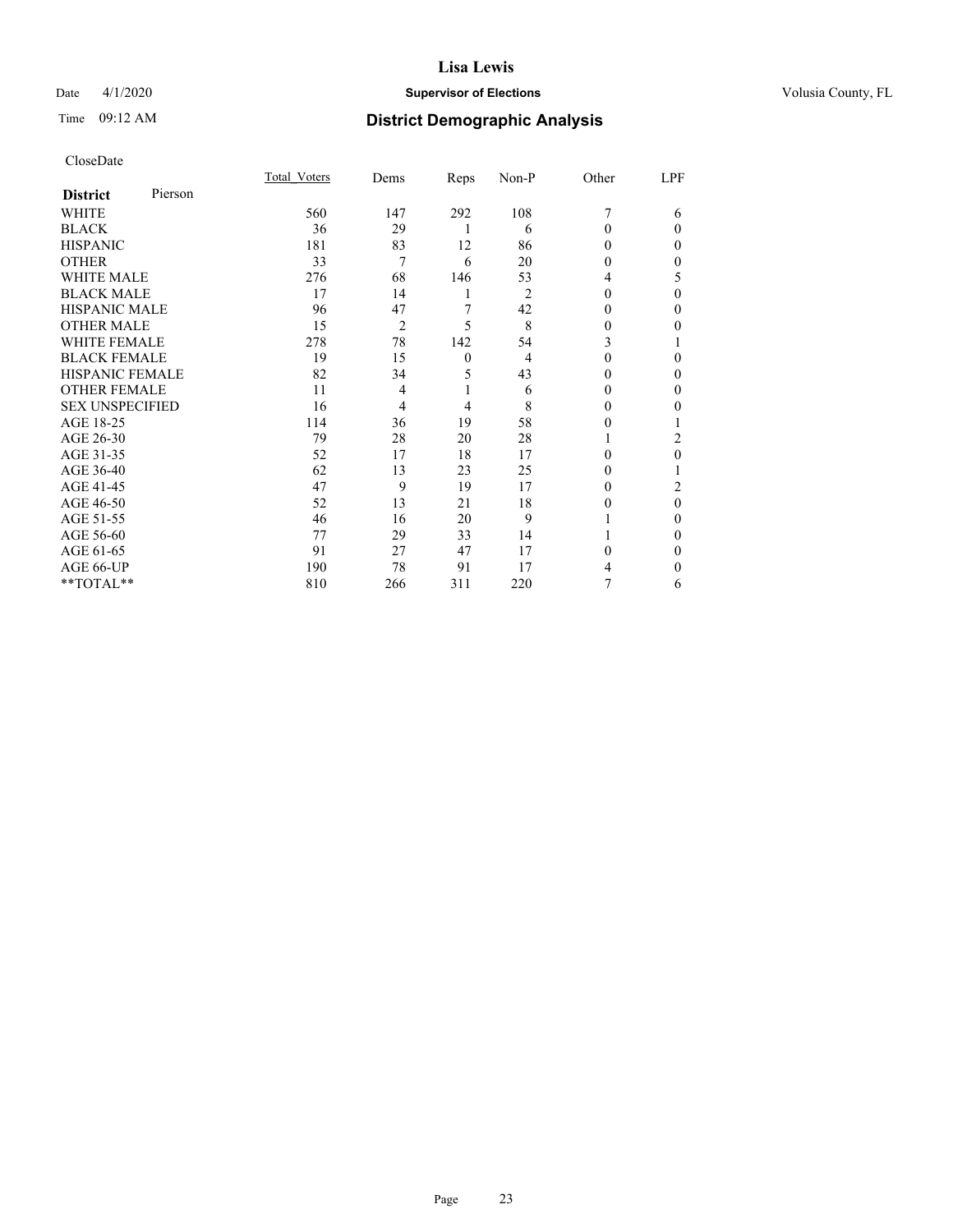# Date 4/1/2020 **Supervisor of Elections Supervisor of Elections** Volusia County, FL

# Time 09:12 AM **District Demographic Analysis**

|                        |             | Total Voters | Dems | Reps           | Non-P          | Other          | LPF          |
|------------------------|-------------|--------------|------|----------------|----------------|----------------|--------------|
| <b>District</b>        | Ponce Inlet |              |      |                |                |                |              |
| <b>WHITE</b>           |             | 2,962        | 694  | 1,556          | 667            | 38             | 7            |
| <b>BLACK</b>           |             | 13           | 3    | 4              | 6              | $\theta$       | $\theta$     |
| <b>HISPANIC</b>        |             | 58           | 12   | 24             | 21             | $\theta$       |              |
| <b>OTHER</b>           |             | 113          | 32   | 43             | 38             | $\theta$       | $\theta$     |
| <b>WHITE MALE</b>      |             | 1,421        | 280  | 773            | 345            | 19             | 4            |
| <b>BLACK MALE</b>      |             |              | 1    | 2              | 4              | $\theta$       | $\theta$     |
| <b>HISPANIC MALE</b>   |             | 21           | 3    | 10             | 8              | $\theta$       | $\theta$     |
| <b>OTHER MALE</b>      |             | 42           | 13   | 16             | 13             | $\theta$       | $\mathbf{0}$ |
| <b>WHITE FEMALE</b>    |             | 1,515        | 407  | 774            | 312            | 19             | 3            |
| <b>BLACK FEMALE</b>    |             | 6            | 2    | $\overline{c}$ | $\overline{2}$ | $\theta$       | $\theta$     |
| <b>HISPANIC FEMALE</b> |             | 37           | 9    | 14             | 13             | 0              |              |
| <b>OTHER FEMALE</b>    |             | 45           | 12   | 18             | 15             | $\Omega$       | $\theta$     |
| <b>SEX UNSPECIFIED</b> |             | 52           | 14   | 18             | 20             | 0              | $\theta$     |
| AGE 18-25              |             | 151          | 34   | 57             | 52             | 6              | 2            |
| AGE 26-30              |             | 102          | 24   | 37             | 38             | $\overline{c}$ | 1            |
| AGE 31-35              |             | 70           | 22   | 21             | 26             | 0              | 1            |
| AGE 36-40              |             | 71           | 20   | 28             | 23             | 0              | $\theta$     |
| AGE 41-45              |             | 94           | 13   | 46             | 34             |                | $\Omega$     |
| AGE 46-50              |             | 143          | 33   | 72             | 35             | 2              |              |
| AGE 51-55              |             | 211          | 33   | 116            | 61             | $\theta$       |              |
| AGE 56-60              |             | 359          | 85   | 195            | 76             | $\overline{2}$ |              |
| AGE 61-65              |             | 435          | 91   | 247            | 86             | 11             | $\theta$     |
| AGE 66-UP              |             | 1,510        | 386  | 808            | 301            | 14             |              |
| **TOTAL**              |             | 3,146        | 741  | 1,627          | 732            | 38             | 8            |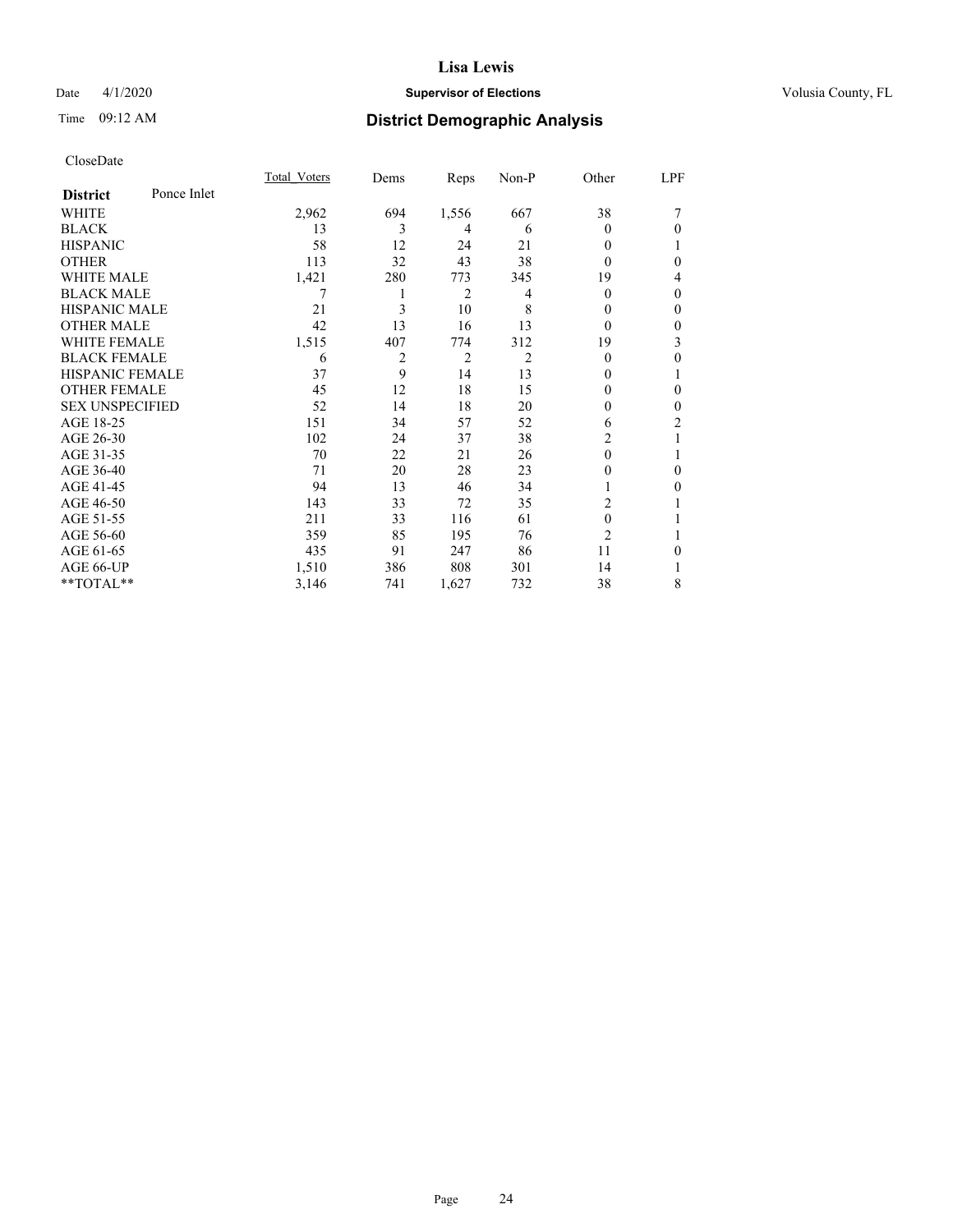# Date 4/1/2020 **Supervisor of Elections Supervisor of Elections** Volusia County, FL

# Time 09:12 AM **District Demographic Analysis**

| Total Voters | Dems   |        | Non-P  | Other | LPF            |
|--------------|--------|--------|--------|-------|----------------|
|              |        |        |        |       |                |
| 38,270       | 10,851 | 16,231 | 10,625 | 450   | 113            |
| 1,419        | 1,033  | 78     | 294    | 11    | 3              |
| 1,713        | 630    | 401    | 662    | 15    | 5              |
| 2,392        | 765    | 576    | 1,011  | 33    | $\overline{7}$ |
| 17,499       | 4,188  | 7,918  | 5,093  | 226   | 74             |
| 605          | 410    | 45     | 143    | 6     | 1              |
| 775          | 269    | 212    | 283    | 8     | 3              |
| 899          | 270    | 236    | 371    | 15    | 7              |
| 20,241       | 6,529  | 8,097  | 5,355  | 223   | 37             |
| 793          | 606    | 33     | 148    | 5     | 1              |
| 903          | 351    | 180    | 363    | 7     | $\overline{2}$ |
| 1,048        | 392    | 259    | 381    | 16    | $\mathbf{0}$   |
| 1,031        | 264    | 306    | 455    | 3     | 3              |
| 3,892        | 1,109  | 1,106  | 1,567  | 93    | 17             |
| 2,885        | 850    | 863    | 1,109  | 51    | 12             |
| 2,705        | 815    | 820    | 1,015  | 36    | 19             |
| 2,795        | 797    | 897    | 1,051  | 33    | 17             |
| 2,666        | 715    | 979    | 916    | 39    | 17             |
| 3,072        | 847    | 1,253  | 924    | 34    | 14             |
| 3,364        | 907    | 1,471  | 937    | 37    | 12             |
| 4,199        | 1,226  | 1,845  | 1,077  | 43    | 8              |
| 4,263        | 1,438  | 1,860  | 928    | 34    | 3              |
| 13,953       | 4,575  | 6,192  | 3,068  | 109   | 9              |
| 43,794       | 13,279 | 17,286 | 12,592 | 509   | 128            |
|              |        |        | Reps   |       |                |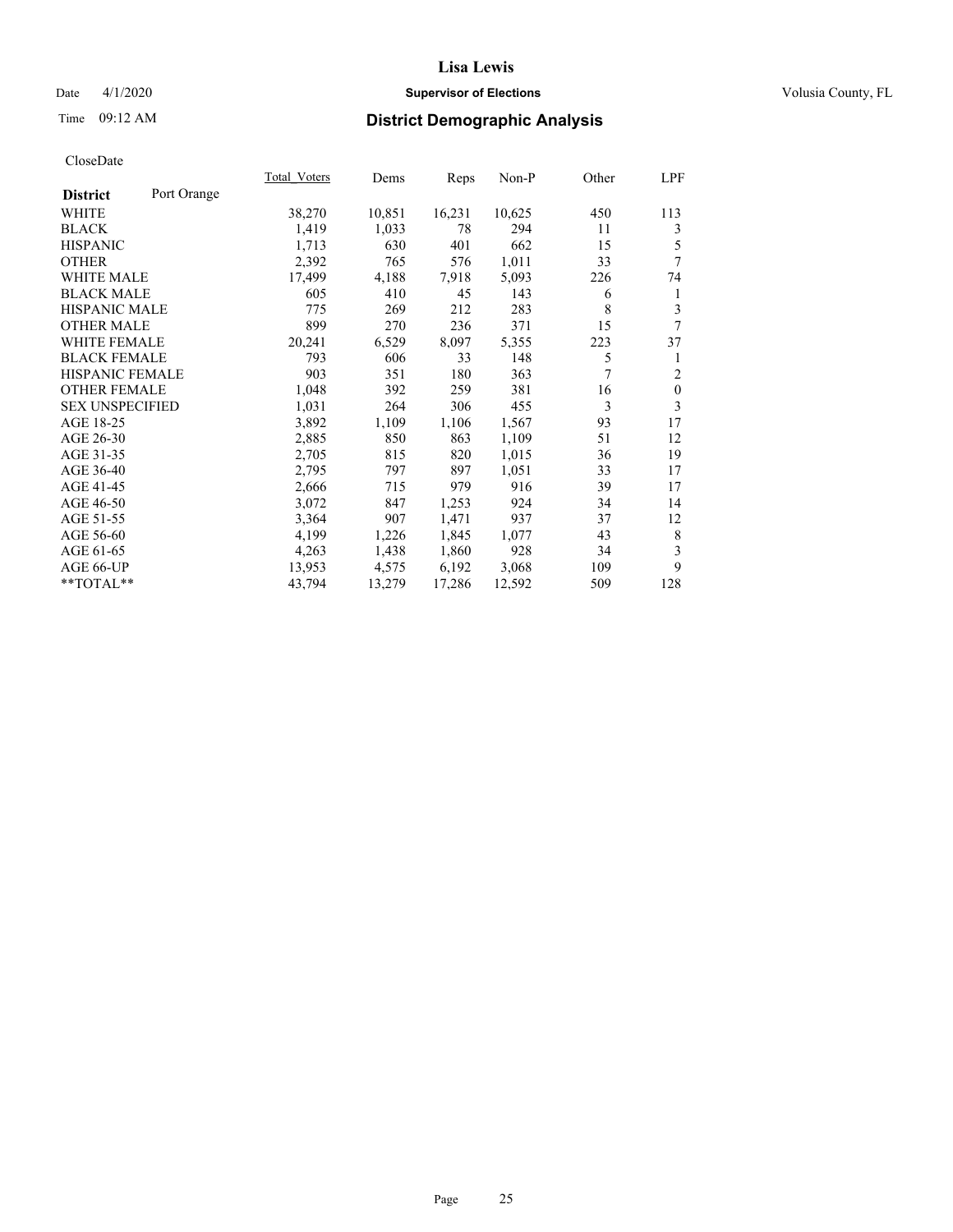# Date 4/1/2020 **Supervisor of Elections Supervisor of Elections** Volusia County, FL

# Time 09:12 AM **District Demographic Analysis**

|                        |               | Total Voters | Dems  | Reps  | Non-P | Other          | LPF                     |
|------------------------|---------------|--------------|-------|-------|-------|----------------|-------------------------|
| <b>District</b>        | South Daytona |              |       |       |       |                |                         |
| WHITE                  |               | 6,977        | 2,179 | 2,743 | 1,932 | 101            | 22                      |
| <b>BLACK</b>           |               | 675          | 514   | 20    | 134   | 7              | $\mathbf{0}$            |
| <b>HISPANIC</b>        |               | 309          | 133   | 70    | 102   | 3              | 1                       |
| <b>OTHER</b>           |               | 423          | 146   | 97    | 175   | $\overline{2}$ | 3                       |
| WHITE MALE             |               | 3,186        | 829   | 1,357 | 937   | 51             | 12                      |
| <b>BLACK MALE</b>      |               | 246          | 181   | 10    | 51    | 4              | $\mathbf{0}$            |
| <b>HISPANIC MALE</b>   |               | 134          | 47    | 36    | 49    | 1              | 1                       |
| <b>OTHER MALE</b>      |               | 139          | 47    | 38    | 53    | 1              | $\mathbf{0}$            |
| <b>WHITE FEMALE</b>    |               | 3,706        | 1,332 | 1,354 | 962   | 50             | 8                       |
| <b>BLACK FEMALE</b>    |               | 422          | 330   | 9     | 80    | 3              | $\mathbf{0}$            |
| <b>HISPANIC FEMALE</b> |               | 165          | 79    | 34    | 50    | $\overline{2}$ | $\mathbf{0}$            |
| <b>OTHER FEMALE</b>    |               | 196          | 79    | 50    | 63    |                | 3                       |
| <b>SEX UNSPECIFIED</b> |               | 190          | 48    | 42    | 98    | $\theta$       | $\overline{c}$          |
| AGE 18-25              |               | 726          | 228   | 183   | 288   | 20             | $\boldsymbol{7}$        |
| AGE 26-30              |               | 601          | 208   | 139   | 238   | 13             | 3                       |
| AGE 31-35              |               | 602          | 214   | 154   | 224   | 8              | $\overline{c}$          |
| AGE 36-40              |               | 534          | 191   | 137   | 195   | 7              | 4                       |
| AGE 41-45              |               | 462          | 139   | 136   | 175   | 10             | $\overline{\mathbf{c}}$ |
| AGE 46-50              |               | 546          | 180   | 199   | 161   | 3              | $\overline{\mathbf{3}}$ |
| AGE 51-55              |               | 680          | 232   | 276   | 165   | 5              | $\overline{c}$          |
| AGE 56-60              |               | 901          | 303   | 368   | 222   | $\overline{7}$ | 1                       |
| AGE 61-65              |               | 900          | 326   | 353   | 207   | 14             | $\theta$                |
| AGE 66-UP              |               | 2,432        | 951   | 985   | 468   | 26             | 2                       |
| **TOTAL**              |               | 8,384        | 2,972 | 2,930 | 2,343 | 113            | 26                      |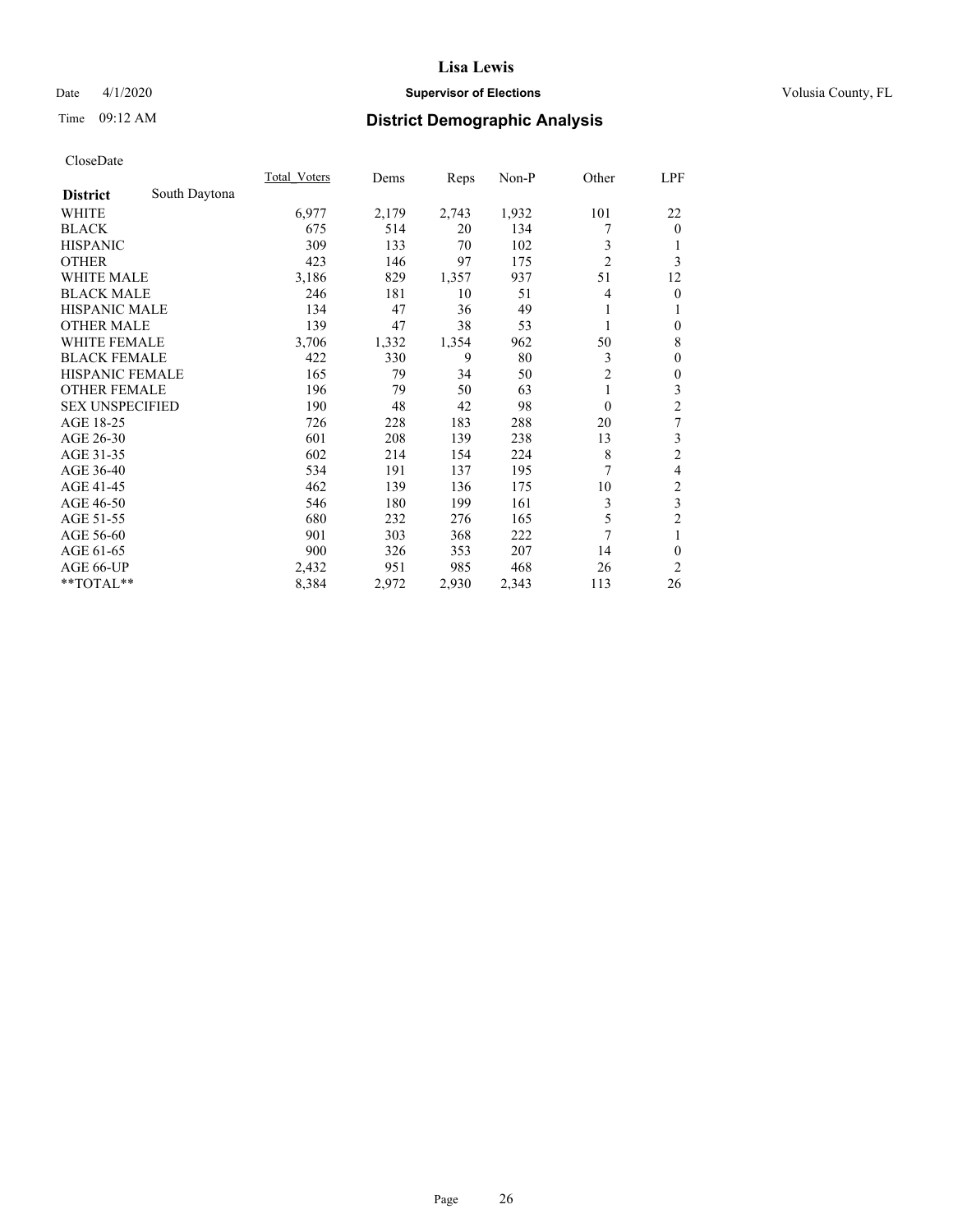# Date 4/1/2020 **Supervisor of Elections Supervisor of Elections** Volusia County, FL

# Time 09:12 AM **District Demographic Analysis**

|                        |               | Total Voters | Dems | Reps     | Non-P | Other | LPF |
|------------------------|---------------|--------------|------|----------|-------|-------|-----|
| <b>District</b>        | Flagler Beach |              |      |          |       |       |     |
| WHITE                  |               | 57           | 25   | 21       | 10    |       | 0   |
| <b>BLACK</b>           |               | 0            | 0    | $\Omega$ | 0     |       |     |
| <b>HISPANIC</b>        |               |              |      | $\theta$ | 0     |       | 0   |
| <b>OTHER</b>           |               |              |      | $\Omega$ | 0     |       |     |
| WHITE MALE             |               | 22           |      | 10       | 4     |       |     |
| <b>BLACK MALE</b>      |               | 0            |      | $\Omega$ | 0     |       |     |
| <b>HISPANIC MALE</b>   |               |              |      | 0        |       |       |     |
| <b>OTHER MALE</b>      |               |              |      | $\Omega$ |       |       | 0   |
| WHITE FEMALE           |               | 34           | 18   | 11       |       |       |     |
| <b>BLACK FEMALE</b>    |               | $\theta$     | 0    | $\Omega$ |       |       | 0   |
| <b>HISPANIC FEMALE</b> |               |              |      | $\theta$ |       |       |     |
| <b>OTHER FEMALE</b>    |               |              |      | 0        |       |       |     |
| <b>SEX UNSPECIFIED</b> |               |              |      |          |       |       |     |
| AGE 18-25              |               |              |      | 0        |       |       |     |
| AGE 26-30              |               |              |      | $_{0}$   |       |       | 0   |
| AGE 31-35              |               |              |      |          |       |       |     |
| AGE 36-40              |               |              |      | 0        |       |       | 0   |
| AGE 41-45              |               |              |      | 0        |       |       |     |
| AGE 46-50              |               |              |      | 0        |       |       | 0   |
| AGE 51-55              |               |              |      |          |       |       |     |
| AGE 56-60              |               |              |      |          |       |       |     |
| AGE 61-65              |               |              |      | 2        |       |       |     |
| AGE 66-UP              |               | 44           | 22   | 16       | 6     |       |     |
| **TOTAL**              |               | 58           | 26   | 21       | 10    |       | 0   |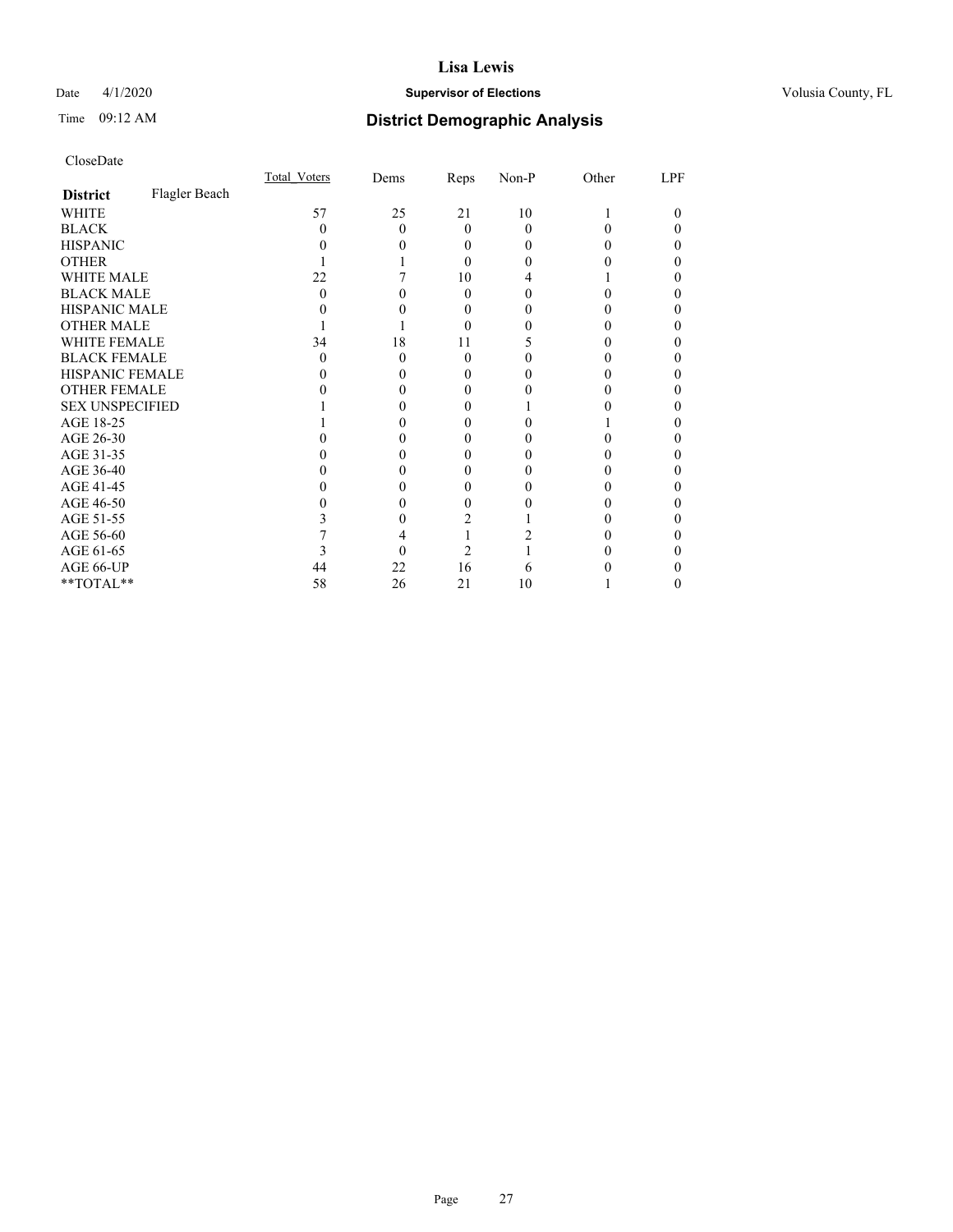# Date 4/1/2020 **Supervisor of Elections Supervisor of Elections** Volusia County, FL

# Time 09:12 AM **District Demographic Analysis**

|                        |                           | Total Voters | Dems   | Reps   | Non-P  | Other | LPF            |
|------------------------|---------------------------|--------------|--------|--------|--------|-------|----------------|
| <b>District</b>        | <b>Hospital Authority</b> |              |        |        |        |       |                |
| WHITE                  |                           | 105,387      | 27,994 | 47,700 | 28,376 | 936   | 381            |
| <b>BLACK</b>           |                           | 12,394       | 9,412  | 492    | 2,426  | 58    | 6              |
| <b>HISPANIC</b>        |                           | 28,387       | 13,132 | 4,394  | 10,687 | 131   | 43             |
| <b>OTHER</b>           |                           | 8,986        | 2,911  | 1,970  | 4,017  | 69    | 19             |
| WHITE MALE             |                           | 48,599       | 10,856 | 23,309 | 13,744 | 436   | 254            |
| <b>BLACK MALE</b>      |                           | 5,255        | 3,699  | 274    | 1,245  | 33    | 4              |
| <b>HISPANIC MALE</b>   |                           | 12,933       | 5,573  | 2,274  | 4,995  | 66    | 25             |
| <b>OTHER MALE</b>      |                           | 3,163        | 975    | 779    | 1,375  | 21    | 13             |
| <b>WHITE FEMALE</b>    |                           | 55,421       | 16,838 | 23,806 | 14,159 | 495   | 123            |
| <b>BLACK FEMALE</b>    |                           | 6,927        | 5,561  | 203    | 1,136  | 25    | 2              |
| <b>HISPANIC FEMALE</b> |                           | 14,990       | 7,346  | 2,073  | 5,490  | 64    | 17             |
| <b>OTHER FEMALE</b>    |                           | 3,882        | 1,487  | 820    | 1,538  | 33    | $\overline{4}$ |
| <b>SEX UNSPECIFIED</b> |                           | 3,982        | 1,113  | 1,017  | 1,824  | 21    | 7              |
| AGE 18-25              |                           | 15,457       | 4,922  | 3,716  | 6,543  | 203   | 73             |
| AGE 26-30              |                           | 11,645       | 3,788  | 3,015  | 4,675  | 110   | 57             |
| AGE 31-35              |                           | 11,612       | 3,738  | 3,141  | 4,568  | 98    | 67             |
| AGE 36-40              |                           | 11,210       | 3,661  | 3,151  | 4,240  | 99    | 59             |
| AGE 41-45              |                           | 10,823       | 3,604  | 3,225  | 3,866  | 83    | 45             |
| AGE 46-50              |                           | 11,819       | 3,693  | 4,280  | 3,699  | 111   | 36             |
| AGE 51-55              |                           | 12,878       | 4,171  | 5,185  | 3,408  | 81    | 33             |
| AGE 56-60              |                           | 14,722       | 4,881  | 6,095  | 3,628  | 96    | 22             |
| AGE 61-65              |                           | 14,396       | 5,173  | 5,940  | 3,172  | 90    | 21             |
| AGE 66-UP              |                           | 40,591       | 15,817 | 16,808 | 7,707  | 223   | 36             |
| $*$ TOTAL $*$          |                           | 155,154      | 53,449 | 54,556 | 45,506 | 1,194 | 449            |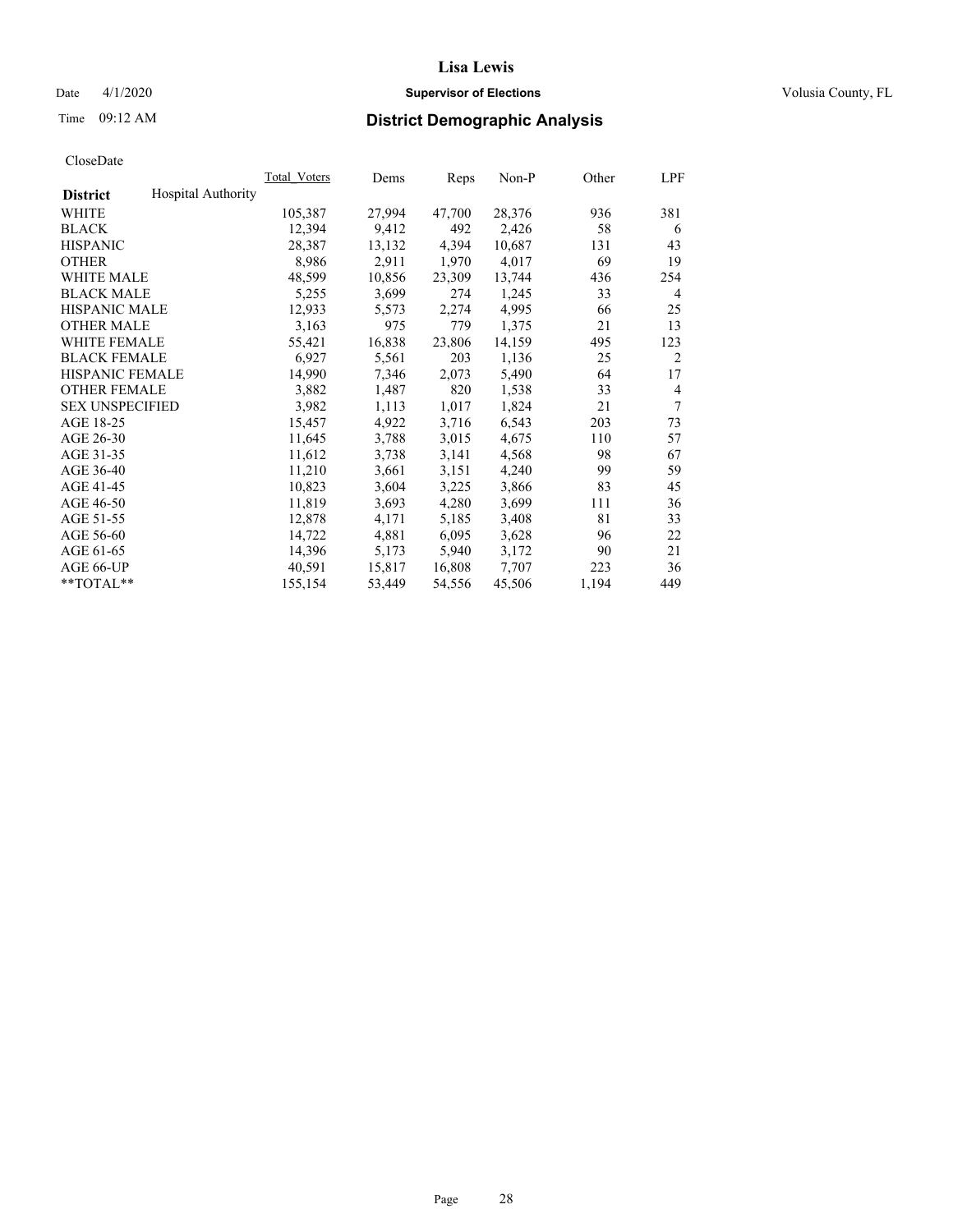# Date 4/1/2020 **Supervisor of Elections Supervisor of Elections** Volusia County, FL

| CloseDate |
|-----------|
|-----------|

|                        |                           | Total Voters | Dems  | Reps   | Non-P | Other | LPF            |
|------------------------|---------------------------|--------------|-------|--------|-------|-------|----------------|
| <b>District</b>        | Florida House District 24 |              |       |        |       |       |                |
| WHITE                  |                           | 19,801       | 5,128 | 9,664  | 4,766 | 186   | 57             |
| <b>BLACK</b>           |                           | 521          | 404   | 18     | 93    | 5     | 1              |
| <b>HISPANIC</b>        |                           | 1,512        | 609   | 282    | 614   | 7     | 0              |
| <b>OTHER</b>           |                           | 976          | 254   | 298    | 408   | 14    | 2              |
| <b>WHITE MALE</b>      |                           | 9,229        | 2,010 | 4,735  | 2,349 | 95    | 40             |
| <b>BLACK MALE</b>      |                           | 227          | 161   | 10     | 52    | 3     | 1              |
| <b>HISPANIC MALE</b>   |                           | 678          | 263   | 131    | 280   | 4     | 0              |
| <b>OTHER MALE</b>      |                           | 326          | 72    | 114    | 135   | 3     | $\overline{c}$ |
| <b>WHITE FEMALE</b>    |                           | 10,368       | 3,088 | 4,827  | 2,345 | 91    | 17             |
| <b>BLACK FEMALE</b>    |                           | 286          | 236   | 7      | 41    | 2     | $\theta$       |
| <b>HISPANIC FEMALE</b> |                           | 800          | 332   | 147    | 318   | 3     | $\mathbf{0}$   |
| <b>OTHER FEMALE</b>    |                           | 404          | 126   | 130    | 140   | 8     | $\theta$       |
| <b>SEX UNSPECIFIED</b> |                           | 492          | 107   | 161    | 221   | 3     | $\theta$       |
| AGE 18-25              |                           | 1,759        | 450   | 597    | 681   | 25    | 6              |
| AGE 26-30              |                           | 1,146        | 311   | 387    | 427   | 15    | 6              |
| AGE 31-35              |                           | 1,066        | 273   | 368    | 410   | 9     | 6              |
| AGE 36-40              |                           | 989          | 271   | 367    | 337   | 9     | 5              |
| AGE 41-45              |                           | 1,046        | 247   | 413    | 371   | 7     | $\,$ $\,$      |
| AGE 46-50              |                           | 1,228        | 254   | 594    | 368   | 9     | 3              |
| AGE 51-55              |                           | 1,631        | 358   | 828    | 420   | 20    | 5              |
| AGE 56-60              |                           | 2,386        | 615   | 1,220  | 517   | 31    | 3              |
| AGE 61-65              |                           | 2,647        | 776   | 1,276  | 560   | 29    | 6              |
| AGE 66-UP              |                           | 8,912        | 2,840 | 4,212  | 1,790 | 58    | 12             |
| **TOTAL**              |                           | 22,810       | 6,395 | 10,262 | 5,881 | 212   | 60             |
|                        |                           |              |       |        |       |       |                |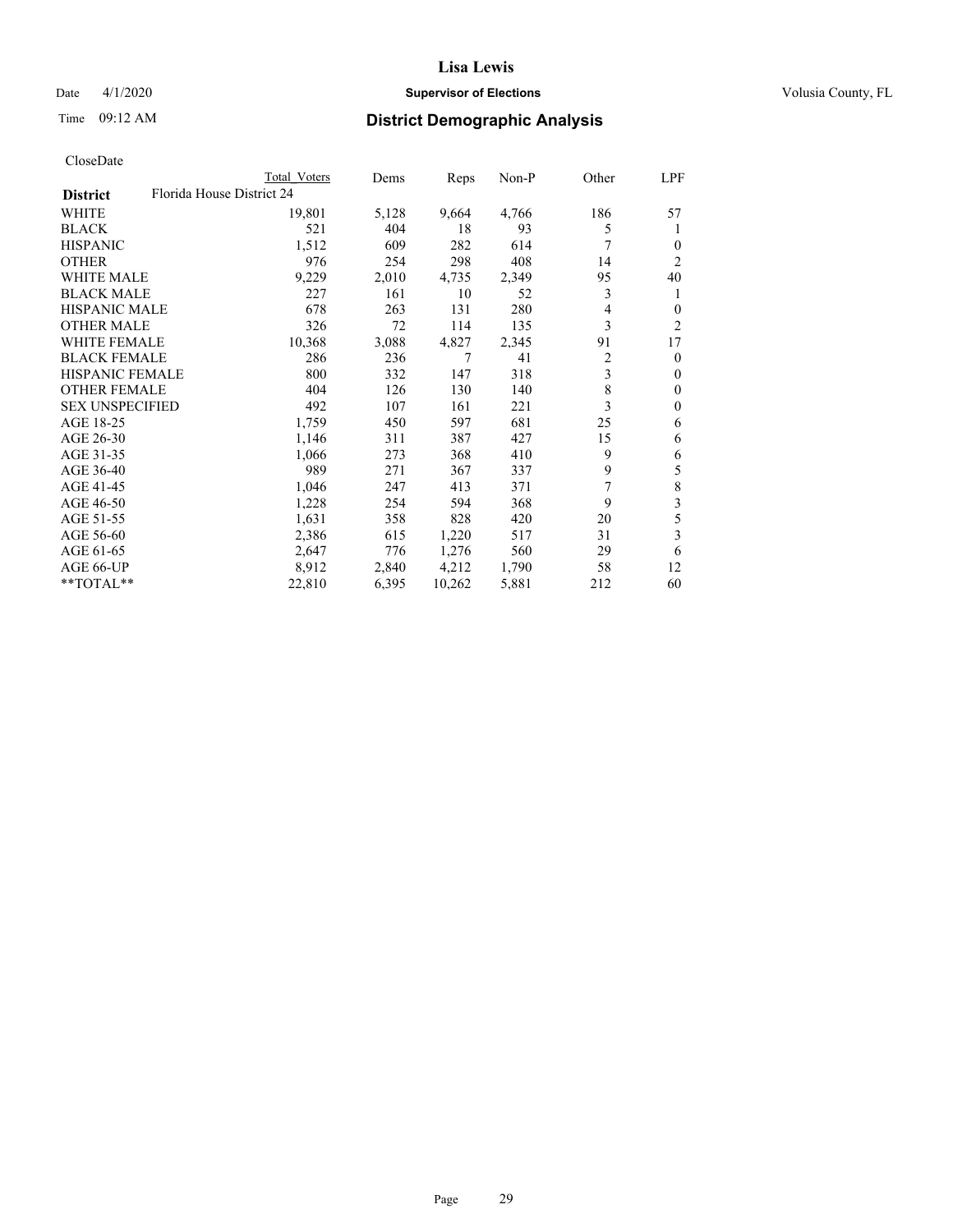# Date 4/1/2020 **Supervisor of Elections Supervisor of Elections** Volusia County, FL

# Time 09:12 AM **District Demographic Analysis**

|                        | Total Voters              | Dems   | Reps   | Non-P  | Other | LPF            |
|------------------------|---------------------------|--------|--------|--------|-------|----------------|
| <b>District</b>        | Florida House District 25 |        |        |        |       |                |
| WHITE                  | 114,239                   | 32,157 | 51,007 | 29,383 | 1,363 | 329            |
| <b>BLACK</b>           | 3,580                     | 2,655  | 176    | 712    | 31    | 6              |
| <b>HISPANIC</b>        | 3,782                     | 1,417  | 971    | 1,340  | 42    | 12             |
| <b>OTHER</b>           | 6,279                     | 1,906  | 1,613  | 2,669  | 76    | 15             |
| WHITE MALE             | 52,907                    | 12,617 | 25,012 | 14,389 | 670   | 219            |
| <b>BLACK MALE</b>      | 1,569                     | 1,075  | 88     | 383    | 19    | 4              |
| <b>HISPANIC MALE</b>   | 1,682                     | 588    | 483    | 582    | 23    | 6              |
| <b>OTHER MALE</b>      | 2,360                     | 675    | 644    | 992    | 38    | 11             |
| <b>WHITE FEMALE</b>    | 60,001                    | 19,197 | 25,463 | 14,544 | 690   | 107            |
| <b>BLACK FEMALE</b>    | 1,952                     | 1,532  | 85     | 322    | 12    | 1              |
| <b>HISPANIC FEMALE</b> | 2,023                     | 806    | 467    | 725    | 19    | 6              |
| <b>OTHER FEMALE</b>    | 2,733                     | 972    | 727    | 1,000  | 32    | $\mathfrak{2}$ |
| <b>SEX UNSPECIFIED</b> | 2,653                     | 673    | 798    | 1,167  | 9     | 6              |
| AGE 18-25              | 9,558                     | 2,631  | 2,970  | 3,684  | 228   | 45             |
| AGE 26-30              | 6,910                     | 1,982  | 2,184  | 2,590  | 117   | 37             |
| AGE 31-35              | 6,899                     | 2,033  | 2,166  | 2,555  | 89    | 56             |
| AGE 36-40              | 6,867                     | 1,916  | 2,293  | 2,523  | 91    | 44             |
| AGE 41-45              | 6,718                     | 1,784  | 2,496  | 2,294  | 94    | 50             |
| AGE 46-50              | 8,325                     | 2,179  | 3,503  | 2,478  | 127   | 38             |
| AGE 51-55              | 10,025                    | 2,561  | 4,603  | 2,712  | 126   | 23             |
| AGE 56-60              | 12,761                    | 3,521  | 6,004  | 3,083  | 135   | 18             |
| AGE 61-65              | 13,870                    | 4,396  | 6,295  | 3,007  | 153   | 19             |
| AGE 66-UP              | 45,947                    | 15,132 | 21,253 | 9,178  | 352   | 32             |
| $*$ TOTAL $*$          | 127,880                   | 38,135 | 53,767 | 34,104 | 1,512 | 362            |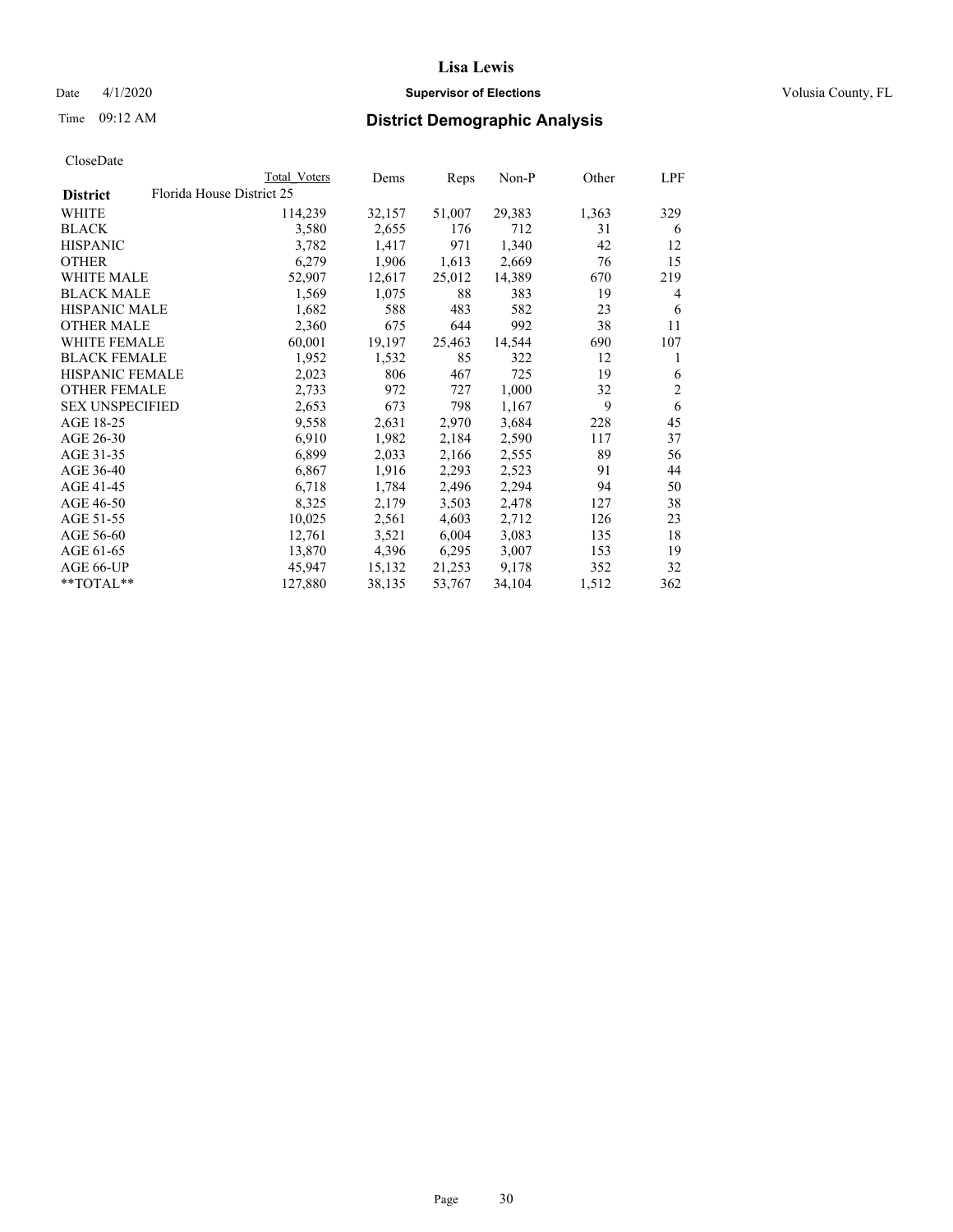# Date 4/1/2020 **Supervisor of Elections Supervisor of Elections** Volusia County, FL

|                        | Total Voters              |         | Dems   | Reps   | Non-P  | Other | LPF            |
|------------------------|---------------------------|---------|--------|--------|--------|-------|----------------|
| <b>District</b>        | Florida House District 26 |         |        |        |        |       |                |
| WHITE                  |                           | 75,092  | 21,915 | 31,484 | 20,519 | 903   | 271            |
| BLACK                  |                           | 19,878  | 15,862 | 559    | 3,359  | 89    | 9              |
| HISPANIC               |                           | 6,961   | 3,088  | 1,230  | 2,569  | 56    | 18             |
| OTHER                  |                           | 6,572   | 2,314  | 1,252  | 2,937  | 54    | 15             |
| WHITE MALE             |                           | 34,648  | 8,381  | 15,585 | 10,072 | 429   | 181            |
| BLACK MALE             |                           | 7,710   | 5,759  | 287    | 1,610  | 49    | 5              |
| HISPANIC MALE          |                           | 3,064   | 1,220  | 608    | 1,195  | 29    | 12             |
| <b>OTHER MALE</b>      |                           | 2,263   | 772    | 514    | 950    | 23    | $\overline{4}$ |
| WHITE FEMALE           |                           | 39,508  | 13,316 | 15,539 | 10,093 | 474   | 86             |
| BLACK FEMALE           |                           | 11,754  | 9,787  | 259    | 1,664  | 40    | 4              |
| HISPANIC FEMALE        |                           | 3,754   | 1,804  | 605    | 1,313  | 26    | 6              |
| OTHER FEMALE           |                           | 2,722   | 1,126  | 513    | 1,050  | 25    | 8              |
| <b>SEX UNSPECIFIED</b> |                           | 3,078   | 1,014  | 613    | 1,437  | 7     | 7              |
| AGE 18-25              |                           | 12,426  | 5,108  | 2,451  | 4,606  | 202   | 59             |
| AGE 26-30              |                           | 8,366   | 3,314  | 1,839  | 3,071  | 113   | 29             |
| AGE 31-35              |                           | 7,875   | 3,107  | 1,820  | 2,818  | 82    | 48             |
| AGE 36-40              |                           | 7,094   | 2,840  | 1,748  | 2,410  | 62    | 34             |
| AGE 41-45              |                           | 6,647   | 2,518  | 1,789  | 2,243  | 71    | 26             |
| AGE 46-50              |                           | 7,365   | 2,716  | 2,438  | 2,111  | 81    | 19             |
| AGE 51-55              |                           | 8,380   | 3,145  | 3,022  | 2,119  | 66    | 28             |
| AGE 56-60              |                           | 10,150  | 3,800  | 3,837  | 2,404  | 90    | 19             |
| AGE 61-65              |                           | 10,354  | 4,237  | 3,834  | 2,174  | 88    | 21             |
| AGE 66-UP              |                           | 29,845  | 12,394 | 11,747 | 5,427  | 247   | 30             |
| **TOTAL**              |                           | 108,503 | 43,179 | 34,525 | 29,384 | 1,102 | 313            |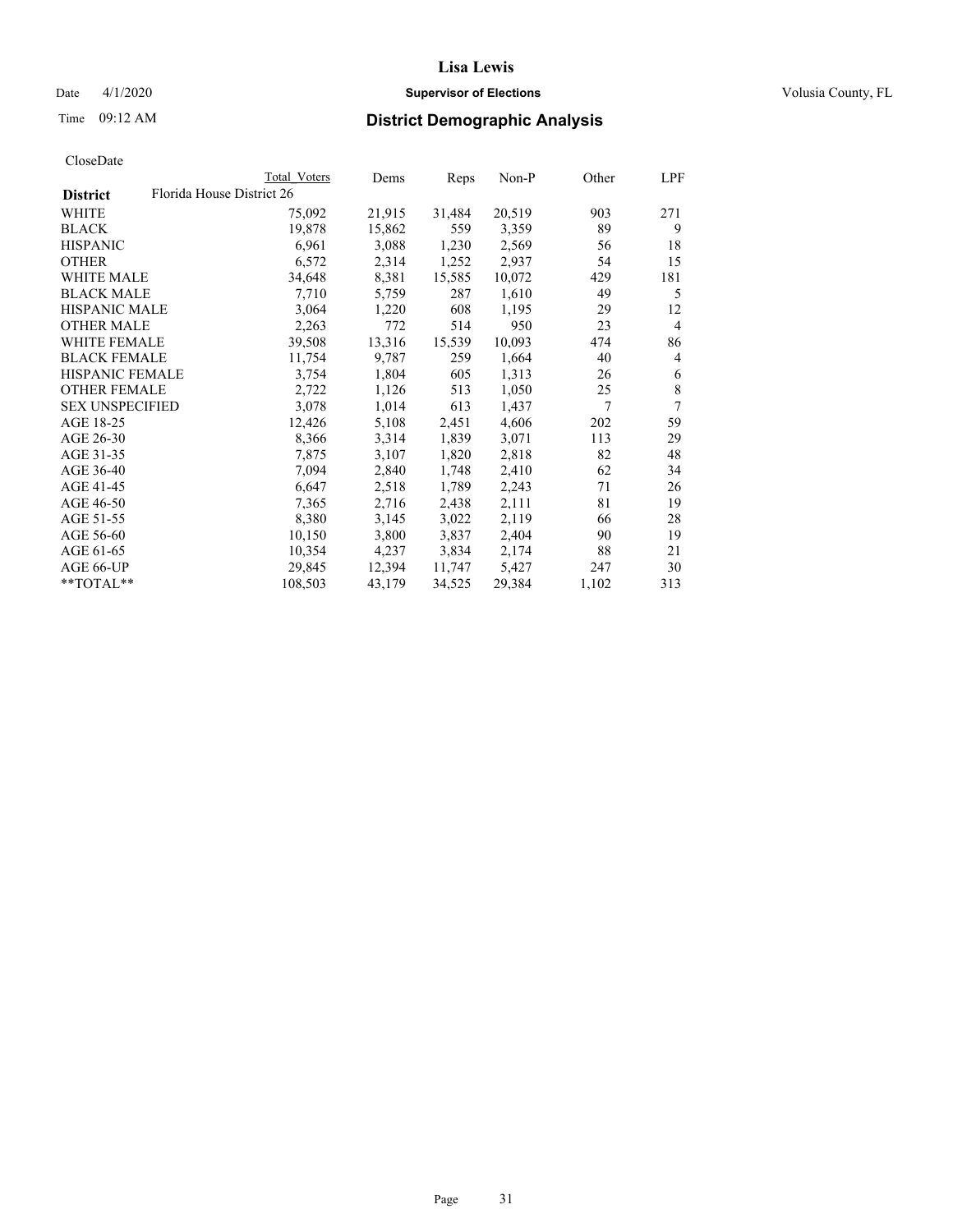# Date 4/1/2020 **Supervisor of Elections Supervisor of Elections** Volusia County, FL

|                        | Total Voters              | Dems   | Reps   | Non-P  | Other | LPF |
|------------------------|---------------------------|--------|--------|--------|-------|-----|
| <b>District</b>        | Florida House District 27 |        |        |        |       |     |
| WHITE                  | 78,588                    | 20,646 | 34,781 | 22,186 | 715   | 260 |
| BLACK                  | 8,067                     | 5,976  | 351    | 1,697  | 40    | 3   |
| HISPANIC               | 23,220                    | 10,896 | 3,517  | 8,673  | 104   | 30  |
| OTHER                  | 6,441                     | 2,051  | 1,412  | 2,915  | 51    | 12  |
| WHITE MALE             | 36,426                    | 8,119  | 17,125 | 10,694 | 315   | 173 |
| BLACK MALE             | 3,564                     | 2,427  | 205    | 905    | 26    | 1   |
| HISPANIC MALE          | 10,681                    | 4,658  | 1,858  | 4,093  | 54    | 18  |
| OTHER MALE             | 2,283                     | 685    | 553    | 1,018  | 17    | 10  |
| WHITE FEMALE           | 41,123                    | 12,298 | 17,217 | 11,130 | 393   | 85  |
| BLACK FEMALE           | 4,384                     | 3,464  | 139    | 765    | 14    | 2   |
| HISPANIC FEMALE        | 12,173                    | 6,068  | 1,623  | 4,421  | 50    | 11  |
| OTHER FEMALE           | 2,807                     | 1,079  | 602    | 1,102  | 22    | 2   |
| <b>SEX UNSPECIFIED</b> | 2,873                     | 770    | 739    | 1,342  | 19    | 3   |
| AGE 18-25              | 10,863                    | 3,352  | 2,483  | 4,824  | 157   | 47  |
| AGE 26-30              | 8,448                     | 2,719  | 2,139  | 3,475  | 78    | 37  |
| AGE 31-35              | 8,566                     | 2,733  | 2,262  | 3,454  | 68    | 49  |
| AGE 36-40              | 8,283                     | 2,653  | 2,252  | 3,269  | 67    | 42  |
| AGE 41-45              | 8,174                     | 2,739  | 2,363  | 2,984  | 56    | 32  |
| AGE 46-50              | 9,026                     | 2,762  | 3,188  | 2,957  | 82    | 37  |
| AGE 51-55              | 9,725                     | 3,151  | 3,792  | 2,691  | 73    | 18  |
| AGE 56-60              | 11,203                    | 3,731  | 4,484  | 2,889  | 86    | 13  |
| AGE 61-65              | 11,130                    | 3,914  | 4,507  | 2,612  | 84    | 13  |
| AGE 66-UP              | 30,897                    | 11,814 | 12,591 | 6,316  | 159   | 17  |
| **TOTAL**              | 116,316                   | 39,569 | 40,061 | 35,471 | 910   | 305 |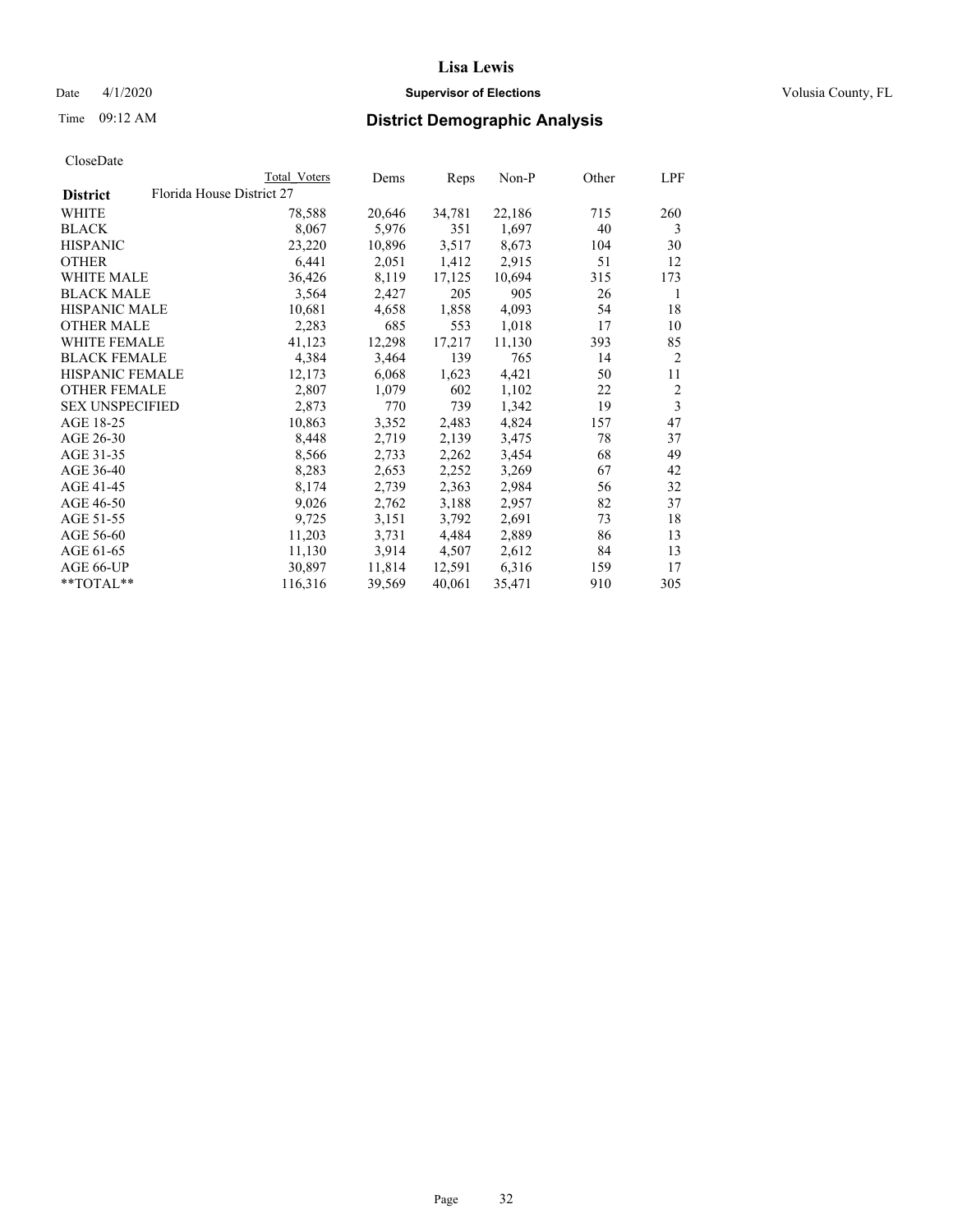# Date 4/1/2020 **Supervisor of Elections Supervisor of Elections** Volusia County, FL

# Time 09:12 AM **District Demographic Analysis**

|                                            | Total Voters | Dems   | Reps   | $Non-P$ | Other | LPF            |
|--------------------------------------------|--------------|--------|--------|---------|-------|----------------|
| School Board District 1<br><b>District</b> |              |        |        |         |       |                |
| WHITE                                      | 60,786       | 16,305 | 28,293 | 15,388  | 575   | 225            |
| <b>BLACK</b>                               | 5,756        | 4,496  | 208    | 1,025   | 25    | $\overline{2}$ |
| <b>HISPANIC</b>                            | 7,880        | 3,402  | 1,478  | 2,928   | 53    | 19             |
| <b>OTHER</b>                               | 4,288        | 1,367  | 1,013  | 1,865   | 33    | 10             |
| WHITE MALE                                 | 27,808       | 6,223  | 13,735 | 7,430   | 268   | 152            |
| <b>BLACK MALE</b>                          | 2,339        | 1,714  | 101    | 510     | 12    | 2              |
| <b>HISPANIC MALE</b>                       | 3,432        | 1,364  | 723    | 1,308   | 25    | 12             |
| <b>OTHER MALE</b>                          | 1,508        | 460    | 403    | 630     | 10    | 5              |
| WHITE FEMALE                               | 32,240       | 9,919  | 14,238 | 7,709   | 304   | 70             |
| <b>BLACK FEMALE</b>                        | 3,305        | 2,699  | 99     | 494     | 13    | $\mathbf{0}$   |
| <b>HISPANIC FEMALE</b>                     | 4,311        | 1,974  | 738    | 1,565   | 27    | 7              |
| <b>OTHER FEMALE</b>                        | 1,830        | 677    | 416    | 716     | 18    | 3              |
| <b>SEX UNSPECIFIED</b>                     | 1,936        | 540    | 538    | 844     | 9     | 5              |
| AGE 18-25                                  | 7,480        | 2,369  | 2,018  | 2,937   | 107   | 49             |
| AGE 26-30                                  | 5,311        | 1,647  | 1,566  | 2,016   | 56    | 26             |
| AGE 31-35                                  | 5,332        | 1,628  | 1,641  | 1,986   | 44    | 33             |
| AGE 36-40                                  | 5,206        | 1,632  | 1,638  | 1,852   | 47    | 37             |
| AGE 41-45                                  | 5,029        | 1,521  | 1,754  | 1,682   | 48    | 24             |
| AGE 46-50                                  | 5,620        | 1,629  | 2,223  | 1,691   | 60    | 17             |
| AGE 51-55                                  | 6,241        | 1,834  | 2,793  | 1,546   | 49    | 19             |
| AGE 56-60                                  | 7,269        | 2,256  | 3,273  | 1,666   | 60    | 14             |
| AGE 61-65                                  | 7,503        | 2,516  | 3,355  | 1,561   | 59    | 12             |
| AGE 66-UP                                  | 23,718       | 8,537  | 10,731 | 4,269   | 156   | 25             |
| $*$ $TOTAL**$                              | 78,710       | 25,570 | 30,992 | 21,206  | 686   | 256            |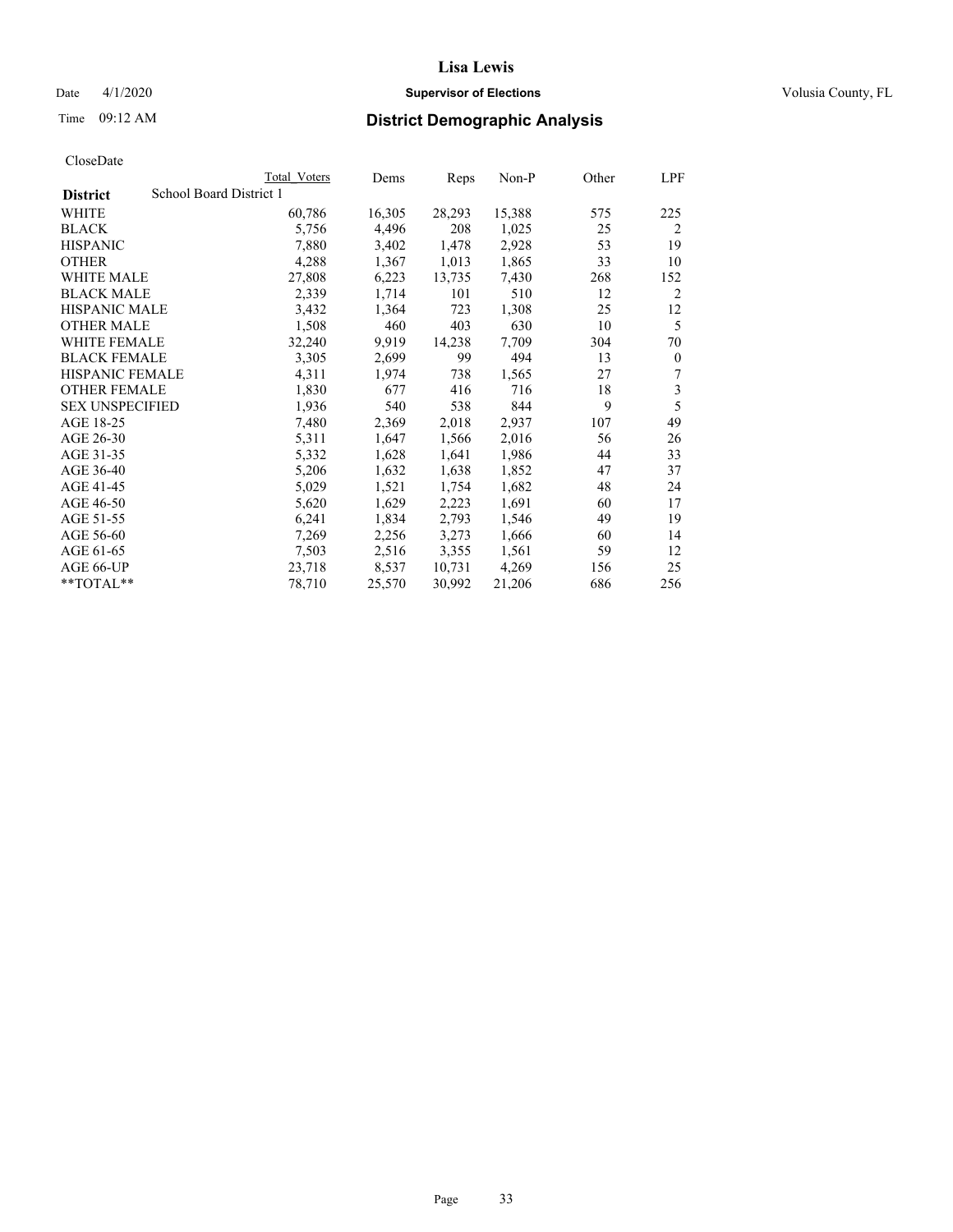# Date 4/1/2020 **Supervisor of Elections Supervisor of Elections** Volusia County, FL

# Time 09:12 AM **District Demographic Analysis**

|                                            | Total Voters | Dems   | Reps   | $Non-P$ | Other | LPF            |
|--------------------------------------------|--------------|--------|--------|---------|-------|----------------|
| School Board District 2<br><b>District</b> |              |        |        |         |       |                |
| WHITE                                      | 49,916       | 14,707 | 20,502 | 13,861  | 680   | 166            |
| <b>BLACK</b>                               | 11,821       | 9,426  | 325    | 2,012   | 54    | 4              |
| <b>HISPANIC</b>                            | 2,780        | 1,235  | 528    | 989     | 24    | 4              |
| <b>OTHER</b>                               | 4,164        | 1,452  | 812    | 1,837   | 51    | 12             |
| WHITE MALE                                 | 23,387       | 5,824  | 10,291 | 6,831   | 335   | 106            |
| <b>BLACK MALE</b>                          | 4,546        | 3,397  | 168    | 949     | 32    | $\mathbf{0}$   |
| <b>HISPANIC MALE</b>                       | 1,261        | 509    | 273    | 461     | 16    | 2              |
| <b>OTHER MALE</b>                          | 1,463        | 485    | 337    | 617     | 18    | 6              |
| WHITE FEMALE                               | 25,873       | 8,707  | 9,968  | 6,796   | 344   | 58             |
| <b>BLACK FEMALE</b>                        | 7,017        | 5,829  | 154    | 1,009   | 22    | 3              |
| HISPANIC FEMALE                            | 1,458        | 698    | 247    | 503     | 8     | $\overline{c}$ |
| <b>OTHER FEMALE</b>                        | 1,752        | 713    | 345    | 662     | 27    | 5              |
| <b>SEX UNSPECIFIED</b>                     | 1,924        | 658    | 384    | 871     | 7     | 4              |
| AGE 18-25                                  | 7,527        | 3,216  | 1,338  | 2,784   | 160   | 29             |
| AGE 26-30                                  | 4,820        | 1,973  | 1,004  | 1,747   | 80    | 16             |
| AGE 31-35                                  | 4,410        | 1,792  | 952    | 1,580   | 53    | 33             |
| AGE 36-40                                  | 3,841        | 1,564  | 893    | 1,315   | 48    | 21             |
| AGE 41-45                                  | 3,498        | 1,381  | 893    | 1,168   | 37    | 19             |
| AGE 46-50                                  | 4,119        | 1,534  | 1,298  | 1,211   | 56    | 20             |
| AGE 51-55                                  | 5,128        | 1,873  | 1,797  | 1,393   | 53    | 12             |
| AGE 56-60                                  | 6,686        | 2,458  | 2,545  | 1,609   | 65    | 9              |
| AGE 61-65                                  | 6,996        | 2,709  | 2,692  | 1,513   | 74    | 8              |
| AGE 66-UP                                  | 21,655       | 8,320  | 8,755  | 4,378   | 183   | 19             |
| **TOTAL**                                  | 68,681       | 26,820 | 22,167 | 18,699  | 809   | 186            |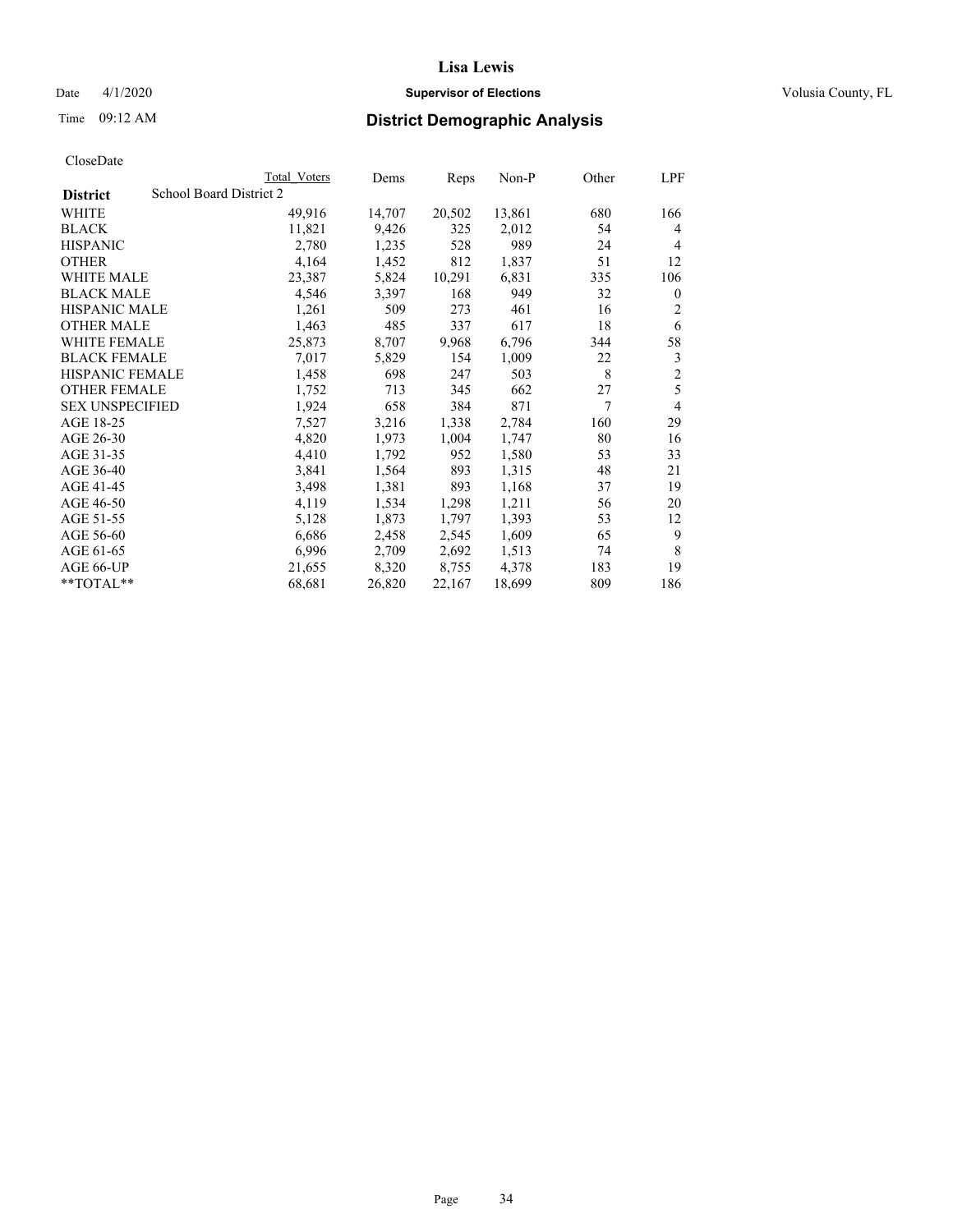# Date 4/1/2020 **Supervisor of Elections Supervisor of Elections** Volusia County, FL

# Time 09:12 AM **District Demographic Analysis**

|                        | Total Voters            | Dems   | Reps   | Non-P  | Other | LPF            |
|------------------------|-------------------------|--------|--------|--------|-------|----------------|
| <b>District</b>        | School Board District 3 |        |        |        |       |                |
| WHITE                  | 74,417                  | 20,406 | 33,323 | 19,561 | 923   | 204            |
| <b>BLACK</b>           | 2,195                   | 1,688  | 90     | 400    | 14    | 3              |
| <b>HISPANIC</b>        | 2,028                   | 716    | 560    | 721    | 26    | 5              |
| <b>OTHER</b>           | 3,333                   | 970    | 904    | 1,416  | 36    | 7              |
| <b>WHITE MALE</b>      | 34,571                  | 8,001  | 16,423 | 9,570  | 442   | 135            |
| <b>BLACK MALE</b>      | 977                     | 695    | 46     | 224    | 9     | 3              |
| <b>HISPANIC MALE</b>   | 913                     | 295    | 280    | 323    | 12    | 3              |
| <b>OTHER MALE</b>      | 1,214                   | 334    | 365    | 487    | 23    | 5              |
| <b>WHITE FEMALE</b>    | 38,999                  | 12,200 | 16,549 | 9,706  | 478   | 66             |
| <b>BLACK FEMALE</b>    | 1,177                   | 956    | 43     | 173    | 5     | $\mathbf{0}$   |
| <b>HISPANIC FEMALE</b> | 1,068                   | 405    | 267    | 380    | 14    | $\overline{2}$ |
| <b>OTHER FEMALE</b>    | 1,416                   | 504    | 409    | 489    | 12    | $\overline{c}$ |
| <b>SEX UNSPECIFIED</b> | 1,637                   | 390    | 495    | 745    | 4     | 3              |
| AGE 18-25              | 5,983                   | 1,623  | 1,854  | 2,330  | 148   | 28             |
| AGE 26-30              | 4,296                   | 1,176  | 1,378  | 1,639  | 76    | 27             |
| AGE 31-35              | 4,383                   | 1,223  | 1,407  | 1,662  | 57    | 34             |
| AGE 36-40              | 4,475                   | 1,227  | 1,533  | 1,645  | 49    | 21             |
| AGE 41-45              | 4,521                   | 1,133  | 1,716  | 1,576  | 71    | 25             |
| AGE 46-50              | 5,470                   | 1,388  | 2,343  | 1,647  | 71    | 21             |
| AGE 51-55              | 6,240                   | 1,529  | 2,940  | 1,667  | 87    | 17             |
| AGE 56-60              | 8,201                   | 2,199  | 3,914  | 1,971  | 101   | 16             |
| AGE 61-65              | 8,996                   | 2,782  | 4,072  | 2,034  | 96    | 12             |
| AGE 66-UP              | 29,408                  | 9,500  | 13,720 | 5,927  | 243   | 18             |
| $*$ TOTAL $*$          | 81,973                  | 23,780 | 34,877 | 22,098 | 999   | 219            |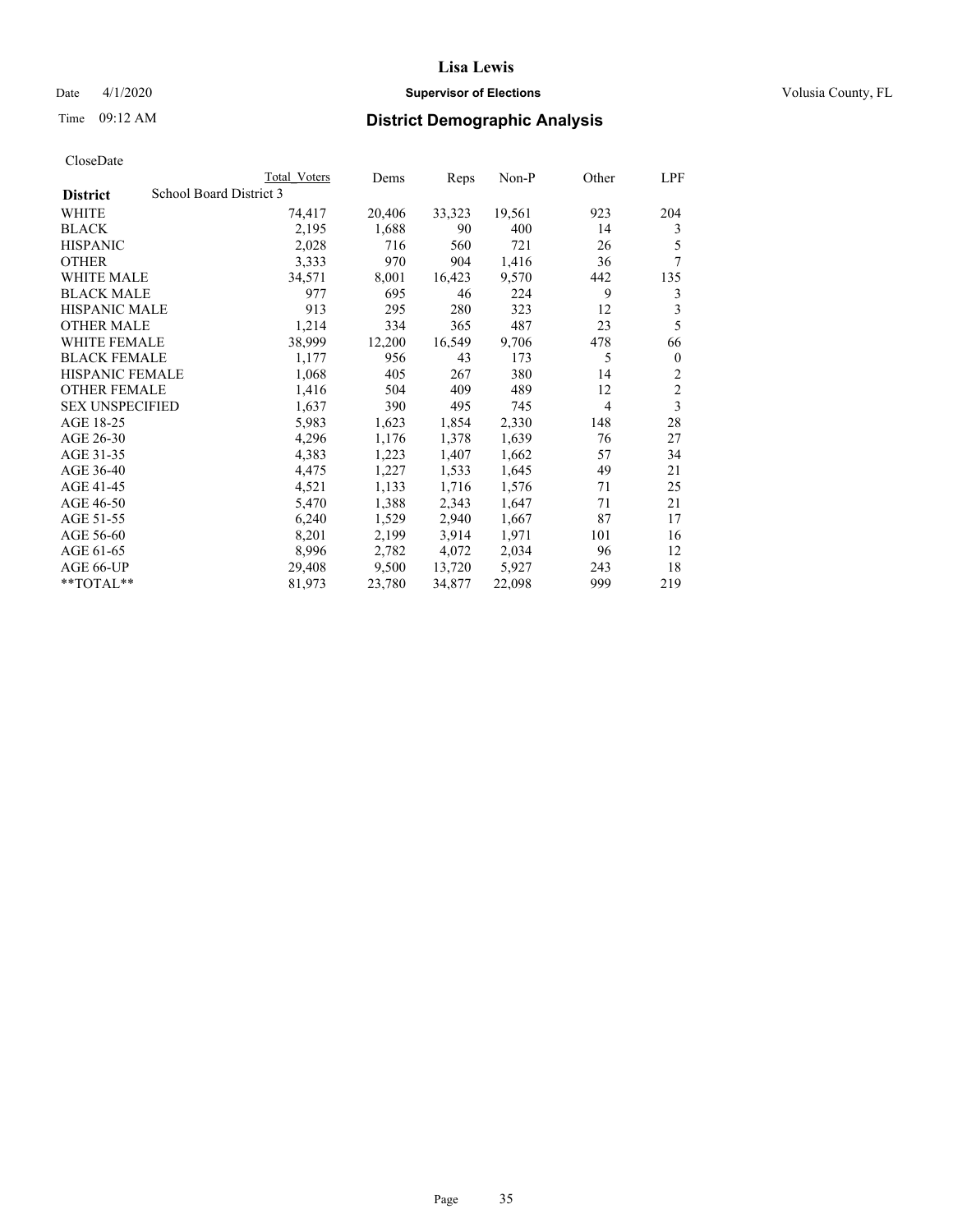# Date 4/1/2020 **Supervisor of Elections Supervisor of Elections** Volusia County, FL

# Time 09:12 AM **District Demographic Analysis**

|                        |                         | Total Voters | Dems   | Reps   | Non-P  | Other | LPF            |
|------------------------|-------------------------|--------------|--------|--------|--------|-------|----------------|
| <b>District</b>        | School Board District 4 |              |        |        |        |       |                |
| WHITE                  |                         | 62,607       | 17,931 | 27,623 | 16,217 | 660   | 176            |
| <b>BLACK</b>           |                         | 5,808        | 4,507  | 203    | 1,051  | 40    | 7              |
| <b>HISPANIC</b>        |                         | 2,853        | 1,163  | 596    | 1,055  | 30    | 9              |
| <b>OTHER</b>           |                         | 4,050        | 1,262  | 962    | 1,776  | 43    | 7              |
| WHITE MALE             |                         | 28,800       | 6,931  | 13,522 | 7,916  | 308   | 123            |
| <b>BLACK MALE</b>      |                         | 2,361        | 1,678  | 107    | 547    | 24    | 5              |
| <b>HISPANIC MALE</b>   |                         | 1,254        | 458    | 292    | 480    | 18    | 6              |
| <b>OTHER MALE</b>      |                         | 1,480        | 428    | 376    | 652    | 20    | 4              |
| WHITE FEMALE           |                         | 33,113       | 10,853 | 13,823 | 8,033  | 351   | 53             |
| <b>BLACK FEMALE</b>    |                         | 3,354        | 2,758  | 91     | 487    | 16    | 2              |
| <b>HISPANIC FEMALE</b> |                         | 1,537        | 686    | 293    | 543    | 12    | 3              |
| <b>OTHER FEMALE</b>    |                         | 1,726        | 639    | 424    | 645    | 17    | 1              |
| <b>SEX UNSPECIFIED</b> |                         | 1,692        | 432    | 455    | 796    | 7     | $\overline{2}$ |
| AGE 18-25              |                         | 6,135        | 1,906  | 1,762  | 2,332  | 107   | 28             |
| AGE 26-30              |                         | 4,530        | 1,503  | 1,289  | 1,661  | 64    | 13             |
| AGE 31-35              |                         | 4,377        | 1,482  | 1,240  | 1,581  | 47    | 27             |
| AGE 36-40              |                         | 4,003        | 1,305  | 1,195  | 1,443  | 35    | 25             |
| AGE 41-45              |                         | 4,034        | 1,245  | 1,328  | 1,393  | 39    | 29             |
| AGE 46-50              |                         | 4,854        | 1,359  | 1,974  | 1,440  | 61    | 20             |
| AGE 51-55              |                         | 5,959        | 1,763  | 2,542  | 1,575  | 66    | 13             |
| AGE 56-60              |                         | 7,502        | 2,288  | 3,291  | 1,832  | 84    | 7              |
| AGE 61-65              |                         | 8,179        | 2,835  | 3,475  | 1,756  | 95    | 18             |
| AGE 66-UP              |                         | 25,745       | 9,177  | 11,288 | 5,086  | 175   | 19             |
| $*$ $TOTAL**$          |                         | 75,318       | 24,863 | 29,384 | 20,099 | 773   | 199            |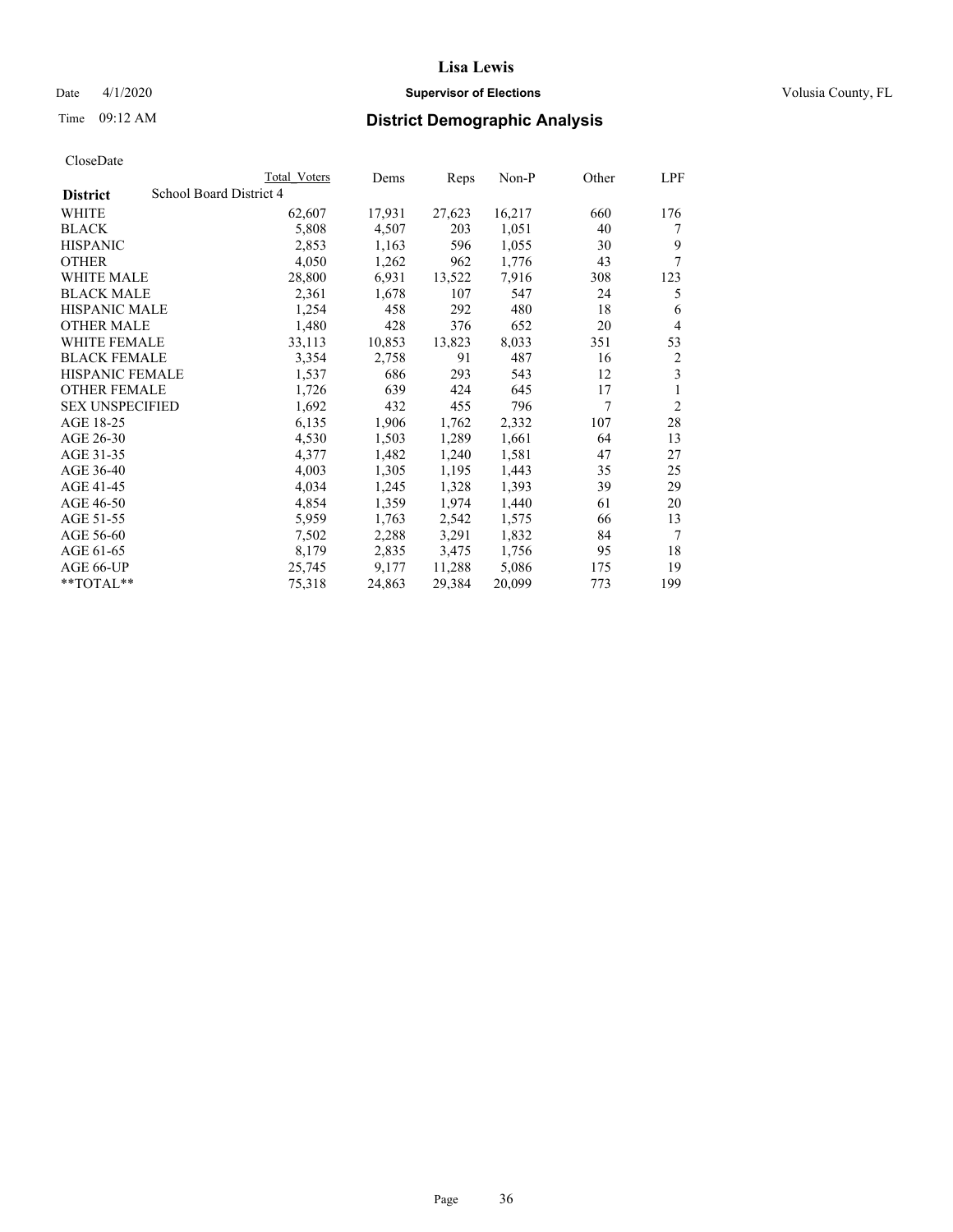# Date 4/1/2020 **Supervisor of Elections Supervisor of Elections** Volusia County, FL

# Time 09:12 AM **District Demographic Analysis**

|                        |                         | Total Voters | Dems   | Reps   | $Non-P$ | Other | LPF            |
|------------------------|-------------------------|--------------|--------|--------|---------|-------|----------------|
| <b>District</b>        | School Board District 5 |              |        |        |         |       |                |
| WHITE                  |                         | 39,994       | 10,497 | 17,195 | 11,827  | 329   | 146            |
| <b>BLACK</b>           |                         | 6,466        | 4,780  | 278    | 1,373   | 32    | 3              |
| <b>HISPANIC</b>        |                         | 19,934       | 9,494  | 2,838  | 7,503   | 76    | 23             |
| <b>OTHER</b>           |                         | 4,433        | 1,474  | 884    | 2,035   | 32    | 8              |
| WHITE MALE             |                         | 18,644       | 4,148  | 8,486  | 5,757   | 156   | 97             |
| <b>BLACK MALE</b>      |                         | 2,847        | 1,938  | 168    | 720     | 20    | 1              |
| <b>HISPANIC MALE</b>   |                         | 9,245        | 4,103  | 1,512  | 3,578   | 39    | 13             |
| <b>OTHER MALE</b>      |                         | 1,567        | 497    | 344    | 709     | 10    | 7              |
| <b>WHITE FEMALE</b>    |                         | 20,775       | 6,220  | 8,468  | 5,868   | 171   | 48             |
| <b>BLACK FEMALE</b>    |                         | 3,523        | 2,777  | 103    | 629     | 12    | $\overline{2}$ |
| HISPANIC FEMALE        |                         | 10,376       | 5,247  | 1,297  | 3,786   | 37    | 9              |
| <b>OTHER FEMALE</b>    |                         | 1,942        | 770    | 378    | 780     | 13    | 1              |
| <b>SEX UNSPECIFIED</b> |                         | 1,907        | 544    | 439    | 911     | 11    | $\overline{c}$ |
| AGE 18-25              |                         | 7,481        | 2,427  | 1,529  | 3,412   | 90    | 23             |
| AGE 26-30              |                         | 5,913        | 2,027  | 1,312  | 2,500   | 47    | 27             |
| AGE 31-35              |                         | 5,904        | 2,021  | 1,376  | 2,428   | 47    | 32             |
| AGE 36-40              |                         | 5,708        | 1,952  | 1,401  | 2,284   | 50    | 21             |
| AGE 41-45              |                         | 5,503        | 2,008  | 1,370  | 2,073   | 33    | 19             |
| AGE 46-50              |                         | 5,881        | 2,001  | 1,885  | 1,925   | 51    | 19             |
| AGE 51-55              |                         | 6,193        | 2,216  | 2,173  | 1,761   | 30    | 13             |
| AGE 56-60              |                         | 6,842        | 2,466  | 2,522  | 1,815   | 32    | 7              |
| AGE 61-65              |                         | 6,327        | 2,481  | 2,318  | 1,489   | 30    | 9              |
| AGE 66-UP              |                         | 15,075       | 6,646  | 5,309  | 3,051   | 59    | 10             |
| $*$ TOTAL $*$          |                         | 70,827       | 26,245 | 21,195 | 22,738  | 469   | 180            |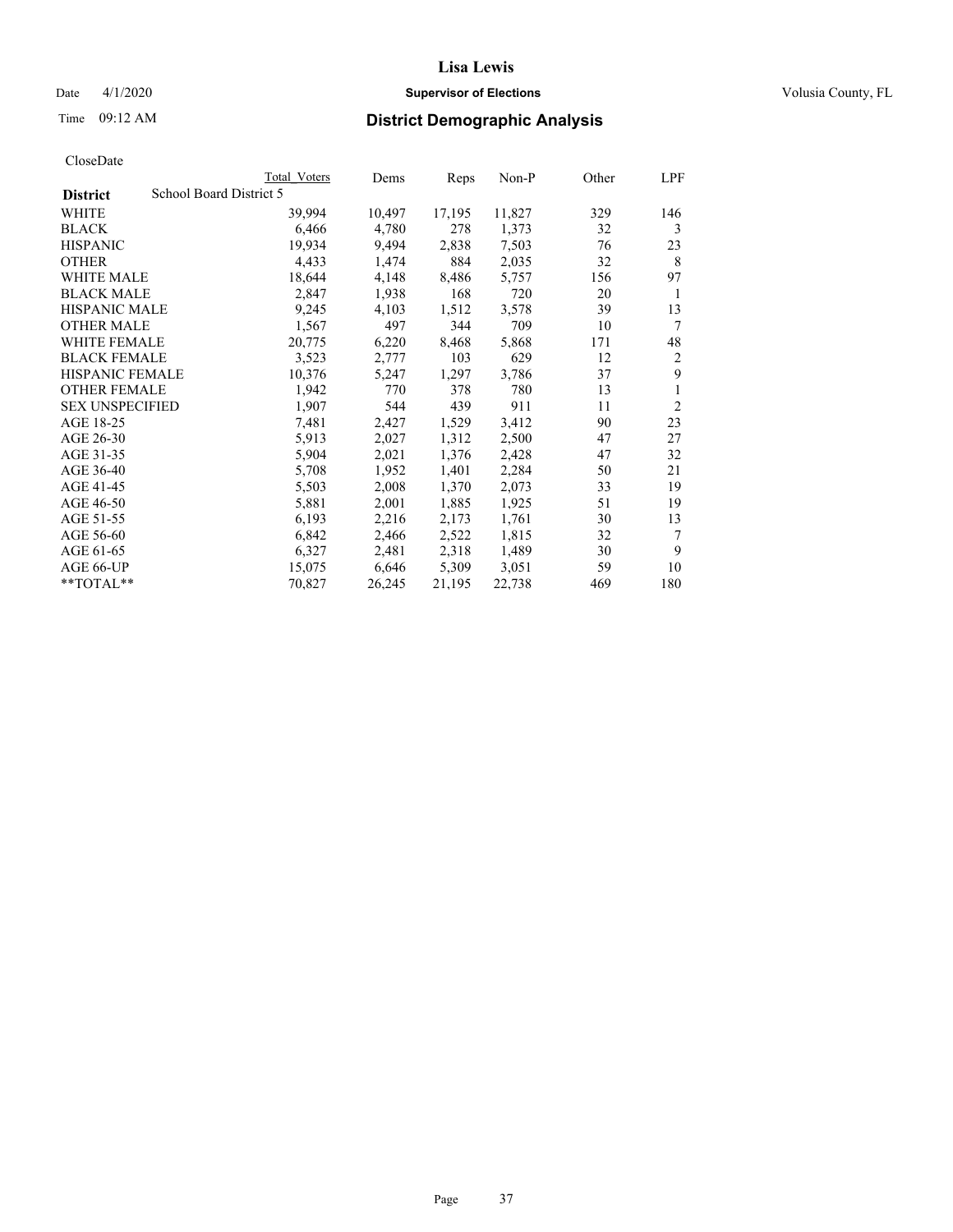# Date 4/1/2020 **Supervisor of Elections Supervisor of Elections** Volusia County, FL

# Time 09:12 AM **District Demographic Analysis**

|                        |                           | Total Voters | Dems   | Reps   | Non-P  | Other | LPF            |
|------------------------|---------------------------|--------------|--------|--------|--------|-------|----------------|
| <b>District</b>        | Florida Senate District 7 |              |        |        |        |       |                |
| WHITE                  |                           | 104,225      | 29,930 | 45,499 | 27,263 | 1,210 | 323            |
| <b>BLACK</b>           |                           | 17,164       | 13,605 | 486    | 2,975  | 89    | 9              |
| <b>HISPANIC</b>        |                           | 5,819        | 2,487  | 1,117  | 2,151  | 52    | 12             |
| <b>OTHER</b>           |                           | 7,696        | 2,512  | 1,692  | 3,391  | 85    | 16             |
| <b>WHITE MALE</b>      |                           | 48,471       | 11,711 | 22,524 | 13,429 | 580   | 227            |
| <b>BLACK MALE</b>      |                           | 6,729        | 4,962  | 252    | 1,457  | 53    | 5              |
| <b>HISPANIC MALE</b>   |                           | 2,596        | 1,013  | 549    | 996    | 31    | 7              |
| <b>OTHER MALE</b>      |                           | 2,718        | 834    | 670    | 1,171  | 36    | 7              |
| <b>WHITE FEMALE</b>    |                           | 54,538       | 17,946 | 22,496 | 13,374 | 628   | 94             |
| <b>BLACK FEMALE</b>    |                           | 10,091       | 8,376  | 225    | 1,450  | 36    | $\overline{4}$ |
| <b>HISPANIC FEMALE</b> |                           | 3,093        | 1,422  | 548    | 1,097  | 21    | 5              |
| <b>OTHER FEMALE</b>    |                           | 3,240        | 1,248  | 736    | 1,212  | 38    | 6              |
| <b>SEX UNSPECIFIED</b> |                           | 3,427        | 1,022  | 793    | 1,594  | 13    | 5              |
| AGE 18-25              |                           | 13,090       | 4,912  | 3,016  | 4,875  | 232   | 55             |
| AGE 26-30              |                           | 8,660        | 3,257  | 2,121  | 3,125  | 129   | 28             |
| AGE 31-35              |                           | 8,189        | 3,049  | 2,079  | 2,917  | 88    | 56             |
| AGE 36-40              |                           | 7,347        | 2,705  | 1,981  | 2,548  | 73    | 40             |
| AGE 41-45              |                           | 7,127        | 2,486  | 2,138  | 2,387  | 71    | 45             |
| AGE 46-50              |                           | 8,407        | 2,687  | 3,097  | 2,483  | 107   | 33             |
| AGE 51-55              |                           | 10,473       | 3,404  | 4,196  | 2,736  | 112   | 25             |
| AGE 56-60              |                           | 13,214       | 4,409  | 5,525  | 3,128  | 138   | 14             |
| AGE 61-65              |                           | 14,203       | 5,189  | 5,811  | 3,025  | 154   | 24             |
| AGE 66-UP              |                           | 44.193       | 16,436 | 18,830 | 8,555  | 332   | 40             |
| $*$ TOTAL $*$          |                           | 134,904      | 48,534 | 48,794 | 35,780 | 1,436 | 360            |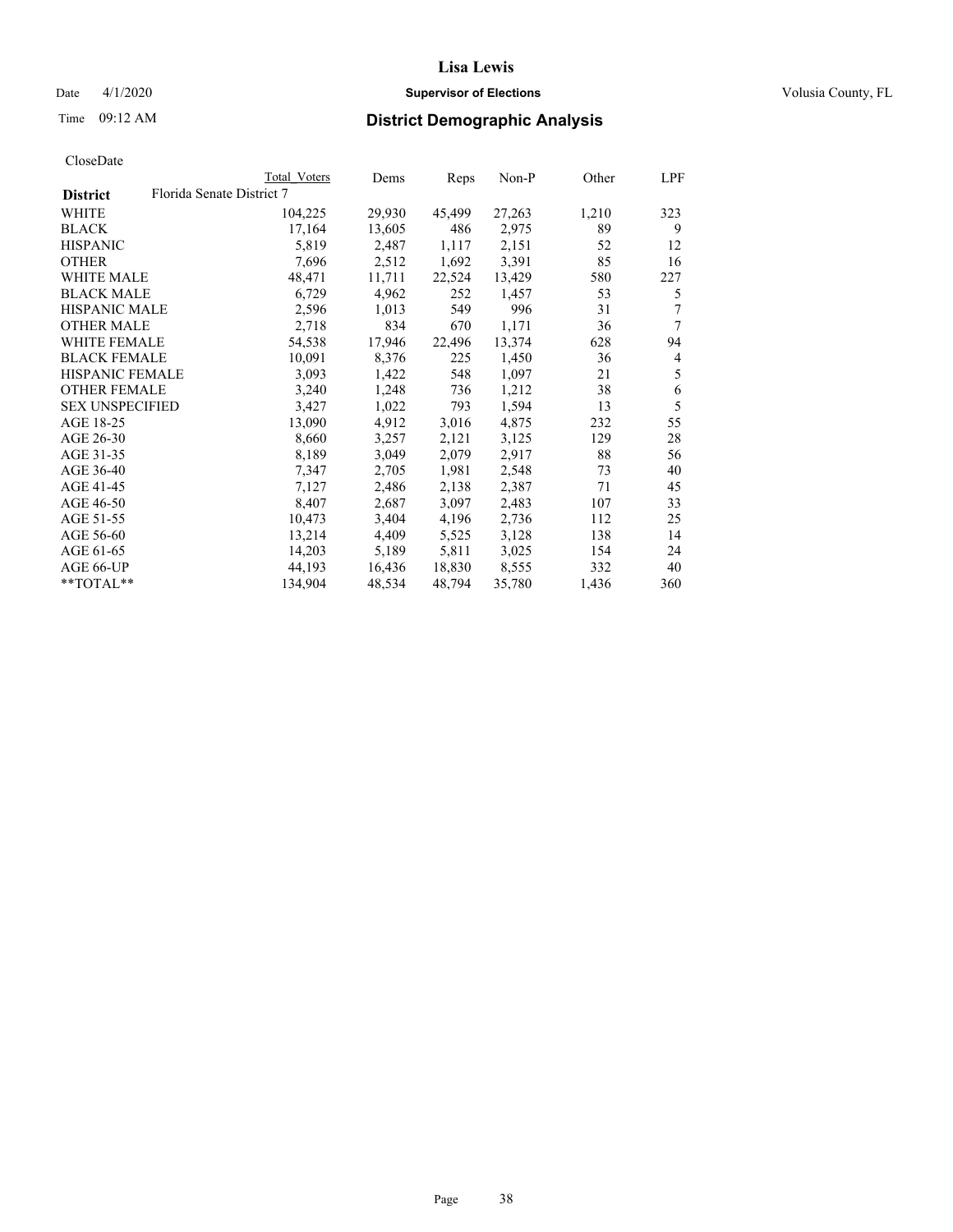# Date 4/1/2020 **Supervisor of Elections Supervisor of Elections** Volusia County, FL

# Time 09:12 AM **District Demographic Analysis**

|                                              | Total Voters | Dems   | Reps   | Non-P  | Other          | LPF          |
|----------------------------------------------|--------------|--------|--------|--------|----------------|--------------|
| Florida Senate District 9<br><b>District</b> |              |        |        |        |                |              |
| WHITE                                        | 27,195       | 6,613  | 12,969 | 7,282  | 235            | 96           |
| <b>BLACK</b>                                 | 1,651        | 1,215  | 75     | 352    | 9              | $\mathbf{0}$ |
| <b>HISPANIC</b>                              | 4,218        | 1,842  | 812    | 1,535  | 22             |              |
| <b>OTHER</b>                                 | 1,920        | 560    | 497    | 841    | 17             | 5            |
| WHITE MALE                                   | 12,537       | 2,543  | 6,330  | 3,483  | 113            | 68           |
| <b>BLACK MALE</b>                            | 719          | 481    | 39     | 194    | 5              | $\mathbf{0}$ |
| <b>HISPANIC MALE</b>                         | 1,871        | 751    | 422    | 681    | 12             | 5            |
| <b>OTHER MALE</b>                            | 674          | 191    | 189    | 284    | 5              | 5            |
| WHITE FEMALE                                 | 14,288       | 3,999  | 6,476  | 3,667  | 119            | 27           |
| <b>BLACK FEMALE</b>                          | 907          | 716    | 35     | 152    | $\overline{4}$ | $\mathbf{0}$ |
| <b>HISPANIC FEMALE</b>                       | 2,276        | 1,059  | 381    | 824    | 10             | 2            |
| <b>OTHER FEMALE</b>                          | 828          | 302    | 207    | 309    | 10             | $\theta$     |
| <b>SEX UNSPECIFIED</b>                       | 883          | 188    | 273    | 416    | 5              | 1            |
| AGE 18-25                                    | 3,101        | 837    | 892    | 1,305  | 45             | 22           |
| AGE 26-30                                    | 2,299        | 618    | 728    | 919    | 25             | 9            |
| AGE 31-35                                    | 2,433        | 693    | 802    | 913    | 15             | 10           |
| AGE 36-40                                    | 2,354        | 628    | 793    | 894    | 16             | 23           |
| AGE 41-45                                    | 2,271        | 640    | 834    | 765    | 20             | 12           |
| AGE 46-50                                    | 2,691        | 701    | 1,102  | 848    | 29             | 11           |
| AGE 51-55                                    | 2,933        | 796    | 1,349  | 756    | 25             | 7            |
| AGE 56-60                                    | 3,348        | 930    | 1,535  | 851    | 28             | 4            |
| AGE 61-65                                    | 3,380        | 1,018  | 1,578  | 751    | 29             | 4            |
| AGE 66-UP                                    | 10,173       | 3,368  | 4,740  | 2,008  | 51             | 6            |
| $*$ $TOTAL**$                                | 34,984       | 10,230 | 14,353 | 10,010 | 283            | 108          |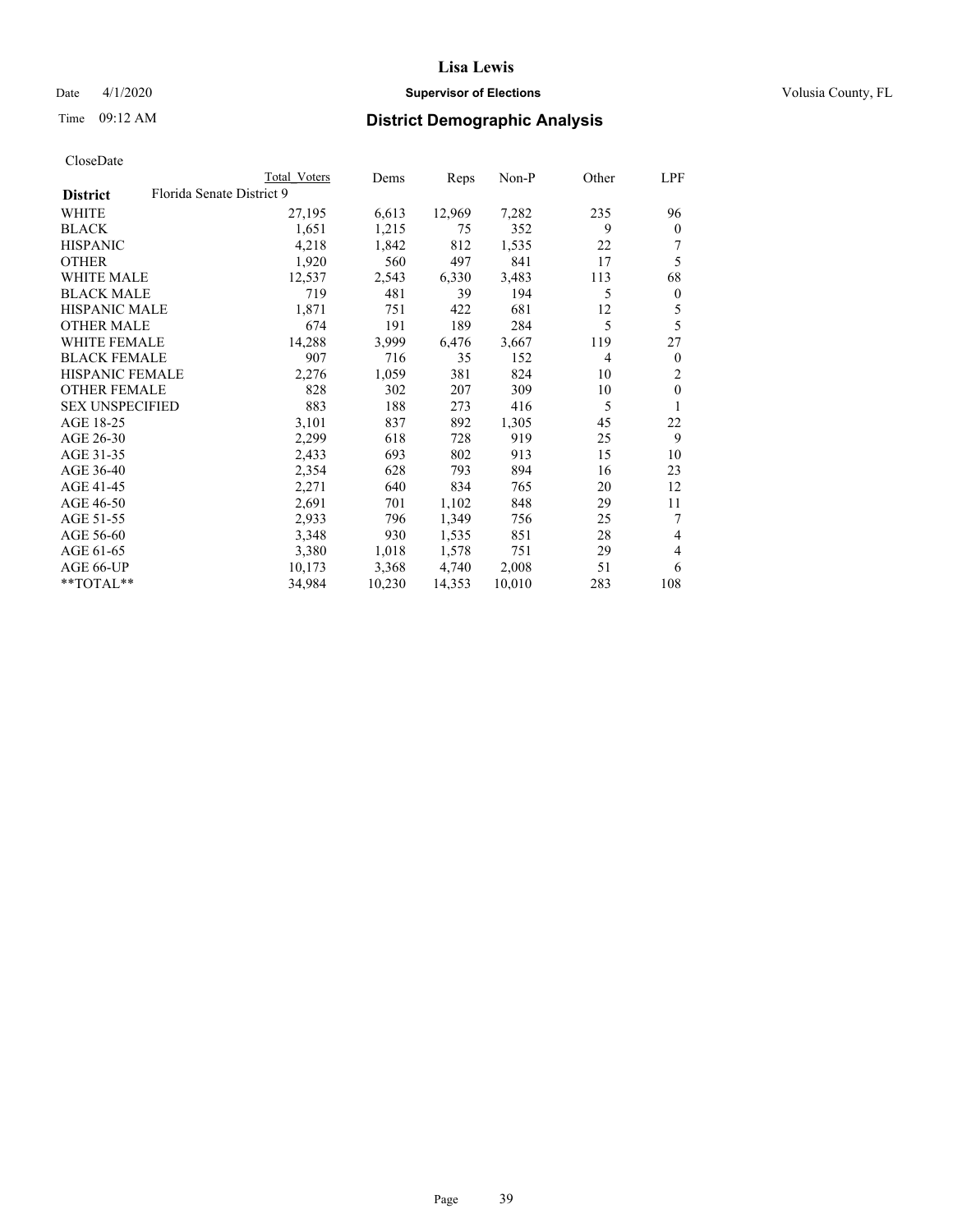# Date 4/1/2020 **Supervisor of Elections Supervisor of Elections** Volusia County, FL

|                        | Total Voters               | Dems   | Reps   | Non-P  | Other | LPF |
|------------------------|----------------------------|--------|--------|--------|-------|-----|
| <b>District</b>        | Florida Senate District 14 |        |        |        |       |     |
| WHITE                  | 156,300                    | 43,303 | 68,468 | 42,309 | 1,722 | 498 |
| BLACK                  | 13,231                     | 10,077 | 543    | 2,534  | 67    | 10  |
| HISPANIC               | 25,438                     | 11,681 | 4,071  | 9,510  | 135   | 41  |
| OTHER                  | 10,652                     | 3,453  | 2,386  | 4,697  | 93    | 23  |
| WHITE MALE             | 72,202                     | 16,873 | 33,603 | 20,592 | 816   | 318 |
| BLACK MALE             | 5,622                      | 3,979  | 299    | 1,299  | 39    | 6   |
| HISPANIC MALE          | 11,638                     | 4,965  | 2,109  | 4,473  | 67    | 24  |
| <b>OTHER MALE</b>      | 3,840                      | 1,179  | 966    | 1,640  | 40    | 15  |
| WHITE FEMALE           | 82,174                     | 25,954 | 34,074 | 21,071 | 901   | 174 |
| BLACK FEMALE           | 7,378                      | 5,927  | 230    | 1,190  | 28    | 3   |
| HISPANIC FEMALE        | 13,381                     | 6,529  | 1,913  | 4,856  | 67    | 16  |
| OTHER FEMALE           | 4,598                      | 1,753  | 1,029  | 1,771  | 39    | 6   |
| <b>SEX UNSPECIFIED</b> | 4,786                      | 1,354  | 1,245  | 2,157  | 20    | 10  |
| AGE 18-25              | 18,415                     | 5,792  | 4,593  | 7,615  | 335   | 80  |
| AGE 26-30              | 13,911                     | 4,451  | 3,700  | 5,519  | 169   | 72  |
| AGE 31-35              | 13,784                     | 4,404  | 3,735  | 5,407  | 145   | 93  |
| AGE 36-40              | 13,532                     | 4,347  | 3,886  | 5,097  | 140   | 62  |
| AGE 41-45              | 13,187                     | 4,162  | 4,089  | 4,740  | 137   | 59  |
| AGE 46-50              | 14,846                     | 4,523  | 5,524  | 4,583  | 163   | 53  |
| AGE 51-55              | 16,355                     | 5,015  | 6,700  | 4,450  | 148   | 42  |
| AGE 56-60              | 19,938                     | 6,328  | 8,485  | 4,914  | 176   | 35  |
| AGE 61-65              | 20,418                     | 7,116  | 8,523  | 4,577  | 171   | 31  |
| AGE 66-UP              | 61,235                     | 22,376 | 26,233 | 12,148 | 433   | 45  |
| **TOTAL**              | 205,621                    | 68,514 | 75,468 | 59,050 | 2,017 | 572 |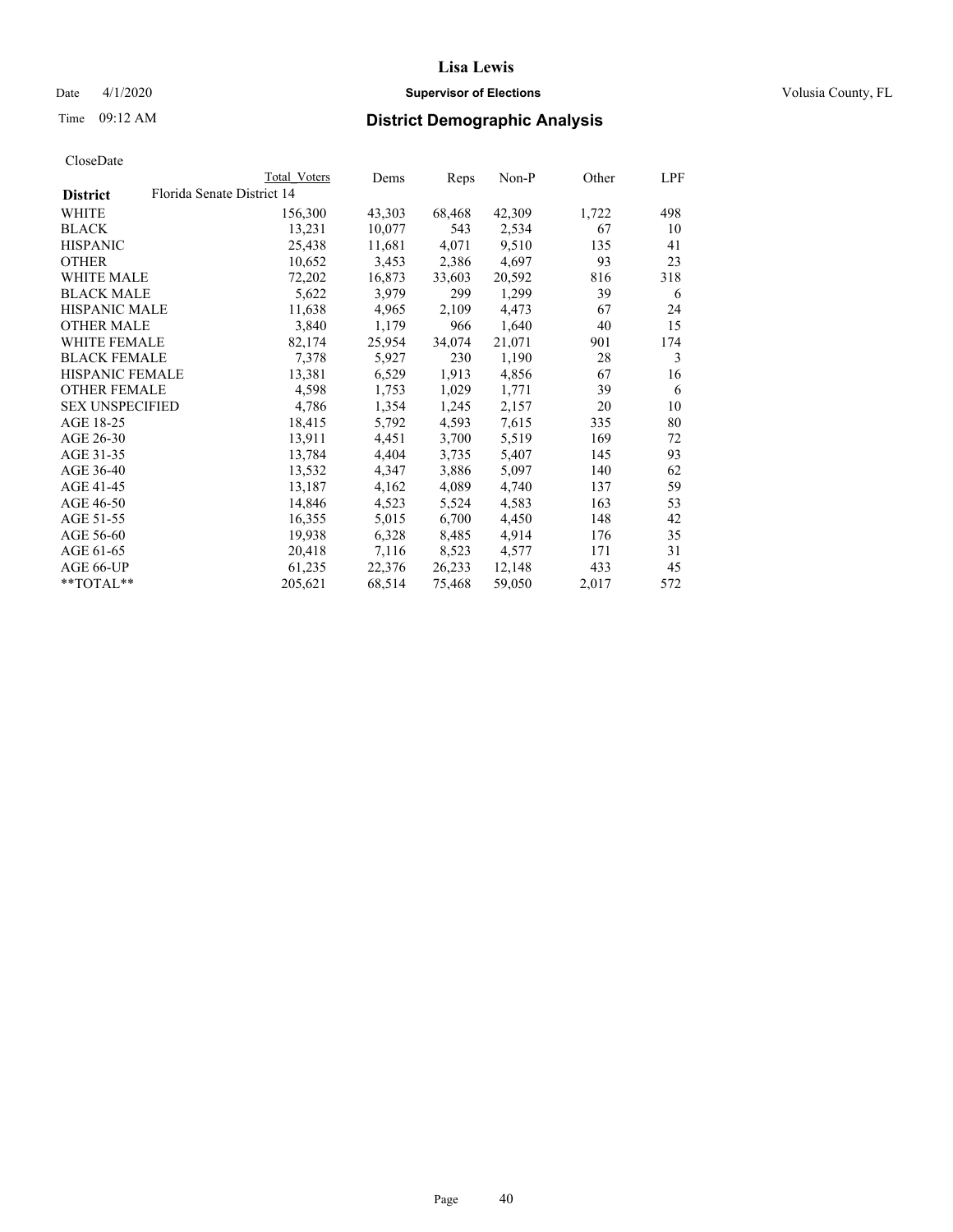# Date 4/1/2020 **Supervisor of Elections Supervisor of Elections** Volusia County, FL

# Time 09:12 AM **District Demographic Analysis**

|                                         | Total Voters | Dems  | Reps  | $Non-P$ | Other          | LPF            |
|-----------------------------------------|--------------|-------|-------|---------|----------------|----------------|
| Daytona Beach Zone 1<br><b>District</b> |              |       |       |         |                |                |
| WHITE                                   | 4,963        | 1,514 | 1,894 | 1,458   | 85             | 12             |
| <b>BLACK</b>                            | 1,107        | 865   | 34    | 201     | 6              | 1              |
| <b>HISPANIC</b>                         | 315          | 142   | 48    | 120     | 5              | $\theta$       |
| <b>OTHER</b>                            | 480          | 158   | 101   | 207     | 12             | $\overline{c}$ |
| <b>WHITE MALE</b>                       | 2,424        | 618   | 1,003 | 748     | 46             | 9              |
| <b>BLACK MALE</b>                       | 441          | 322   | 17    | 99      | 3              | $\mathbf{0}$   |
| <b>HISPANIC MALE</b>                    | 148          | 52    | 29    | 62      | 5              | $\theta$       |
| <b>OTHER MALE</b>                       | 166          | 53    | 36    | 74      | 3              | $\mathbf{0}$   |
| <b>WHITE FEMALE</b>                     | 2,468        | 875   | 867   | 684     | 39             | 3              |
| <b>BLACK FEMALE</b>                     | 653          | 533   | 17    | 99      | 3              | 1              |
| <b>HISPANIC FEMALE</b>                  | 161          | 89    | 18    | 54      | $\theta$       | $\theta$       |
| <b>OTHER FEMALE</b>                     | 211          | 83    | 44    | 76      | 7              | 1              |
| <b>SEX UNSPECIFIED</b>                  | 193          | 54    | 46    | 90      | $\overline{2}$ | 1              |
| AGE 18-25                               | 820          | 313   | 151   | 328     | 25             | 3              |
| AGE 26-30                               | 524          | 224   | 98    | 193     | 9              | $\theta$       |
| AGE 31-35                               | 438          | 181   | 86    | 164     | 4              | 3              |
| AGE 36-40                               | 354          | 159   | 79    | 111     | 5              | $\theta$       |
| AGE 41-45                               | 366          | 152   | 83    | 125     | 4              | $\overline{2}$ |
| AGE 46-50                               | 438          | 155   | 130   | 143     | 9              | 1              |
| AGE 51-55                               | 569          | 200   | 198   | 161     | 9              | 1              |
| AGE 56-60                               | 639          | 231   | 242   | 154     | 11             | 1              |
| AGE 61-65                               | 698          | 269   | 254   | 168     | 6              |                |
| AGE 66-UP                               | 2,019        | 795   | 756   | 439     | 26             | 3              |
| **TOTAL**                               | 6,865        | 2,679 | 2,077 | 1,986   | 108            | 15             |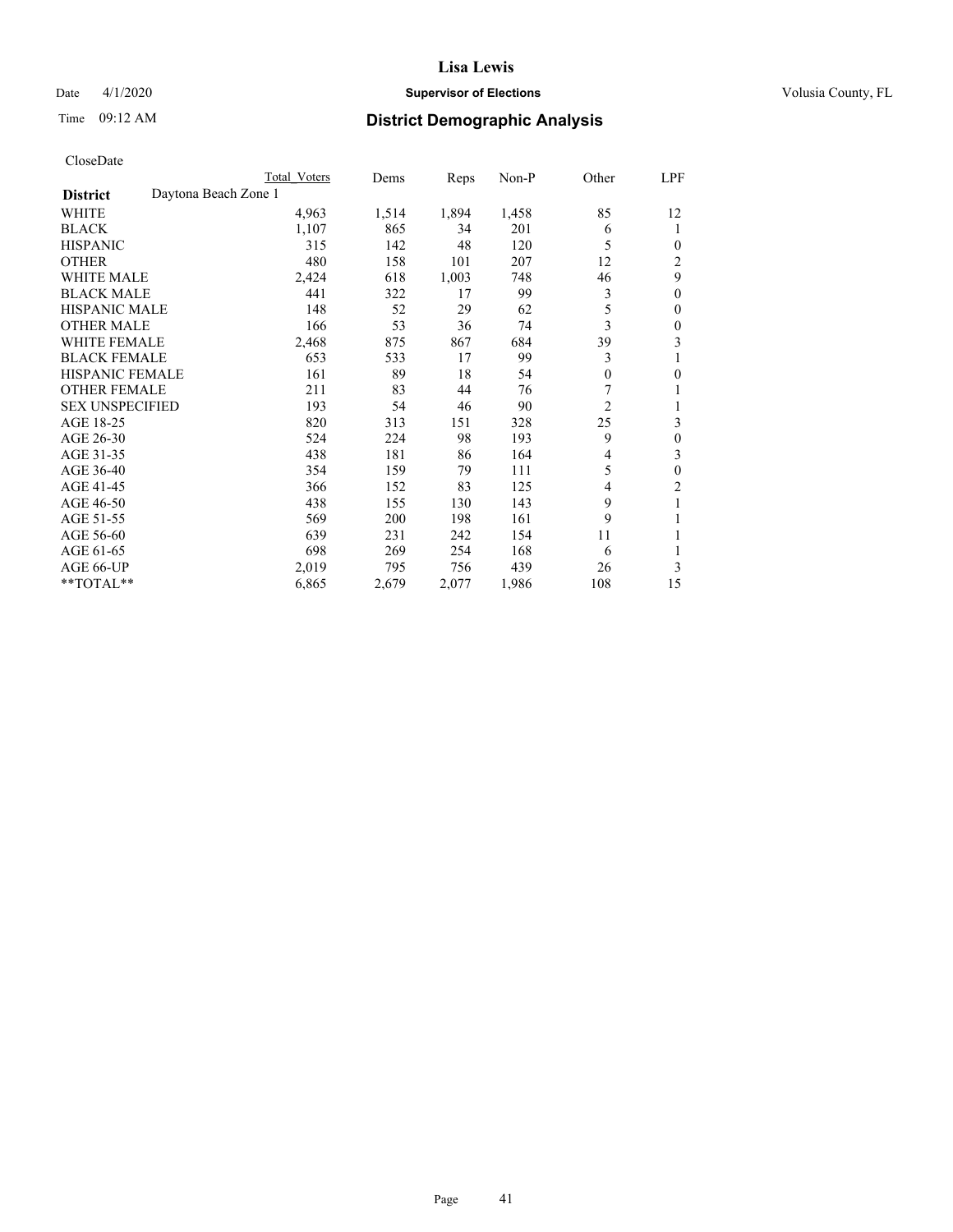# Date 4/1/2020 **Supervisor of Elections Supervisor of Elections** Volusia County, FL

# Time 09:12 AM **District Demographic Analysis**

|                        | Total Voters         | Dems  | Reps  | Non-P | Other          | LPF            |
|------------------------|----------------------|-------|-------|-------|----------------|----------------|
| <b>District</b>        | Daytona Beach Zone 2 |       |       |       |                |                |
| WHITE                  | 4,354                | 1,385 | 1,729 | 1,159 | 60             | 21             |
| <b>BLACK</b>           | 1,376                | 1,098 | 37    | 239   | 2              | $\mathbf{0}$   |
| <b>HISPANIC</b>        | 262                  | 119   | 40    | 102   | 1              | $\Omega$       |
| <b>OTHER</b>           | 381                  | 137   | 74    | 164   | 4              | $\overline{2}$ |
| <b>WHITE MALE</b>      | 2,119                | 597   | 894   | 584   | 29             | 15             |
| <b>BLACK MALE</b>      | 554                  | 406   | 22    | 125   | 1              | $\theta$       |
| <b>HISPANIC MALE</b>   | 115                  | 55    | 19    | 41    | $\mathbf{0}$   | $\theta$       |
| <b>OTHER MALE</b>      | 132                  | 43    | 37    | 48    | $\overline{2}$ | $\overline{c}$ |
| <b>WHITE FEMALE</b>    | 2,187                | 771   | 820   | 559   | 31             | 6              |
| <b>BLACK FEMALE</b>    | 809                  | 682   | 15    | 111   |                | $\theta$       |
| <b>HISPANIC FEMALE</b> | 141                  | 61    | 19    | 60    |                | $\theta$       |
| <b>OTHER FEMALE</b>    | 165                  | 75    | 29    | 59    | $\overline{c}$ | $\theta$       |
| <b>SEX UNSPECIFIED</b> | 151                  | 49    | 25    | 77    | $\mathbf{0}$   | $\theta$       |
| AGE 18-25              | 541                  | 208   | 98    | 222   | 11             | $\overline{2}$ |
| AGE 26-30              | 409                  | 197   | 65    | 140   | 5              | 2              |
| AGE 31-35              | 393                  | 173   | 73    | 136   | 6              | 5              |
| AGE 36-40              | 352                  | 175   | 69    | 100   | 6              | $\overline{c}$ |
| AGE 41-45              | 343                  | 152   | 81    | 107   |                | $\overline{c}$ |
| AGE 46-50              | 431                  | 180   | 110   | 128   | 9              | 4              |
| AGE 51-55              | 569                  | 199   | 188   | 175   |                | $\theta$       |
| AGE 56-60              | 696                  | 271   | 264   | 157   | 3              |                |
| AGE 61-65              | 708                  | 320   | 236   | 147   | 3              | $\overline{2}$ |
| AGE 66-UP              | 1,931                | 864   | 696   | 352   | 16             | 3              |
| **TOTAL**              | 6,373                | 2,739 | 1,880 | 1,664 | 67             | 23             |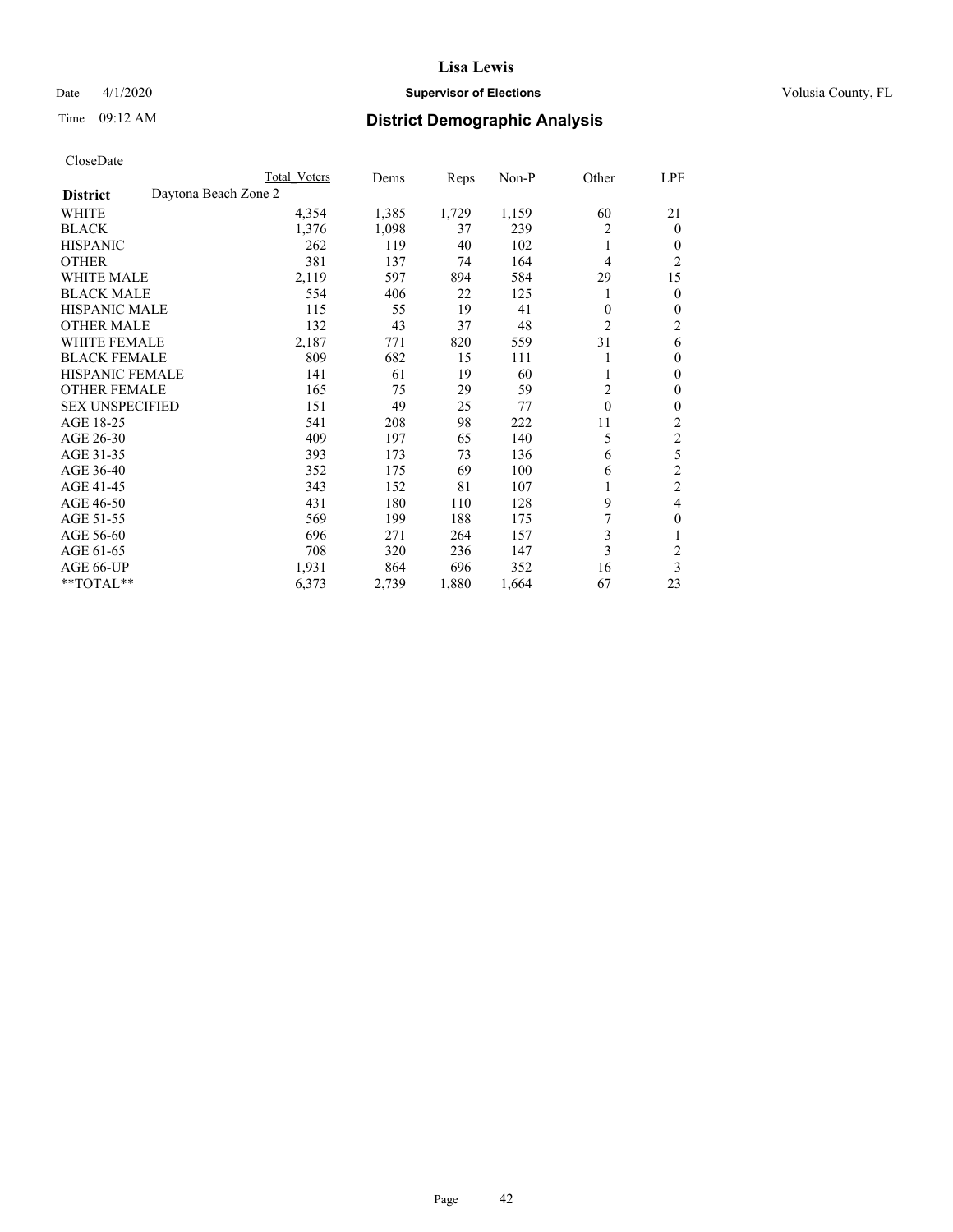# Date 4/1/2020 **Supervisor of Elections Supervisor of Elections** Volusia County, FL

# Time 09:12 AM **District Demographic Analysis**

|                                         | Total Voters | Dems  | Reps  | $Non-P$ | Other            | LPF              |
|-----------------------------------------|--------------|-------|-------|---------|------------------|------------------|
| Daytona Beach Zone 3<br><b>District</b> |              |       |       |         |                  |                  |
| WHITE                                   | 3,613        | 1,153 | 1,316 | 1,070   | 55               | 19               |
| <b>BLACK</b>                            | 1,633        | 1,283 | 33    | 306     | 11               | $\theta$         |
| <b>HISPANIC</b>                         | 302          | 156   | 58    | 83      | 4                | 1                |
| <b>OTHER</b>                            | 546          | 202   | 56    | 283     | 5                | $\theta$         |
| <b>WHITE MALE</b>                       | 1,826        | 494   | 719   | 580     | 21               | 12               |
| <b>BLACK MALE</b>                       | 630          | 476   | 14    | 135     | 5                | $\mathbf{0}$     |
| <b>HISPANIC MALE</b>                    | 143          | 70    | 30    | 41      | 2                | $\mathbf{0}$     |
| <b>OTHER MALE</b>                       | 165          | 65    | 26    | 73      | 1                | $\theta$         |
| <b>WHITE FEMALE</b>                     | 1,742        | 650   | 579   | 472     | 34               | 7                |
| <b>BLACK FEMALE</b>                     | 909          | 735   | 19    | 149     | 6                | $\theta$         |
| <b>HISPANIC FEMALE</b>                  | 151          | 81    | 27    | 40      | 2                | 1                |
| <b>OTHER FEMALE</b>                     | 197          | 85    | 19    | 89      | 4                | $\theta$         |
| <b>SEX UNSPECIFIED</b>                  | 331          | 138   | 30    | 163     | $\boldsymbol{0}$ | $\boldsymbol{0}$ |
| AGE 18-25                               | 1,404        | 861   | 85    | 445     | 12               | 1                |
| AGE 26-30                               | 376          | 171   | 59    | 138     | 6                | 2                |
| AGE 31-35                               | 353          | 140   | 64    | 137     | 7                | 5                |
| AGE 36-40                               | 288          | 104   | 64    | 111     | 7                | $\overline{2}$   |
| AGE 41-45                               | 280          | 119   | 57    | 97      | 5                | $\mathfrak{2}$   |
| AGE 46-50                               | 310          | 111   | 97    | 94      | 6                | $\overline{2}$   |
| AGE 51-55                               | 392          | 148   | 122   | 114     | 7                | 1                |
| AGE 56-60                               | 506          | 179   | 171   | 151     | 4                | 1                |
| AGE 61-65                               | 586          | 250   | 194   | 130     | 11               |                  |
| AGE 66-UP                               | 1,599        | 711   | 550   | 325     | 10               | 3                |
| $*$ TOTAL $*$                           | 6,094        | 2,794 | 1,463 | 1,742   | 75               | 20               |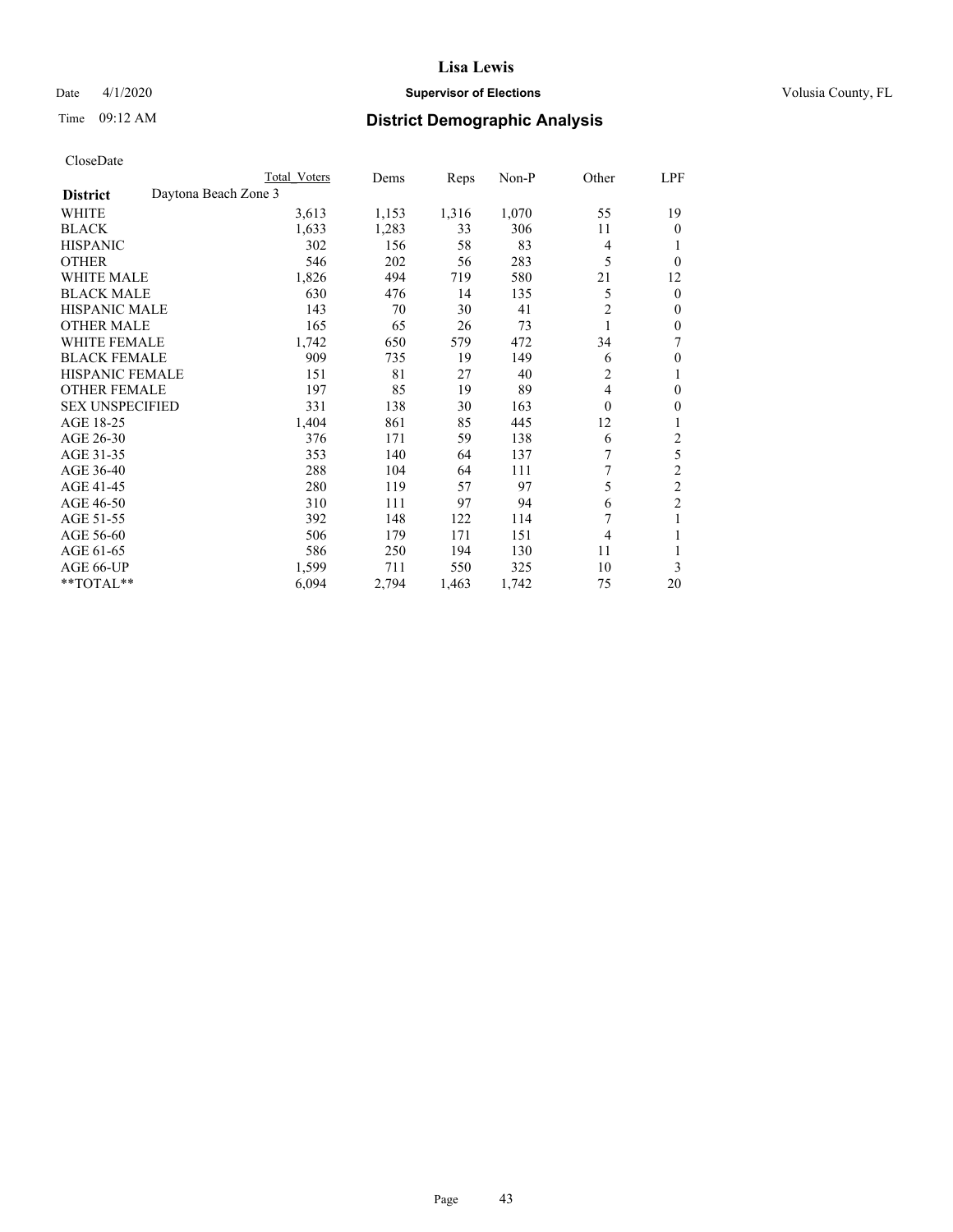# Date 4/1/2020 **Supervisor of Elections Supervisor of Elections** Volusia County, FL

# Time 09:12 AM **District Demographic Analysis**

| Total Voters         | Dems  |       |       |                | <u>LPF</u>       |
|----------------------|-------|-------|-------|----------------|------------------|
| Daytona Beach Zone 4 |       |       |       |                |                  |
| 7,770                | 1,994 | 3,642 | 1,991 | 122            | 21               |
| 1,148                | 847   | 40    | 244   | 16             | 1                |
| 418                  | 165   | 97    | 147   | 9              | $\theta$         |
| 646                  | 182   | 149   | 307   | 8              | $\theta$         |
| 3,627                | 753   | 1,774 | 1,022 | 62             | 16               |
| 472                  | 304   | 27    | 129   | 11             | 1                |
| 180                  | 66    | 48    | 63    | 3              | $\mathbf{0}$     |
| 238                  | 62    | 57    | 117   | $\overline{c}$ | $\mathbf{0}$     |
| 4,072                | 1,218 | 1,844 | 945   | 60             | 5                |
| 656                  | 525   | 12    | 114   | 5              | $\mathbf{0}$     |
| 231                  | 96    | 49    | 80    | 6              | $\mathbf{0}$     |
| 298                  | 95    | 68    | 130   | 5              | $\mathbf{0}$     |
| 207                  | 69    | 48    | 89    |                | $\mathbf{0}$     |
| 904                  | 336   | 226   | 313   | 24             | 5                |
| 775                  | 256   | 205   | 291   | 20             | 3                |
| 637                  | 235   | 161   | 228   | 12             | 1                |
| 517                  | 185   | 133   | 193   | 5              | 1                |
| 493                  | 184   | 151   | 152   | 4              | 2                |
| 560                  | 159   | 223   | 164   | 11             | 3                |
| 631                  | 178   | 259   | 181   | 11             | $\overline{2}$   |
| 925                  | 251   | 440   | 216   | 18             | $\theta$         |
| 1,120                | 361   | 501   | 242   | 12             | 4                |
| 3,420                | 1,043 | 1,629 | 709   | 38             | 1                |
| 9,982                | 3,188 | 3,928 | 2,689 | 155            | 22               |
|                      |       |       |       | Reps           | Other<br>$Non-P$ |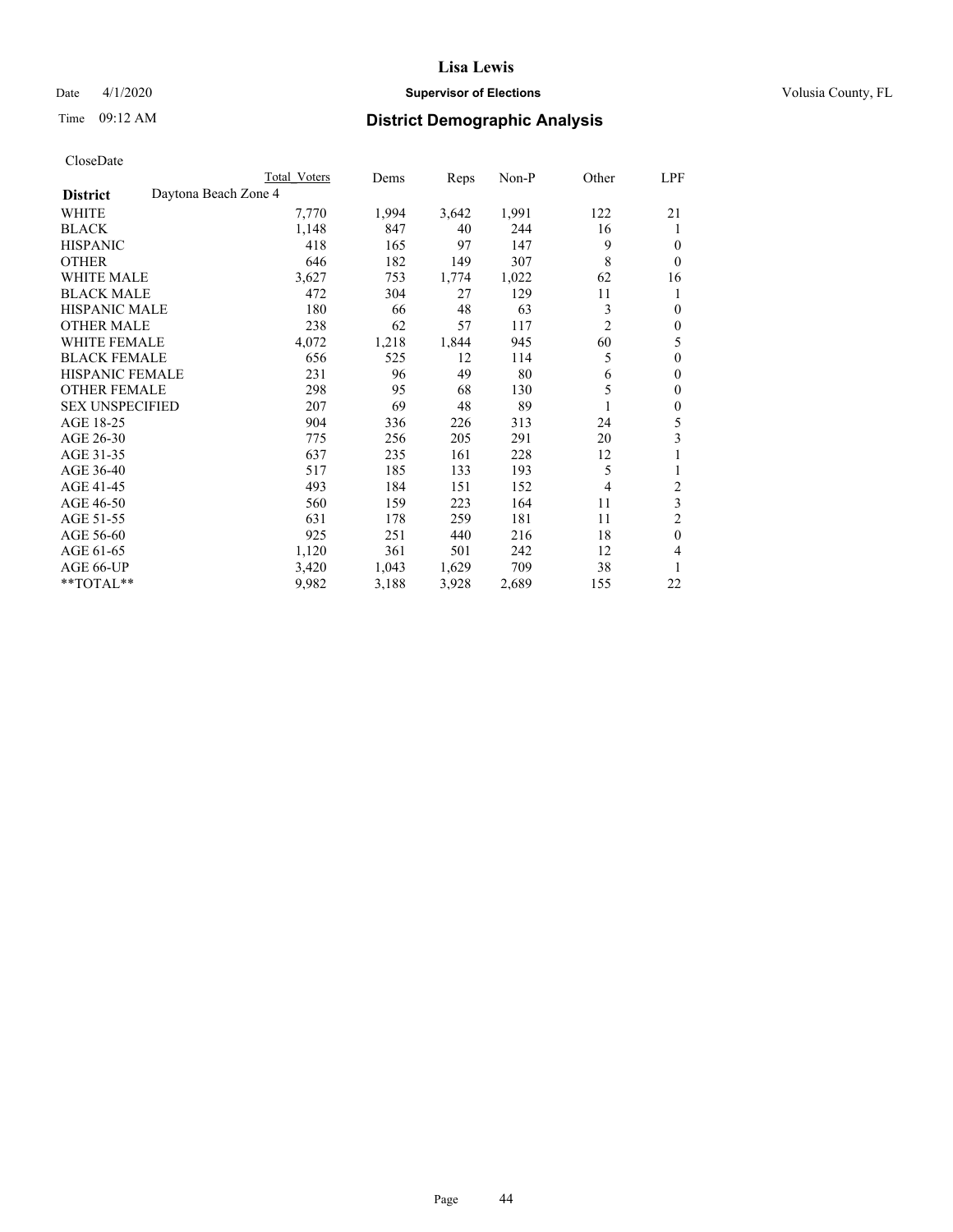# Date 4/1/2020 **Supervisor of Elections Supervisor of Elections** Volusia County, FL

| CloseDate |
|-----------|
|-----------|

|                                         | Total Voters | Dems  | Reps  | Non-P | Other            | LPF            |
|-----------------------------------------|--------------|-------|-------|-------|------------------|----------------|
| Daytona Beach Zone 5<br><b>District</b> |              |       |       |       |                  |                |
| WHITE                                   | 2,510        | 799   | 915   | 740   | 45               | 11             |
| <b>BLACK</b>                            | 4,241        | 3,519 | 96    | 609   | 16               |                |
| <b>HISPANIC</b>                         | 381          | 171   | 59    | 148   | 2                |                |
| <b>OTHER</b>                            | 506          | 215   | 66    | 221   | 3                |                |
| <b>WHITE MALE</b>                       | 1,156        | 312   | 468   | 351   | 20               | 5              |
| <b>BLACK MALE</b>                       | 1,601        | 1,242 | 55    | 293   | 11               | 0              |
| <b>HISPANIC MALE</b>                    | 175          | 69    | 30    | 73    | 2                |                |
| <b>OTHER MALE</b>                       | 186          | 78    | 24    | 82    | $\overline{2}$   | 0              |
| <b>WHITE FEMALE</b>                     | 1,322        | 477   | 439   | 375   | 25               | 6              |
| <b>BLACK FEMALE</b>                     | 2,574        | 2,227 | 39    | 302   | 5                | l              |
| <b>HISPANIC FEMALE</b>                  | 201          | 100   | 28    | 73    | $\boldsymbol{0}$ | 0              |
| <b>OTHER FEMALE</b>                     | 203          | 97    | 27    | 77    |                  |                |
| <b>SEX UNSPECIFIED</b>                  | 220          | 102   | 26    | 92    | 0                | $\theta$       |
| AGE 18-25                               | 1,131        | 602   | 146   | 365   | 12               | 6              |
| AGE 26-30                               | 815          | 441   | 115   | 243   | 15               |                |
| AGE 31-35                               | 677          | 395   | 74    | 201   | 5                | 2              |
| AGE 36-40                               | 603          | 372   | 69    | 158   | 2                | $\overline{c}$ |
| AGE 41-45                               | 522          | 308   | 61    | 148   | 4                |                |
| AGE 46-50                               | 551          | 341   | 89    | 111   | 9                |                |
| AGE 51-55                               | 561          | 382   | 80    | 95    | 4                | $\theta$       |
| AGE 56-60                               | 642          | 428   | 100   | 112   | 2                | 0              |
| AGE 61-65                               | 603          | 404   | 108   | 88    | $\overline{2}$   |                |
| AGE 66-UP                               | 1,533        | 1,031 | 294   | 197   | 11               | $\Omega$       |
| **TOTAL**                               | 7,638        | 4,704 | 1,136 | 1,718 | 66               | 14             |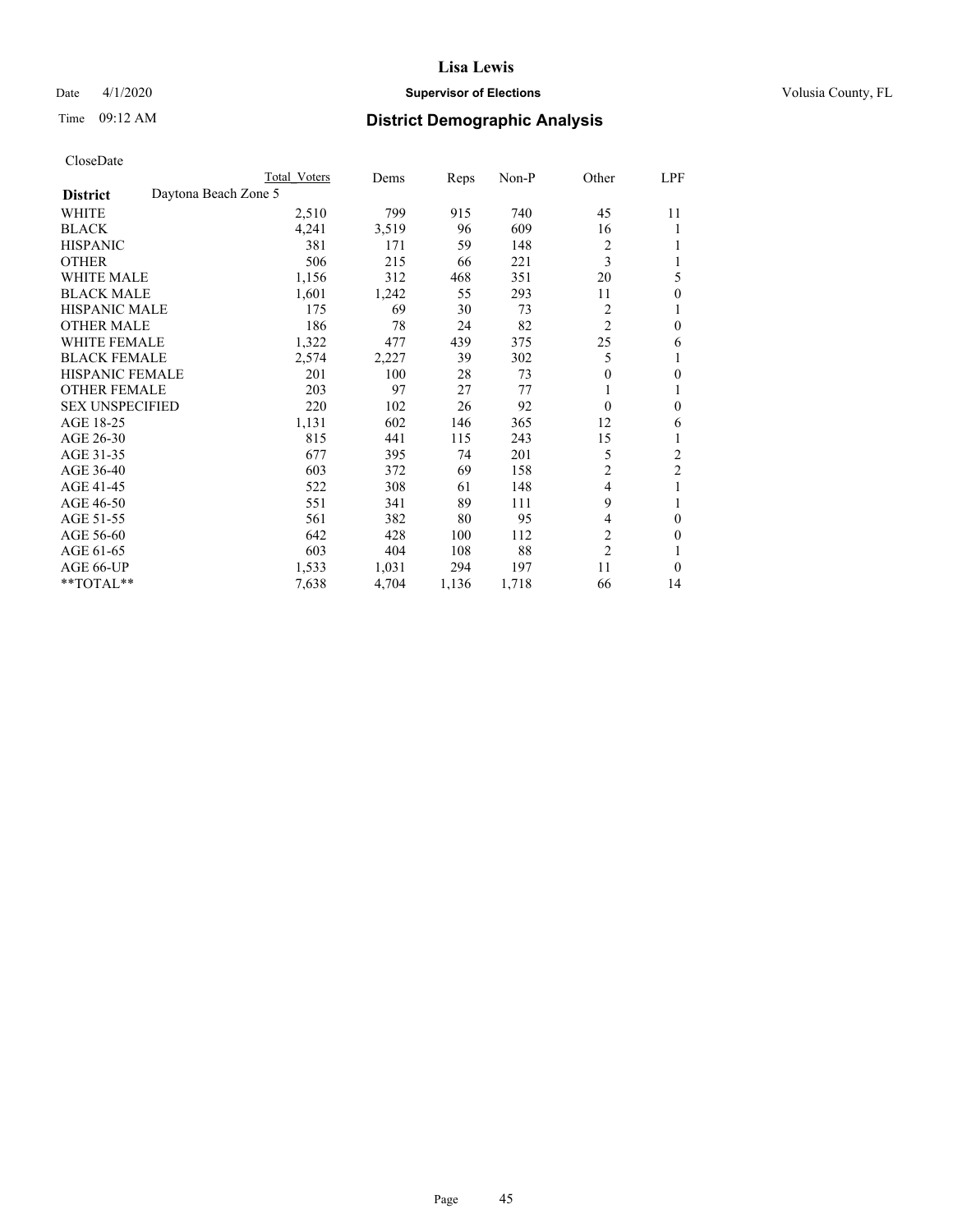# Date 4/1/2020 **Supervisor of Elections Supervisor of Elections** Volusia County, FL

# Time 09:12 AM **District Demographic Analysis**

|                        |                      | Total Voters | Dems  | Reps | Non-P | Other          | LPF            |
|------------------------|----------------------|--------------|-------|------|-------|----------------|----------------|
| <b>District</b>        | Daytona Beach Zone 6 |              |       |      |       |                |                |
| WHITE                  |                      | 1,333        | 434   | 421  | 457   | 15             | 6              |
| <b>BLACK</b>           |                      | 3,506        | 2,890 | 86   | 526   | 4              | $\Omega$       |
| <b>HISPANIC</b>        |                      | 297          | 163   | 21   | 112   | 1              | 0              |
| <b>OTHER</b>           |                      | 431          | 194   | 44   | 186   | 6              |                |
| WHITE MALE             |                      | 613          | 166   | 221  | 214   | 8              | 4              |
| <b>BLACK MALE</b>      |                      | 1,345        | 1,049 | 38   | 255   | 3              | $\mathbf{0}$   |
| <b>HISPANIC MALE</b>   |                      | 140          | 70    | 12   | 57    | 1              | 0              |
| <b>OTHER MALE</b>      |                      | 136          | 58    | 23   | 50    | 4              | 1              |
| <b>WHITE FEMALE</b>    |                      | 674          | 261   | 183  | 221   |                | 2              |
| <b>BLACK FEMALE</b>    |                      | 2,089        | 1,782 | 47   | 259   | 1              | $\theta$       |
| <b>HISPANIC FEMALE</b> |                      | 145          | 88    | 8    | 49    | $\theta$       | 0              |
| <b>OTHER FEMALE</b>    |                      | 153          | 91    | 11   | 50    | 1              | 0              |
| <b>SEX UNSPECIFIED</b> |                      | 272          | 116   | 29   | 126   |                | 0              |
| AGE 18-25              |                      | 1,005        | 534   | 97   | 364   | 10             | 0              |
| AGE 26-30              |                      | 536          | 358   | 29   | 148   | 1              | 0              |
| AGE 31-35              |                      | 510          | 319   | 50   | 137   | $\overline{c}$ | $\overline{c}$ |
| AGE 36-40              |                      | 419          | 267   | 39   | 110   | 1              | 2              |
| AGE 41-45              |                      | 378          | 237   | 30   | 109   | 2              | $\theta$       |
| AGE 46-50              |                      | 375          | 244   | 48   | 81    | $\overline{2}$ | 0              |
| AGE 51-55              |                      | 436          | 293   | 53   | 86    | $\overline{c}$ | 2              |
| AGE 56-60              |                      | 456          | 318   | 57   | 79    | 1              |                |
| AGE 61-65              |                      | 450          | 323   | 59   | 66    | $\overline{2}$ | $\theta$       |
| AGE 66-UP              |                      | 1,001        | 788   | 110  | 100   | 3              | 0              |
| **TOTAL**              |                      | 5,567        | 3,681 | 572  | 1,281 | 26             | 7              |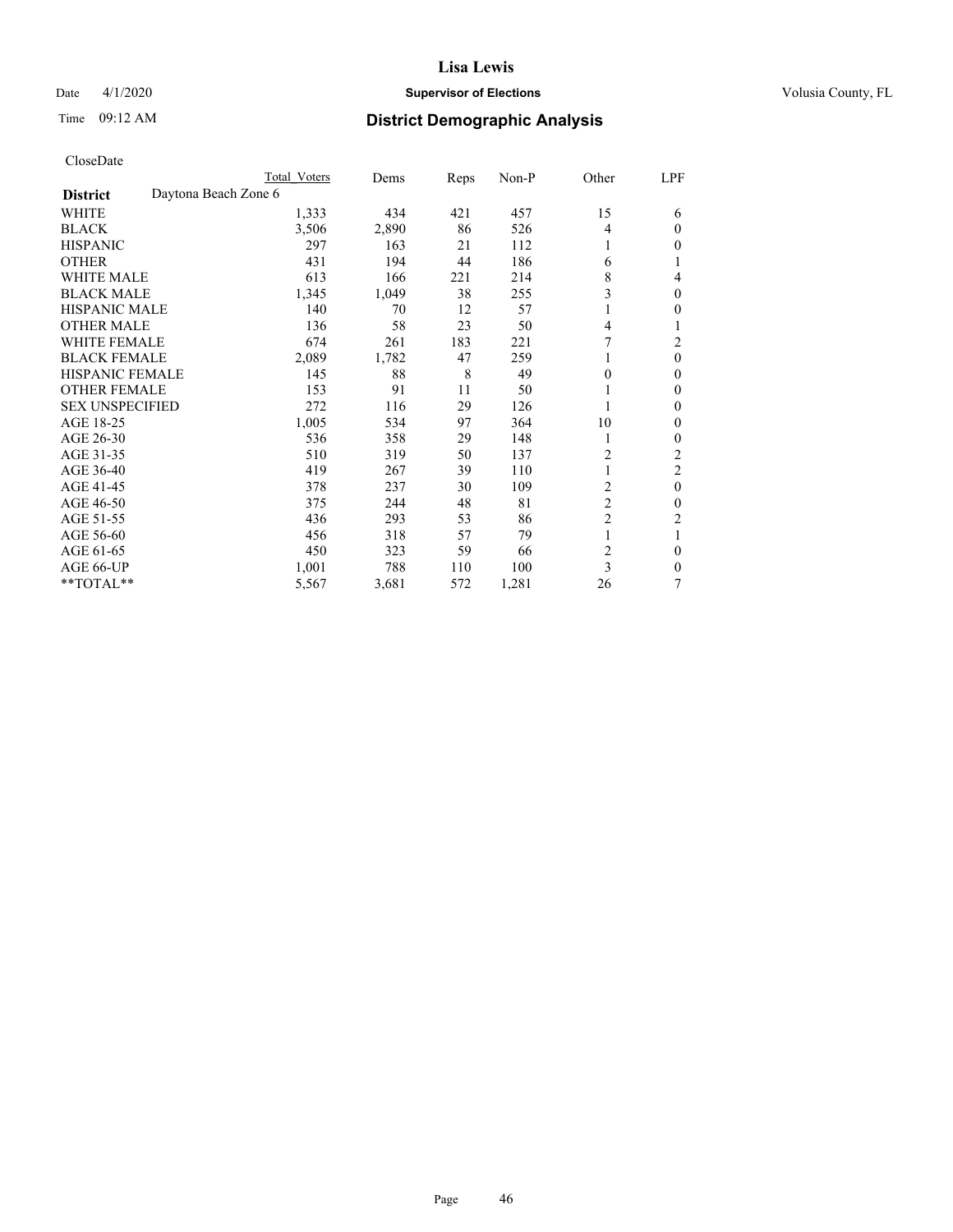# Date 4/1/2020 **Supervisor of Elections Supervisor of Elections** Volusia County, FL

# Time 09:12 AM **District Demographic Analysis**

|                        | Total Voters         | Dems  | Reps             | Non-P | Other    | LPF |
|------------------------|----------------------|-------|------------------|-------|----------|-----|
| <b>District</b>        | Daytona Beach Shores |       |                  |       |          |     |
| WHITE                  | 4,013                | 981   | 2,018            | 955   | 50       | 9   |
| <b>BLACK</b>           | 62                   | 43    | 2                | 16    |          | 0   |
| <b>HISPANIC</b>        | 118                  | 41    | 40               | 36    |          | 0   |
| <b>OTHER</b>           | 257                  | 78    | 82               | 95    |          |     |
| <b>WHITE MALE</b>      | 1,895                | 406   | 967              | 486   | 30       | 6   |
| <b>BLACK MALE</b>      | 26                   | 17    | $\boldsymbol{0}$ | 8     |          | 0   |
| <b>HISPANIC MALE</b>   | 52                   | 12    | 20               | 19    |          | 0   |
| <b>OTHER MALE</b>      | 100                  | 32    | 32               | 36    | $\Omega$ | 0   |
| <b>WHITE FEMALE</b>    | 2,074                | 564   | 1,029            | 459   | 19       | 3   |
| <b>BLACK FEMALE</b>    | 35                   | 26    | 2                | 7     | $\Omega$ | 0   |
| <b>HISPANIC FEMALE</b> | 65                   | 29    | 19               | 17    | 0        | 0   |
| <b>OTHER FEMALE</b>    | 123                  | 38    | 37               | 46    |          |     |
| <b>SEX UNSPECIFIED</b> | 80                   | 19    | 36               | 24    |          | 0   |
| AGE 18-25              | 141                  | 44    | 42               | 50    | 5        | 0   |
| AGE 26-30              | 83                   | 25    | 26               | 30    |          |     |
| AGE 31-35              | 106                  | 26    | 38               | 36    |          | 5   |
| AGE 36-40              | 105                  | 29    | 36               | 40    | $\theta$ | 0   |
| AGE 41-45              | 104                  | 33    | 38               | 30    | 2        |     |
| AGE 46-50              | 151                  | 31    | 64               | 55    | 1        | 0   |
| AGE 51-55              | 264                  | 60    | 120              | 80    | 3        |     |
| AGE 56-60              | 417                  | 98    | 217              | 96    | 6        | 0   |
| AGE 61-65              | 554                  | 124   | 285              | 134   | 10       |     |
| AGE 66-UP              | 2,525                | 673   | 1,276            | 551   | 24       |     |
| **TOTAL**              | 4,450                | 1,143 | 2,142            | 1,102 | 53       | 10  |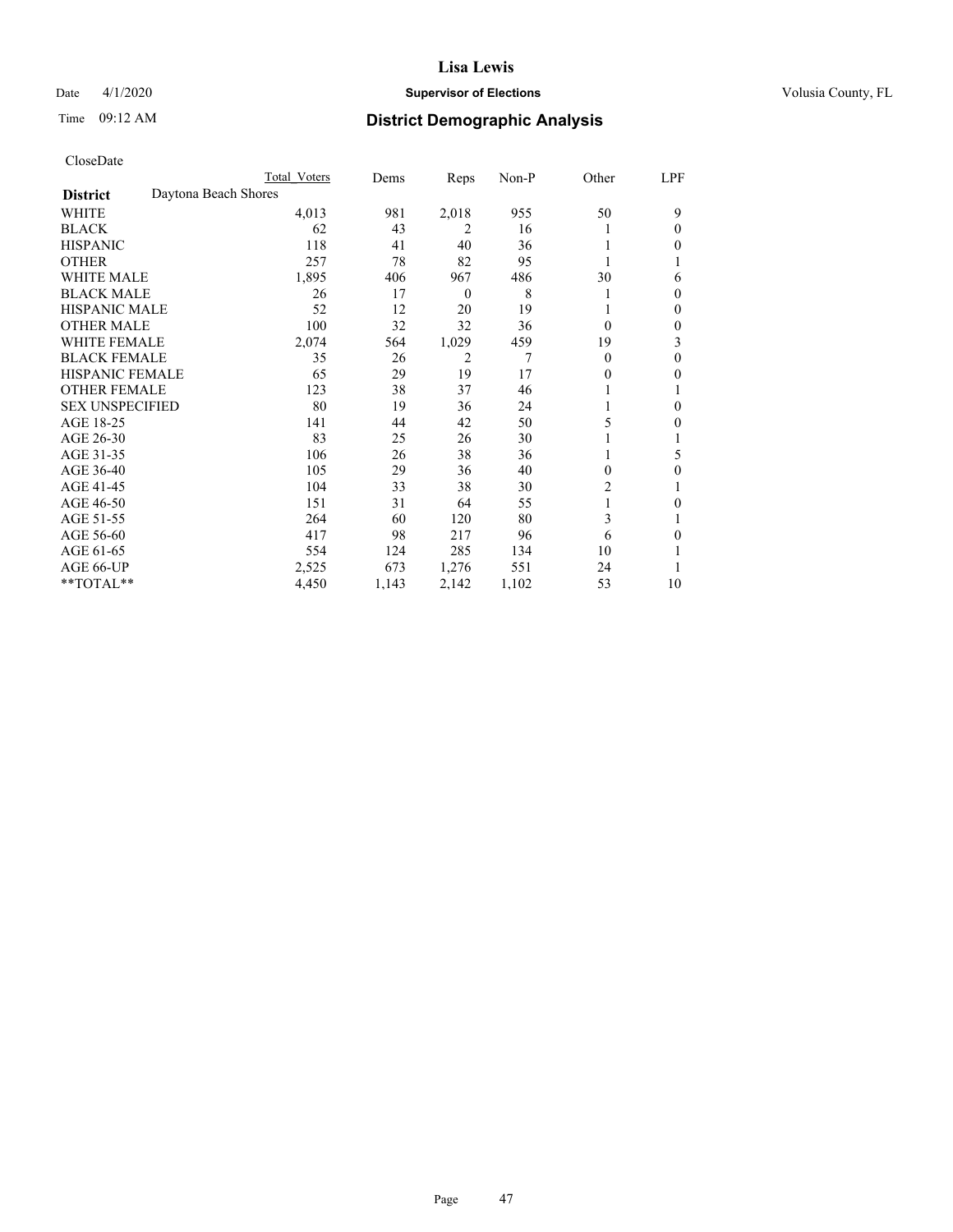# Date 4/1/2020 **Supervisor of Elections Supervisor of Elections** Volusia County, FL

# Time 09:12 AM **District Demographic Analysis**

|                        |        | Total Voters | Dems  | Reps  | Non-P | Other    | LPF                     |
|------------------------|--------|--------------|-------|-------|-------|----------|-------------------------|
| <b>District</b>        | DeBary |              |       |       |       |          |                         |
| WHITE                  |        | 12,798       | 2,973 | 6,370 | 3,296 | 112      | 47                      |
| <b>BLACK</b>           |        | 727          | 526   | 36    | 162   | 3        | $\theta$                |
| <b>HISPANIC</b>        |        | 1,577        | 663   | 371   | 526   | 13       | 4                       |
| <b>OTHER</b>           |        | 926          | 253   | 242   | 422   | 8        | 1                       |
| WHITE MALE             |        | 5,960        | 1,159 | 3,128 | 1,590 | 51       | 32                      |
| <b>BLACK MALE</b>      |        | 342          | 222   | 18    | 99    | 3        | $\mathbf{0}$            |
| <b>HISPANIC MALE</b>   |        | 710          | 271   | 189   | 242   | 6        | $\overline{c}$          |
| <b>OTHER MALE</b>      |        | 317          | 78    | 92    | 142   | 4        |                         |
| WHITE FEMALE           |        | 6,662        | 1,782 | 3,167 | 1,640 | 59       | 14                      |
| <b>BLACK FEMALE</b>    |        | 373          | 294   | 18    | 61    | $\theta$ | $\mathbf{0}$            |
| <b>HISPANIC FEMALE</b> |        | 844          | 384   | 178   | 273   | 7        | 2                       |
| <b>OTHER FEMALE</b>    |        | 421          | 140   | 107   | 171   | 3        | $\mathbf{0}$            |
| <b>SEX UNSPECIFIED</b> |        | 399          | 85    | 122   | 188   | 3        | 1                       |
| AGE 18-25              |        | 1,289        | 329   | 375   | 550   | 22       | 13                      |
| AGE 26-30              |        | 938          | 242   | 332   | 352   | 10       | 2                       |
| AGE 31-35              |        | 1,069        | 291   | 396   | 371   | 8        | 3                       |
| AGE 36-40              |        | 1,063        | 263   | 388   | 389   | 8        | 15                      |
| AGE 41-45              |        | 1,050        | 290   | 400   | 347   | 8        | 5                       |
| AGE 46-50              |        | 1,208        | 289   | 520   | 379   | 12       | 8                       |
| AGE 51-55              |        | 1,356        | 351   | 662   | 330   | 11       | $\overline{\mathbf{c}}$ |
| AGE 56-60              |        | 1,549        | 401   | 755   | 377   | 13       | 3                       |
| AGE 61-65              |        | 1,642        | 457   | 802   | 363   | 20       | $\mathbf{0}$            |
| AGE 66-UP              |        | 4,863        | 1,501 | 2,389 | 948   | 24       | 1                       |
| $*$ $TOTAL**$          |        | 16,028       | 4,415 | 7,019 | 4,406 | 136      | 52                      |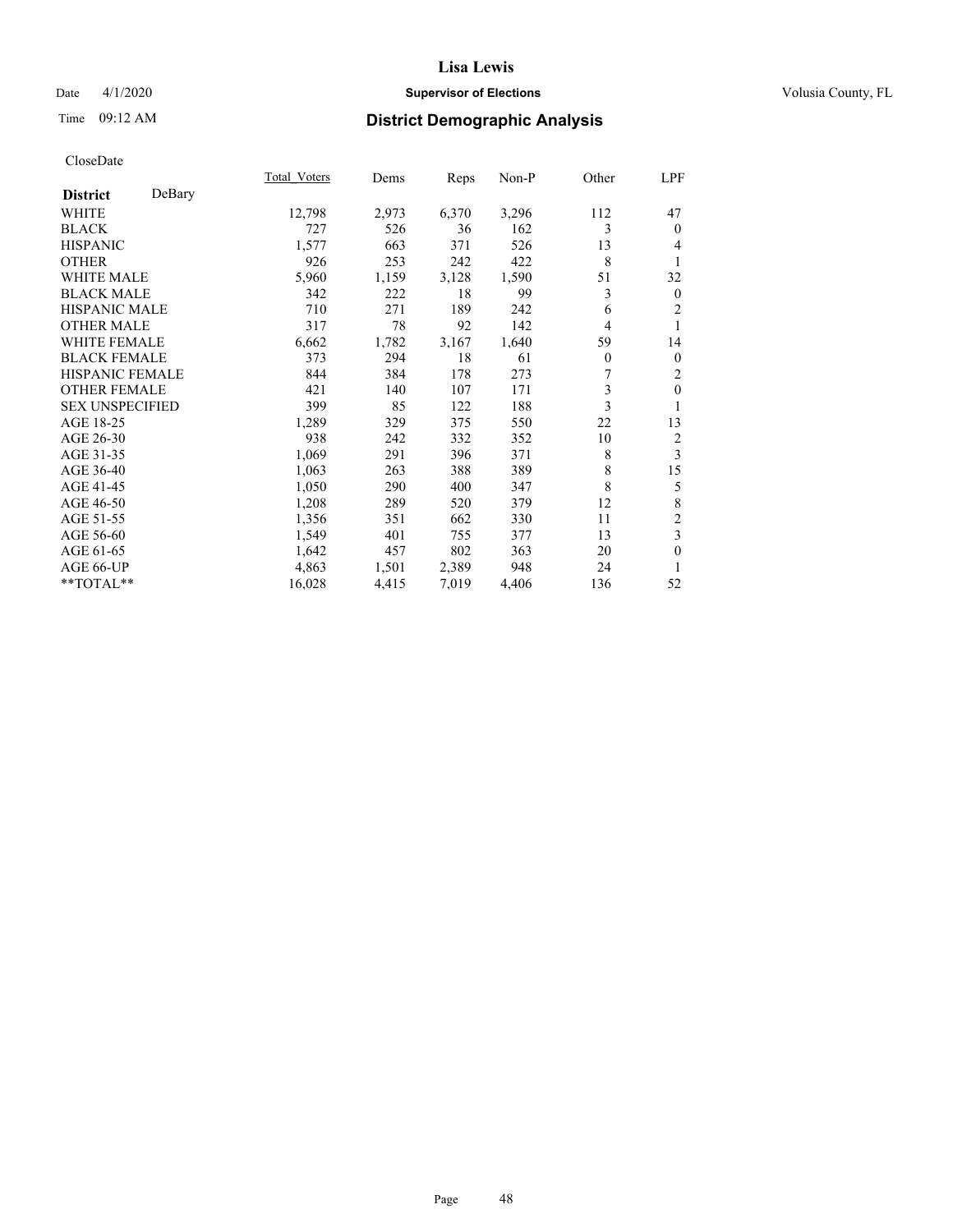# Date 4/1/2020 **Supervisor of Elections Supervisor of Elections** Volusia County, FL

# Time 09:12 AM **District Demographic Analysis**

|                           | Total Voters | Dems  | Reps  | Non-P | Other | LPF            |
|---------------------------|--------------|-------|-------|-------|-------|----------------|
| DeLand<br><b>District</b> |              |       |       |       |       |                |
| WHITE                     | 15,720       | 4,818 | 6,839 | 3,828 | 175   | 60             |
| <b>BLACK</b>              | 2,934        | 2,320 | 100   | 501   | 11    | 2              |
| <b>HISPANIC</b>           | 2,351        | 1,053 | 430   | 842   | 18    | 8              |
| <b>OTHER</b>              | 1,393        | 530   | 251   | 598   | 9     | 5              |
| WHITE MALE                | 6,915        | 1,777 | 3,191 | 1,824 | 82    | 41             |
| <b>BLACK MALE</b>         | 1,138        | 845   | 51    | 235   | 5     | $\overline{c}$ |
| <b>HISPANIC MALE</b>      | 979          | 397   | 205   | 364   | 8     | 5              |
| <b>OTHER MALE</b>         | 509          | 185   | 111   | 209   | 4     | $\theta$       |
| WHITE FEMALE              | 8,647        | 2,989 | 3,594 | 1,953 | 93    | 18             |
| <b>BLACK FEMALE</b>       | 1,734        | 1,427 | 45    | 256   | 6     | $\mathbf{0}$   |
| <b>HISPANIC FEMALE</b>    | 1,342        | 639   | 223   | 468   | 9     | 3              |
| <b>OTHER FEMALE</b>       | 598          | 248   | 99    | 243   | 5     | 3              |
| <b>SEX UNSPECIFIED</b>    | 536          | 214   | 101   | 217   | 1     | 3              |
| AGE 18-25                 | 2,319        | 969   | 478   | 823   | 32    | 17             |
| AGE 26-30                 | 1,584        | 608   | 385   | 569   | 12    | 10             |
| AGE 31-35                 | 1,578        | 573   | 412   | 566   | 17    | 10             |
| AGE 36-40                 | 1,558        | 617   | 414   | 503   | 17    | 7              |
| AGE 41-45                 | 1,499        | 539   | 455   | 482   | 18    | 5              |
| AGE 46-50                 | 1,530        | 582   | 496   | 432   | 18    | $\overline{2}$ |
| AGE 51-55                 | 1,598        | 568   | 632   | 379   | 12    | 7              |
| AGE 56-60                 | 1,789        | 689   | 705   | 379   | 12    | 4              |
| AGE 61-65                 | 1,906        | 775   | 734   | 379   | 14    | 4              |
| AGE 66-UP                 | 7,037        | 2,801 | 2,909 | 1,257 | 61    | 9              |
| $*$ $TOTAL**$             | 22,398       | 8,721 | 7,620 | 5,769 | 213   | 75             |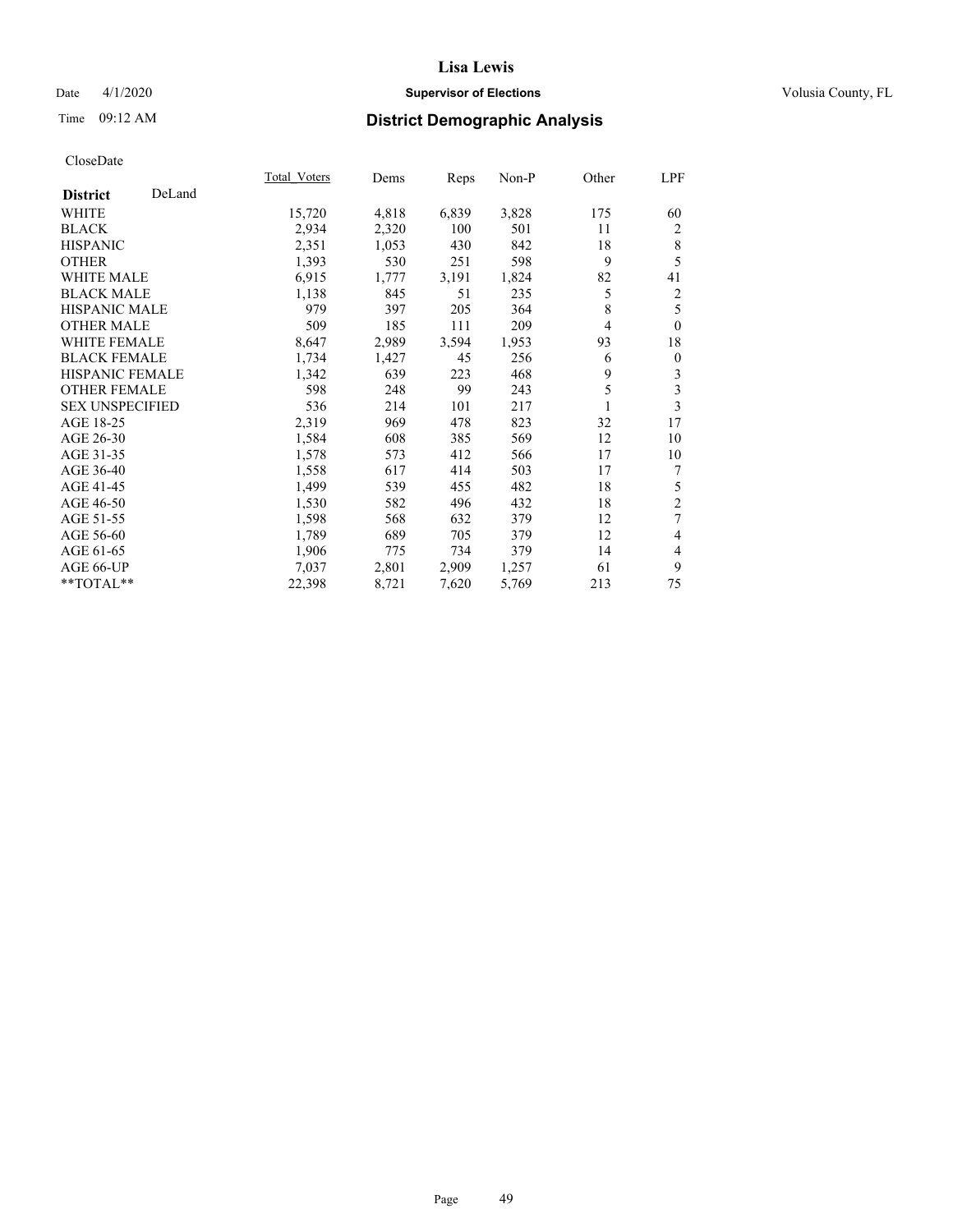# Date 4/1/2020 **Supervisor of Elections Supervisor of Elections** Volusia County, FL

# Time 09:12 AM **District Demographic Analysis**

|                        |                    | Total Voters | Dems  | Reps  | $Non-P$ | Other          | LPF              |
|------------------------|--------------------|--------------|-------|-------|---------|----------------|------------------|
| <b>District</b>        | Deltona District 1 |              |       |       |         |                |                  |
| WHITE                  |                    | 4,908        | 1,299 | 1,956 | 1,600   | 36             | 17               |
| <b>BLACK</b>           |                    | 1,150        | 853   | 45    | 246     | 5              | 1                |
| <b>HISPANIC</b>        |                    | 3,019        | 1,484 | 385   | 1,138   | 11             |                  |
| <b>OTHER</b>           |                    | 645          | 214   | 108   | 318     | 4              |                  |
| <b>WHITE MALE</b>      |                    | 2,293        | 509   | 975   | 786     | 13             | 10               |
| <b>BLACK MALE</b>      |                    | 483          | 320   | 26    | 134     | 3              | $\overline{0}$   |
| <b>HISPANIC MALE</b>   |                    | 1,375        | 641   | 197   | 533     | 3              | 1                |
| <b>OTHER MALE</b>      |                    | 209          | 71    | 35    | 102     | $\theta$       | 1                |
| WHITE FEMALE           |                    | 2,553        | 778   | 960   | 785     | 23             | 7                |
| <b>BLACK FEMALE</b>    |                    | 647          | 519   | 17    | 108     | $\overline{2}$ | 1                |
| <b>HISPANIC FEMALE</b> |                    | 1,596        | 822   | 185   | 581     | $\,$ 8 $\,$    | $\theta$         |
| <b>OTHER FEMALE</b>    |                    | 286          | 107   | 52    | 125     | 2              | $\mathbf{0}$     |
| <b>SEX UNSPECIFIED</b> |                    | 280          | 83    | 47    | 148     | $\overline{c}$ | $\theta$         |
| AGE 18-25              |                    | 1,154        | 379   | 190   | 574     | 8              | 3                |
| AGE 26-30              |                    | 942          | 348   | 173   | 408     | 8              | 5                |
| AGE 31-35              |                    | 921          | 330   | 197   | 382     | 8              | 4                |
| AGE 36-40              |                    | 859          | 307   | 196   | 350     | 5              | 1                |
| AGE 41-45              |                    | 805          | 337   | 171   | 290     | 4              | 3                |
| AGE 46-50              |                    | 824          | 325   | 227   | 263     | 9              | $\boldsymbol{0}$ |
| AGE 51-55              |                    | 880          | 309   | 306   | 260     | 4              | 1                |
| AGE 56-60              |                    | 865          | 353   | 271   | 237     | 2              | $\overline{c}$   |
| AGE 61-65              |                    | 805          | 342   | 267   | 192     | 3              | 1                |
| AGE 66-UP              |                    | 1,667        | 820   | 496   | 346     | 5              | $\theta$         |
| **TOTAL**              |                    | 9,722        | 3,850 | 2,494 | 3,302   | 56             | 20               |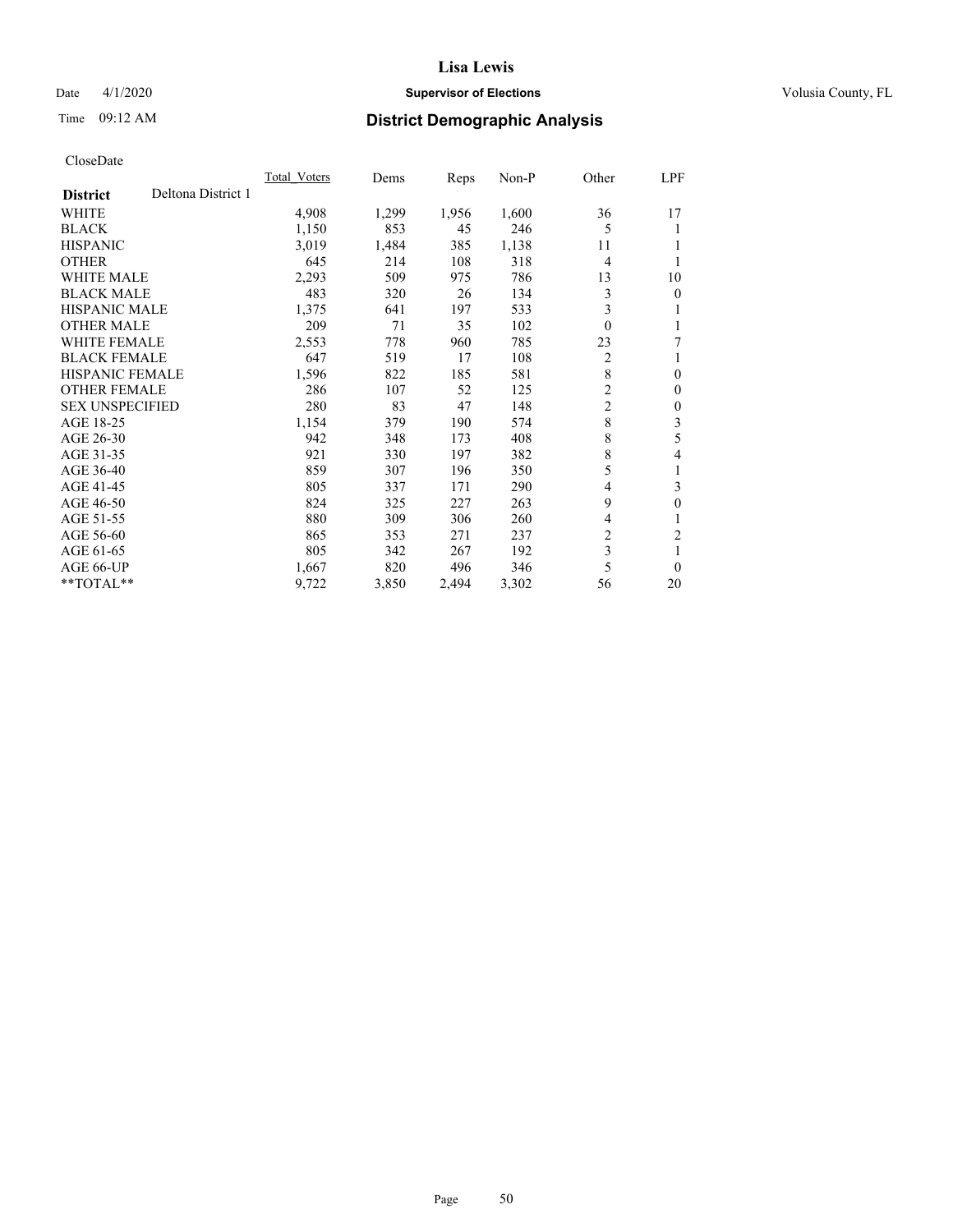# Date 4/1/2020 **Supervisor of Elections Supervisor of Elections** Volusia County, FL

# Time 09:12 AM **District Demographic Analysis**

| Total Voters | Dems  | Reps  | $Non-P$ | Other          | LPF          |
|--------------|-------|-------|---------|----------------|--------------|
|              |       |       |         |                |              |
| 5,892        | 1,611 | 2,507 | 1,705   | 53             | 16           |
| 969          | 716   | 50    | 196     | 7              | $\Omega$     |
| 3,217        | 1,508 | 530   | 1,162   | 10             | 7            |
| 685          | 259   | 112   | 310     | 3              |              |
| 2,707        | 646   | 1,189 | 838     | 24             | 10           |
| 441          | 294   | 31    | 112     | 4              | 0            |
| 1,505        | 650   | 282   | 565     | 4              | 4            |
| 263          | 90    | 49    | 122     | 1              | 1            |
| 3,115        | 953   | 1,286 | 842     | 28             | 6            |
| 518          | 414   | 19    | 82      | 3              | 0            |
| 1,663        | 838   | 241   | 576     | 6              | 2            |
| 297          | 137   | 45    | 114     | 1              | 0            |
| 254          | 72    | 57    | 122     | $\overline{2}$ |              |
| 1,079        | 364   | 219   | 475     | 16             | 5            |
| 811          | 271   | 185   | 346     |                | 2            |
| 852          | 303   | 196   | 339     | 8              | 6            |
| 875          | 319   | 201   | 338     | 12             | 5            |
| 892          | 337   | 227   | 324     | 4              | $\mathbf{0}$ |
| 868          | 301   | 259   | 302     | 3              | 3            |
| 891          | 343   | 279   | 266     |                | 0            |
| 967          | 358   | 331   | 275     | $\overline{2}$ |              |
| 1,017        | 415   | 368   | 228     | 6              | 0            |
| 2,511        | 1,083 | 934   | 480     | 12             | 2            |
| 10,763       | 4,094 | 3,199 | 3,373   | 73             | 24           |
|              |       |       |         |                | 3            |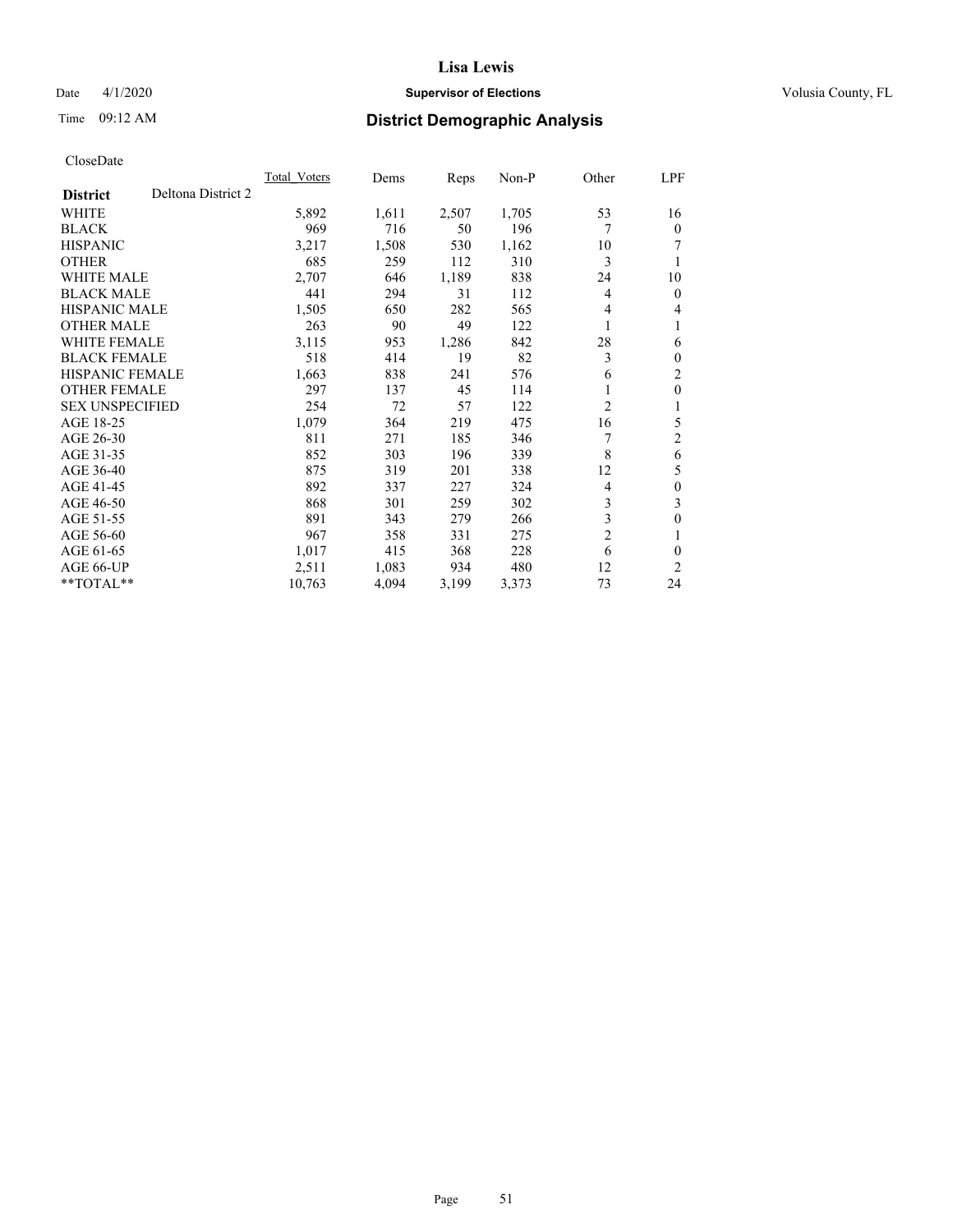# Date 4/1/2020 **Supervisor of Elections Supervisor of Elections** Volusia County, FL

# Time 09:12 AM **District Demographic Analysis**

|                        |                    | <b>Total Voters</b> | Dems  | Reps  | $Non-P$ | Other          | LPF      |
|------------------------|--------------------|---------------------|-------|-------|---------|----------------|----------|
| <b>District</b>        | Deltona District 3 |                     |       |       |         |                |          |
| WHITE                  |                    | 5,300               | 1,477 | 2,106 | 1,654   | 44             | 19       |
| <b>BLACK</b>           |                    | 924                 | 696   | 31    | 193     | 4              | $\theta$ |
| <b>HISPANIC</b>        |                    | 3,380               | 1,595 | 456   | 1,313   | 12             | 4        |
| <b>OTHER</b>           |                    | 683                 | 232   | 108   | 337     | 6              | $\theta$ |
| <b>WHITE MALE</b>      |                    | 2,430               | 573   | 1,044 | 775     | 23             | 15       |
| <b>BLACK MALE</b>      |                    | 406                 | 285   | 23    | 96      | 2              | $\theta$ |
| HISPANIC MALE          |                    | 1,550               | 676   | 241   | 622     | 9              | 2        |
| <b>OTHER MALE</b>      |                    | 247                 | 80    | 43    | 122     | $\overline{2}$ | $\theta$ |
| <b>WHITE FEMALE</b>    |                    | 2,774               | 872   | 1,029 | 848     | 21             | 4        |
| <b>BLACK FEMALE</b>    |                    | 502                 | 401   | 8     | 91      | 2              | $\theta$ |
| <b>HISPANIC FEMALE</b> |                    | 1,779               | 894   | 211   | 669     | 3              | 2        |
| <b>OTHER FEMALE</b>    |                    | 309                 | 122   | 48    | 137     | 2              | $\theta$ |
| <b>SEX UNSPECIFIED</b> |                    | 290                 | 97    | 54    | 137     | $\overline{c}$ | $\theta$ |
| AGE 18-25              |                    | 1,014               | 347   | 171   | 481     | 13             | 2        |
| AGE 26-30              |                    | 938                 | 367   | 157   | 405     | 6              | 3        |
| AGE 31-35              |                    | 909                 | 314   | 198   | 382     | 9              | 6        |
| AGE 36-40              |                    | 845                 | 284   | 185   | 363     | 11             | 2        |
| AGE 41-45              |                    | 811                 | 313   | 176   | 317     | 4              | 1        |
| AGE 46-50              |                    | 852                 | 315   | 248   | 282     | 4              | 3        |
| AGE 51-55              |                    | 879                 | 319   | 270   | 284     | 3              | 3        |
| AGE 56-60              |                    | 936                 | 367   | 295   | 271     | 3              | $\theta$ |
| AGE 61-65              |                    | 852                 | 330   | 278   | 239     | 5              | $\theta$ |
| AGE 66-UP              |                    | 2,251               | 1,044 | 723   | 473     | 8              | 3        |
| **TOTAL**              |                    | 10,287              | 4,000 | 2,701 | 3,497   | 66             | 23       |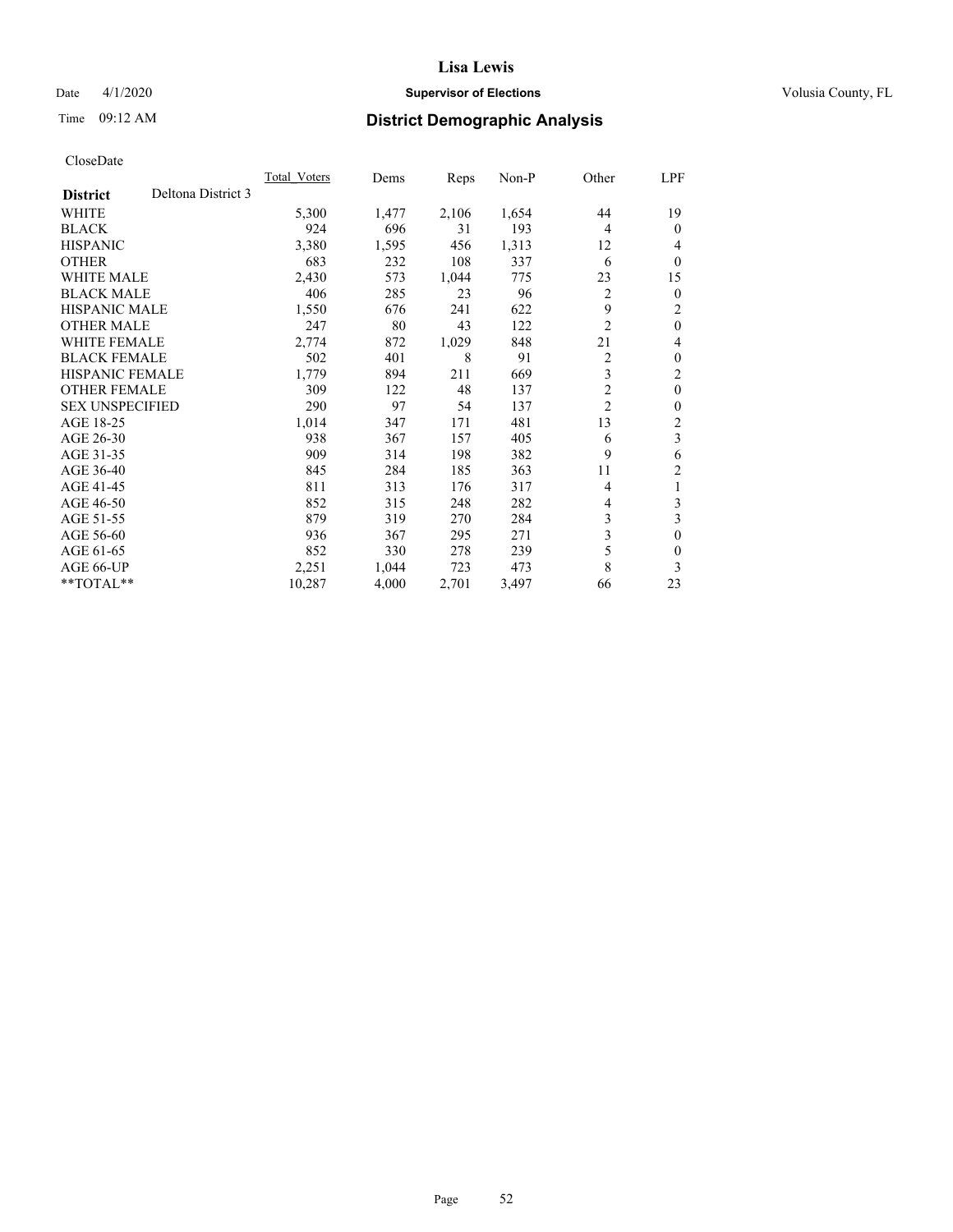# Date 4/1/2020 **Supervisor of Elections Supervisor of Elections** Volusia County, FL

# Time 09:12 AM **District Demographic Analysis**

|                                       | Total Voters | Dems  | Reps  | $Non-P$ | Other    | LPF            |
|---------------------------------------|--------------|-------|-------|---------|----------|----------------|
| Deltona District 4<br><b>District</b> |              |       |       |         |          |                |
| WHITE                                 | 5,309        | 1,564 | 2,150 | 1,534   | 40       | 21             |
| <b>BLACK</b>                          | 1,014        | 725   | 51    | 233     | 3        | 2              |
| <b>HISPANIC</b>                       | 3,774        | 1,899 | 493   | 1,367   | 12       | 3              |
| <b>OTHER</b>                          | 735          | 259   | 151   | 320     | 5        | $\theta$       |
| <b>WHITE MALE</b>                     | 2,437        | 622   | 1,024 | 754     | 21       | 16             |
| <b>BLACK MALE</b>                     | 450          | 299   | 27    | 120     | 3        | 1              |
| <b>HISPANIC MALE</b>                  | 1,780        | 839   | 263   | 672     | 6        | $\theta$       |
| <b>OTHER MALE</b>                     | 252          | 77    | 56    | 119     | $\theta$ | $\mathbf{0}$   |
| WHITE FEMALE                          | 2,800        | 921   | 1,097 | 760     | 18       | 4              |
| <b>BLACK FEMALE</b>                   | 548          | 418   | 20    | 109     | $\theta$ | 1              |
| <b>HISPANIC FEMALE</b>                | 1,936        | 1,032 | 224   | 671     | 6        | 3              |
| <b>OTHER FEMALE</b>                   | 335          | 147   | 66    | 118     | 4        | $\mathbf{0}$   |
| <b>SEX UNSPECIFIED</b>                | 294          | 92    | 68    | 131     | 2        | 1              |
| AGE 18-25                             | 1,140        | 394   | 231   | 504     | 9        | 2              |
| AGE 26-30                             | 907          | 369   | 169   | 360     | 4        | 5              |
| AGE 31-35                             | 922          | 340   | 161   | 411     | 5        | 5              |
| AGE 36-40                             | 858          | 338   | 170   | 341     | 7        | $\overline{2}$ |
| AGE 41-45                             | 831          | 343   | 170   | 313     | 4        | 1              |
| AGE 46-50                             | 861          | 299   | 270   | 281     | 6        | 5              |
| AGE 51-55                             | 933          | 393   | 272   | 260     | 6        | $\overline{2}$ |
| AGE 56-60                             | 1,006        | 432   | 311   | 255     | 7        | 1              |
| AGE 61-65                             | 917          | 406   | 281   | 224     | 4        | $\overline{2}$ |
| AGE 66-UP                             | 2,457        | 1,133 | 810   | 505     | 8        | 1              |
| **TOTAL**                             | 10,832       | 4,447 | 2,845 | 3,454   | 60       | 26             |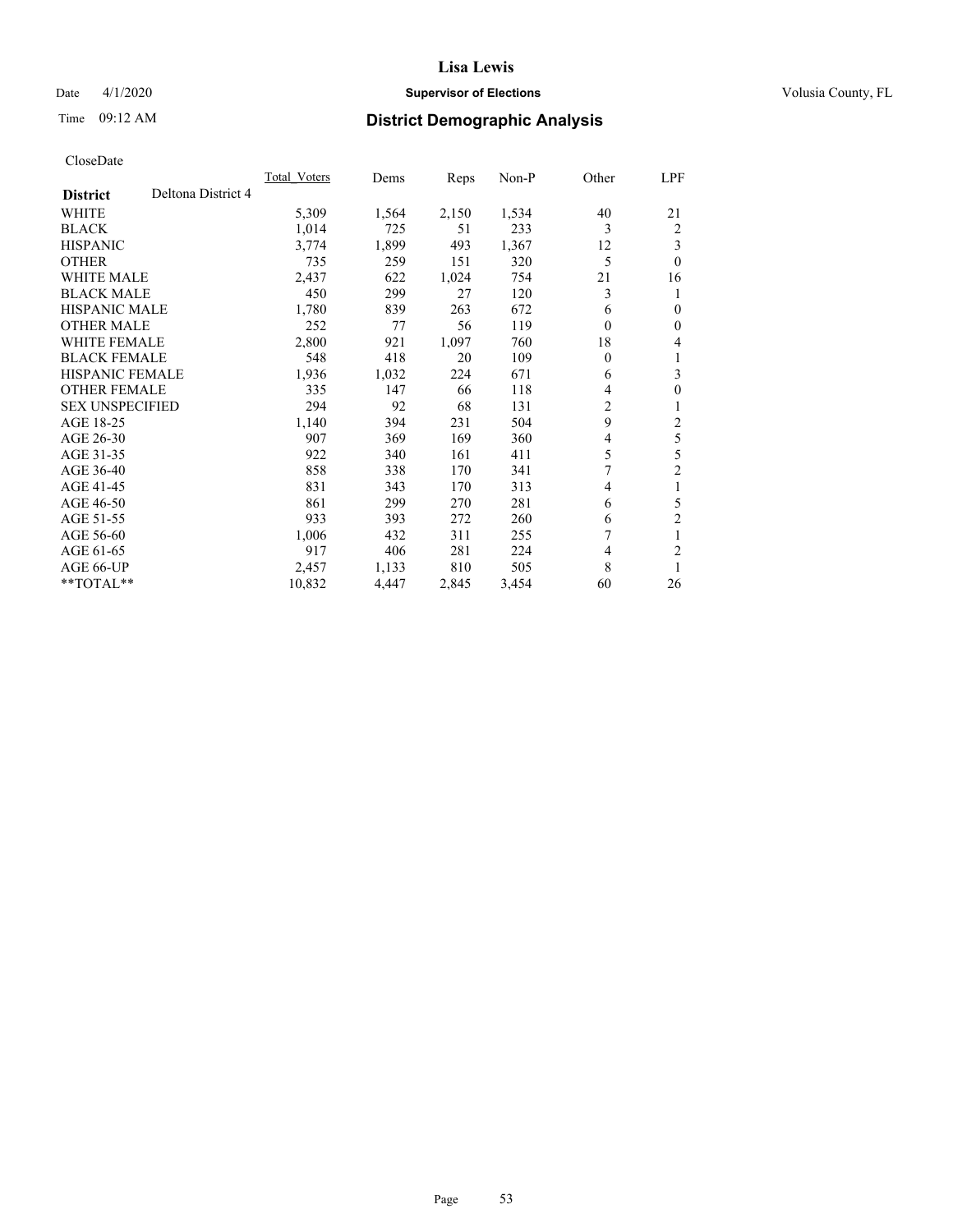# Date 4/1/2020 **Supervisor of Elections Supervisor of Elections** Volusia County, FL

# Time 09:12 AM **District Demographic Analysis**

|                                       | <b>Total Voters</b> | Dems  | Reps  | $Non-P$ | Other          | LPF            |
|---------------------------------------|---------------------|-------|-------|---------|----------------|----------------|
| Deltona District 5<br><b>District</b> |                     |       |       |         |                |                |
| <b>WHITE</b>                          | 5,182               | 1,425 | 2,149 | 1,549   | 42             | 17             |
| <b>BLACK</b>                          | 1,069               | 816   | 45    | 202     | 6              | $\mathbf{0}$   |
| <b>HISPANIC</b>                       | 3,176               | 1,450 | 474   | 1,240   | 9              | 3              |
| <b>OTHER</b>                          | 606                 | 187   | 131   | 280     | 5              | 3              |
| <b>WHITE MALE</b>                     | 2,425               | 553   | 1,068 | 771     | 22             | 11             |
| <b>BLACK MALE</b>                     | 461                 | 330   | 25    | 103     | 3              | $\theta$       |
| <b>HISPANIC MALE</b>                  | 1,483               | 625   | 261   | 591     | 4              | 2              |
| <b>OTHER MALE</b>                     | 210                 | 69    | 54    | 81      | 4              | $\overline{2}$ |
| <b>WHITE FEMALE</b>                   | 2,679               | 854   | 1,050 | 749     | 20             | 6              |
| <b>BLACK FEMALE</b>                   | 588                 | 472   | 19    | 94      | 3              | $\theta$       |
| <b>HISPANIC FEMALE</b>                | 1,648               | 797   | 212   | 633     | 5              | 1              |
| <b>OTHER FEMALE</b>                   | 249                 | 85    | 52    | 111     | 0              | 1              |
| <b>SEX UNSPECIFIED</b>                | 289                 | 92    | 58    | 138     |                | $\theta$       |
| AGE 18-25                             | 1,156               | 396   | 217   | 525     | 13             | 5              |
| AGE 26-30                             | 811                 | 265   | 162   | 374     |                | 3              |
| AGE 31-35                             | 781                 | 260   | 180   | 330     | 8              | 3              |
| AGE 36-40                             | 791                 | 288   | 177   | 320     | 5              |                |
| AGE 41-45                             | 793                 | 299   | 171   | 315     | $\overline{c}$ | 6              |
| AGE 46-50                             | 848                 | 301   | 258   | 276     | 11             | $\overline{c}$ |
| AGE 51-55                             | 868                 | 350   | 285   | 229     | 3              | 1              |
| AGE 56-60                             | 981                 | 351   | 371   | 256     | 3              | 0              |
| AGE 61-65                             | 891                 | 368   | 308   | 210     | 3              | $\overline{c}$ |
| AGE 66-UP                             | 2,113               | 1,000 | 670   | 436     | 7              | $\theta$       |
| $*$ TOTAL $*$                         | 10,033              | 3,878 | 2,799 | 3,271   | 62             | 23             |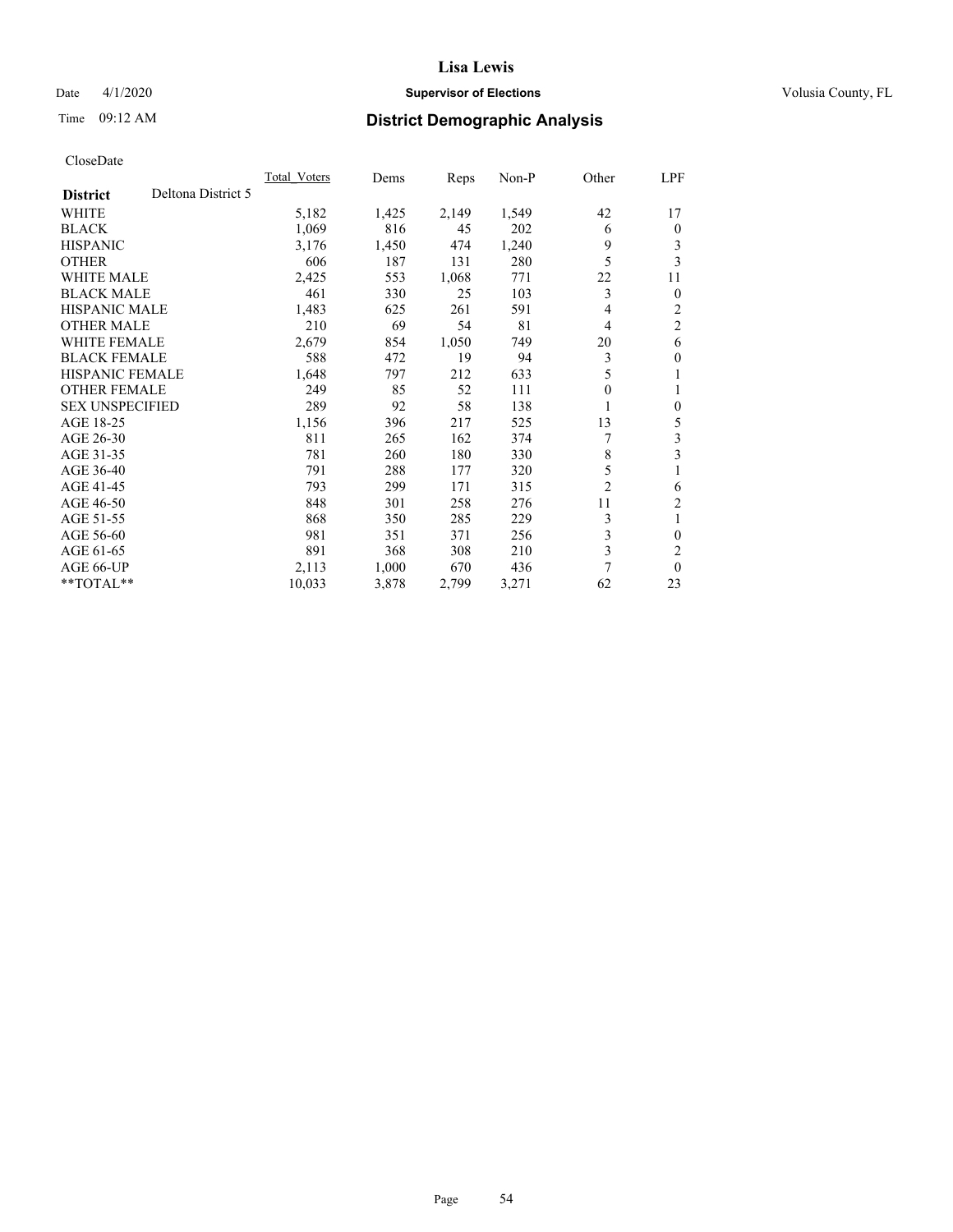# Date 4/1/2020 **Supervisor of Elections Supervisor of Elections** Volusia County, FL

# Time 09:12 AM **District Demographic Analysis**

|                        |                    | Total Voters | Dems  | Reps  | Non-P | Other          | LPF              |
|------------------------|--------------------|--------------|-------|-------|-------|----------------|------------------|
| <b>District</b>        | Deltona District 6 |              |       |       |       |                |                  |
| WHITE                  |                    | 5,854        | 1,498 | 2,516 | 1,762 | 52             | 26               |
| <b>BLACK</b>           |                    | 993          | 722   | 45    | 221   | 5              | $\mathbf{0}$     |
| <b>HISPANIC</b>        |                    | 2,683        | 1,249 | 359   | 1,052 | 18             | 5                |
| <b>OTHER</b>           |                    | 624          | 199   | 144   | 272   | 8              | 1                |
| <b>WHITE MALE</b>      |                    | 2,721        | 587   | 1,243 | 849   | 26             | 16               |
| <b>BLACK MALE</b>      |                    | 454          | 311   | 28    | 111   | 4              | $\mathbf{0}$     |
| HISPANIC MALE          |                    | 1,235        | 542   | 191   | 486   | 12             | 4                |
| <b>OTHER MALE</b>      |                    | 232          | 69    | 58    | 102   | $\overline{c}$ | 1                |
| <b>WHITE FEMALE</b>    |                    | 3,044        | 894   | 1,234 | 880   | 26             | 10               |
| <b>BLACK FEMALE</b>    |                    | 529          | 404   | 17    | 107   | 1              | $\mathbf{0}$     |
| <b>HISPANIC FEMALE</b> |                    | 1,400        | 692   | 162   | 539   | 6              | 1                |
| <b>OTHER FEMALE</b>    |                    | 270          | 99    | 63    | 104   | 4              | $\mathbf{0}$     |
| <b>SEX UNSPECIFIED</b> |                    | 269          | 70    | 68    | 129   | 2              | $\boldsymbol{0}$ |
| AGE 18-25              |                    | 1,079        | 355   | 198   | 506   | 17             | 3                |
| AGE 26-30              |                    | 833          | 272   | 204   | 347   | 6              | 4                |
| AGE 31-35              |                    | 854          | 295   | 209   | 343   | 5              | $\boldsymbol{2}$ |
| AGE 36-40              |                    | 856          | 284   | 219   | 340   | 8              | 5                |
| AGE 41-45              |                    | 767          | 242   | 210   | 298   | 12             | 5                |
| AGE 46-50              |                    | 863          | 296   | 264   | 289   | 11             | 3                |
| AGE 51-55              |                    | 906          | 318   | 304   | 273   | 7              | 4                |
| AGE 56-60              |                    | 1,039        | 357   | 404   | 269   | 7              | $\overline{2}$   |
| AGE 61-65              |                    | 948          | 358   | 371   | 212   | 4              | 3                |
| AGE 66-UP              |                    | 2,009        | 891   | 681   | 430   | 6              | 1                |
| $*$ TOTAL $*$          |                    | 10,154       | 3,668 | 3,064 | 3,307 | 83             | 32               |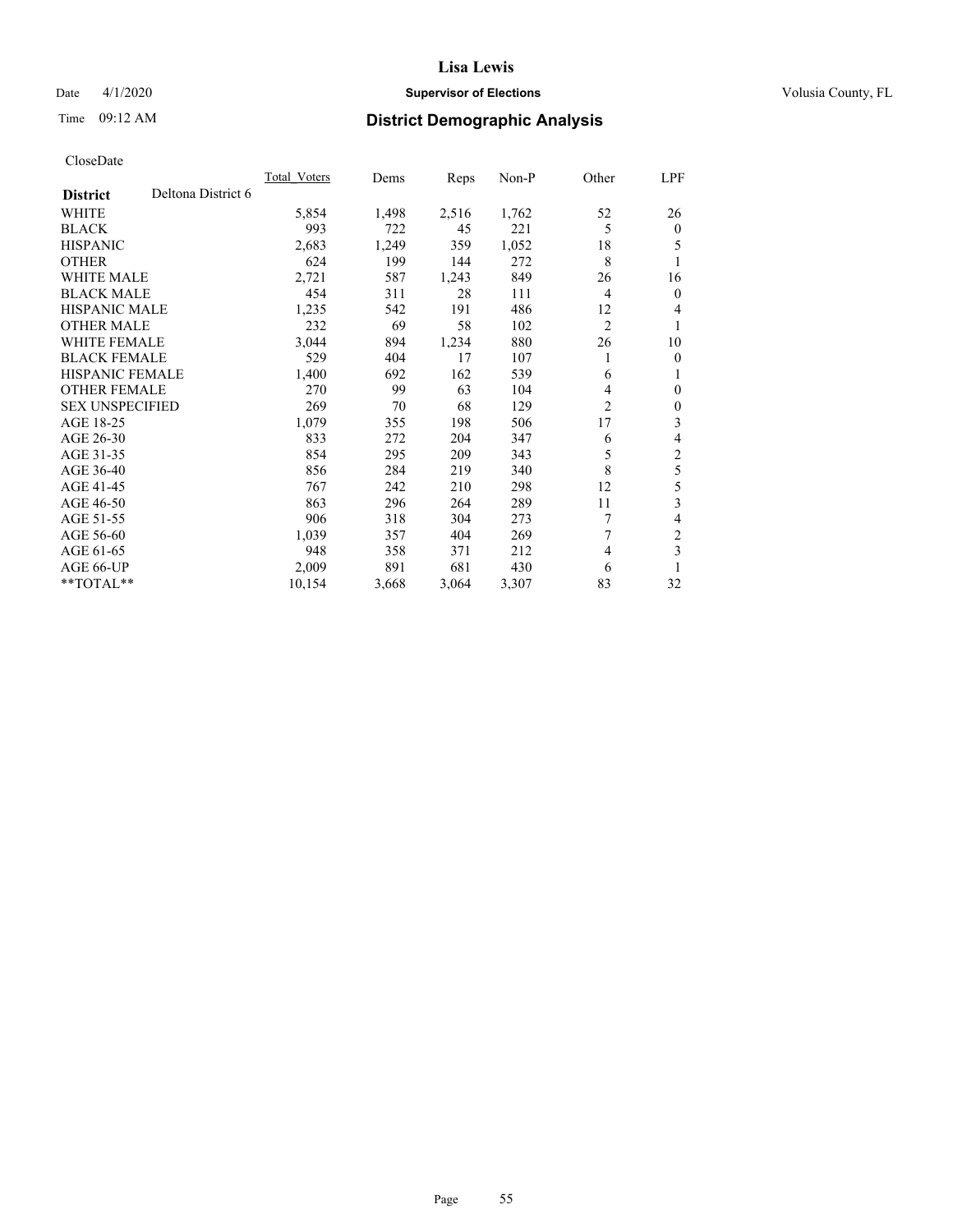# Date 4/1/2020 **Supervisor of Elections Supervisor of Elections** Volusia County, FL

# Time 09:12 AM **District Demographic Analysis**

|                        |                      | Total Voters | Dems  | Reps           | Non-P | Other          | LPF    |
|------------------------|----------------------|--------------|-------|----------------|-------|----------------|--------|
| <b>District</b>        | Edgewater District 1 |              |       |                |       |                |        |
| WHITE                  |                      | 3,351        | 1,024 | 1,332          | 945   | 36             | 14     |
| <b>BLACK</b>           |                      | 90           | 65    | 3              | 20    | 2              | 0      |
| <b>HISPANIC</b>        |                      | 75           | 28    | 17             | 29    | 1              | $_{0}$ |
| <b>OTHER</b>           |                      | 139          | 47    | 23             | 67    | $\overline{2}$ | 0      |
| WHITE MALE             |                      | 1,535        | 382   | 684            | 445   | 15             | 9      |
| <b>BLACK MALE</b>      |                      | 43           | 26    | 3              | 12    | 2              | 0      |
| <b>HISPANIC MALE</b>   |                      | 32           | 10    | 9              | 13    | 0              | 0      |
| <b>OTHER MALE</b>      |                      | 56           | 20    | 11             | 24    |                | 0      |
| WHITE FEMALE           |                      | 1,766        | 630   | 627            | 483   | 21             | 5      |
| <b>BLACK FEMALE</b>    |                      | 45           | 37    | $\overline{0}$ | 8     | $\Omega$       | 0      |
| <b>HISPANIC FEMALE</b> |                      | 41           | 16    | 8              | 16    |                | 0      |
| <b>OTHER FEMALE</b>    |                      | 51           | 19    | 10             | 21    |                | 0      |
| <b>SEX UNSPECIFIED</b> |                      | 86           | 24    | 23             | 39    | 0              | 0      |
| AGE 18-25              |                      | 256          | 68    | 76             | 104   | 5              | 3      |
| AGE 26-30              |                      | 209          | 63    | 58             | 79    | 6              | 3      |
| AGE 31-35              |                      | 236          | 64    | 76             | 92    |                | 3      |
| AGE 36-40              |                      | 212          | 64    | 65             | 81    | 2              | 0      |
| AGE 41-45              |                      | 219          | 70    | 74             | 71    | 3              |        |
| AGE 46-50              |                      | 264          | 55    | 111            | 93    | 3              | 2      |
| AGE 51-55              |                      | 275          | 79    | 112            | 80    | 4              | 0      |
| AGE 56-60              |                      | 424          | 132   | 179            | 109   | 3              |        |
| AGE 61-65              |                      | 432          | 143   | 163            | 122   | 4              | 0      |
| AGE 66-UP              |                      | 1,128        | 426   | 461            | 230   | 10             |        |
| **TOTAL**              |                      | 3,655        | 1,164 | 1,375          | 1,061 | 41             | 14     |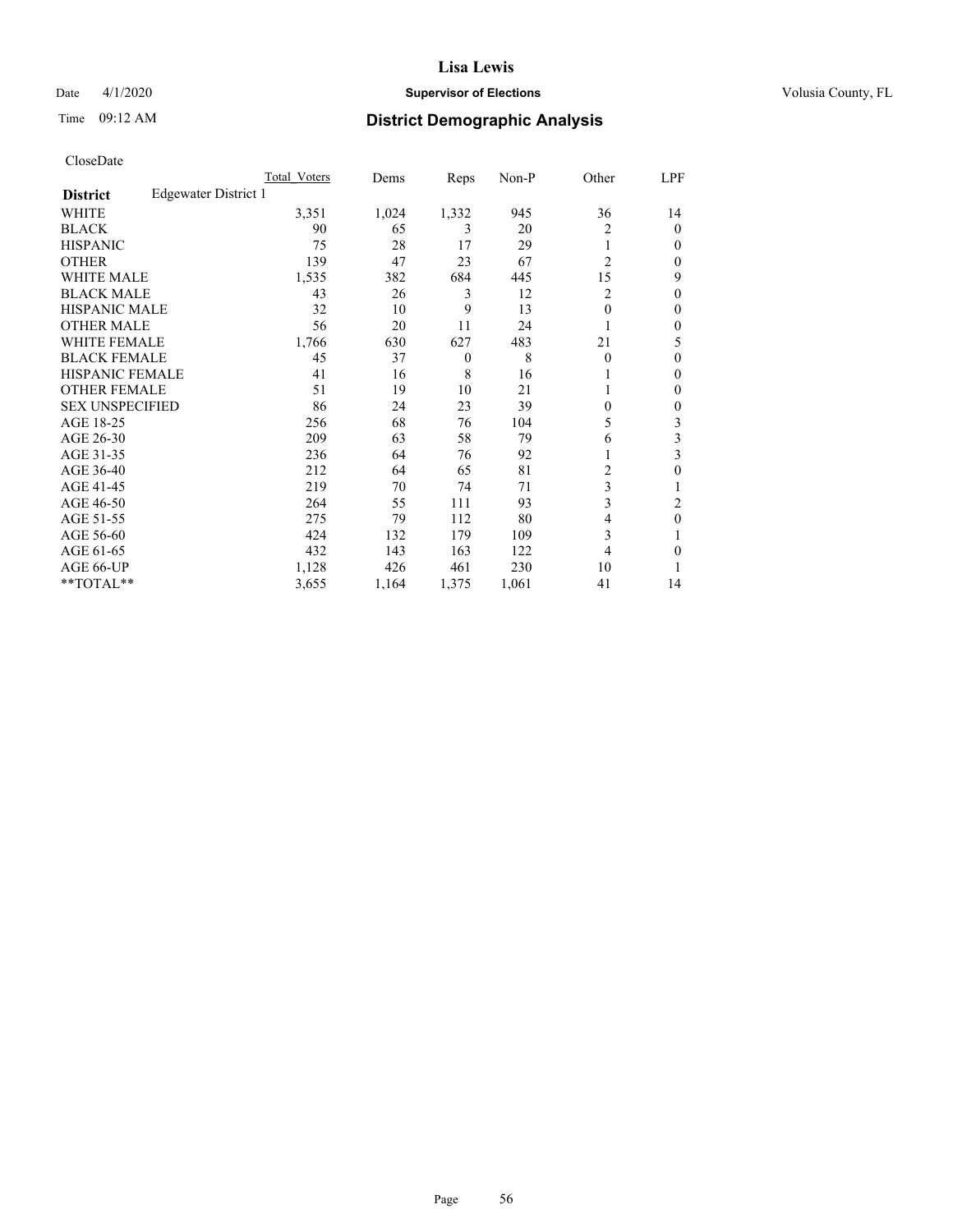# Date 4/1/2020 **Supervisor of Elections Supervisor of Elections** Volusia County, FL

# Time 09:12 AM **District Demographic Analysis**

|                        |                      | Total Voters | Dems  | Reps  | Non-P | Other    | LPF    |
|------------------------|----------------------|--------------|-------|-------|-------|----------|--------|
| <b>District</b>        | Edgewater District 2 |              |       |       |       |          |        |
| WHITE                  |                      | 3,705        | 1,069 | 1,524 | 1,062 | 44       | 6      |
| <b>BLACK</b>           |                      | 68           | 51    | 4     | 11    | 2        | 0      |
| <b>HISPANIC</b>        |                      | 81           | 32    | 20    | 24    | 5        | $_{0}$ |
| <b>OTHER</b>           |                      | 124          | 37    | 35    | 52    | $\Omega$ | 0      |
| <b>WHITE MALE</b>      |                      | 1,705        | 430   | 757   | 498   | 15       | 5      |
| <b>BLACK MALE</b>      |                      | 32           | 23    | 1     | 7     |          | 0      |
| <b>HISPANIC MALE</b>   |                      | 46           | 13    | 12    | 17    | 4        | 0      |
| <b>OTHER MALE</b>      |                      | 43           | 12    | 12    | 19    | $\theta$ | 0      |
| <b>WHITE FEMALE</b>    |                      | 1,969        | 627   | 760   | 552   | 29       |        |
| <b>BLACK FEMALE</b>    |                      | 35           | 27    | 3     | 4     |          | 0      |
| <b>HISPANIC FEMALE</b> |                      | 33           | 19    | 7     | 6     |          | 0      |
| <b>OTHER FEMALE</b>    |                      | 46           | 18    | 14    | 14    | 0        | 0      |
| <b>SEX UNSPECIFIED</b> |                      | 69           | 20    | 17    | 32    | 0        | 0      |
| AGE 18-25              |                      | 299          | 87    | 92    | 112   | 8        | 0      |
| AGE 26-30              |                      | 271          | 75    | 82    | 106   | 8        | 0      |
| AGE 31-35              |                      | 264          | 78    | 71    | 108   | 2        | 5      |
| AGE 36-40              |                      | 246          | 66    | 82    | 94    | 4        | 0      |
| AGE 41-45              |                      | 261          | 69    | 95    | 94    | 3        | 0      |
| AGE 46-50              |                      | 288          | 73    | 107   | 102   | 5        |        |
| AGE 51-55              |                      | 303          | 69    | 133   | 96    | 5        | 0      |
| AGE 56-60              |                      | 387          | 108   | 185   | 87    | 7        | 0      |
| AGE 61-65              |                      | 409          | 131   | 184   | 91    | 3        | 0      |
| AGE 66-UP              |                      | 1,250        | 433   | 552   | 259   | 6        | 0      |
| **TOTAL**              |                      | 3,978        | 1,189 | 1,583 | 1,149 | 51       | 6      |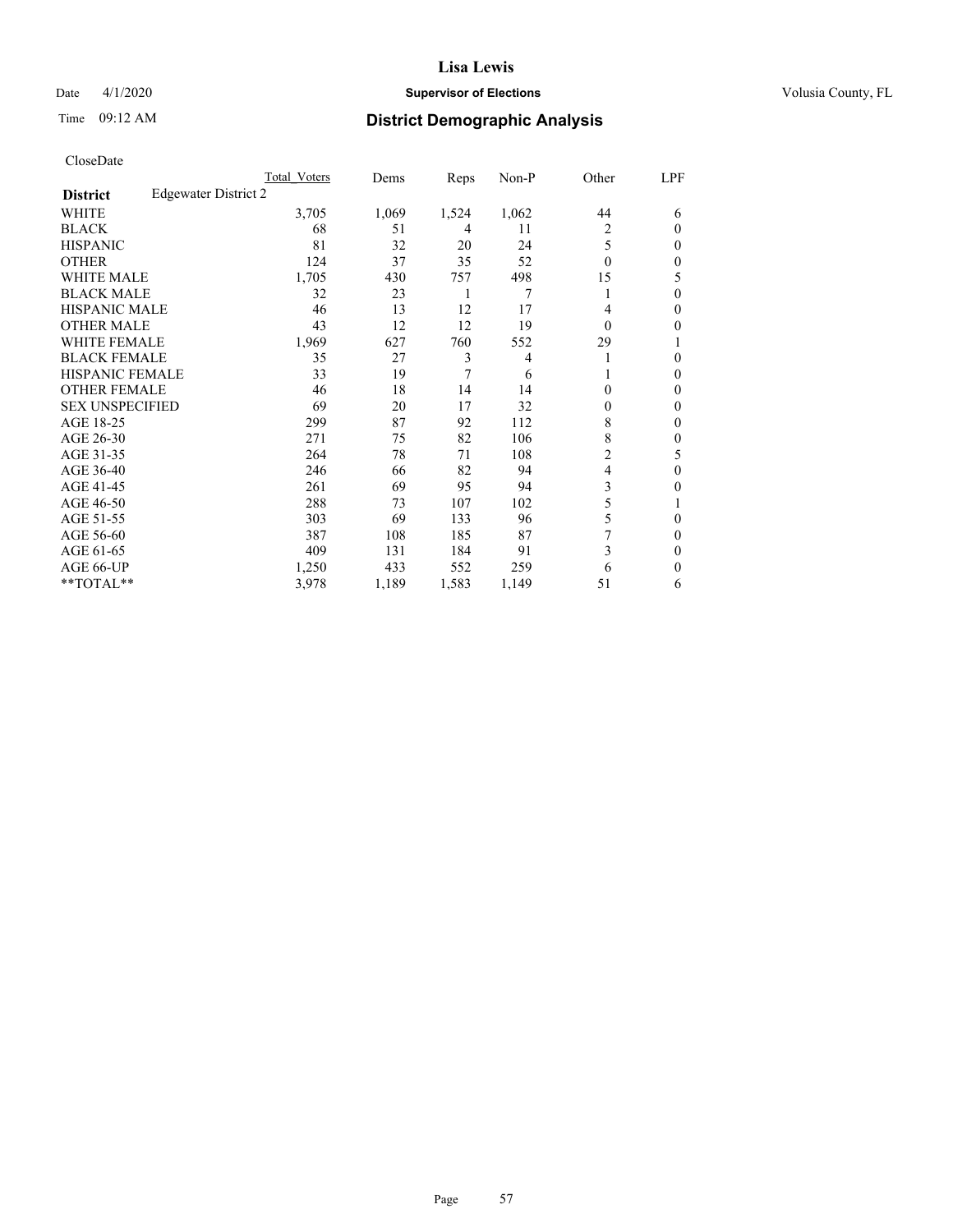# Date 4/1/2020 **Supervisor of Elections Supervisor of Elections** Volusia County, FL

# Time 09:12 AM **District Demographic Analysis**

|                        |                      | Total Voters | Dems  | Reps  | Non-P | Other          | LPF            |
|------------------------|----------------------|--------------|-------|-------|-------|----------------|----------------|
| <b>District</b>        | Edgewater District 3 |              |       |       |       |                |                |
| WHITE                  |                      | 3,484        | 1,008 | 1,407 | 1,018 | 41             | 10             |
| <b>BLACK</b>           |                      | 105          | 79    | 5     | 21    | 0              | $\theta$       |
| <b>HISPANIC</b>        |                      | 82           | 33    | 12    | 36    |                | $\Omega$       |
| <b>OTHER</b>           |                      | 155          | 42    | 45    | 66    | $\overline{2}$ | 0              |
| <b>WHITE MALE</b>      |                      | 1,582        | 379   | 692   | 489   | 16             | 6              |
| <b>BLACK MALE</b>      |                      | 50           | 37    | 2     | 11    | 0              | $\mathbf{0}$   |
| <b>HISPANIC MALE</b>   |                      | 35           | 12    | 6     | 17    | 0              | $\theta$       |
| <b>OTHER MALE</b>      |                      | 53           | 12    | 17    | 23    | 1              | 0              |
| WHITE FEMALE           |                      | 1,857        | 624   | 690   | 514   | 25             | 4              |
| <b>BLACK FEMALE</b>    |                      | 53           | 41    | 3     | 9     | 0              | $\mathbf{0}$   |
| <b>HISPANIC FEMALE</b> |                      | 44           | 18    | 6     | 19    |                | 0              |
| <b>OTHER FEMALE</b>    |                      | 59           | 20    | 20    | 18    |                | 0              |
| <b>SEX UNSPECIFIED</b> |                      | 93           | 19    | 33    | 41    | 0              | 0              |
| AGE 18-25              |                      | 322          | 77    | 85    | 147   | 12             |                |
| AGE 26-30              |                      | 265          | 79    | 90    | 93    | 2              | 1              |
| AGE 31-35              |                      | 240          | 63    | 80    | 94    | $\overline{c}$ |                |
| AGE 36-40              |                      | 206          | 53    | 63    | 89    |                | 0              |
| AGE 41-45              |                      | 233          | 50    | 91    | 90    |                |                |
| AGE 46-50              |                      | 275          | 73    | 112   | 87    |                | 2              |
| AGE 51-55              |                      | 313          | 96    | 126   | 83    | 6              | $\overline{c}$ |
| AGE 56-60              |                      | 355          | 118   | 129   | 100   |                |                |
| AGE 61-65              |                      | 407          | 128   | 168   | 107   | 4              | 0              |
| AGE 66-UP              |                      | 1,210        | 425   | 525   | 251   | 8              |                |
| **TOTAL**              |                      | 3,826        | 1,162 | 1,469 | 1,141 | 44             | 10             |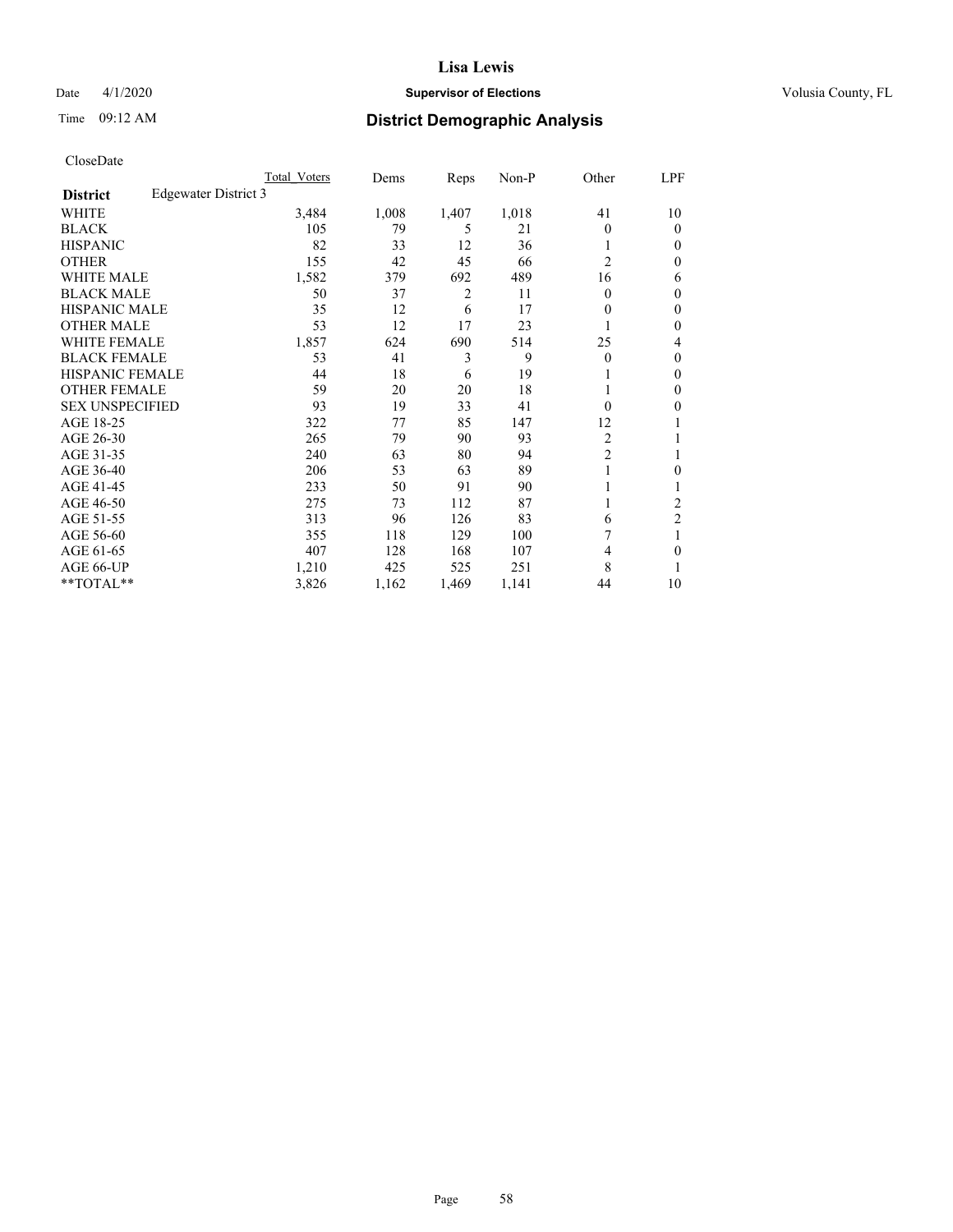# Date 4/1/2020 **Supervisor of Elections Supervisor of Elections** Volusia County, FL

# Time 09:12 AM **District Demographic Analysis**

| Total Voters | Dems                 | Reps           | $Non-P$ | Other          | LPF |
|--------------|----------------------|----------------|---------|----------------|-----|
|              |                      |                |         |                |     |
| 4,581        | 1,228                | 1,973          | 1,316   | 49             | 15  |
| 104          | 78                   | 5              | 19      | 2              | 0   |
| 95           | 39                   | 21             | 35      | $\theta$       | 0   |
| 141          | 38                   | 34             | 67      | $\overline{c}$ | 0   |
| 2,089        | 463                  | 963            | 634     | 21             | 8   |
| 50           | 31                   | $\overline{4}$ | 13      | 2              | 0   |
| 37           | 13                   | 7              | 17      | $\theta$       | 0   |
| 52           | 17                   | 16             | 18      |                | 0   |
| 2,450        | 758                  | 988            | 669     | 28             | 7   |
| 52           | 45                   | 1              | 6       | $\theta$       | 0   |
| 58           | 26                   | 14             | 18      | 0              | 0   |
| 57           | 17                   | 14             | 26      | 0              | 0   |
| 76           | 13                   | 26             | 36      |                | 0   |
| 319          | 82                   | 86             | 141     | 5              | 5   |
| 227          | 45                   | 75             | 104     | 2              | 1   |
| 240          | 63                   | 76             | 96      | $\overline{2}$ | 3   |
| 240          | 64                   | 85             | 87      | 1              | 3   |
| 248          | 71                   | 82             | 90      | 4              |     |
| 270          | 67                   | 112            | 88      | $\overline{c}$ |     |
| 290          | 81                   | 142            | 65      | $\overline{2}$ | 0   |
| 462          | 117                  | 217            | 122     | 6              | 0   |
| 509          | 131                  | 237            | 132     | 9              | 0   |
| 2,116        | 662                  | 921            | 512     | 20             |     |
| 4,921        | 1,383                | 2,033          | 1,437   | 53             | 15  |
|              | Edgewater District 4 |                |         |                |     |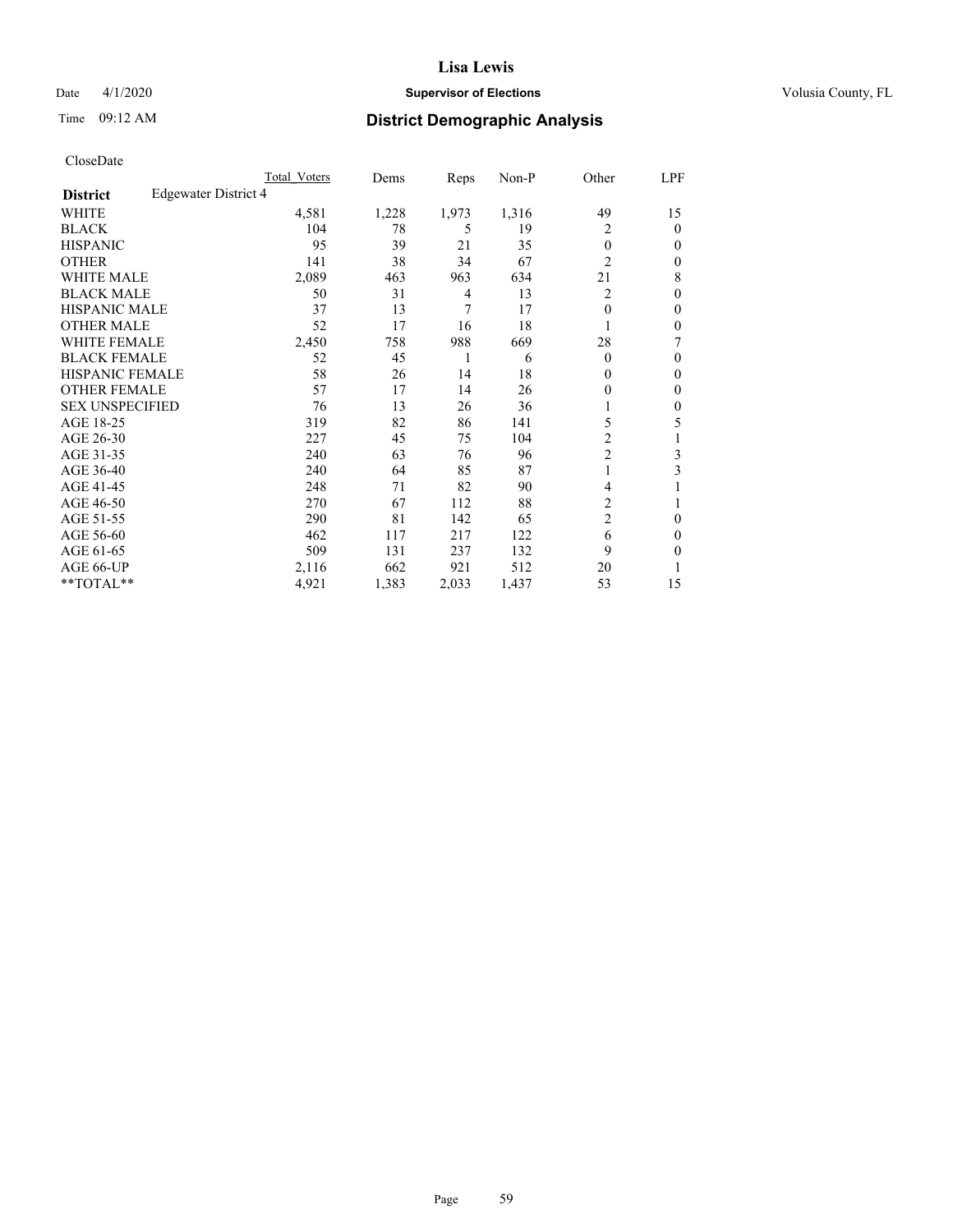# Date 4/1/2020 **Supervisor of Elections Supervisor of Elections** Volusia County, FL

# Time 09:12 AM **District Demographic Analysis**

|                                          | Total Voters | Dems | Reps | Non-P | Other          | LPF            |
|------------------------------------------|--------------|------|------|-------|----------------|----------------|
| Holly Hill District 1<br><b>District</b> |              |      |      |       |                |                |
| WHITE                                    | 1,595        | 483  | 603  | 483   | 19             |                |
| <b>BLACK</b>                             | 202          | 141  | 8    | 50    |                | 2              |
| <b>HISPANIC</b>                          | 106          | 48   | 16   | 41    |                | $\Omega$       |
| <b>OTHER</b>                             | 122          | 41   | 30   | 50    |                | 0              |
| WHITE MALE                               | 777          | 197  | 313  | 258   | 4              | 5              |
| <b>BLACK MALE</b>                        | 75           | 50   | 3    | 20    |                |                |
| <b>HISPANIC MALE</b>                     | 56           | 22   | 11   | 22    |                | 0              |
| <b>OTHER MALE</b>                        | 48           | 14   | 14   | 20    | $\Omega$       | 0              |
| <b>WHITE FEMALE</b>                      | 801          | 282  | 282  | 220   | 15             | $\overline{2}$ |
| <b>BLACK FEMALE</b>                      | 125          | 89   | 5    | 30    | $\Omega$       |                |
| <b>HISPANIC FEMALE</b>                   | 49           | 26   | 5    | 18    | 0              | 0              |
| <b>OTHER FEMALE</b>                      | 51           | 25   | 13   | 13    | 0              | 0              |
| <b>SEX UNSPECIFIED</b>                   | 43           | 8    | 11   | 23    |                | 0              |
| AGE 18-25                                | 151          | 39   | 33   | 74    | 3              | 2              |
| AGE 26-30                                | 132          | 57   | 27   | 46    | 2              | 0              |
| AGE 31-35                                | 131          | 47   | 36   | 46    |                |                |
| AGE 36-40                                | 116          | 40   | 24   | 49    |                | 2              |
| AGE 41-45                                | 124          | 36   | 34   | 51    | 3              | $\theta$       |
| AGE 46-50                                | 129          | 46   | 36   | 46    |                | 0              |
| AGE 51-55                                | 188          | 78   | 58   | 48    | $\overline{c}$ | 2              |
| AGE 56-60                                | 224          | 79   | 86   | 57    | $\overline{c}$ | $\theta$       |
| AGE 61-65                                | 246          | 75   | 89   | 78    | $\overline{2}$ | 2              |
| AGE 66-UP                                | 584          | 216  | 234  | 129   | 5              | $\Omega$       |
| **TOTAL**                                | 2,025        | 713  | 657  | 624   | 22             | 9              |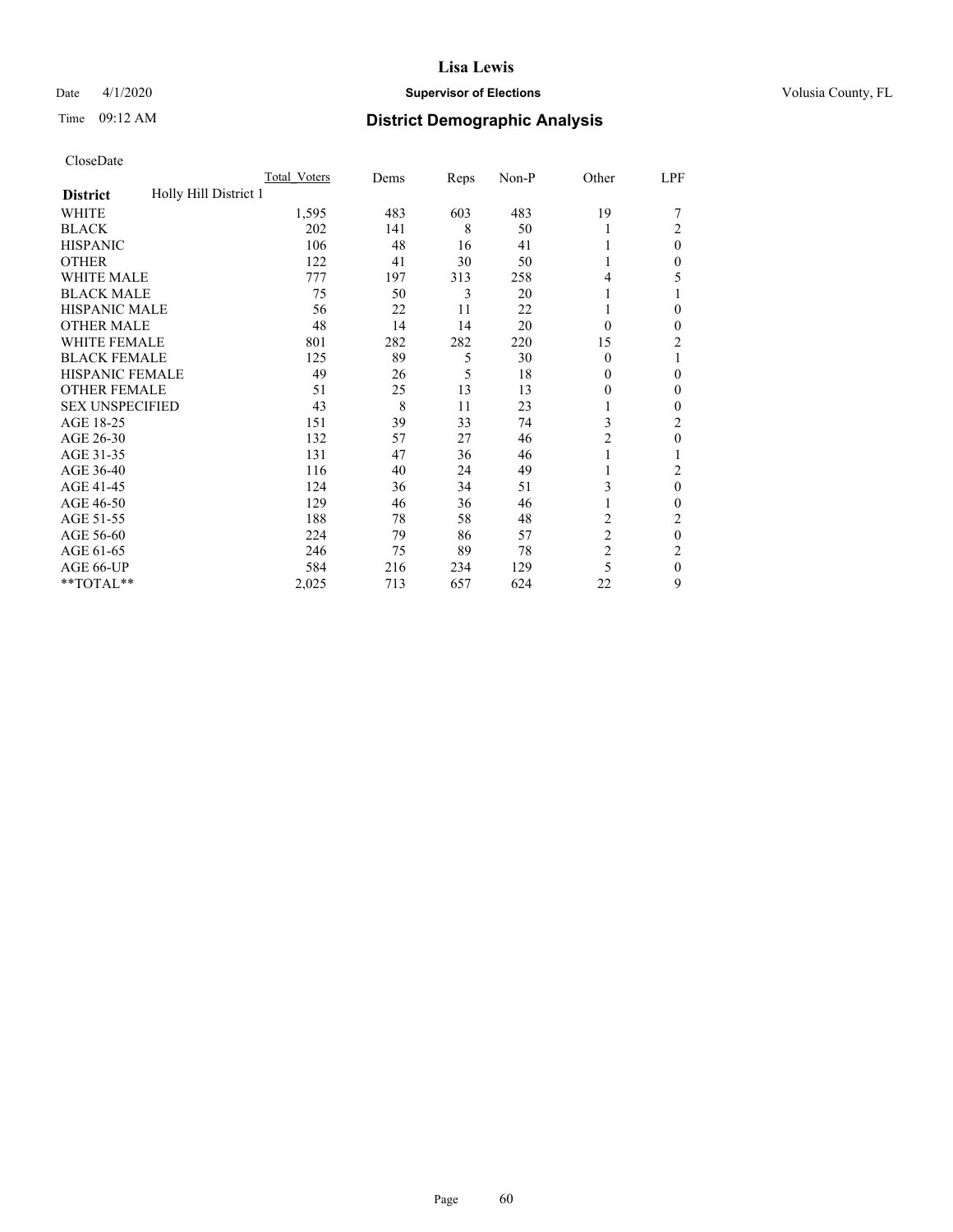# Date 4/1/2020 **Supervisor of Elections Supervisor of Elections** Volusia County, FL

| CloseDate |
|-----------|
|-----------|

|                                          | Total Voters | Dems | Reps           | Non-P | Other          | LPF            |
|------------------------------------------|--------------|------|----------------|-------|----------------|----------------|
| Holly Hill District 2<br><b>District</b> |              |      |                |       |                |                |
| WHITE                                    | 1,512        | 508  | 495            | 483   | 14             | 12             |
| <b>BLACK</b>                             | 277          | 202  | 9              | 66    | $\theta$       | $\mathbf{0}$   |
| <b>HISPANIC</b>                          | 75           | 34   | 18             | 23    | $\Omega$       | 0              |
| <b>OTHER</b>                             | 112          | 37   | 16             | 59    | $\theta$       | 0              |
| <b>WHITE MALE</b>                        | 716          | 196  | 256            | 248   |                | 9              |
| <b>BLACK MALE</b>                        | 117          | 75   | $\overline{4}$ | 38    | $\Omega$       | 0              |
| <b>HISPANIC MALE</b>                     | 38           | 13   | 12             | 13    | $\Omega$       | 0              |
| <b>OTHER MALE</b>                        | 36           | 7    | 8              | 21    | $\mathbf{0}$   | 0              |
| <b>WHITE FEMALE</b>                      | 775          | 310  | 234            | 221   |                | 3              |
| <b>BLACK FEMALE</b>                      | 157          | 126  | 5              | 26    | $\Omega$       | 0              |
| <b>HISPANIC FEMALE</b>                   | 37           | 21   | 6              | 10    | $\Omega$       | 0              |
| <b>OTHER FEMALE</b>                      | 44           | 24   | 5              | 15    | $\Omega$       | 0              |
| <b>SEX UNSPECIFIED</b>                   | 56           | 9    | 8              | 39    | $\Omega$       | 0              |
| AGE 18-25                                | 185          | 69   | 33             | 81    | 0              | 2              |
| AGE 26-30                                | 159          | 56   | 36             | 64    | 3              | 0              |
| AGE 31-35                                | 169          | 67   | 29             | 69    | $\overline{c}$ | $\overline{c}$ |
| AGE 36-40                                | 151          | 57   | 31             | 61    | $\theta$       | $\overline{2}$ |
| AGE 41-45                                | 103          | 38   | 21             | 42    |                |                |
| AGE 46-50                                | 163          | 57   | 48             | 55    |                | $\overline{c}$ |
| AGE 51-55                                | 185          | 72   | 63             | 49    | $\Omega$       |                |
| AGE 56-60                                | 239          | 94   | 71             | 70    | 3              |                |
| AGE 61-65                                | 186          | 84   | 56             | 43    | $\overline{c}$ |                |
| AGE 66-UP                                | 436          | 187  | 150            | 97    | $\overline{c}$ | 0              |
| **TOTAL**                                | 1,976        | 781  | 538            | 631   | 14             | 12             |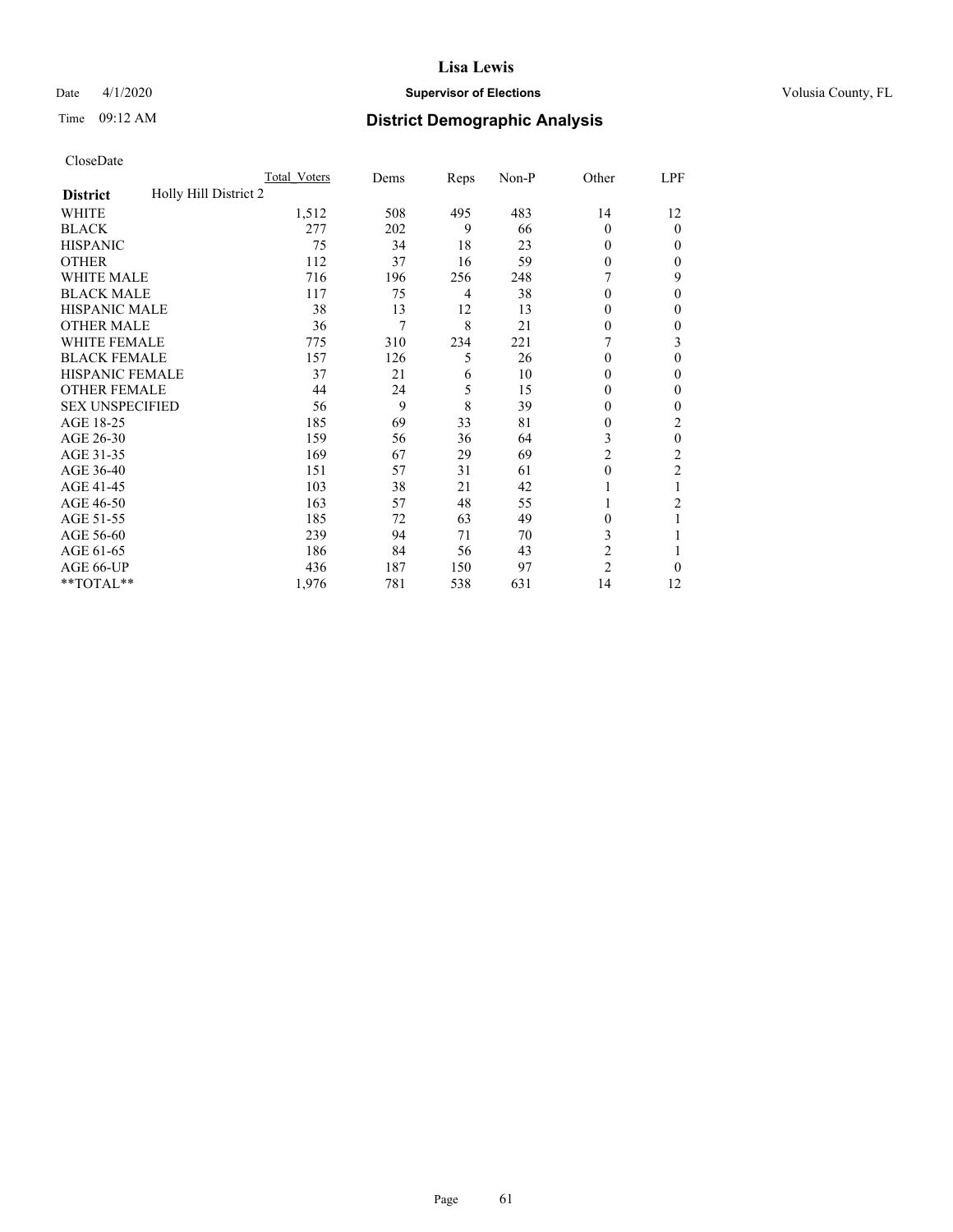# Date 4/1/2020 **Supervisor of Elections Supervisor of Elections** Volusia County, FL

| CloseDate |
|-----------|
|-----------|

|                                          | Total Voters | Dems | Reps           | Non-P | Other            | LPF          |
|------------------------------------------|--------------|------|----------------|-------|------------------|--------------|
| Holly Hill District 3<br><b>District</b> |              |      |                |       |                  |              |
| <b>WHITE</b>                             | 1,535        | 498  | 593            | 421   | 18               | 5            |
| <b>BLACK</b>                             | 200          | 154  | 9              | 36    | 1                | $\mathbf{0}$ |
| <b>HISPANIC</b>                          | 57           | 28   | 5              | 23    | 1                | 0            |
| <b>OTHER</b>                             | 100          | 37   | 22             | 40    |                  | 0            |
| <b>WHITE MALE</b>                        | 655          | 181  | 274            | 186   | 9                | 5            |
| <b>BLACK MALE</b>                        | 88           | 57   | 7              | 23    |                  | 0            |
| <b>HISPANIC MALE</b>                     | 30           | 16   | $\overline{c}$ | 11    |                  | 0            |
| <b>OTHER MALE</b>                        | 31           | 14   | 7              | 10    | $\mathbf{0}$     | $\mathbf{0}$ |
| <b>WHITE FEMALE</b>                      | 866          | 312  | 315            | 230   | 9                | 0            |
| <b>BLACK FEMALE</b>                      | 111          | 96   | 2              | 13    | $\boldsymbol{0}$ | 0            |
| <b>HISPANIC FEMALE</b>                   | 25           | 12   | 3              | 10    | $\mathbf{0}$     | 0            |
| <b>OTHER FEMALE</b>                      | 40           | 15   | 8              | 17    | $\mathbf{0}$     | 0            |
| <b>SEX UNSPECIFIED</b>                   | 46           | 14   | 11             | 20    |                  | $\theta$     |
| AGE 18-25                                | 112          | 38   | 22             | 51    |                  | 0            |
| AGE 26-30                                | 91           | 33   | 26             | 31    | 1                | 0            |
| AGE 31-35                                | 81           | 31   | 15             | 33    | $\overline{c}$   | 0            |
| AGE 36-40                                | 83           | 26   | 19             | 37    |                  | 0            |
| AGE 41-45                                | 103          | 42   | 24             | 37    | $\theta$         | 0            |
| AGE 46-50                                | 102          | 31   | 33             | 36    |                  |              |
| AGE 51-55                                | 140          | 43   | 44             | 50    |                  | 2            |
| AGE 56-60                                | 179          | 68   | 52             | 57    |                  |              |
| AGE 61-65                                | 205          | 87   | 67             | 45    | 5                |              |
| AGE 66-UP                                | 796          | 318  | 327            | 143   | 8                | 0            |
| **TOTAL**                                | 1,892        | 717  | 629            | 520   | 21               | 5            |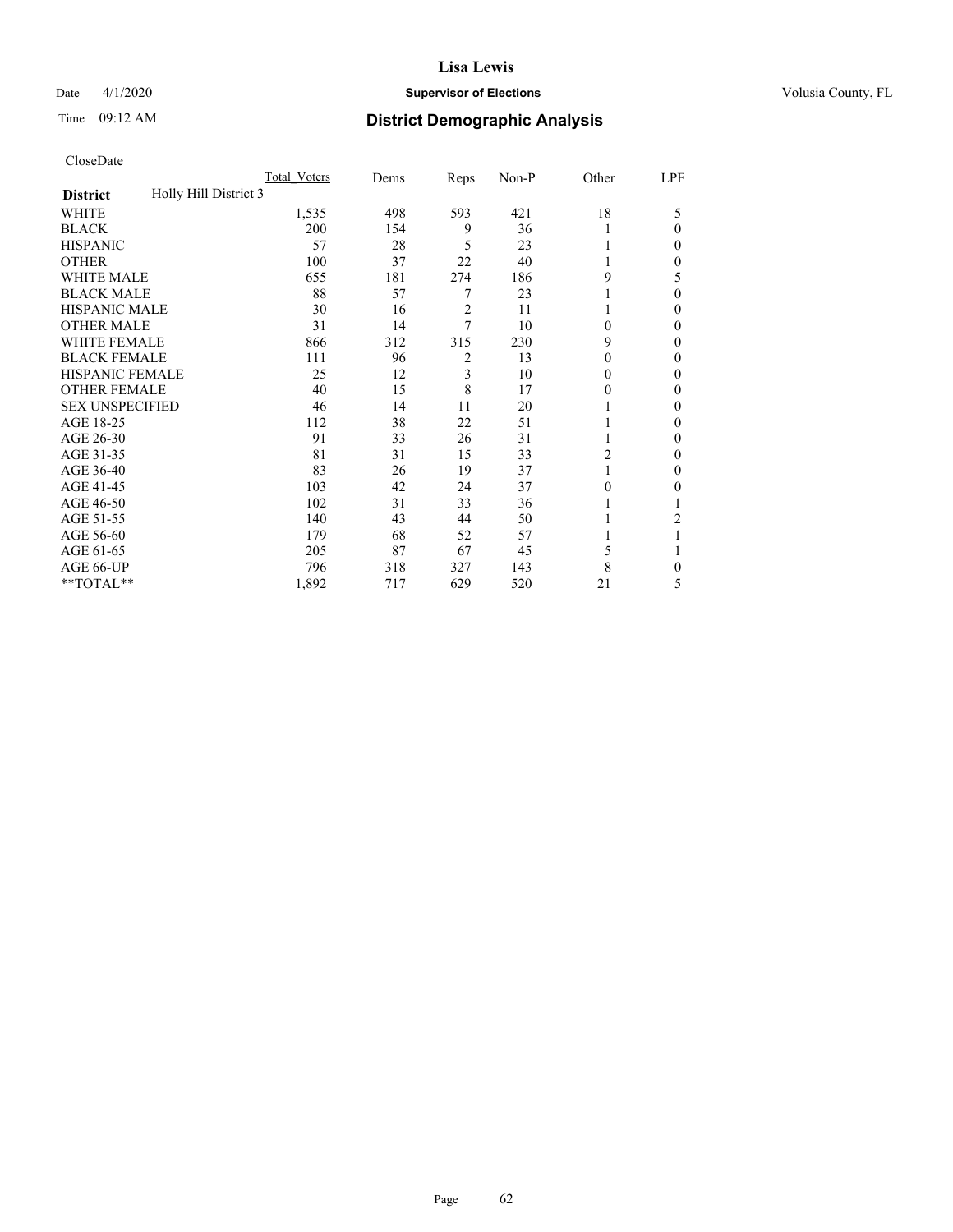# Date 4/1/2020 **Supervisor of Elections Supervisor of Elections** Volusia County, FL

# Time 09:12 AM **District Demographic Analysis**

|                                          | Total Voters | Dems | Reps | Non-P | Other          | LPF      |
|------------------------------------------|--------------|------|------|-------|----------------|----------|
| Holly Hill District 4<br><b>District</b> |              |      |      |       |                |          |
| WHITE                                    | 1,418        | 444  | 538  | 418   | 13             | 5        |
| <b>BLACK</b>                             | 400          | 296  | 9    | 92    | 3              | $\Omega$ |
| <b>HISPANIC</b>                          | 83           | 38   | 11   | 33    | $\theta$       |          |
| <b>OTHER</b>                             | 105          | 40   | 17   | 48    | $\theta$       | 0        |
| WHITE MALE                               | 637          | 166  | 260  | 200   | 8              | 3        |
| <b>BLACK MALE</b>                        | 115          | 78   | 2    | 34    | 1              | $\theta$ |
| <b>HISPANIC MALE</b>                     | 39           | 16   | 3    | 19    | $\theta$       |          |
| <b>OTHER MALE</b>                        | 32           | 14   | 8    | 10    | $\mathbf{0}$   | 0        |
| <b>WHITE FEMALE</b>                      | 767          | 275  | 273  | 212   | 5              | 2        |
| <b>BLACK FEMALE</b>                      | 278          | 213  | 7    | 56    | $\overline{c}$ | $\theta$ |
| <b>HISPANIC FEMALE</b>                   | 41           | 20   | 7    | 14    | $\theta$       | 0        |
| <b>OTHER FEMALE</b>                      | 47           | 22   | 8    | 17    | $\theta$       | $\Omega$ |
| <b>SEX UNSPECIFIED</b>                   | 50           | 14   | 7    | 29    | $\theta$       | 0        |
| AGE 18-25                                | 231          | 90   | 41   | 97    | $\overline{c}$ |          |
| AGE 26-30                                | 202          | 94   | 30   | 76    | 1              |          |
| AGE 31-35                                | 190          | 77   | 39   | 71    | $\theta$       | 3        |
| AGE 36-40                                | 127          | 60   | 28   | 38    | 1              | $\theta$ |
| AGE 41-45                                | 133          | 53   | 34   | 42    | 4              | 0        |
| AGE 46-50                                | 133          | 41   | 39   | 51    | 2              | $\Omega$ |
| AGE 51-55                                | 148          | 56   | 45   | 45    | $\overline{c}$ | 0        |
| AGE 56-60                                | 206          | 74   | 81   | 49    |                |          |
| AGE 61-65                                | 183          | 81   | 64   | 37    |                | $\theta$ |
| AGE 66-UP                                | 453          | 192  | 174  | 85    | 2              | $\Omega$ |
| **TOTAL**                                | 2,006        | 818  | 575  | 591   | 16             | 6        |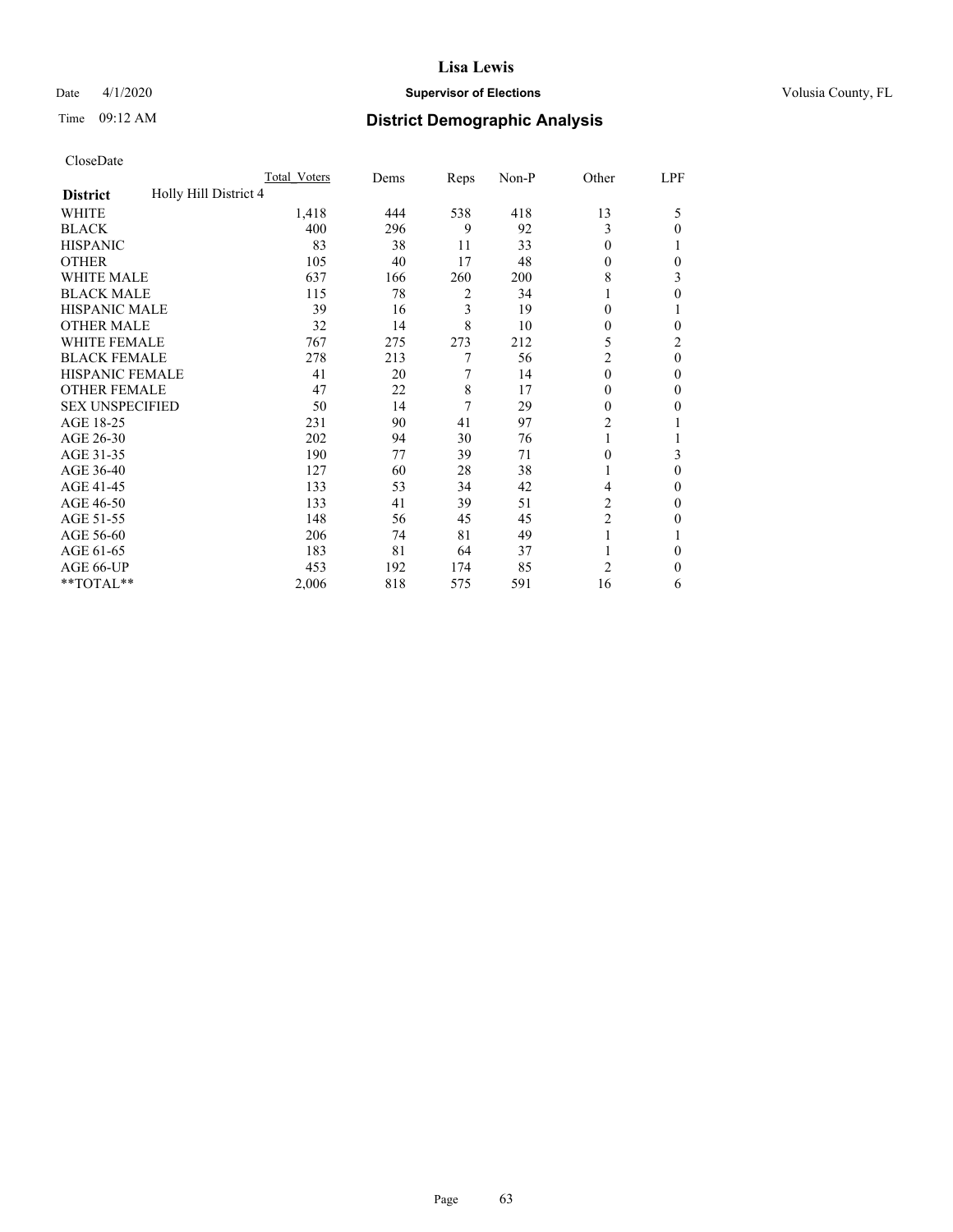# Date 4/1/2020 **Supervisor of Elections Supervisor of Elections** Volusia County, FL

# Time 09:12 AM **District Demographic Analysis**

|                        |            | Total Voters | Dems | Reps | Non-P | Other          | LPF |
|------------------------|------------|--------------|------|------|-------|----------------|-----|
| <b>District</b>        | Lake Helen |              |      |      |       |                |     |
| WHITE                  |            | 1,826        | 516  | 800  | 488   | 19             | 3   |
| <b>BLACK</b>           |            | 161          | 134  | 6    | 20    | 1              | 0   |
| <b>HISPANIC</b>        |            | 82           | 31   | 21   | 28    | 1              |     |
| <b>OTHER</b>           |            | 71           | 29   | 18   | 23    | $\theta$       |     |
| <b>WHITE MALE</b>      |            | 833          | 206  | 384  | 234   | 6              | 3   |
| <b>BLACK MALE</b>      |            | 71           | 61   | 4    | 6     | $\theta$       | 0   |
| <b>HISPANIC MALE</b>   |            | 36           | 16   | 8    | 11    | 0              |     |
| <b>OTHER MALE</b>      |            | 21           | 11   | 4    | 5     | $\theta$       |     |
| <b>WHITE FEMALE</b>    |            | 972          | 307  | 405  | 247   | 13             | 0   |
| <b>BLACK FEMALE</b>    |            | 86           | 72   | 1    | 12    | 1              | 0   |
| <b>HISPANIC FEMALE</b> |            | 45           | 14   | 13   | 17    |                | 0   |
| <b>OTHER FEMALE</b>    |            | 32           | 16   | 6    | 10    | $\theta$       | 0   |
| <b>SEX UNSPECIFIED</b> |            | 44           | 7    | 20   | 17    | $\mathbf{0}$   | 0   |
| AGE 18-25              |            | 173          | 42   | 60   | 68    | 3              | 0   |
| AGE 26-30              |            | 143          | 31   | 58   | 51    | 2              |     |
| AGE 31-35              |            | 134          | 41   | 41   | 48    | $\overline{4}$ | 0   |
| AGE 36-40              |            | 137          | 41   | 39   | 56    | 1              | 0   |
| AGE 41-45              |            | 137          | 33   | 46   | 57    | $\Omega$       |     |
| AGE 46-50              |            | 145          | 39   | 53   | 47    | 3              | 3   |
| AGE 51-55              |            | 173          | 49   | 85   | 37    | 2              | 0   |
| AGE 56-60              |            | 229          | 78   | 97   | 50    | 4              | 0   |
| AGE 61-65              |            | 244          | 88   | 109  | 46    | 1              | 0   |
| AGE 66-UP              |            | 625          | 268  | 257  | 99    |                | 0   |
| **TOTAL**              |            | 2,140        | 710  | 845  | 559   | 21             | 5   |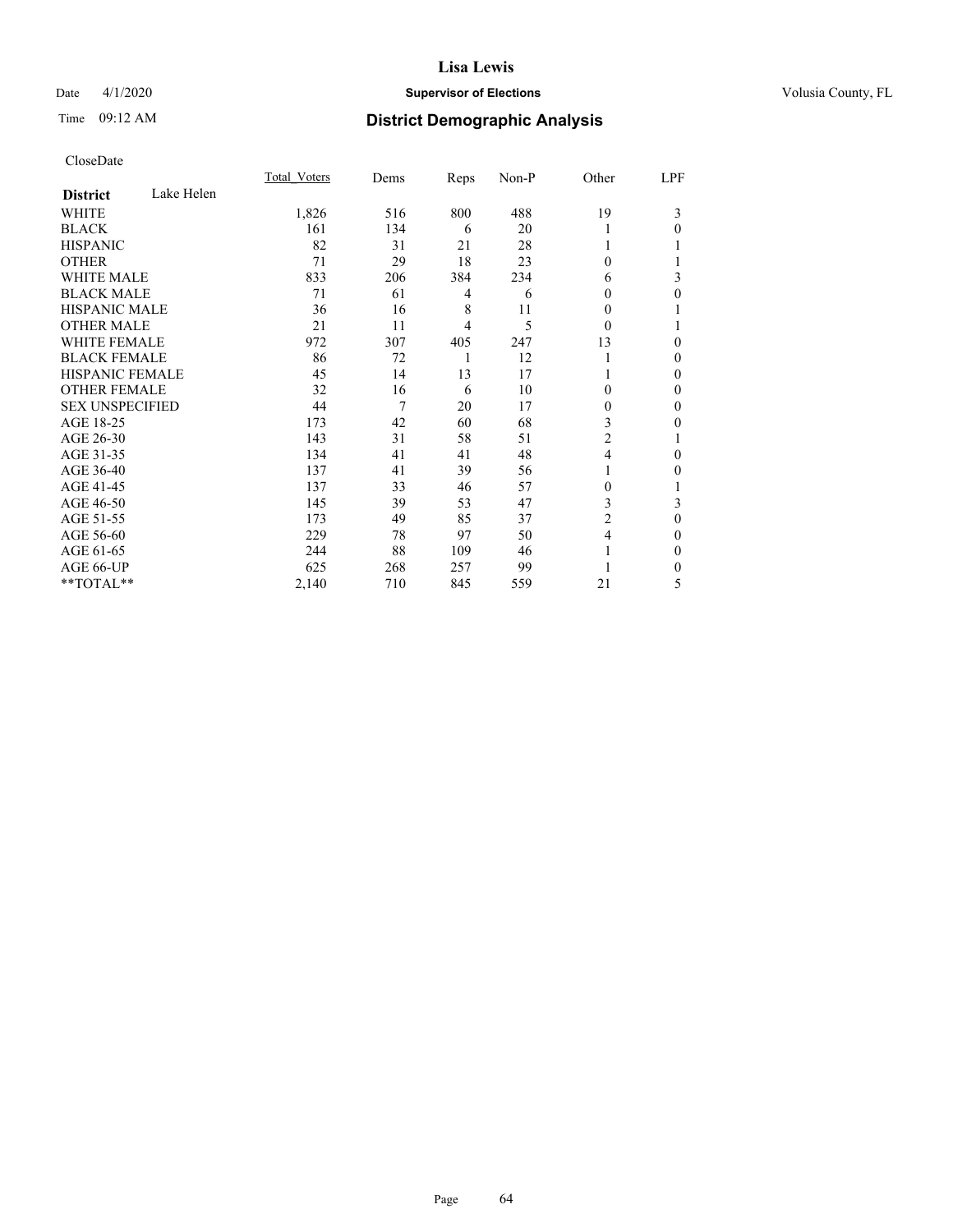# Date 4/1/2020 **Supervisor of Elections Supervisor of Elections** Volusia County, FL

| CloseDate |
|-----------|
|-----------|

|                        |                       | Total Voters | Dems           | Reps         | $Non-P$  | Other    | <u>LPF</u>     |
|------------------------|-----------------------|--------------|----------------|--------------|----------|----------|----------------|
| <b>District</b>        | New Smyrna Bch Zone 1 |              |                |              |          |          |                |
| WHITE                  |                       | 5,017        | 1,460          | 2,366        | 1,111    | 64       | 16             |
| <b>BLACK</b>           |                       | 16           | 11             |              | 3        |          | $\Omega$       |
| <b>HISPANIC</b>        |                       | 65           | 24             | 22           | 18       |          | 0              |
| <b>OTHER</b>           |                       | 155          | 38             | 54           | 62       |          | 0              |
| <b>WHITE MALE</b>      |                       | 2,332        | 557            | 1,160        | 572      | 34       | 9              |
| <b>BLACK MALE</b>      |                       | 11           | 8              | $\mathbf{0}$ | 3        | 0        | 0              |
| <b>HISPANIC MALE</b>   |                       | 25           | 10             | 5            | 9        |          | 0              |
| <b>OTHER MALE</b>      |                       | 55           | 12             | 26           | 16       |          | 0              |
| <b>WHITE FEMALE</b>    |                       | 2,637        | 888            | 1,187        | 525      | 30       |                |
| <b>BLACK FEMALE</b>    |                       | 4            | $\overline{2}$ | 1            | $\theta$ |          | 0              |
| HISPANIC FEMALE        |                       | 39           | 13             | 17           | 9        | $\Omega$ | 0              |
| <b>OTHER FEMALE</b>    |                       | 62           | 24             | 25           | 13       | 0        | 0              |
| <b>SEX UNSPECIFIED</b> |                       | 88           | 19             | 22           | 47       | $\Omega$ | 0              |
| AGE 18-25              |                       | 259          | 56             | 101          | 94       |          |                |
| AGE 26-30              |                       | 192          | 42             | 65           | 82       |          | 2              |
| AGE 31-35              |                       | 208          | 60             | 53           | 90       | 3        | $\overline{2}$ |
| AGE 36-40              |                       | 205          | 65             | 61           | 74       |          | 4              |
| AGE 41-45              |                       | 197          | 46             | 75           | 68       | 8        | 0              |
| AGE 46-50              |                       | 271          | 68             | 122          | 75       | 5        |                |
| AGE 51-55              |                       | 393          | 96             | 204          | 85       |          |                |
| AGE 56-60              |                       | 587          | 146            | 311          | 117      | 11       | 2              |
| AGE 61-65              |                       | 677          | 213            | 325          | 133      | 4        | $\overline{2}$ |
| AGE 66-UP              |                       | 2,264        | 741            | 1,126        | 376      | 20       |                |
| **TOTAL**              |                       | 5,253        | 1,533          | 2,443        | 1,194    | 67       | 16             |
|                        |                       |              |                |              |          |          |                |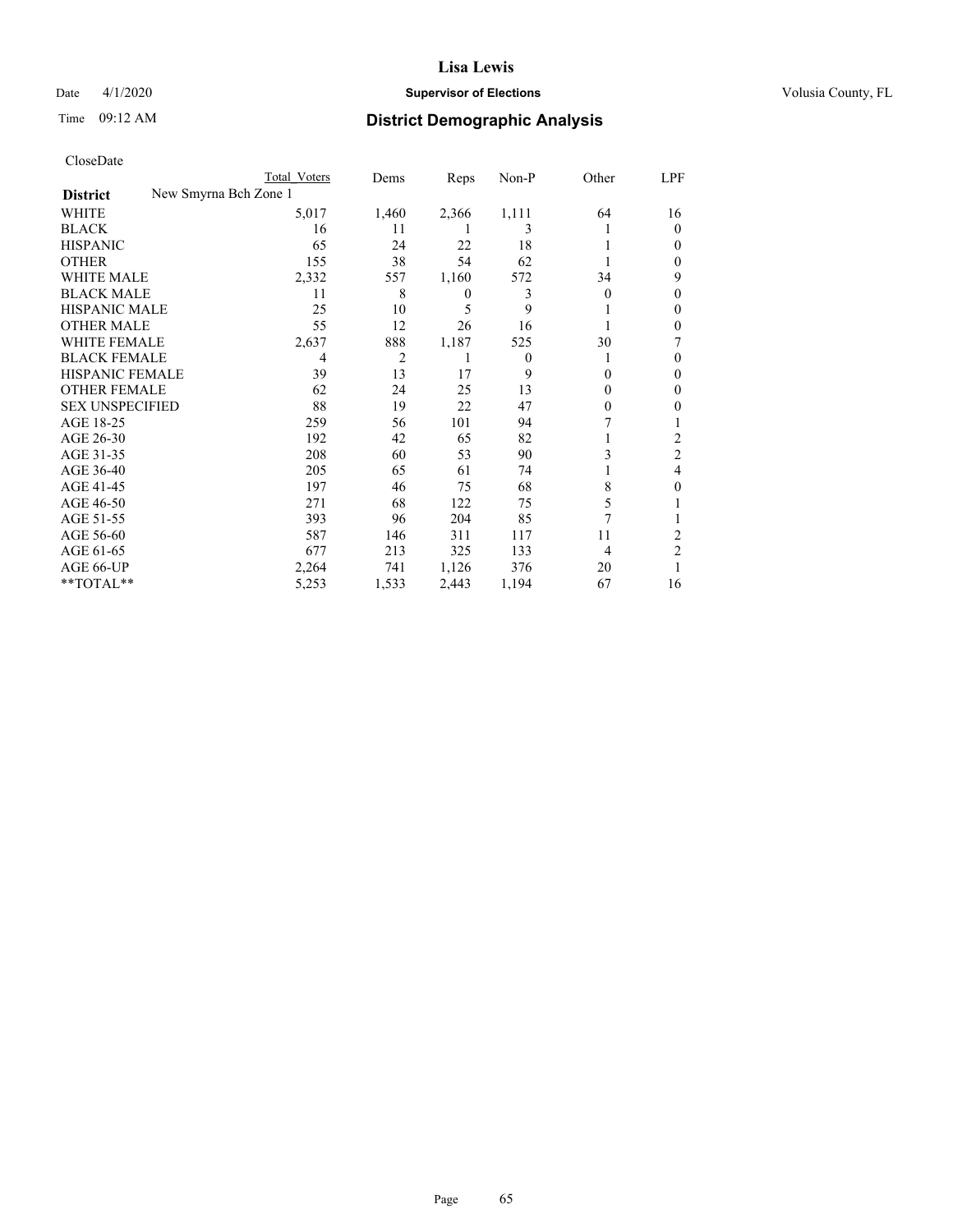# Date 4/1/2020 **Supervisor of Elections Supervisor of Elections** Volusia County, FL

| CloseDate |
|-----------|
|-----------|

| New Smyrna Bch Zone 2<br><b>District</b><br>4,134<br>1,304<br>1,728<br>1,024<br>WHITE<br>66<br><b>BLACK</b><br>86<br>2<br>72<br>12<br>0<br>33<br><b>HISPANIC</b><br>90<br>22<br>34 | 12<br>$\theta$ |
|------------------------------------------------------------------------------------------------------------------------------------------------------------------------------------|----------------|
|                                                                                                                                                                                    |                |
|                                                                                                                                                                                    |                |
|                                                                                                                                                                                    |                |
|                                                                                                                                                                                    | 0              |
| 49<br><b>OTHER</b><br>158<br>52<br>55                                                                                                                                              | 1              |
| <b>WHITE MALE</b><br>1,873<br>828<br>498<br>506<br>33                                                                                                                              | 8              |
| <b>BLACK MALE</b><br>29<br>24<br>4<br>$\overline{0}$<br>1                                                                                                                          | 0              |
| <b>HISPANIC MALE</b><br>22<br>48<br>11<br>15<br>0                                                                                                                                  | 0              |
| 49<br>17<br><b>OTHER MALE</b><br>17<br>14<br>$\Omega$                                                                                                                              |                |
| <b>WHITE FEMALE</b><br>884<br>508<br>2,222<br>793<br>33                                                                                                                            | 4              |
| <b>BLACK FEMALE</b><br>56<br>8<br>47<br>1<br>0                                                                                                                                     | $\theta$       |
| 7<br><b>HISPANIC FEMALE</b><br>42<br>23<br>11                                                                                                                                      | $\mathbf{0}$   |
| <b>OTHER FEMALE</b><br>27<br>22<br>71<br>21                                                                                                                                        | $\mathbf{0}$   |
| <b>SEX UNSPECIFIED</b><br>78<br>22<br>26<br>30<br>$\theta$                                                                                                                         | 0              |
| AGE 18-25<br>3<br>262<br>85<br>96<br>77                                                                                                                                            |                |
| 193<br>AGE 26-30<br>60<br>58<br>71<br>4                                                                                                                                            | 0              |
| AGE 31-35<br>202<br>55<br>70<br>70<br>6                                                                                                                                            | 1              |
| AGE 36-40<br>214<br>72<br>59<br>5<br>76                                                                                                                                            | 2              |
| AGE 41-45<br>235<br>71<br>91<br>64<br>6                                                                                                                                            | 3              |
| 8<br>AGE 46-50<br>295<br>122<br>90<br>74                                                                                                                                           |                |
| 7<br>AGE 51-55<br>363<br>168<br>86<br>102                                                                                                                                          | 0              |
| AGE 56-60<br>465<br>234<br>11<br>121<br>98                                                                                                                                         | 1              |
| 7<br>AGE 61-65<br>543<br>189<br>233<br>112                                                                                                                                         | 2              |
| AGE 66-UP<br>727<br>1,696<br>638<br>318<br>11                                                                                                                                      | $\overline{2}$ |
| **TOTAL**<br>68<br>4,468<br>1,462<br>1,812<br>1,113                                                                                                                                | 13             |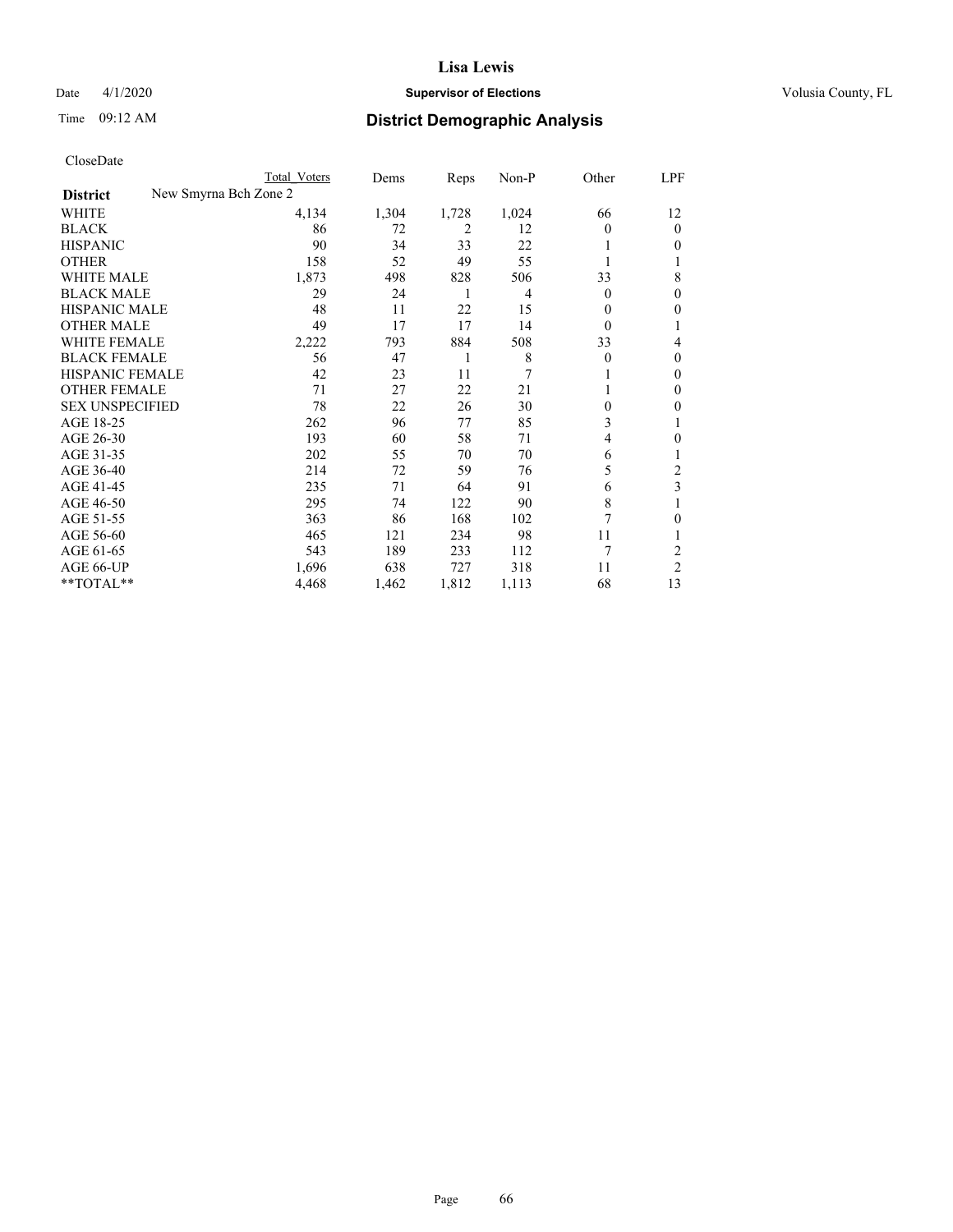# Date 4/1/2020 **Supervisor of Elections Supervisor of Elections** Volusia County, FL

| CloseDate |
|-----------|
|-----------|

|                        |                       | Total Voters | Dems  | Reps  | Non-P | Other    | LPF            |
|------------------------|-----------------------|--------------|-------|-------|-------|----------|----------------|
| <b>District</b>        | New Smyrna Bch Zone 3 |              |       |       |       |          |                |
| WHITE                  |                       | 5,719        | 1,460 | 2,701 | 1,444 | 96       | 18             |
| <b>BLACK</b>           |                       | 51           | 34    | 2     | 14    | 0        | T              |
| <b>HISPANIC</b>        |                       | 134          | 44    | 45    | 44    |          | 0              |
| <b>OTHER</b>           |                       | 168          | 39    | 55    | 72    |          |                |
| <b>WHITE MALE</b>      |                       | 2,614        | 555   | 1,295 | 702   | 51       | 11             |
| <b>BLACK MALE</b>      |                       | 27           | 16    | 1     | 9     | $\Omega$ |                |
| <b>HISPANIC MALE</b>   |                       | 71           | 25    | 22    | 23    |          | $\Omega$       |
| <b>OTHER MALE</b>      |                       | 59           | 16    | 16    | 26    |          | $\Omega$       |
| WHITE FEMALE           |                       | 3,060        | 897   | 1,382 | 730   | 45       | 6              |
| <b>BLACK FEMALE</b>    |                       | 24           | 18    | 1     | 5     | $\Omega$ | $\Omega$       |
| HISPANIC FEMALE        |                       | 60           | 18    | 22    | 20    | $\Omega$ | $\Omega$       |
| <b>OTHER FEMALE</b>    |                       | 72           | 17    | 27    | 27    | 0        |                |
| <b>SEX UNSPECIFIED</b> |                       | 85           | 15    | 37    | 32    | 0        |                |
| AGE 18-25              |                       | 337          | 70    | 121   | 132   | 13       |                |
| AGE 26-30              |                       | 266          | 62    | 90    | 103   |          | 4              |
| AGE 31-35              |                       | 322          | 78    | 107   | 130   | 5        | 2              |
| AGE 36-40              |                       | 328          | 83    | 125   | 110   | 7        | 3              |
| AGE 41-45              |                       | 320          | 80    | 129   | 102   | 5        | 4              |
| AGE 46-50              |                       | 337          | 76    | 157   | 98    | 6        | $\theta$       |
| AGE 51-55              |                       | 416          | 79    | 225   | 103   | 7        | $\overline{2}$ |
| AGE 56-60              |                       | 579          | 134   | 279   | 159   | 6        | 1              |
| AGE 61-65              |                       | 684          | 184   | 327   | 160   | 10       | 3              |
| AGE 66-UP              |                       | 2,483        | 731   | 1,243 | 477   | 32       | $\theta$       |
| **TOTAL**              |                       | 6,072        | 1,577 | 2,803 | 1,574 | 98       | 20             |
|                        |                       |              |       |       |       |          |                |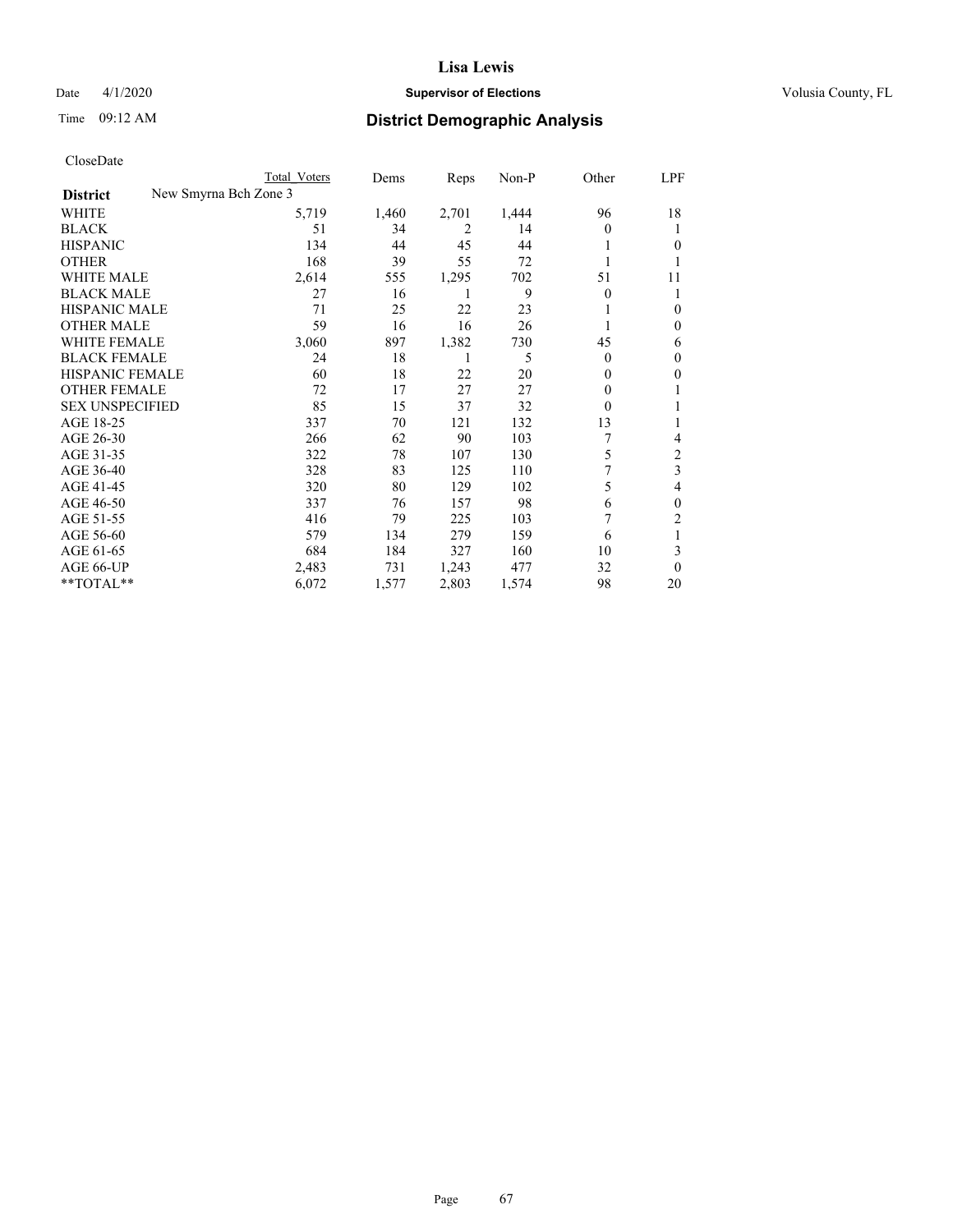# Date 4/1/2020 **Supervisor of Elections Supervisor of Elections** Volusia County, FL

|                                          | Total Voters | Dems  | Reps  | Non-P | Other          | LPF          |
|------------------------------------------|--------------|-------|-------|-------|----------------|--------------|
| New Smyrna Bch Zone 4<br><b>District</b> |              |       |       |       |                |              |
| WHITE                                    | 5,791        | 1,556 | 2,695 | 1,429 | 100            | 11           |
| <b>BLACK</b>                             | 591          | 487   | 17    | 85    |                |              |
| <b>HISPANIC</b>                          | 143          | 55    | 45    | 40    | 3              | $\Omega$     |
| <b>OTHER</b>                             | 270          | 79    | 56    | 131   | 4              | 0            |
| <b>WHITE MALE</b>                        | 2,646        | 599   | 1,316 | 673   | 50             | 8            |
| <b>BLACK MALE</b>                        | 238          | 184   | 7     | 45    |                |              |
| <b>HISPANIC MALE</b>                     | 58           | 23    | 20    | 14    |                | 0            |
| <b>OTHER MALE</b>                        | 105          | 24    | 26    | 51    | 4              | 0            |
| <b>WHITE FEMALE</b>                      | 3,093        | 941   | 1,358 | 741   | 50             | 3            |
| <b>BLACK FEMALE</b>                      | 339          | 291   | 9     | 39    | $\Omega$       | 0            |
| <b>HISPANIC FEMALE</b>                   | 78           | 32    | 22    | 22    | $\overline{c}$ | 0            |
| <b>OTHER FEMALE</b>                      | 114          | 42    | 25    | 47    | $\theta$       | 0            |
| <b>SEX UNSPECIFIED</b>                   | 124          | 41    | 30    | 53    | $\theta$       | 0            |
| AGE 18-25                                | 452          | 146   | 124   | 167   | 13             | 2            |
| AGE 26-30                                | 334          | 111   | 91    | 121   | 8              | 3            |
| AGE 31-35                                | 327          | 105   | 108   | 106   | 6              | 2            |
| AGE 36-40                                | 331          | 103   | 119   | 104   | 5              | $\mathbf{0}$ |
| AGE 41-45                                | 301          | 74    | 121   | 103   | 3              | 0            |
| AGE 46-50                                | 428          | 137   | 166   | 113   | 10             | 2            |
| AGE 51-55                                | 472          | 145   | 200   | 115   | 12             | $\theta$     |
| AGE 56-60                                | 703          | 201   | 336   | 157   | 9              | 0            |
| AGE 61-65                                | 810          | 250   | 364   | 185   | 11             | $\theta$     |
| AGE 66-UP                                | 2,637        | 905   | 1,184 | 514   | 31             | 3            |
| **TOTAL**                                | 6,795        | 2,177 | 2,813 | 1,685 | 108            | 12           |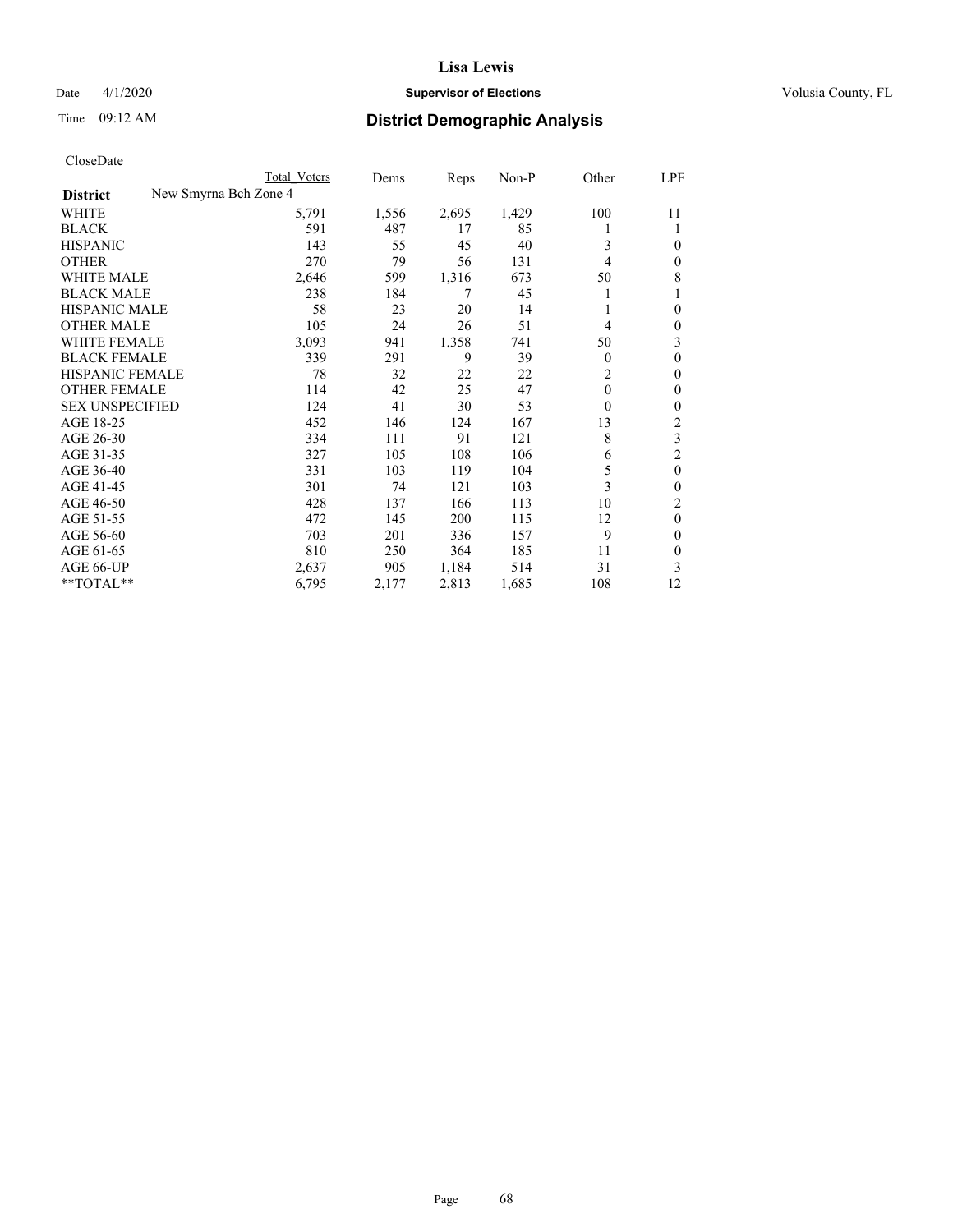# Date 4/1/2020 **Supervisor of Elections Supervisor of Elections** Volusia County, FL

# Time 09:12 AM **District Demographic Analysis**

|                        |          | Total Voters | Dems | Reps     | Non-P          | Other  | LPF      |
|------------------------|----------|--------------|------|----------|----------------|--------|----------|
| <b>District</b>        | Oak Hill |              |      |          |                |        |          |
| WHITE                  |          | 1,354        | 327  | 647      | 356            | 21     | 3        |
| <b>BLACK</b>           |          | 151          | 127  | 5        | 19             | 0      | 0        |
| <b>HISPANIC</b>        |          | 12           | 6    |          | 5              | 0      | 0        |
| <b>OTHER</b>           |          | 43           | 13   | 16       | 14             | 0      | 0        |
| WHITE MALE             |          | 670          | 146  | 329      | 187            | 6      | 2        |
| <b>BLACK MALE</b>      |          | 68           | 52   | 3        | 13             | $_{0}$ | $\theta$ |
| <b>HISPANIC MALE</b>   |          | 5            |      |          | 3              | $_{0}$ | 0        |
| <b>OTHER MALE</b>      |          | 17           | 4    | 7        | 6              | 0      | 0        |
| WHITE FEMALE           |          | 666          | 177  | 308      | 165            | 15     |          |
| <b>BLACK FEMALE</b>    |          | 83           | 75   | 2        | 6              | 0      | 0        |
| <b>HISPANIC FEMALE</b> |          | 7            | 5    | $\theta$ | 2              | 0      | 0        |
| <b>OTHER FEMALE</b>    |          | 16           | 8    | 6        | $\overline{2}$ | 0      | 0        |
| <b>SEX UNSPECIFIED</b> |          | 28           | 5    | 13       | 10             | $_{0}$ | 0        |
| AGE 18-25              |          | 102          | 35   | 26       | 37             | 4      | 0        |
| AGE 26-30              |          | 68           | 22   | 23       | 20             | 3      | 0        |
| AGE 31-35              |          | 63           | 22   | 22       | 19             | 0      | 0        |
| AGE 36-40              |          | 77           | 28   | 25       | 23             | 0      |          |
| AGE 41-45              |          | 76           | 23   | 26       | 27             | 0      | 0        |
| AGE 46-50              |          | 92           | 25   | 37       | 29             |        | 0        |
| AGE 51-55              |          | 119          | 34   | 53       | 32             | 0      | 0        |
| AGE 56-60              |          | 170          | 50   | 77       | 38             | 5      | 0        |
| AGE 61-65              |          | 198          | 61   | 96       | 39             | 0      | 2        |
| AGE 66-UP              |          | 595          | 173  | 284      | 130            | 8      | 0        |
| **TOTAL**              |          | 1,560        | 473  | 669      | 394            | 21     | 3        |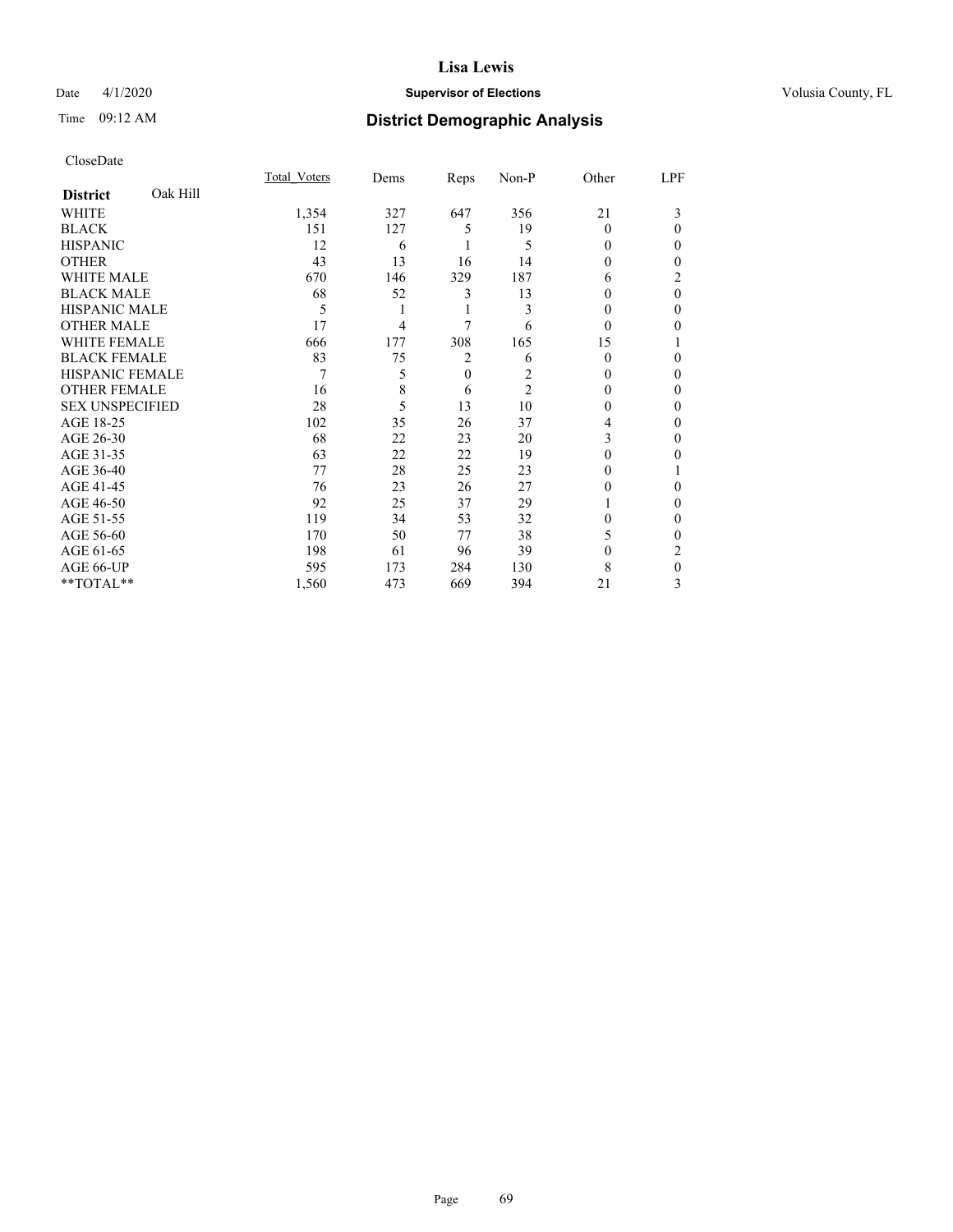# Date 4/1/2020 **Supervisor of Elections Supervisor of Elections** Volusia County, FL

# Time 09:12 AM **District Demographic Analysis**

|                                       | Total Voters | Dems | Reps           | Non-P | Other          | LPF      |
|---------------------------------------|--------------|------|----------------|-------|----------------|----------|
| Orange City Seat 1<br><b>District</b> |              |      |                |       |                |          |
| WHITE                                 | 755          | 233  | 309            | 200   | 10             | 3        |
| <b>BLACK</b>                          | 144          | 110  | 7              | 27    | $\Omega$       | 0        |
| <b>HISPANIC</b>                       | 485          | 231  | 69             | 183   | 2              | 0        |
| <b>OTHER</b>                          | 81           | 39   | 15             | 26    | 1              | 0        |
| <b>WHITE MALE</b>                     | 283          | 76   | 119            | 80    | 6              | 2        |
| <b>BLACK MALE</b>                     | 47           | 33   | $\overline{4}$ | 10    | $\Omega$       | $\theta$ |
| <b>HISPANIC MALE</b>                  | 198          | 83   | 33             | 81    |                | 0        |
| <b>OTHER MALE</b>                     | 29           | 10   | 10             | 9     | $\theta$       | 0        |
| <b>WHITE FEMALE</b>                   | 471          | 156  | 190            | 120   | 4              |          |
| <b>BLACK FEMALE</b>                   | 95           | 75   | 3              | 17    | $\Omega$       | 0        |
| <b>HISPANIC FEMALE</b>                | 281          | 144  | 34             | 102   |                | 0        |
| <b>OTHER FEMALE</b>                   | 38           | 23   | 3              | 11    | 1              | 0        |
| <b>SEX UNSPECIFIED</b>                | 23           | 13   | $\overline{4}$ | 6     | $\theta$       | 0        |
| AGE 18-25                             | 148          | 67   | 21             | 57    | $\overline{c}$ |          |
| AGE 26-30                             | 111          | 50   | 18             | 40    | 3              | 0        |
| AGE 31-35                             | 88           | 30   | 19             | 39    | 0              | 0        |
| AGE 36-40                             | 108          | 42   | 23             | 42    | $\Omega$       |          |
| AGE 41-45                             | 86           | 38   | 18             | 27    | 2              |          |
| AGE 46-50                             | 93           | 33   | 33             | 25    | $\overline{2}$ | 0        |
| AGE 51-55                             | 87           | 30   | 28             | 28    | 1              | 0        |
| AGE 56-60                             | 91           | 38   | 19             | 32    | $\overline{2}$ | 0        |
| AGE 61-65                             | 108          | 51   | 31             | 26    | $\theta$       | 0        |
| AGE 66-UP                             | 545          | 234  | 190            | 120   |                | 0        |
| **TOTAL**                             | 1,465        | 613  | 400            | 436   | 13             | 3        |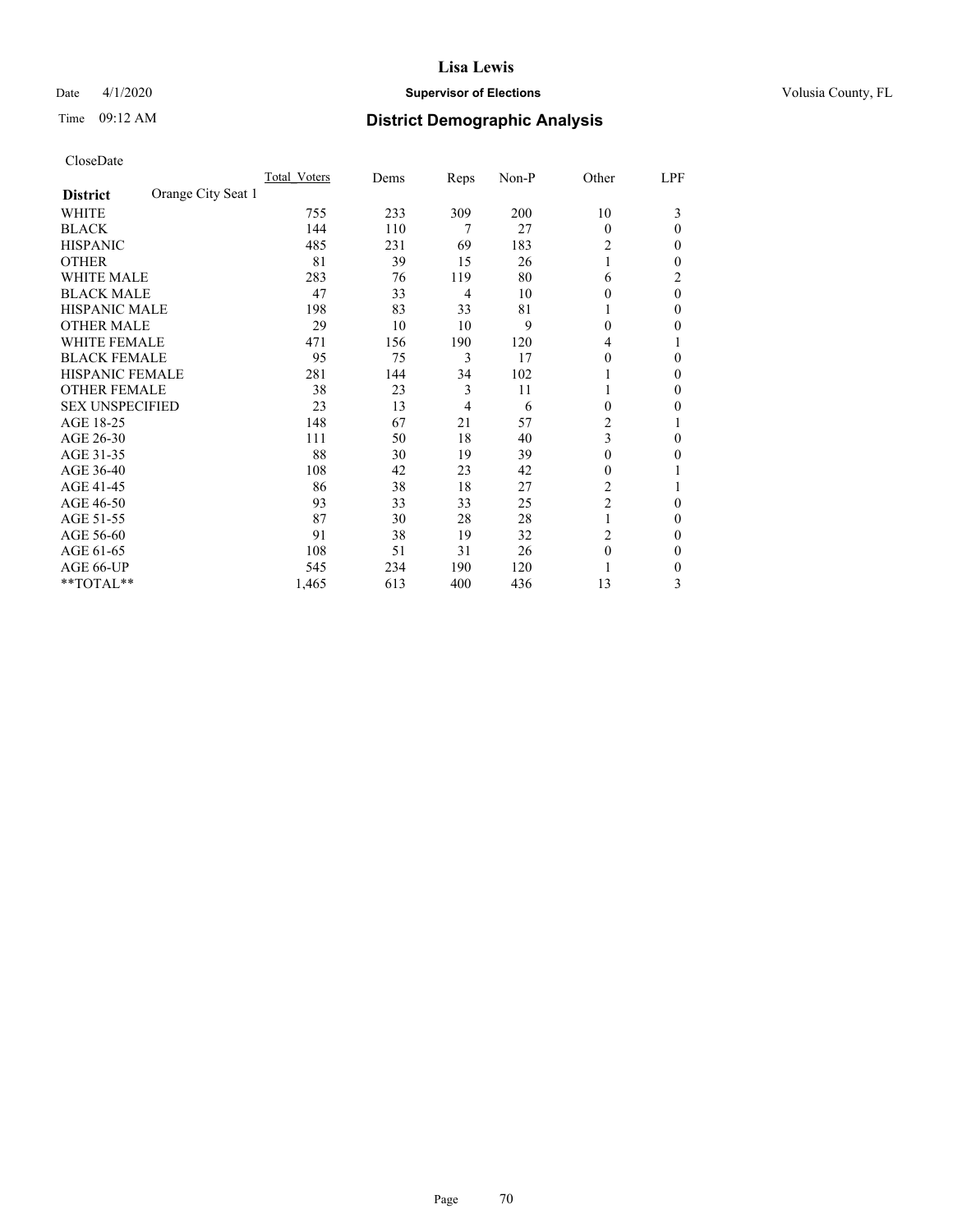# Date 4/1/2020 **Supervisor of Elections Supervisor of Elections** Volusia County, FL

# Time 09:12 AM **District Demographic Analysis**

|                                       | Total Voters | Dems | Reps | Non-P | Other          | LPF      |
|---------------------------------------|--------------|------|------|-------|----------------|----------|
| Orange City Seat 2<br><b>District</b> |              |      |      |       |                |          |
| WHITE                                 | 1,076        | 288  | 481  | 298   | 6              | 3        |
| <b>BLACK</b>                          | 67           | 54   | 3    | 10    | $\theta$       | 0        |
| <b>HISPANIC</b>                       | 259          | 114  | 38   | 107   | $\theta$       | 0        |
| <b>OTHER</b>                          | 64           | 11   | 20   | 32    | L              | 0        |
| <b>WHITE MALE</b>                     | 497          | 109  | 236  | 146   | 4              | 2        |
| <b>BLACK MALE</b>                     | 33           | 24   | 2    | 7     | $\theta$       | $\theta$ |
| HISPANIC MALE                         | 109          | 46   | 18   | 45    | $\theta$       | 0        |
| <b>OTHER MALE</b>                     | 25           | 2    | 9    | 13    | 1              | 0        |
| <b>WHITE FEMALE</b>                   | 570          | 178  | 238  | 151   | 2              |          |
| <b>BLACK FEMALE</b>                   | 34           | 30   | 1    | 3     | $\theta$       | 0        |
| <b>HISPANIC FEMALE</b>                | 146          | 67   | 20   | 59    | $\Omega$       | 0        |
| <b>OTHER FEMALE</b>                   | 24           | 8    | 9    | 7     | $\theta$       | 0        |
| <b>SEX UNSPECIFIED</b>                | 28           | 3    | 9    | 16    | $\Omega$       | 0        |
| AGE 18-25                             | 157          | 45   | 40   | 70    | 2              | 0        |
| AGE 26-30                             | 113          | 40   | 26   | 45    | $\mathbf{0}$   | 2        |
| AGE 31-35                             | 115          | 42   | 37   | 34    | $\overline{2}$ | $\theta$ |
| AGE 36-40                             | 99           | 23   | 34   | 42    | $\theta$       | 0        |
| AGE 41-45                             | 110          | 32   | 37   | 40    | $\Omega$       |          |
| AGE 46-50                             | 124          | 26   | 57   | 41    | $\theta$       | 0        |
| AGE 51-55                             | 145          | 53   | 48   | 44    | $\Omega$       | 0        |
| AGE 56-60                             | 139          | 45   | 56   | 38    | $\theta$       | 0        |
| AGE 61-65                             | 137          | 38   | 71   | 27    |                | 0        |
| AGE 66-UP                             | 327          | 123  | 136  | 66    | 2              | 0        |
| **TOTAL**                             | 1,466        | 467  | 542  | 447   | 7              | 3        |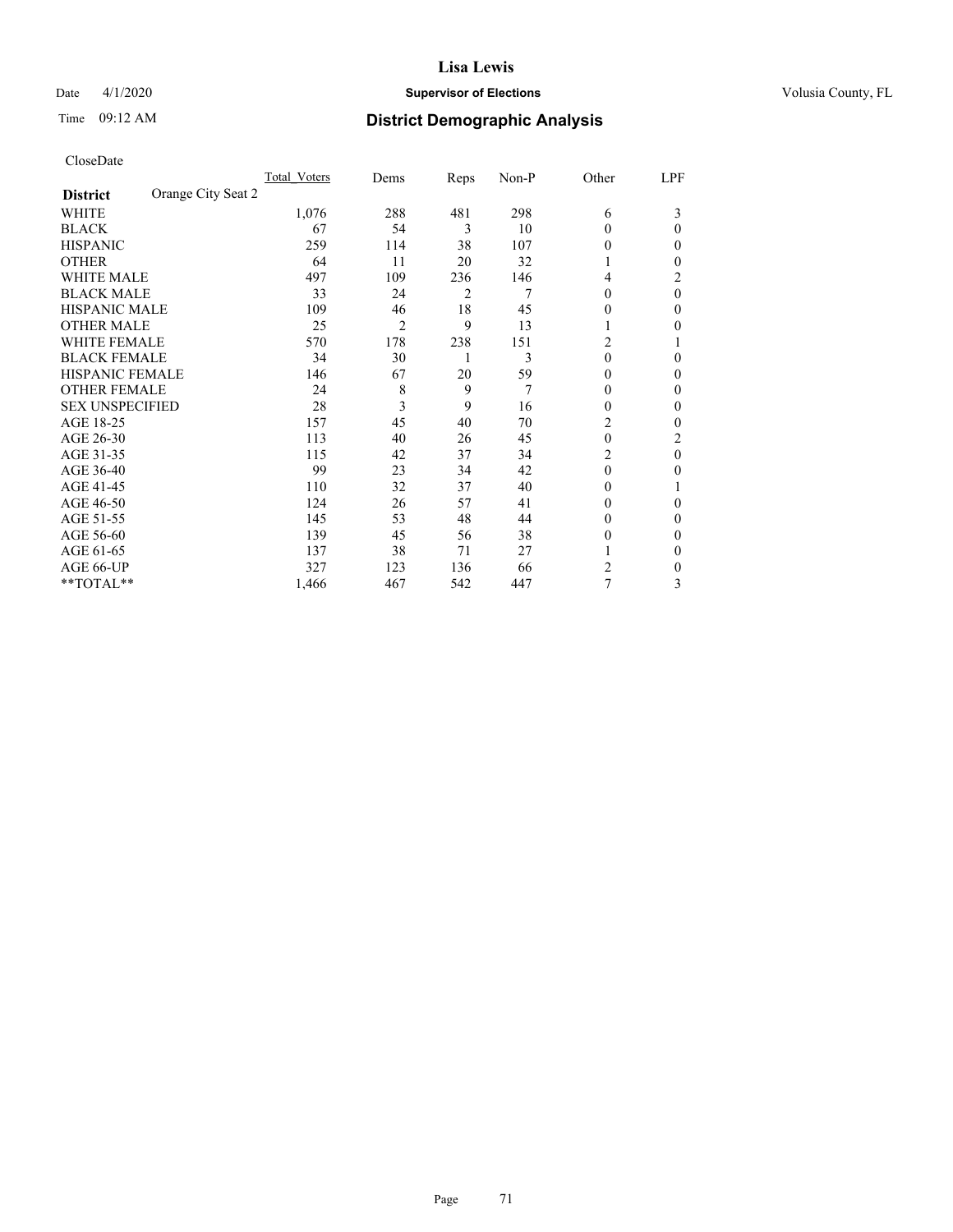# Date 4/1/2020 **Supervisor of Elections Supervisor of Elections** Volusia County, FL

# Time 09:12 AM **District Demographic Analysis**

|                        |                    | Total Voters | Dems | Reps | Non-P | Other          | LPF      |
|------------------------|--------------------|--------------|------|------|-------|----------------|----------|
| <b>District</b>        | Orange City Seat 3 |              |      |      |       |                |          |
| WHITE                  |                    | 1,163        | 313  | 498  | 338   | 10             | 4        |
| <b>BLACK</b>           |                    | 115          | 84   | 6    | 25    | $\theta$       | $\Omega$ |
| <b>HISPANIC</b>        |                    | 336          | 153  | 54   | 125   | 4              | 0        |
| <b>OTHER</b>           |                    | 108          | 31   | 24   | 49    | 3              |          |
| <b>WHITE MALE</b>      |                    | 515          | 124  | 224  | 160   | 3              | 4        |
| <b>BLACK MALE</b>      |                    | 45           | 30   | 3    | 12    | $\theta$       | $\Omega$ |
| HISPANIC MALE          |                    | 128          | 54   | 30   | 41    | 3              | 0        |
| <b>OTHER MALE</b>      |                    | 40           | 11   | 8    | 20    | $\theta$       | 1        |
| <b>WHITE FEMALE</b>    |                    | 631          | 185  | 270  | 170   | 6              | 0        |
| <b>BLACK FEMALE</b>    |                    | 67           | 51   | 3    | 13    | $\theta$       | 0        |
| <b>HISPANIC FEMALE</b> |                    | 200          | 96   | 24   | 79    | 1              | 0        |
| <b>OTHER FEMALE</b>    |                    | 49           | 16   | 12   | 19    | 2              | 0        |
| <b>SEX UNSPECIFIED</b> |                    | 47           | 14   | 8    | 23    | $\overline{c}$ | 0        |
| AGE 18-25              |                    | 133          | 47   | 26   | 56    | 3              |          |
| AGE 26-30              |                    | 93           | 33   | 26   | 31    | $\overline{c}$ |          |
| AGE 31-35              |                    | 104          | 36   | 22   | 45    | $\theta$       |          |
| AGE 36-40              |                    | 114          | 43   | 25   | 45    | $\theta$       |          |
| AGE 41-45              |                    | 109          | 45   | 31   | 33    | $\theta$       | 0        |
| AGE 46-50              |                    | 129          | 38   | 45   | 44    | 2              | 0        |
| AGE 51-55              |                    | 106          | 32   | 42   | 29    | 3              | 0        |
| AGE 56-60              |                    | 141          | 51   | 53   | 34    | 3              | 0        |
| AGE 61-65              |                    | 178          | 58   | 66   | 53    |                | 0        |
| AGE 66-UP              |                    | 615          | 198  | 246  | 167   | 3              |          |
| **TOTAL**              |                    | 1,722        | 581  | 582  | 537   | 17             | 5        |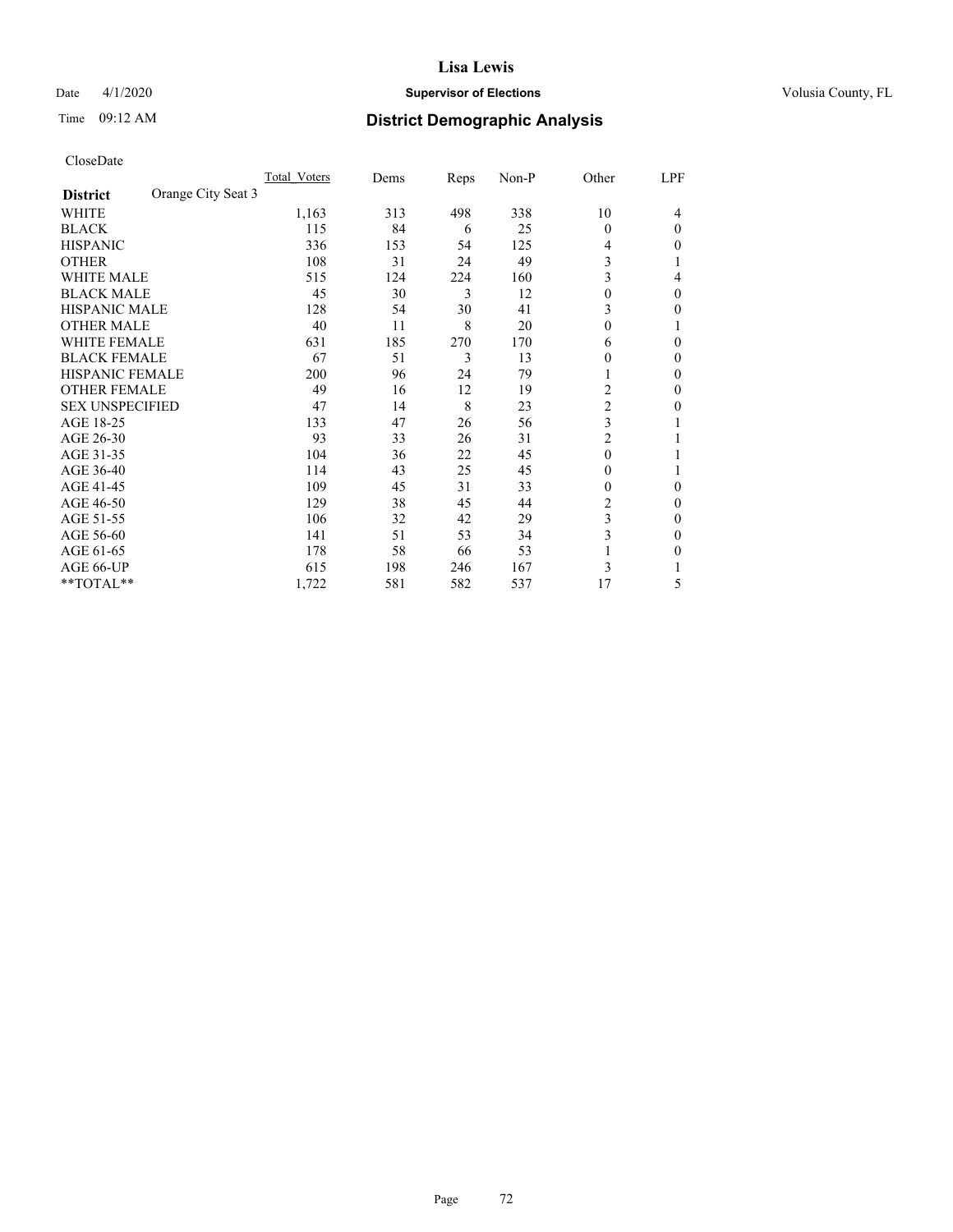# Date 4/1/2020 **Supervisor of Elections Supervisor of Elections** Volusia County, FL

# Time 09:12 AM **District Demographic Analysis**

|                                       | Total Voters | Dems           | Reps           | Non-P | Other    | LPF            |
|---------------------------------------|--------------|----------------|----------------|-------|----------|----------------|
| Orange City Seat 4<br><b>District</b> |              |                |                |       |          |                |
| WHITE                                 | 1,269        | 376            | 528            | 346   | 12       |                |
| <b>BLACK</b>                          | 21           | 16             | $\overline{2}$ | 3     | $\Omega$ | 0              |
| <b>HISPANIC</b>                       | 109          | 49             | 20             | 40    | 0        | 0              |
| <b>OTHER</b>                          | 80           | 17             | 13             | 49    |          | 0              |
| <b>WHITE MALE</b>                     | 595          | 137            | 267            | 183   | 5        | 3              |
| <b>BLACK MALE</b>                     | 9            | 6              | $\overline{2}$ | 1     | 0        | 0              |
| <b>HISPANIC MALE</b>                  | 56           | 24             | 13             | 19    | $_{0}$   | 0              |
| <b>OTHER MALE</b>                     | 26           | 5              | 6              | 15    | 0        | 0              |
| <b>WHITE FEMALE</b>                   | 663          | 238            | 254            | 160   |          | 4              |
| <b>BLACK FEMALE</b>                   | 12           | 10             | $\theta$       | 2     | 0        | 0              |
| <b>HISPANIC FEMALE</b>                | 52           | 25             | 7              | 20    | 0        | 0              |
| <b>OTHER FEMALE</b>                   | 32           | 11             | 5              | 15    | 1        | $_{0}$         |
| <b>SEX UNSPECIFIED</b>                | 33           | $\overline{2}$ | 8              | 23    | 0        | 0              |
| AGE 18-25                             | 148          | 30             | 51             | 64    |          | $\overline{c}$ |
| AGE 26-30                             | 105          | 25             | 26             | 50    | 4        | 0              |
| AGE 31-35                             | 91           | 25             | 23             | 43    | 0        | 0              |
| AGE 36-40                             | 99           | 33             | 37             | 26    | l        | 2              |
| AGE 41-45                             | 110          | 32             | 35             | 40    | 3        | 0              |
| AGE 46-50                             | 112          | 31             | 45             | 36    | $\Omega$ | 0              |
| AGE 51-55                             | 128          | 37             | 49             | 41    | 0        |                |
| AGE 56-60                             | 150          | 37             | 66             | 46    | 0        |                |
| AGE 61-65                             | 150          | 44             | 68             | 36    |          |                |
| AGE 66-UP                             | 386          | 164            | 163            | 56    | 3        | 0              |
| **TOTAL**                             | 1,479        | 458            | 563            | 438   | 13       | 7              |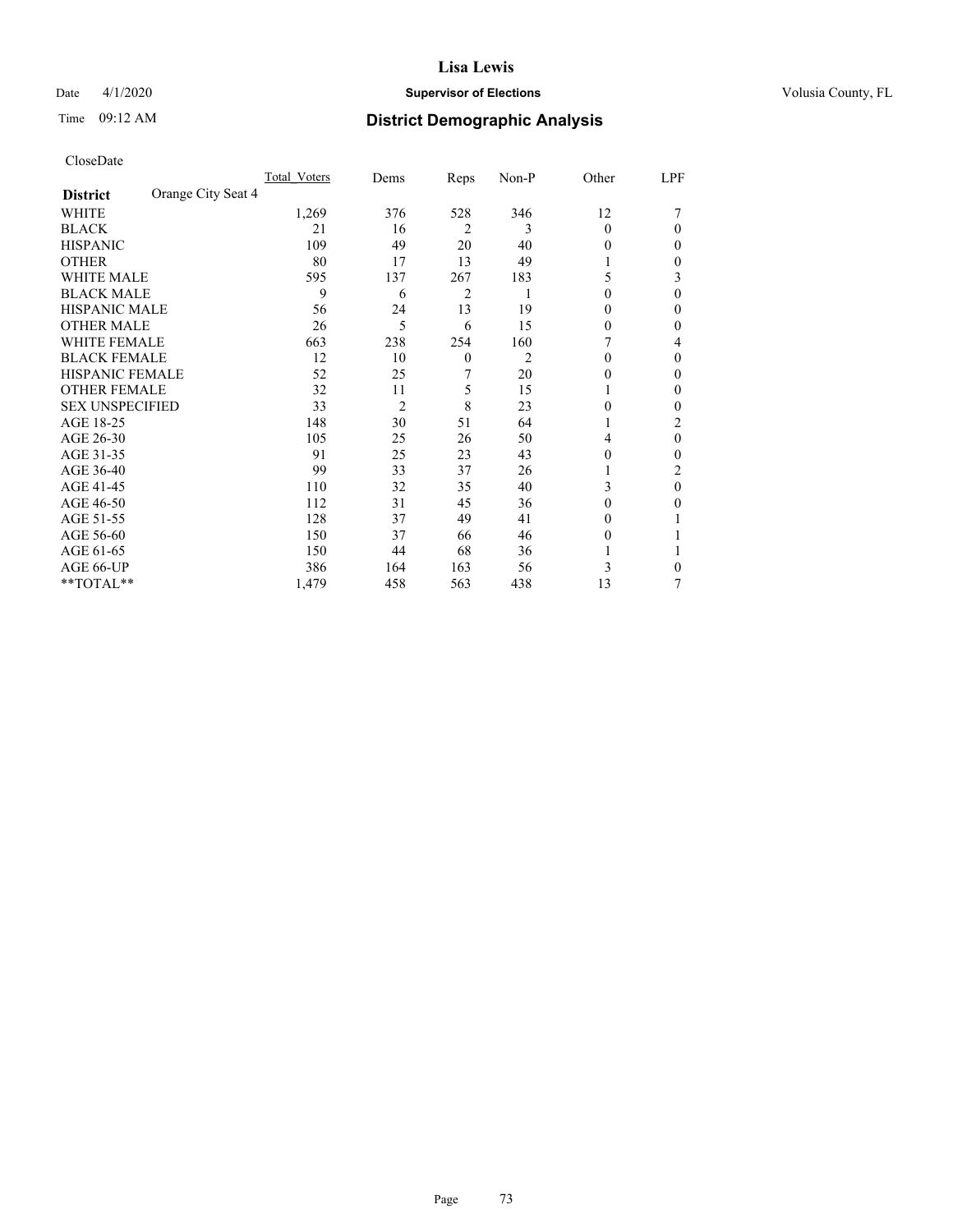# Date 4/1/2020 **Supervisor of Elections Supervisor of Elections** Volusia County, FL

# Time 09:12 AM **District Demographic Analysis**

|                        |                    | Total Voters | Dems           | Reps           | Non-P | Other          | LPF      |
|------------------------|--------------------|--------------|----------------|----------------|-------|----------------|----------|
| <b>District</b>        | Orange City Seat 5 |              |                |                |       |                |          |
| WHITE                  |                    | 1,508        | 404            | 744            | 343   | 15             | 2        |
| <b>BLACK</b>           |                    | 123          | 99             | 4              | 19    |                | $\theta$ |
| <b>HISPANIC</b>        |                    | 182          | 75             | 29             | 77    |                | 0        |
| <b>OTHER</b>           |                    | 78           | 27             | 21             | 29    |                | 0        |
| WHITE MALE             |                    | 605          | 133            | 317            | 144   | 9              | 2        |
| <b>BLACK MALE</b>      |                    | 46           | 35             | 2              | 9     | $\Omega$       | $\theta$ |
| <b>HISPANIC MALE</b>   |                    | 81           | 37             | 14             | 29    |                | 0        |
| <b>OTHER MALE</b>      |                    | 19           | 8              | 4              | 7     | $\Omega$       | 0        |
| WHITE FEMALE           |                    | 892          | 271            | 423            | 192   | 6              | 0        |
| <b>BLACK FEMALE</b>    |                    | 75           | 64             | $\overline{2}$ | 8     |                | 0        |
| <b>HISPANIC FEMALE</b> |                    | 97           | 37             | 15             | 45    | $\Omega$       | 0        |
| <b>OTHER FEMALE</b>    |                    | 46           | 16             | 16             | 13    |                | 0        |
| <b>SEX UNSPECIFIED</b> |                    | 30           | $\overline{4}$ | 5              | 21    | 0              | 0        |
| AGE 18-25              |                    | 89           | 26             | 22             | 40    |                | 0        |
| AGE 26-30              |                    | 76           | 15             | 18             | 41    |                |          |
| AGE 31-35              |                    | 78           | 34             | 26             | 17    |                | 0        |
| AGE 36-40              |                    | 65           | 25             | 13             | 26    |                | 0        |
| AGE 41-45              |                    | 64           | 24             | 17             | 21    | 2              | 0        |
| AGE 46-50              |                    | 87           | 28             | 32             | 27    | $\theta$       | 0        |
| AGE 51-55              |                    | 85           | 29             | 27             | 28    |                | 0        |
| AGE 56-60              |                    | 127          | 47             | 43             | 34    | 3              | 0        |
| AGE 61-65              |                    | 146          | 60             | 49             | 35    | $\overline{2}$ | 0        |
| AGE 66-UP              |                    | 1,074        | 317            | 551            | 199   | 6              |          |
| **TOTAL**              |                    | 1,891        | 605            | 798            | 468   | 18             | 2        |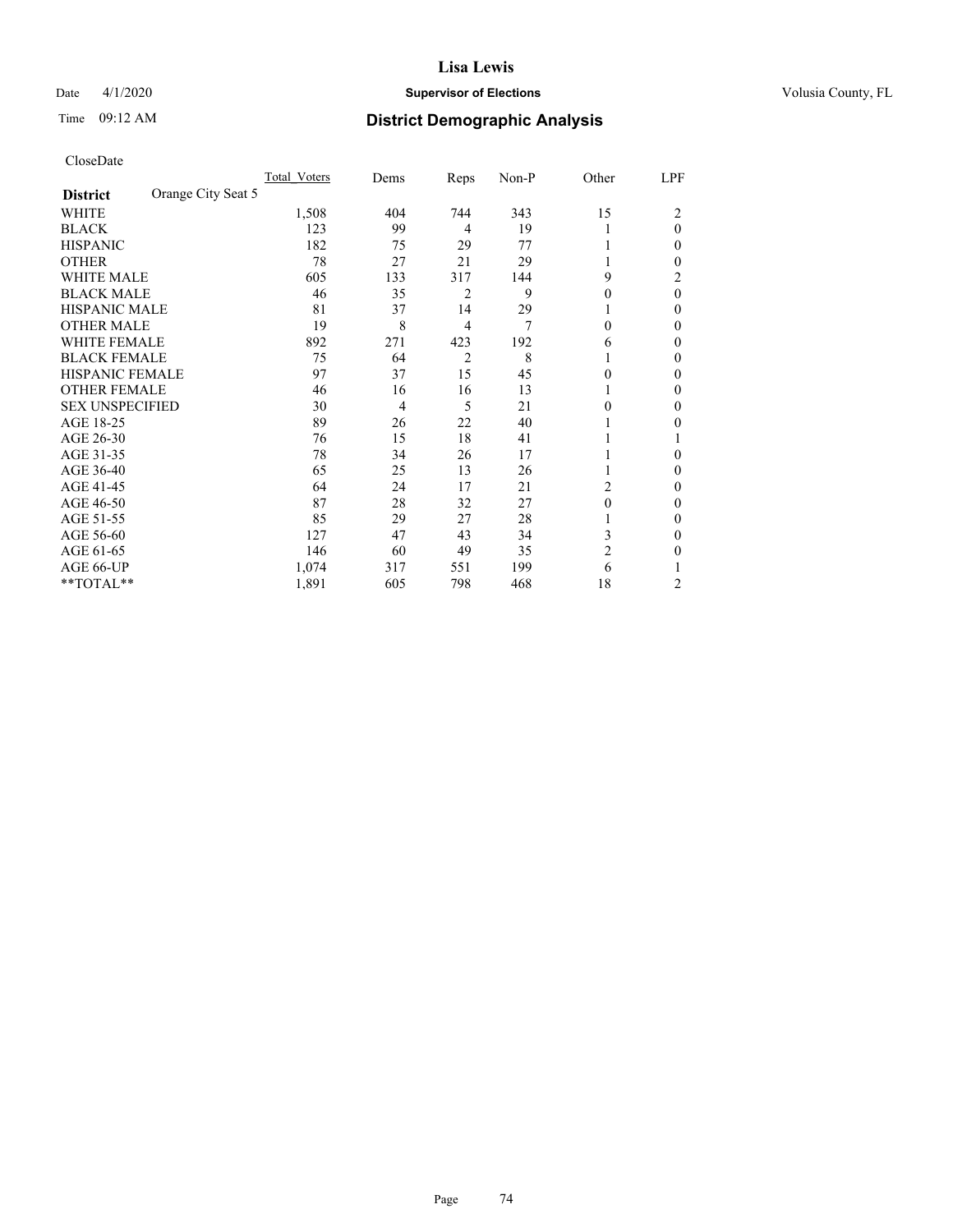# Date 4/1/2020 **Supervisor of Elections Supervisor of Elections** Volusia County, FL

# Time 09:12 AM **District Demographic Analysis**

|                                        | Total Voters | Dems  | Reps  | $Non-P$ | Other            | LPF          |
|----------------------------------------|--------------|-------|-------|---------|------------------|--------------|
| Ormond Beach Zone 1<br><b>District</b> |              |       |       |         |                  |              |
| <b>WHITE</b>                           | 8,073        | 2,265 | 3,824 | 1,908   | 60               | 16           |
| <b>BLACK</b>                           | 125          | 93    | 5     | 27      | 0                | $\theta$     |
| <b>HISPANIC</b>                        | 204          | 75    | 58    | 63      | 6                | 2            |
| <b>OTHER</b>                           | 446          | 135   | 113   | 194     | 3                | 1            |
| <b>WHITE MALE</b>                      | 3,732        | 869   | 1,875 | 949     | 25               | 14           |
| <b>BLACK MALE</b>                      | 67           | 46    | 2     | 19      | 0                | 0            |
| HISPANIC MALE                          | 83           | 26    | 26    | 26      | 4                | 1            |
| <b>OTHER MALE</b>                      | 182          | 50    | 47    | 83      | $\overline{c}$   | $\theta$     |
| <b>WHITE FEMALE</b>                    | 4,273        | 1,378 | 1,926 | 932     | 35               | 2            |
| <b>BLACK FEMALE</b>                    | 56           | 46    | 3     | 7       | 0                | $\mathbf{0}$ |
| <b>HISPANIC FEMALE</b>                 | 117          | 47    | 31    | 36      | 2                | 1            |
| <b>OTHER FEMALE</b>                    | 197          | 65    | 50    | 81      | 1                | 0            |
| <b>SEX UNSPECIFIED</b>                 | 141          | 41    | 40    | 59      | $\boldsymbol{0}$ |              |
| AGE 18-25                              | 678          | 185   | 239   | 242     | 9                | 3            |
| AGE 26-30                              | 403          | 117   | 135   | 147     | 3                | 1            |
| AGE 31-35                              | 447          | 107   | 181   | 148     | 7                | 4            |
| AGE 36-40                              | 503          | 123   | 193   | 179     | 7                | 1            |
| AGE 41-45                              | 504          | 144   | 198   | 153     | 4                | 5            |
| AGE 46-50                              | 608          | 155   | 278   | 168     | 6                |              |
| AGE 51-55                              | 723          | 186   | 354   | 178     | 5                | $\theta$     |
| AGE 56-60                              | 826          | 238   | 397   | 185     | 6                | 0            |
| AGE 61-65                              | 948          | 300   | 466   | 173     | 8                |              |
| AGE 66-UP                              | 3,208        | 1,013 | 1,559 | 619     | 14               | 3            |
| $*$ TOTAL $*$                          | 8,848        | 2,568 | 4,000 | 2,192   | 69               | 19           |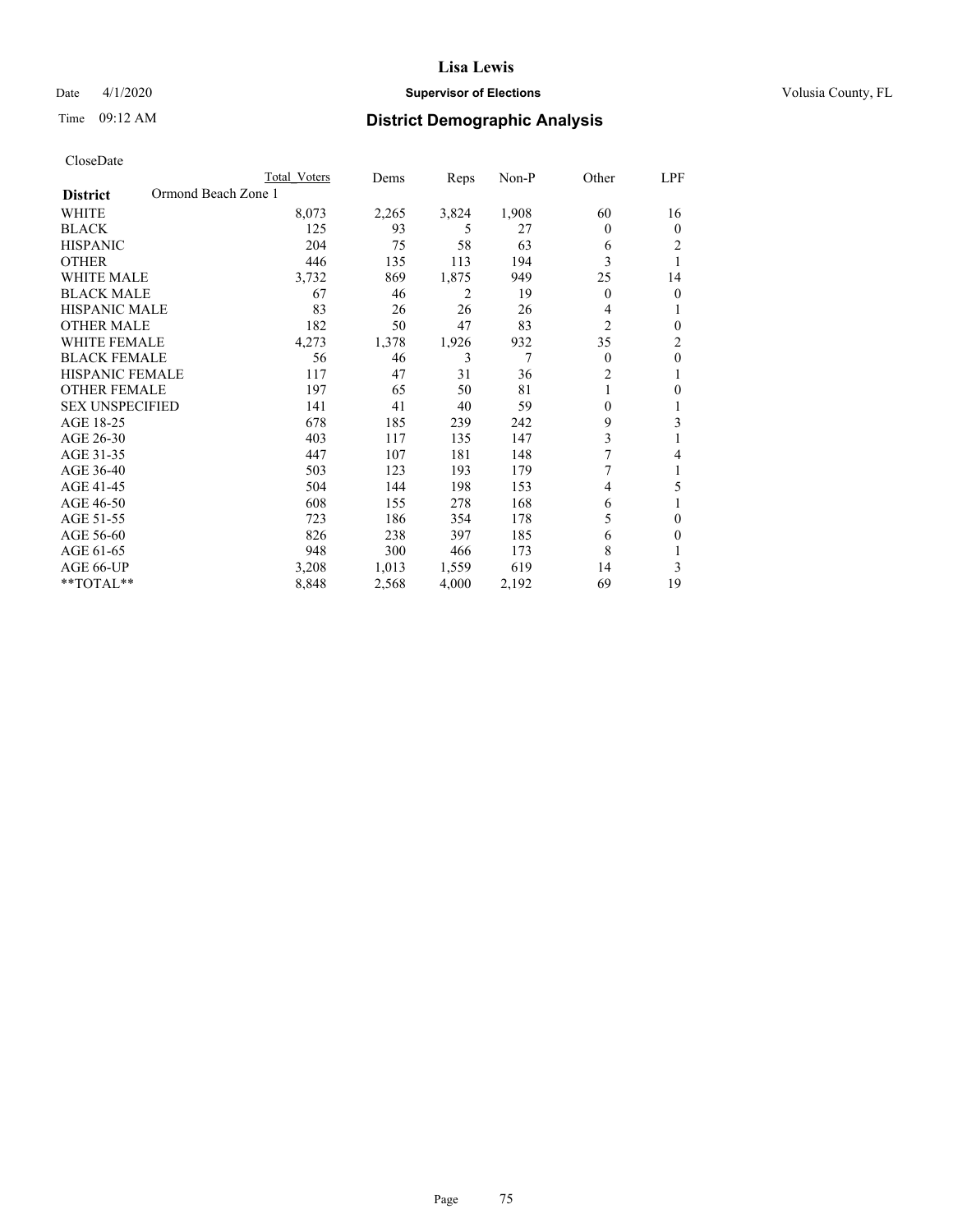# Date 4/1/2020 **Supervisor of Elections Supervisor of Elections** Volusia County, FL

# Time 09:12 AM **District Demographic Analysis**

|                                        | Total Voters | Dems  | Reps  | Non-P | Other          | LPF            |
|----------------------------------------|--------------|-------|-------|-------|----------------|----------------|
| Ormond Beach Zone 2<br><b>District</b> |              |       |       |       |                |                |
| WHITE                                  | 5,895        | 1,899 | 2,321 | 1,587 | 71             | 17             |
| <b>BLACK</b>                           | 408          | 313   | 22    | 72    |                | $\theta$       |
| <b>HISPANIC</b>                        | 245          | 113   | 43    | 88    | $\theta$       | 1              |
| <b>OTHER</b>                           | 404          | 150   | 90    | 160   | $\overline{2}$ | $\overline{2}$ |
| <b>WHITE MALE</b>                      | 2,635        | 709   | 1,144 | 738   | 31             | 13             |
| <b>BLACK MALE</b>                      | 166          | 116   | 11    | 38    |                | $\mathbf{0}$   |
| <b>HISPANIC MALE</b>                   | 83           | 38    | 23    | 22    | $\theta$       | $\theta$       |
| <b>OTHER MALE</b>                      | 141          | 48    | 28    | 61    | $\overline{2}$ | $\overline{c}$ |
| <b>WHITE FEMALE</b>                    | 3,185        | 1,168 | 1,158 | 816   | 39             | 4              |
| <b>BLACK FEMALE</b>                    | 234          | 190   | 11    | 33    | $\theta$       | $\theta$       |
| <b>HISPANIC FEMALE</b>                 | 156          | 74    | 19    | 62    | $\theta$       | 1              |
| <b>OTHER FEMALE</b>                    | 171          | 73    | 50    | 48    | $\theta$       | $\theta$       |
| <b>SEX UNSPECIFIED</b>                 | 181          | 59    | 32    | 89    |                | $\theta$       |
| AGE 18-25                              | 556          | 160   | 159   | 220   | 13             | 4              |
| AGE 26-30                              | 449          | 147   | 132   | 161   | 8              | 1              |
| AGE 31-35                              | 410          | 149   | 107   | 152   |                | 1              |
| AGE 36-40                              | 375          | 121   | 101   | 147   | 4              | 2              |
| AGE 41-45                              | 435          | 143   | 124   | 156   | 5              | 7              |
| AGE 46-50                              | 500          | 153   | 182   | 155   | 8              | $\overline{c}$ |
| AGE 51-55                              | 618          | 184   | 264   | 158   | 10             | $\overline{c}$ |
| AGE 56-60                              | 683          | 223   | 275   | 179   | 6              | $\theta$       |
| AGE 61-65                              | 727          | 275   | 275   | 168   | 8              | 1              |
| AGE 66-UP                              | 2,199        | 920   | 857   | 411   | 11             | $\theta$       |
| **TOTAL**                              | 6,952        | 2,475 | 2,476 | 1,907 | 74             | 20             |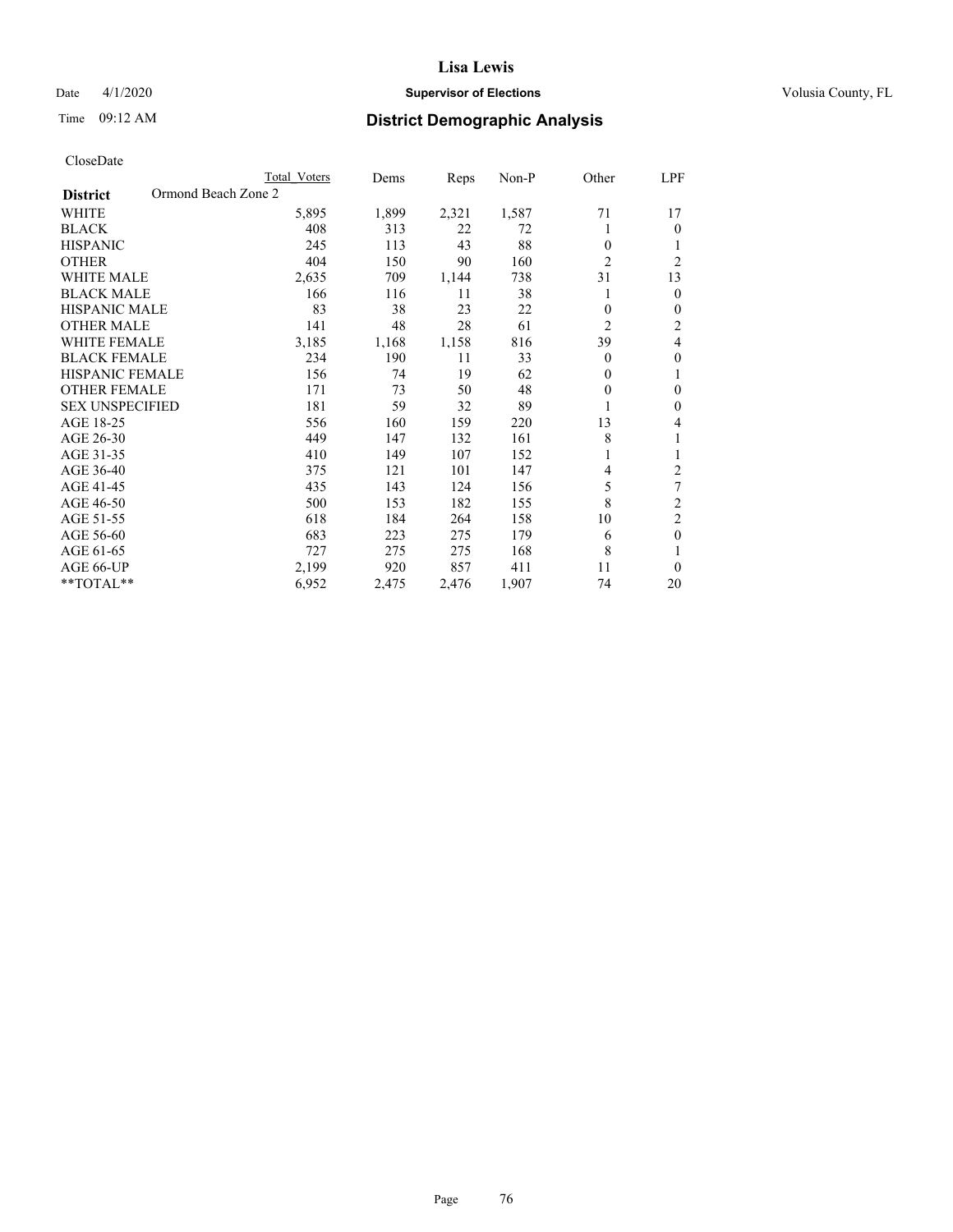# Date 4/1/2020 **Supervisor of Elections Supervisor of Elections** Volusia County, FL

# Time 09:12 AM **District Demographic Analysis**

|                                        | Total Voters | Dems  | Reps  | $Non-P$ | Other          | <u>LPF</u>   |
|----------------------------------------|--------------|-------|-------|---------|----------------|--------------|
| Ormond Beach Zone 3<br><b>District</b> |              |       |       |         |                |              |
| WHITE                                  | 7,432        | 1,972 | 3,667 | 1,716   | 58             | 19           |
| <b>BLACK</b>                           | 315          | 240   | 10    | 59      | 5              | 1            |
| <b>HISPANIC</b>                        | 293          | 97    | 75    | 115     | 5              |              |
| <b>OTHER</b>                           | 567          | 182   | 135   | 239     | 10             | 1            |
| <b>WHITE MALE</b>                      | 3,452        | 787   | 1,813 | 813     | 24             | 15           |
| <b>BLACK MALE</b>                      | 126          | 93    | 2     | 29      | 2              | $\mathbf{0}$ |
| HISPANIC MALE                          | 131          | 37    | 36    | 56      | 1              | 1            |
| <b>OTHER MALE</b>                      | 202          | 64    | 49    | 83      | 6              | $\mathbf{0}$ |
| <b>WHITE FEMALE</b>                    | 3,896        | 1,164 | 1,823 | 871     | 34             | 4            |
| <b>BLACK FEMALE</b>                    | 185          | 144   | 8     | 29      | 3              | 1            |
| <b>HISPANIC FEMALE</b>                 | 155          | 60    | 37    | 54      | 4              | $\mathbf{0}$ |
| <b>OTHER FEMALE</b>                    | 272          | 97    | 71    | 102     | 2              | $\mathbf{0}$ |
| <b>SEX UNSPECIFIED</b>                 | 188          | 45    | 48    | 92      | $\overline{c}$ | 1            |
| AGE 18-25                              | 859          | 238   | 299   | 299     | 19             | 4            |
| AGE 26-30                              | 494          | 156   | 171   | 164     | $\overline{2}$ | 1            |
| AGE 31-35                              | 516          | 160   | 174   | 177     | 4              | 1            |
| AGE 36-40                              | 558          | 132   | 223   | 191     | 6              | 6            |
| AGE 41-45                              | 483          | 112   | 216   | 148     | 5              | 2            |
| AGE 46-50                              | 621          | 147   | 303   | 160     | 8              | 3            |
| AGE 51-55                              | 734          | 184   | 377   | 165     | 7              | 1            |
| AGE 56-60                              | 758          | 206   | 372   | 174     | 5              | 1            |
| AGE 61-65                              | 851          | 263   | 419   | 159     | 9              | 1            |
| AGE 66-UP                              | 2,733        | 893   | 1,333 | 492     | 13             | 2            |
| $*$ TOTAL $*$                          | 8,607        | 2,491 | 3,887 | 2,129   | 78             | 22           |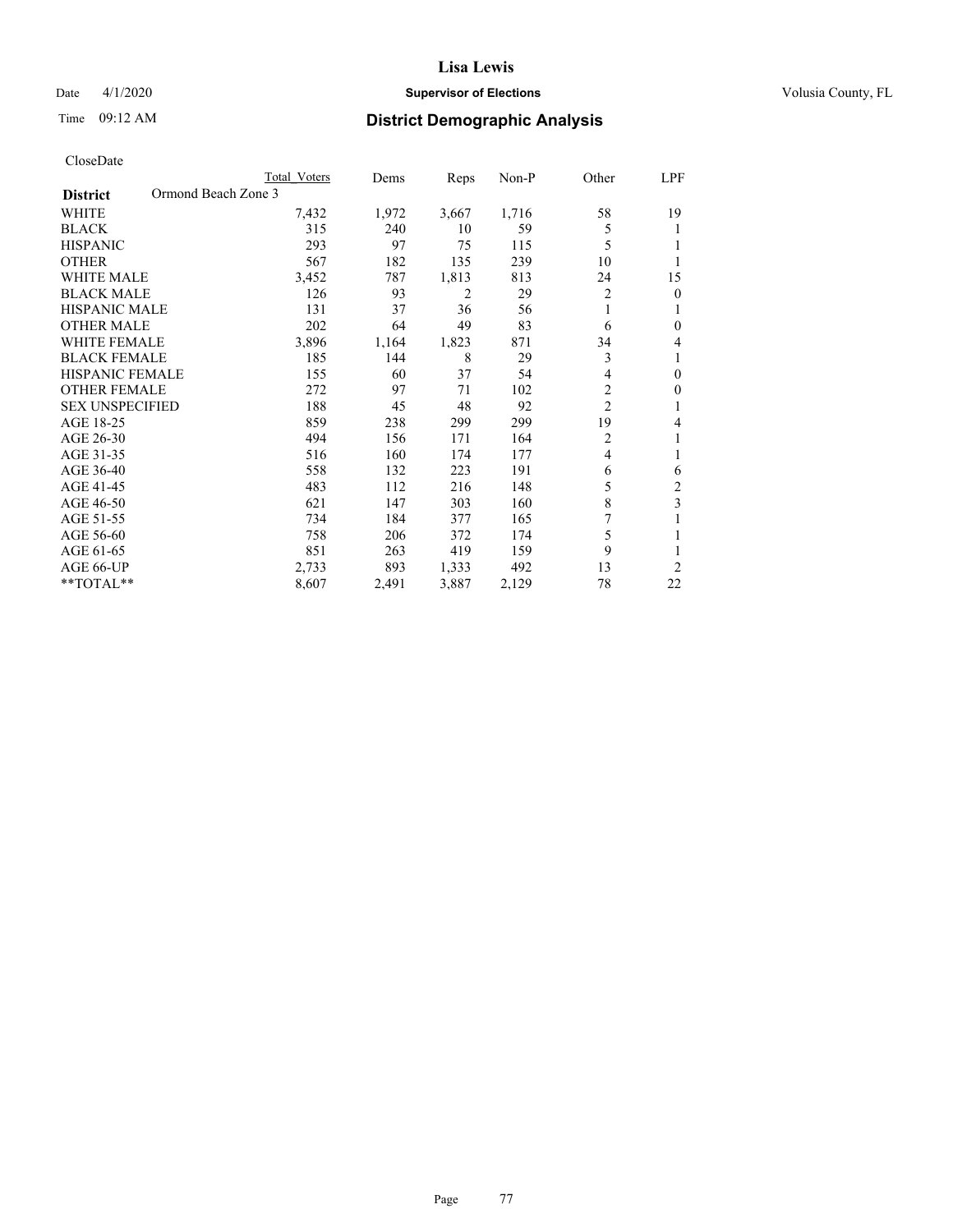# Date 4/1/2020 **Supervisor of Elections Supervisor of Elections** Volusia County, FL

# Time 09:12 AM **District Demographic Analysis**

| Total Voters | Dems                | Reps  | $Non-P$ | Other          | LPF            |
|--------------|---------------------|-------|---------|----------------|----------------|
|              |                     |       |         |                |                |
| 7,024        | 2,124               | 2,980 | 1,836   | 70             | 14             |
| 253          | 184                 | 14    | 51      | 3              | 1              |
| 204          | 92                  | 47    | 65      | $\theta$       | 0              |
| 422          | 114                 | 107   | 195     | 6              | 0              |
| 3,079        | 791                 | 1,357 | 892     | 30             | 9              |
| 116          | 82                  | 6     | 25      | 2              |                |
| 88           | 41                  | 21    | 26      | $\theta$       | 0              |
| 164          | 41                  | 36    | 84      | 3              | 0              |
| 3,860        | 1,316               | 1,586 | 913     | 40             | 5              |
| 134          | 100                 | 7     | 26      | 1              | 0              |
| 114          | 51                  | 26    | 37      | $\theta$       | 0              |
| 171          | 54                  | 46    | 68      | 3              | 0              |
| 177          | 38                  | 63    | 76      | $\theta$       | 0              |
| 512          | 146                 | 152   | 203     | 9              | 2              |
| 441          | 118                 | 155   | 158     | 9              | 1              |
| 448          | 147                 | 117   | 178     | 3              | 3              |
| 347          | 96                  | 106   | 141     | $\overline{2}$ | $\overline{2}$ |
| 329          | 78                  | 129   | 117     | 3              | $\overline{c}$ |
| 433          | 110                 | 170   | 147     |                | 3              |
| 541          | 148                 | 231   | 157     | 4              |                |
| 736          | 226                 | 321   | 179     | 10             | 0              |
| 826          | 283                 | 346   | 185     | 12             | 0              |
| 3,290        | 1,162               | 1,421 | 682     | 24             |                |
| 7,903        | 2,514               | 3,148 | 2,147   | 79             | 15             |
|              | Ormond Beach Zone 4 |       |         |                | 3              |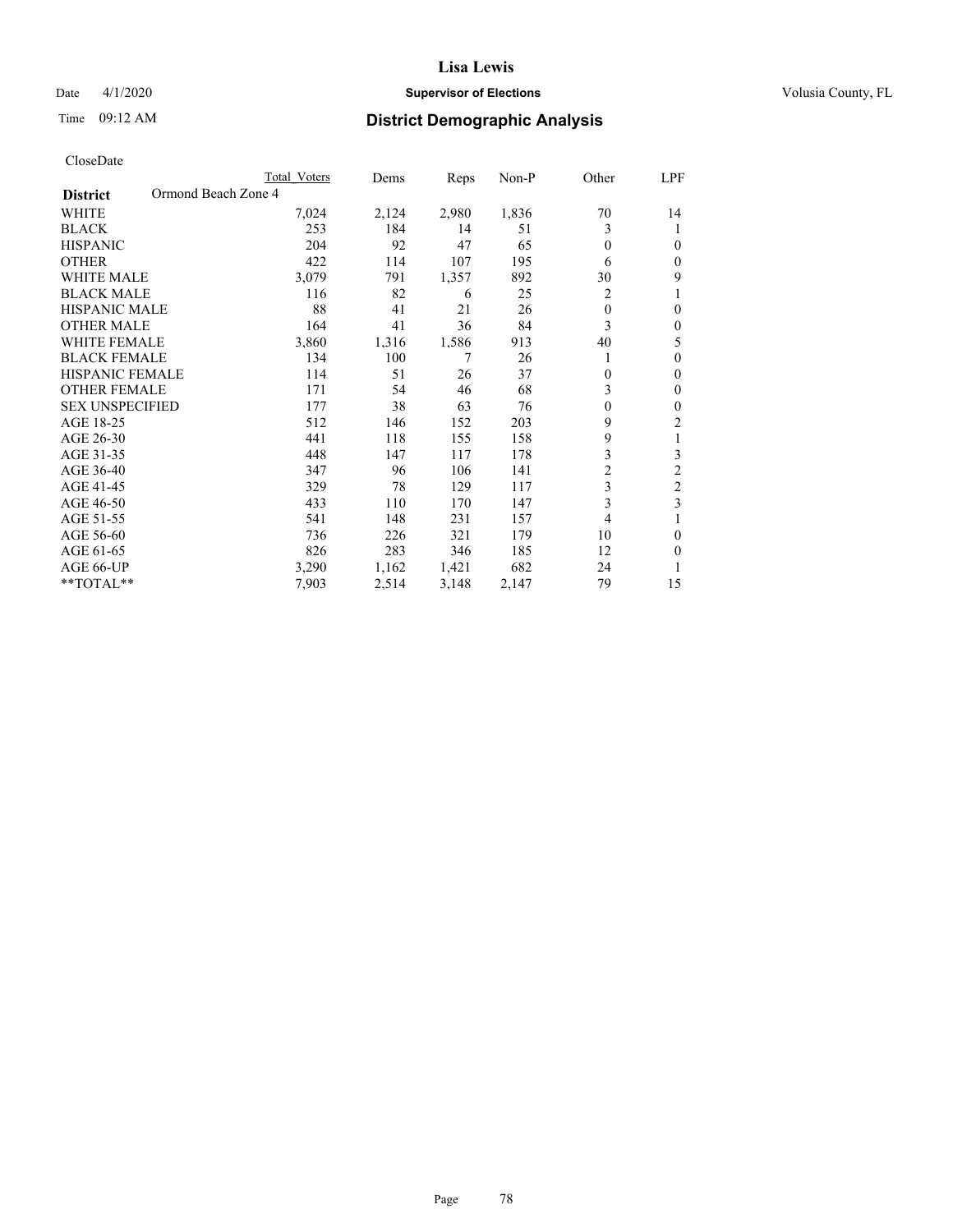# Date 4/1/2020 **Supervisor of Elections Supervisor of Elections** Volusia County, FL

# Time 09:12 AM **District Demographic Analysis**

| CloseDate |
|-----------|
|-----------|

|                        |         | Total Voters | Dems           | Reps         | $Non-P$        | Other    | LPF    |
|------------------------|---------|--------------|----------------|--------------|----------------|----------|--------|
| <b>District</b>        | Pierson |              |                |              |                |          |        |
| WHITE                  |         | 560          | 147            | 292          | 108            |          | 6      |
| <b>BLACK</b>           |         | 36           | 29             | 1            | 6              | $\Omega$ | 0      |
| <b>HISPANIC</b>        |         | 181          | 83             | 12           | 86             | $\Omega$ | $_{0}$ |
| <b>OTHER</b>           |         | 33           | 7              | 6            | 20             | 0        | 0      |
| <b>WHITE MALE</b>      |         | 276          | 68             | 146          | 53             | 4        | 5      |
| <b>BLACK MALE</b>      |         | 17           | 14             | 1            | $\overline{2}$ | 0        | 0      |
| <b>HISPANIC MALE</b>   |         | 96           | 47             | 7            | 42             | $_{0}$   | 0      |
| <b>OTHER MALE</b>      |         | 15           | $\overline{2}$ | 5            | 8              | 0        | 0      |
| <b>WHITE FEMALE</b>    |         | 278          | 78             | 142          | 54             | 3        |        |
| <b>BLACK FEMALE</b>    |         | 19           | 15             | $\mathbf{0}$ | 4              | $\Omega$ | 0      |
| <b>HISPANIC FEMALE</b> |         | 82           | 34             | 5            | 43             | 0        | 0      |
| <b>OTHER FEMALE</b>    |         | 11           | 4              | 1            | 6              | 0        | 0      |
| <b>SEX UNSPECIFIED</b> |         | 16           | 4              | 4            | 8              | 0        | $_{0}$ |
| AGE 18-25              |         | 114          | 36             | 19           | 58             | 0        |        |
| AGE 26-30              |         | 79           | 28             | 20           | 28             |          | 2      |
| AGE 31-35              |         | 52           | 17             | 18           | 17             | 0        | 0      |
| AGE 36-40              |         | 62           | 13             | 23           | 25             | 0        |        |
| AGE 41-45              |         | 47           | 9              | 19           | 17             | 0        | 2      |
| AGE 46-50              |         | 52           | 13             | 21           | 18             | $_{0}$   | 0      |
| AGE 51-55              |         | 46           | 16             | 20           | 9              |          | 0      |
| AGE 56-60              |         | 77           | 29             | 33           | 14             |          | 0      |
| AGE 61-65              |         | 91           | 27             | 47           | 17             | 0        | 0      |
| AGE 66-UP              |         | 190          | 78             | 91           | 17             | 4        | $_{0}$ |
| **TOTAL**              |         | 810          | 266            | 311          | 220            |          | 6      |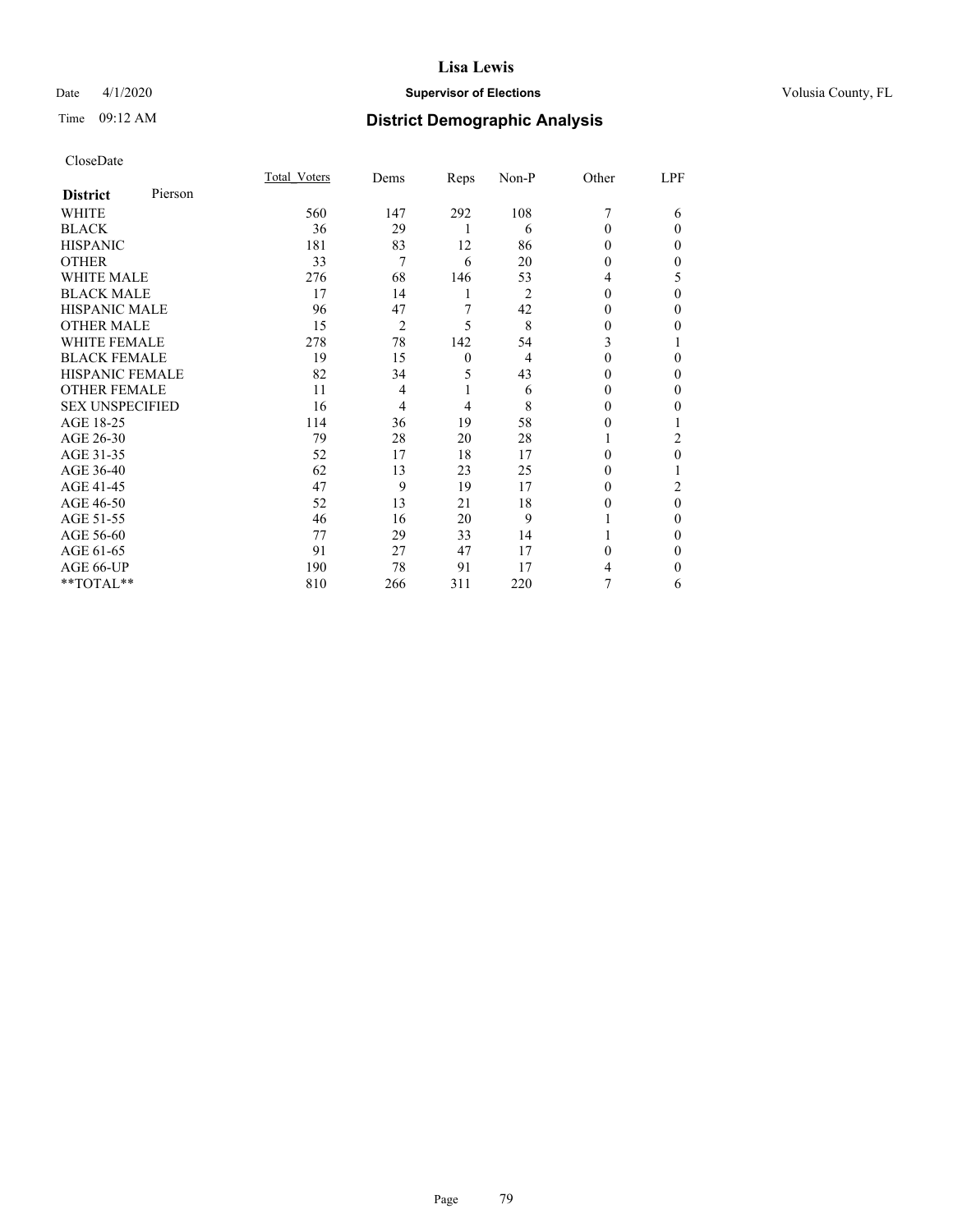# Date 4/1/2020 **Supervisor of Elections Supervisor of Elections** Volusia County, FL

# Time 09:12 AM **District Demographic Analysis**

|                        |             | Total Voters | Dems | Reps           | Non-P          | Other          | LPF          |
|------------------------|-------------|--------------|------|----------------|----------------|----------------|--------------|
| <b>District</b>        | Ponce Inlet |              |      |                |                |                |              |
| <b>WHITE</b>           |             | 2,962        | 694  | 1,556          | 667            | 38             | 7            |
| <b>BLACK</b>           |             | 13           | 3    | 4              | 6              | $\theta$       | $\theta$     |
| <b>HISPANIC</b>        |             | 58           | 12   | 24             | 21             | $\theta$       |              |
| <b>OTHER</b>           |             | 113          | 32   | 43             | 38             | $\Omega$       | $\theta$     |
| <b>WHITE MALE</b>      |             | 1,421        | 280  | 773            | 345            | 19             | 4            |
| <b>BLACK MALE</b>      |             |              | 1    | 2              | 4              | $\theta$       | $\theta$     |
| <b>HISPANIC MALE</b>   |             | 21           | 3    | 10             | 8              | $\theta$       | $\theta$     |
| <b>OTHER MALE</b>      |             | 42           | 13   | 16             | 13             | $\theta$       | $\mathbf{0}$ |
| <b>WHITE FEMALE</b>    |             | 1,515        | 407  | 774            | 312            | 19             | 3            |
| <b>BLACK FEMALE</b>    |             | 6            | 2    | $\overline{c}$ | $\overline{2}$ | $\theta$       | $\theta$     |
| <b>HISPANIC FEMALE</b> |             | 37           | 9    | 14             | 13             | 0              |              |
| <b>OTHER FEMALE</b>    |             | 45           | 12   | 18             | 15             | $\Omega$       | $\theta$     |
| <b>SEX UNSPECIFIED</b> |             | 52           | 14   | 18             | 20             | 0              | $\theta$     |
| AGE 18-25              |             | 151          | 34   | 57             | 52             | 6              | 2            |
| AGE 26-30              |             | 102          | 24   | 37             | 38             | $\overline{c}$ | 1            |
| AGE 31-35              |             | 70           | 22   | 21             | 26             | 0              | 1            |
| AGE 36-40              |             | 71           | 20   | 28             | 23             | 0              | $\theta$     |
| AGE 41-45              |             | 94           | 13   | 46             | 34             |                | $\Omega$     |
| AGE 46-50              |             | 143          | 33   | 72             | 35             | 2              |              |
| AGE 51-55              |             | 211          | 33   | 116            | 61             | $\theta$       |              |
| AGE 56-60              |             | 359          | 85   | 195            | 76             | $\overline{2}$ |              |
| AGE 61-65              |             | 435          | 91   | 247            | 86             | 11             | $\theta$     |
| AGE 66-UP              |             | 1,510        | 386  | 808            | 301            | 14             |              |
| **TOTAL**              |             | 3,146        | 741  | 1,627          | 732            | 38             | 8            |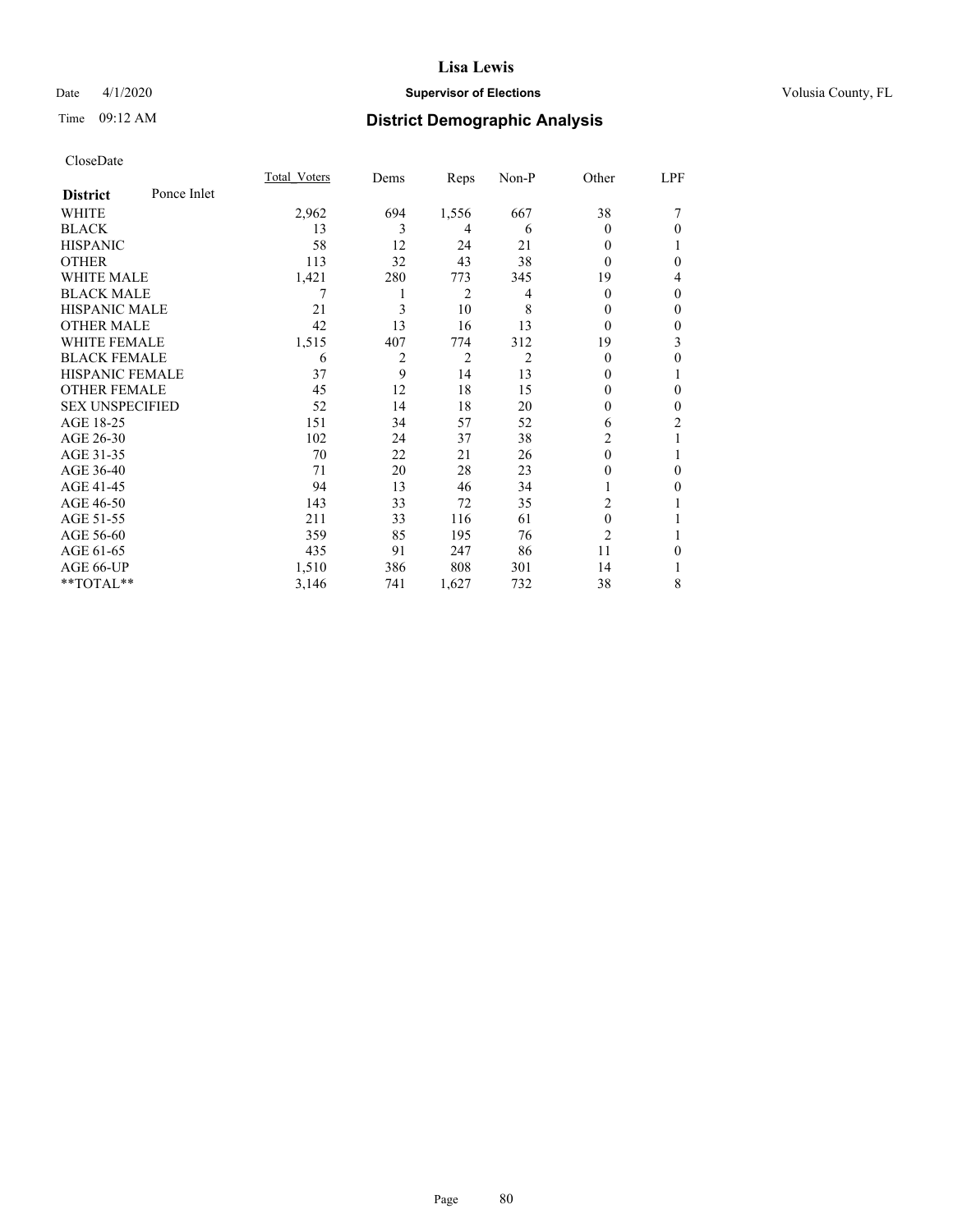# Date 4/1/2020 **Supervisor of Elections Supervisor of Elections** Volusia County, FL

# Time 09:12 AM **District Demographic Analysis**

|                        |                        | Total Voters | Dems  | Reps  | Non-P | Other          | LPF            |
|------------------------|------------------------|--------------|-------|-------|-------|----------------|----------------|
| <b>District</b>        | Port Orange District 1 |              |       |       |       |                |                |
| WHITE                  |                        | 8,450        | 2,575 | 3,166 | 2,598 | 92             | 19             |
| <b>BLACK</b>           |                        | 214          | 143   | 18    | 50    | 3              | $\mathbf{0}$   |
| <b>HISPANIC</b>        |                        | 362          | 140   | 72    | 147   | $\overline{c}$ | 1              |
| <b>OTHER</b>           |                        | 444          | 131   | 110   | 190   | 10             | 3              |
| <b>WHITE MALE</b>      |                        | 3,864        | 988   | 1,589 | 1,236 | 44             | 7              |
| <b>BLACK MALE</b>      |                        | 95           | 56    | 12    | 25    | 2              | $\theta$       |
| <b>HISPANIC MALE</b>   |                        | 157          | 61    | 31    | 64    | 1              | $\theta$       |
| <b>OTHER MALE</b>      |                        | 155          | 40    | 42    | 67    | 3              | 3              |
| WHITE FEMALE           |                        | 4,468        | 1,560 | 1,534 | 1,315 | 48             | 11             |
| <b>BLACK FEMALE</b>    |                        | 115          | 85    | 6     | 23    |                | 0              |
| <b>HISPANIC FEMALE</b> |                        | 194          | 75    | 39    | 78    |                | 1              |
| <b>OTHER FEMALE</b>    |                        | 195          | 64    | 57    | 69    | 5              | 0              |
| <b>SEX UNSPECIFIED</b> |                        | 227          | 60    | 56    | 108   | $\overline{2}$ | 1              |
| AGE 18-25              |                        | 775          | 238   | 167   | 347   | 21             | $\overline{c}$ |
| AGE 26-30              |                        | 645          | 181   | 168   | 280   | 14             | $\mathfrak{2}$ |
| AGE 31-35              |                        | 556          | 169   | 142   | 237   | 5              | $\overline{3}$ |
| AGE 36-40              |                        | 556          | 172   | 145   | 223   | 10             | 6              |
| AGE 41-45              |                        | 521          | 146   | 163   | 202   | 7              | 3              |
| AGE 46-50              |                        | 623          | 186   | 206   | 222   | 5              | 4              |
| AGE 51-55              |                        | 718          | 201   | 284   | 226   | 6              | 1              |
| AGE 56-60              |                        | 978          | 301   | 382   | 284   | 11             | $\theta$       |
| AGE 61-65              |                        | 1,081        | 376   | 443   | 255   | 6              | 1              |
| AGE 66-UP              |                        | 3,017        | 1,019 | 1,266 | 709   | 22             |                |
| $*$ TOTAL $*$          |                        | 9,470        | 2,989 | 3,366 | 2,985 | 107            | 23             |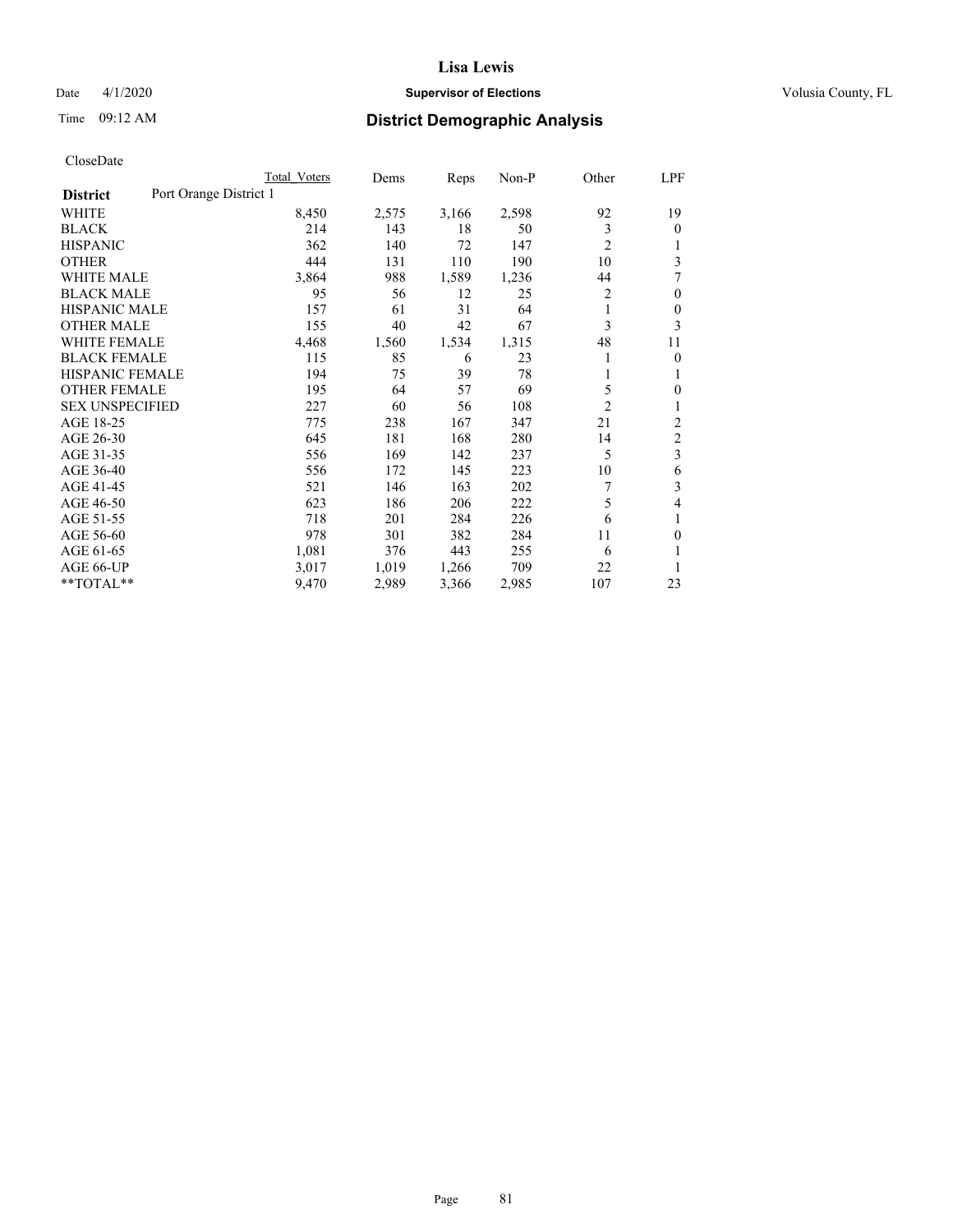# Date 4/1/2020 **Supervisor of Elections Supervisor of Elections** Volusia County, FL

# Time 09:12 AM **District Demographic Analysis**

|                                           | Total Voters | Dems  | Reps  | $Non-P$ | Other | LPF            |
|-------------------------------------------|--------------|-------|-------|---------|-------|----------------|
| Port Orange District 2<br><b>District</b> |              |       |       |         |       |                |
| WHITE                                     | 8,812        | 2,634 | 3,599 | 2,445   | 108   | 26             |
| <b>BLACK</b>                              | 441          | 334   | 23    | 79      | 3     | 2              |
| <b>HISPANIC</b>                           | 407          | 158   | 80    | 164     | 5     | $\theta$       |
| <b>OTHER</b>                              | 552          | 181   | 116   | 247     | 6     | $\overline{2}$ |
| <b>WHITE MALE</b>                         | 3,930        | 977   | 1,737 | 1,141   | 59    | 16             |
| <b>BLACK MALE</b>                         | 160          | 116   | 9     | 33      | 2     | $\mathbf{0}$   |
| <b>HISPANIC MALE</b>                      | 195          | 71    | 46    | 74      | 4     | $\mathbf{0}$   |
| <b>OTHER MALE</b>                         | 213          | 59    | 53    | 98      | 1     | $\overline{2}$ |
| <b>WHITE FEMALE</b>                       | 4,754        | 1,618 | 1,811 | 1,266   | 49    | 10             |
| <b>BLACK FEMALE</b>                       | 274          | 212   | 14    | 46      |       | 1              |
| <b>HISPANIC FEMALE</b>                    | 208          | 86    | 33    | 88      |       | $\theta$       |
| <b>OTHER FEMALE</b>                       | 242          | 97    | 43    | 97      | 5     | $\mathbf{0}$   |
| <b>SEX UNSPECIFIED</b>                    | 236          | 71    | 72    | 92      | 0     | 1              |
| AGE 18-25                                 | 896          | 274   | 241   | 353     | 24    | 4              |
| AGE 26-30                                 | 722          | 220   | 208   | 279     | 12    | 3              |
| AGE 31-35                                 | 680          | 212   | 191   | 260     | 11    | 6              |
| AGE 36-40                                 | 594          | 163   | 201   | 225     | 3     | $\overline{c}$ |
| AGE 41-45                                 | 525          | 145   | 186   | 187     | 3     | 4              |
| AGE 46-50                                 | 608          | 173   | 241   | 181     | 8     | 5              |
| AGE 51-55                                 | 767          | 225   | 313   | 218     | 9     | $\overline{2}$ |
| AGE 56-60                                 | 1,002        | 332   | 410   | 245     | 13    | $\overline{c}$ |
| AGE 61-65                                 | 1,000        | 340   | 419   | 229     | 11    | 1              |
| AGE 66-UP                                 | 3,418        | 1,223 | 1,408 | 758     | 28    | 1              |
| **TOTAL**                                 | 10,212       | 3,307 | 3,818 | 2,935   | 122   | 30             |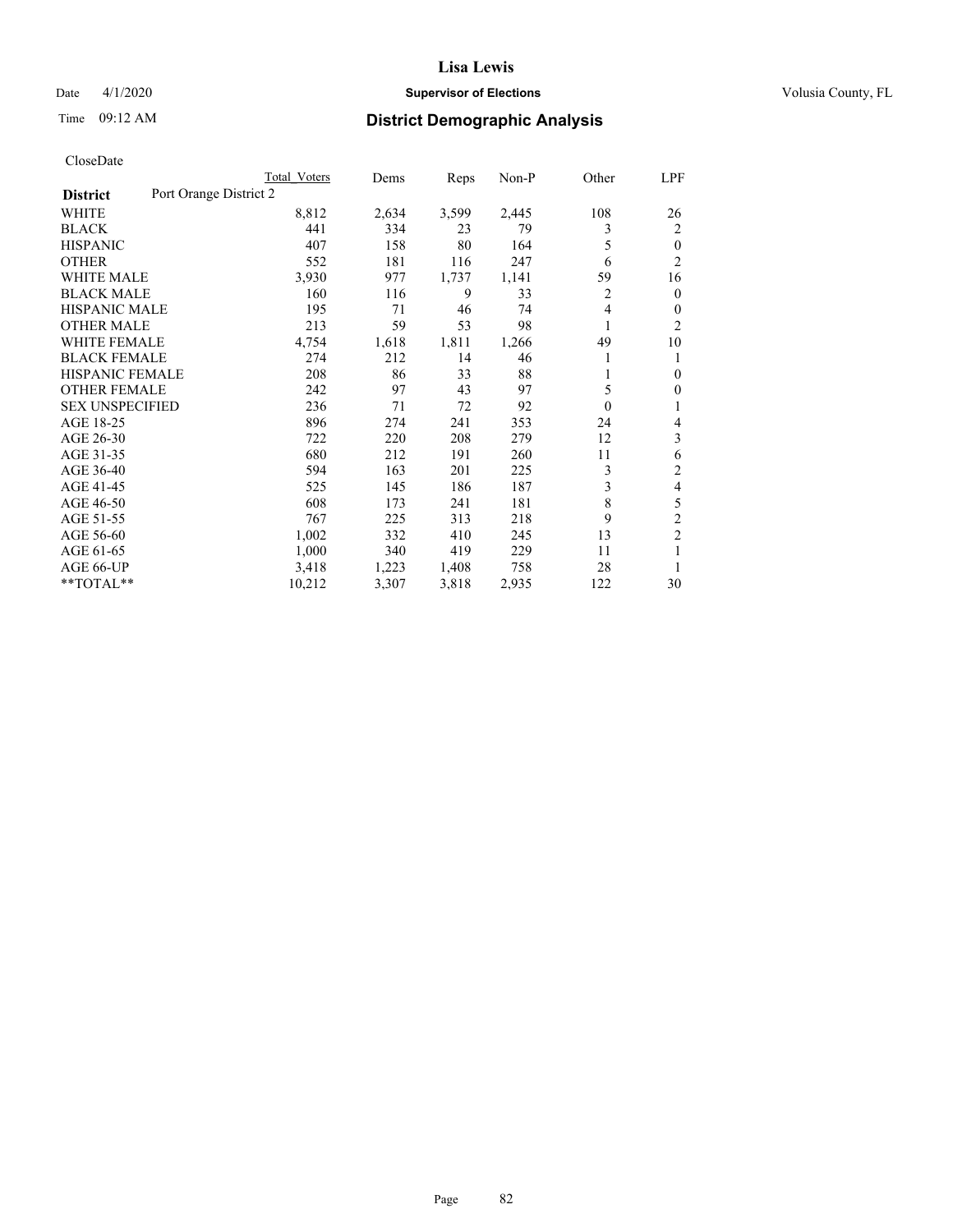# Date 4/1/2020 **Supervisor of Elections Supervisor of Elections** Volusia County, FL

# Time 09:12 AM **District Demographic Analysis**

|                                           | Total Voters | Dems  | Reps  | Non-P | Other          | LPF          |
|-------------------------------------------|--------------|-------|-------|-------|----------------|--------------|
| Port Orange District 3<br><b>District</b> |              |       |       |       |                |              |
| WHITE                                     | 10,904       | 2,966 | 4,799 | 2,970 | 137            | 32           |
| <b>BLACK</b>                              | 457          | 334   | 17    | 102   | 3              | 1            |
| <b>HISPANIC</b>                           | 514          | 175   | 117   | 217   | 2              | 3            |
| <b>OTHER</b>                              | 701          | 209   | 187   | 297   | 8              | $\theta$     |
| <b>WHITE MALE</b>                         | 4,962        | 1,151 | 2,300 | 1,419 | 68             | 24           |
| <b>BLACK MALE</b>                         | 206          | 141   | 10    | 52    | 2              | 1            |
| <b>HISPANIC MALE</b>                      | 234          | 75    | 71    | 84    | 1              | 3            |
| <b>OTHER MALE</b>                         | 268          | 83    | 72    | 109   | $\overline{4}$ | 0            |
| <b>WHITE FEMALE</b>                       | 5,796        | 1,777 | 2,435 | 1,509 | 68             | 7            |
| <b>BLACK FEMALE</b>                       | 246          | 189   | 7     | 49    |                | $\theta$     |
| <b>HISPANIC FEMALE</b>                    | 271          | 99    | 45    | 126   | 1              | $\mathbf{0}$ |
| <b>OTHER FEMALE</b>                       | 301          | 100   | 89    | 108   | 4              | 0            |
| <b>SEX UNSPECIFIED</b>                    | 292          | 69    | 91    | 130   |                |              |
| AGE 18-25                                 | 1,100        | 297   | 333   | 444   | 21             | 5            |
| AGE 26-30                                 | 878          | 251   | 274   | 333   | 16             | 4            |
| AGE 31-35                                 | 796          | 213   | 273   | 298   | 8              | 4            |
| AGE 36-40                                 | 869          | 233   | 291   | 325   | 15             | 5            |
| AGE 41-45                                 | 759          | 221   | 272   | 250   | 13             | 3            |
| AGE 46-50                                 | 816          | 245   | 332   | 228   | 8              | 3            |
| AGE 51-55                                 | 897          | 242   | 400   | 236   | 13             | 6            |
| AGE 56-60                                 | 1,078        | 298   | 478   | 289   | 12             | 1            |
| AGE 61-65                                 | 1,133        | 375   | 514   | 234   | 9              |              |
| AGE 66-UP                                 | 4,250        | 1,309 | 1,953 | 949   | 35             | 4            |
| **TOTAL**                                 | 12,576       | 3,684 | 5,120 | 3,586 | 150            | 36           |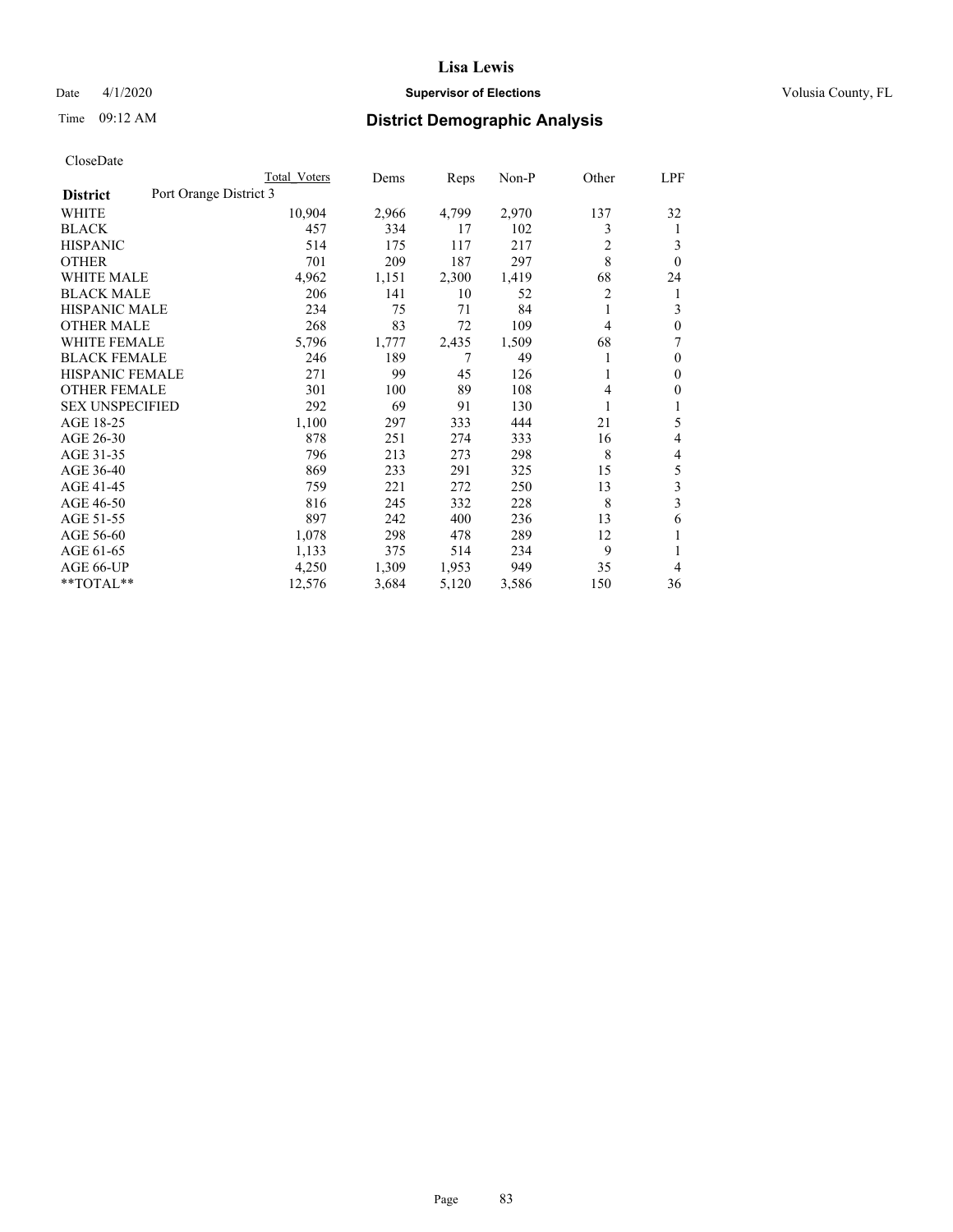# Date 4/1/2020 **Supervisor of Elections Supervisor of Elections** Volusia County, FL

# Time 09:12 AM **District Demographic Analysis**

|                                           | Total Voters | Dems  | Reps  | Non-P | Other    | LPF            |
|-------------------------------------------|--------------|-------|-------|-------|----------|----------------|
| Port Orange District 4<br><b>District</b> |              |       |       |       |          |                |
| WHITE                                     | 10,104       | 2,676 | 4,667 | 2,612 | 113      | 36             |
| <b>BLACK</b>                              | 307          | 222   | 20    | 63    | 2        | $\mathbf{0}$   |
| <b>HISPANIC</b>                           | 430          | 157   | 132   | 134   | 6        | 1              |
| <b>OTHER</b>                              | 695          | 244   | 163   | 277   | 9        | $\overline{2}$ |
| <b>WHITE MALE</b>                         | 4,743        | 1,072 | 2,292 | 1,297 | 55       | 27             |
| <b>BLACK MALE</b>                         | 144          | 97    | 14    | 33    | 0        | $\overline{0}$ |
| <b>HISPANIC MALE</b>                      | 189          | 62    | 64    | 61    | 2        | 0              |
| <b>OTHER MALE</b>                         | 263          | 88    | 69    | 97    | 7        | 2              |
| <b>WHITE FEMALE</b>                       | 5,223        | 1,574 | 2,317 | 1,265 | 58       | 9              |
| <b>BLACK FEMALE</b>                       | 158          | 120   | 6     | 30    | 2        | $\mathbf{0}$   |
| <b>HISPANIC FEMALE</b>                    | 230          | 91    | 63    | 71    | 4        | 1              |
| <b>OTHER FEMALE</b>                       | 310          | 131   | 70    | 107   | 2        | $\theta$       |
| <b>SEX UNSPECIFIED</b>                    | 276          | 64    | 87    | 125   | $\theta$ | 0              |
| AGE 18-25                                 | 1,121        | 300   | 365   | 423   | 27       | 6              |
| AGE 26-30                                 | 640          | 198   | 213   | 217   | 9        | 3              |
| AGE 31-35                                 | 673          | 221   | 214   | 220   | 12       | 6              |
| AGE 36-40                                 | 776          | 229   | 260   | 278   | 5        | 4              |
| AGE 41-45                                 | 861          | 203   | 358   | 277   | 16       | 7              |
| AGE 46-50                                 | 1,025        | 243   | 474   | 293   | 13       | $\overline{c}$ |
| AGE 51-55                                 | 982          | 239   | 474   | 257   | 9        | 3              |
| AGE 56-60                                 | 1,141        | 295   | 575   | 259   | 7        | 5              |
| AGE 61-65                                 | 1,049        | 347   | 484   | 210   | 8        | $\theta$       |
| AGE 66-UP                                 | 3,268        | 1,024 | 1,565 | 652   | 24       | 3              |
| **TOTAL**                                 | 11,536       | 3,299 | 4,982 | 3,086 | 130      | 39             |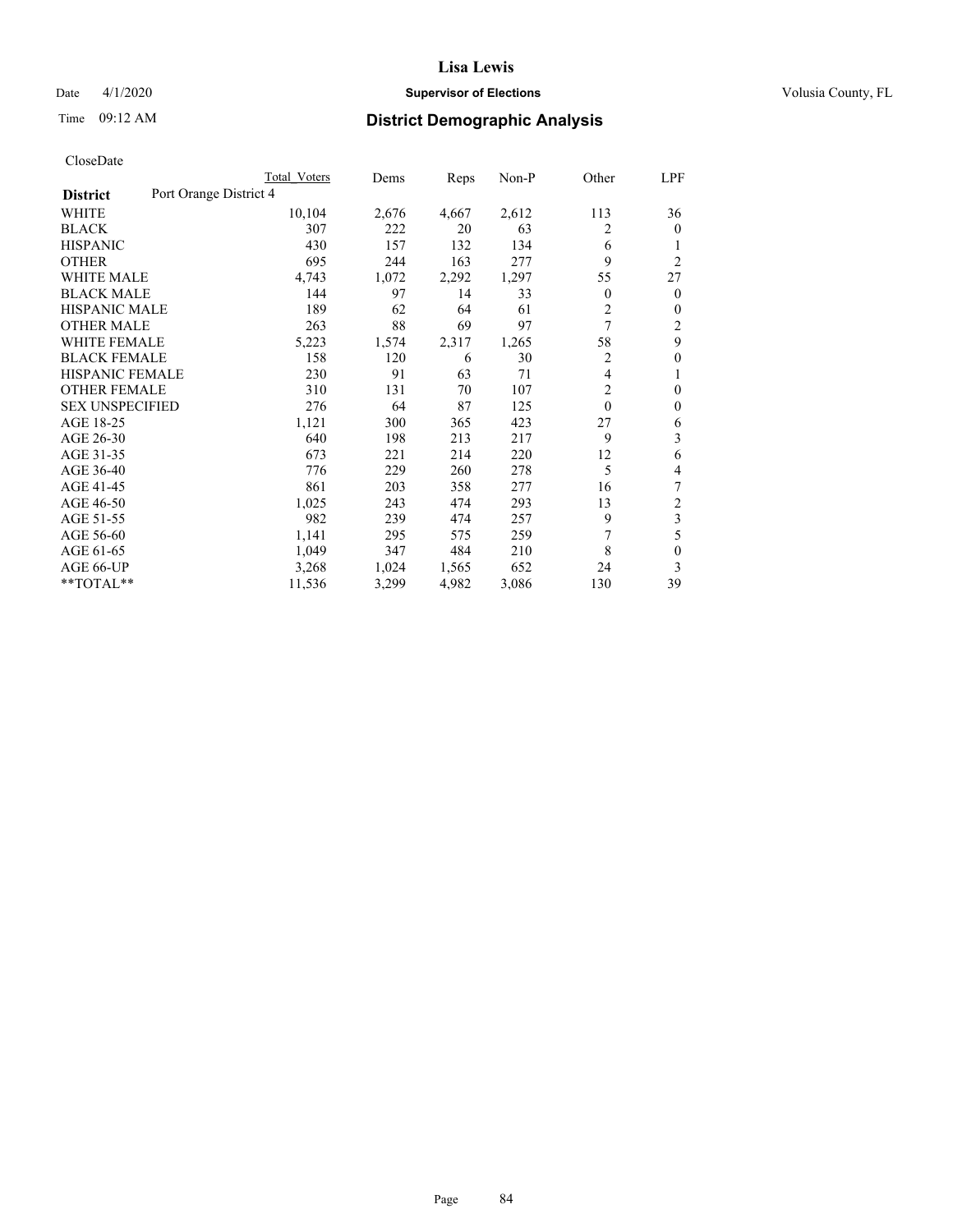# Date 4/1/2020 **Supervisor of Elections Supervisor of Elections** Volusia County, FL

# Time 09:12 AM **District Demographic Analysis**

|                        |               | <b>Total Voters</b> | Dems  | Reps  | Non-P | Other          | LPF                     |
|------------------------|---------------|---------------------|-------|-------|-------|----------------|-------------------------|
| <b>District</b>        | South Daytona |                     |       |       |       |                |                         |
| WHITE                  |               | 6,977               | 2,179 | 2,743 | 1,932 | 101            | 22                      |
| <b>BLACK</b>           |               | 675                 | 514   | 20    | 134   | 7              | $\mathbf{0}$            |
| <b>HISPANIC</b>        |               | 309                 | 133   | 70    | 102   | 3              | 1                       |
| <b>OTHER</b>           |               | 423                 | 146   | 97    | 175   | $\overline{2}$ | 3                       |
| WHITE MALE             |               | 3,186               | 829   | 1,357 | 937   | 51             | 12                      |
| <b>BLACK MALE</b>      |               | 246                 | 181   | 10    | 51    | 4              | $\mathbf{0}$            |
| <b>HISPANIC MALE</b>   |               | 134                 | 47    | 36    | 49    | 1              | 1                       |
| <b>OTHER MALE</b>      |               | 139                 | 47    | 38    | 53    | 1              | $\mathbf{0}$            |
| <b>WHITE FEMALE</b>    |               | 3,706               | 1,332 | 1,354 | 962   | 50             | 8                       |
| <b>BLACK FEMALE</b>    |               | 422                 | 330   | 9     | 80    | 3              | $\mathbf{0}$            |
| <b>HISPANIC FEMALE</b> |               | 165                 | 79    | 34    | 50    | $\overline{2}$ | $\mathbf{0}$            |
| <b>OTHER FEMALE</b>    |               | 196                 | 79    | 50    | 63    | 1              | 3                       |
| <b>SEX UNSPECIFIED</b> |               | 190                 | 48    | 42    | 98    | $\mathbf{0}$   | $\overline{c}$          |
| AGE 18-25              |               | 726                 | 228   | 183   | 288   | 20             | 7                       |
| AGE 26-30              |               | 601                 | 208   | 139   | 238   | 13             | 3                       |
| AGE 31-35              |               | 602                 | 214   | 154   | 224   | 8              | $\overline{c}$          |
| AGE 36-40              |               | 534                 | 191   | 137   | 195   | 7              | 4                       |
| AGE 41-45              |               | 462                 | 139   | 136   | 175   | 10             | $\overline{\mathbf{c}}$ |
| AGE 46-50              |               | 546                 | 180   | 199   | 161   | 3              | $\overline{\mathbf{3}}$ |
| AGE 51-55              |               | 680                 | 232   | 276   | 165   | 5              | $\overline{2}$          |
| AGE 56-60              |               | 901                 | 303   | 368   | 222   | $\overline{7}$ | 1                       |
| AGE 61-65              |               | 900                 | 326   | 353   | 207   | 14             | $\theta$                |
| AGE 66-UP              |               | 2,432               | 951   | 985   | 468   | 26             | $\overline{c}$          |
| **TOTAL**              |               | 8,384               | 2,972 | 2,930 | 2,343 | 113            | 26                      |